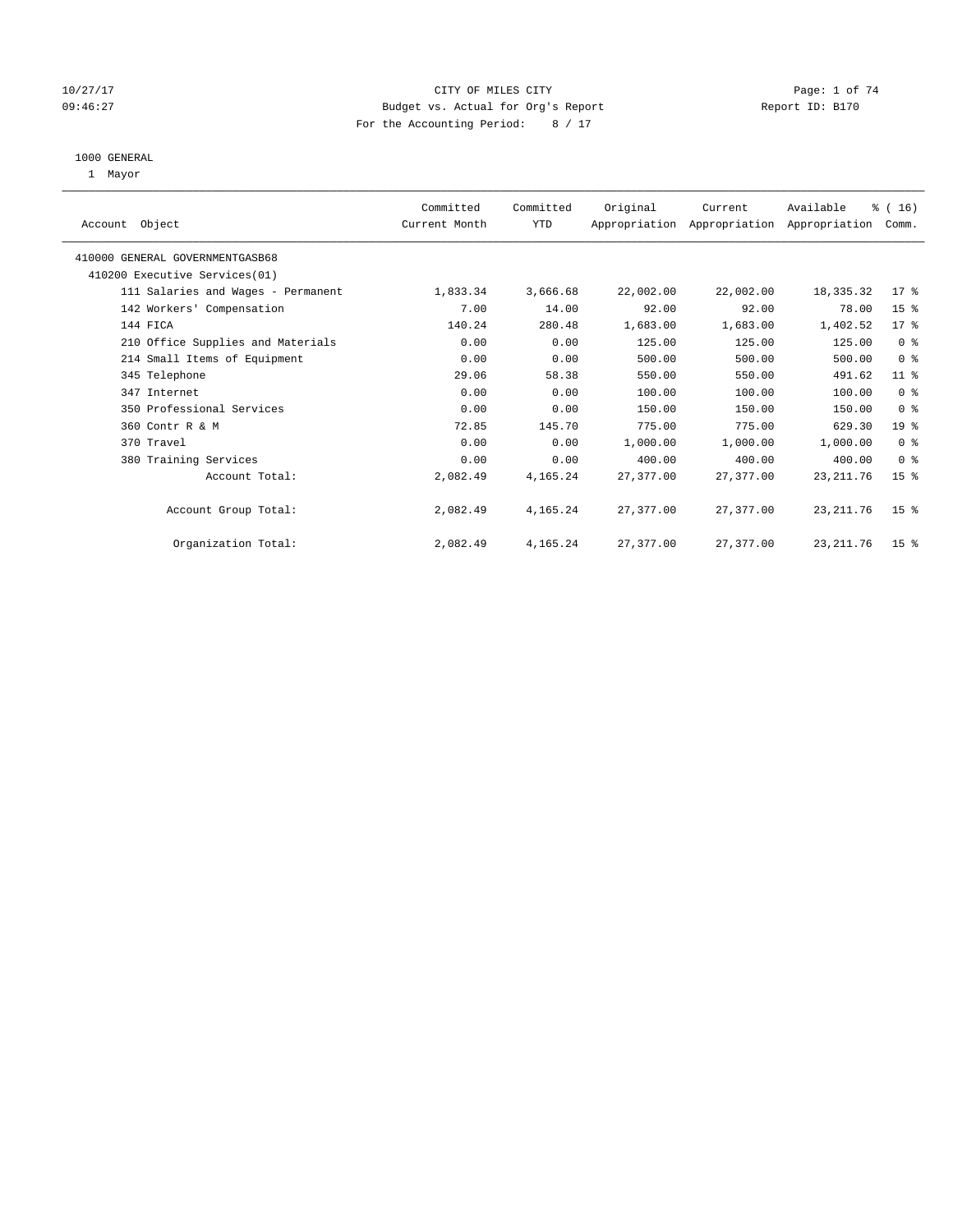#### 10/27/17 CITY OF MILES CITY Page: 2 of 74 09:46:27 Budget vs. Actual for Org's Report Changer Report ID: B170 For the Accounting Period: 8 / 17

#### 1000 GENERAL

2 City Council

| Account Object                           | Committed<br>Current Month | Committed<br><b>YTD</b> | Original   | Current<br>Appropriation Appropriation Appropriation | Available  | % (16)<br>Comm.                    |
|------------------------------------------|----------------------------|-------------------------|------------|------------------------------------------------------|------------|------------------------------------|
| 410000 GENERAL GOVERNMENTGASB68          |                            |                         |            |                                                      |            |                                    |
| 410100 Legislative Services(02)          |                            |                         |            |                                                      |            |                                    |
| 111 Salaries and Wages - Permanent       | 2,424.32                   | 4,424.32                | 32,000.00  | 32,000.00                                            | 27,575.68  | $14*$                              |
| 142 Workers' Compensation                | 9.28                       | 16.96                   | 100.00     | 100.00                                               | 83.04      | $17*$                              |
| 144 FICA                                 | 185.44                     | 338.40                  | 1,837.00   | 1,837.00                                             | 1,498.60   | 18 <sup>8</sup>                    |
| 145 PERS                                 | 25.67                      | 46.85                   | 254.00     | 254.00                                               | 207.15     | 18 %                               |
| 220 Operating Expenses                   | 72.36                      | 72.36                   | 200.00     | 200.00                                               | 127.64     | 36%                                |
| 370 Travel                               | 0.00                       | 0.00                    | 500.00     | 500.00                                               | 500.00     | 0 <sup>8</sup>                     |
| 380 Training Services                    | 0.00                       | 0.00                    | 500.00     | 500.00                                               | 500.00     | 0 <sup>8</sup>                     |
| Account Total:                           | 2,717.07                   | 4,898.89                | 35, 391.00 | 35, 391.00                                           | 30,492.11  | 14 %                               |
| 410105 Safety Culture-Supplies           |                            |                         |            |                                                      |            |                                    |
| 230 Repair and Maintenance Supplies      | 0.00                       | 0.00                    | 500.00     | 500.00                                               | 500.00     | 0 <sup>8</sup>                     |
| Account Total:                           | 0.00                       | 0.00                    | 500.00     | 500.00                                               | 500.00     | $0 \text{ }$ $\text{ }$ $\text{ }$ |
| Account Group Total:                     | 2,717.07                   | 4,898.89                | 35,891.00  | 35,891.00                                            | 30,992.11  | $14*$                              |
| 470000 Housing and Community Development |                            |                         |            |                                                      |            |                                    |
| 470300 Ecomonic Development              |                            |                         |            |                                                      |            |                                    |
| 350 Professional Services                | 15,808.75                  | 15,808.75               | 15,995.00  | 15,995.00                                            | 186.25     | 99 <sub>8</sub>                    |
| Account Total:                           | 15,808.75                  | 15,808.75               | 15,995.00  | 15,995.00                                            | 186.25     | 99 <sup>8</sup>                    |
| Account Group Total:                     | 15,808.75                  | 15,808.75               | 15,995.00  | 15,995.00                                            | 186.25     | 99 <sup>8</sup>                    |
| Organization Total:                      | 18,525.82                  | 20,707.64               | 51,886.00  | 51,886.00                                            | 31, 178.36 | $40*$                              |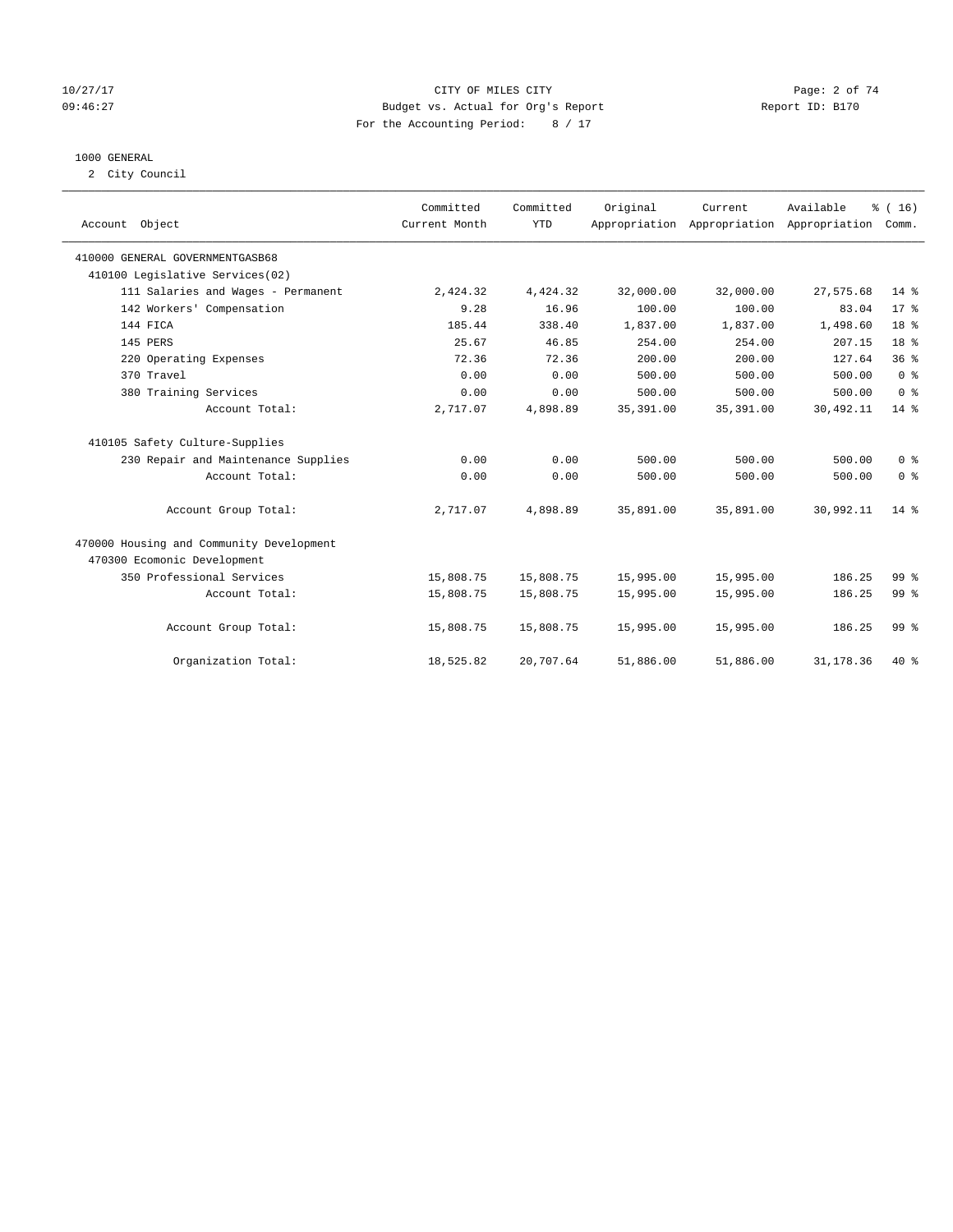#### 10/27/17 CITY OF MILES CITY Page: 3 of 74 09:46:27 Budget vs. Actual for Org's Report Changer Report ID: B170 For the Accounting Period: 8 / 17

### 1000 GENERAL

3 City Clerk

|                |                                            | Committed     | Committed  | Original   | Current    | Available                                       | % (16)          |
|----------------|--------------------------------------------|---------------|------------|------------|------------|-------------------------------------------------|-----------------|
| Account Object |                                            | Current Month | <b>YTD</b> |            |            | Appropriation Appropriation Appropriation Comm. |                 |
|                | 410000 GENERAL GOVERNMENTGASB68            |               |            |            |            |                                                 |                 |
|                | 410500 Financial Services(03)              |               |            |            |            |                                                 |                 |
|                | 111 Salaries and Wages - Permanent         | 10,126.47     | 20, 254.08 | 128,631.00 | 128,631.00 | 108,376.92                                      | 16 <sup>°</sup> |
|                | 131 VACATION                               | 680.65        | 1,168.60   | 2,200.00   | 2,200.00   | 1,031.40                                        | 53%             |
|                | 132 SICK LEAVE                             | 270.17        | 525.06     | 700.00     | 700.00     | 174.94                                          | 75 %            |
|                | 133 OTHER LEAVE PAY                        | 299.24        | 338.44     | 11,038.00  | 11,038.00  | 10,699.56                                       | 3 <sup>8</sup>  |
|                | 141 Unemployment Insurance                 | 28.45         | 57.05      | 215.00     | 215.00     | 157.95                                          | 27%             |
|                | 142 Workers' Compensation                  | 128.02        | 256.63     | 1,754.00   | 1,754.00   | 1,497.37                                        | 15 <sup>°</sup> |
|                | 143 Health Insurance                       | 2,107.41      | 4,214.82   | 24,874.00  | 24,874.00  | 20,659.18                                       | $17*$           |
|                | 144 FICA                                   | 870.35        | 1,744.59   | 10,933.00  | 10,933.00  | 9,188.41                                        | 16 <sup>8</sup> |
|                | 145 PERS                                   | 963.59        | 1,887.70   | 12,105.00  | 12,105.00  | 10,217.30                                       | 16 <sup>8</sup> |
|                | 196 CLOTHING ALLOTMENT                     | 0.00          | 517.50     | 525.00     | 525.00     | 7.50                                            | 99 %            |
|                | 210 Office Supplies and Materials          | 0.00          | 21.92      | 2,200.00   | 2,200.00   | 2,178.08                                        | 1 <sup>8</sup>  |
|                | 214 Small Items of Equipment               | 0.00          | 0.00       | 2,800.00   | 2,800.00   | 2,800.00                                        | 0 <sup>8</sup>  |
|                | 220 Operating Expenses                     | 219.06        | 634.95     | 3,000.00   | 3,000.00   | 2,365.05                                        | $21$ %          |
|                | 311 Postage, Box Rent, Etc.                | $-254.39$     | $-462.08$  | 3,600.00   | 3,600.00   | 4,062.08                                        | $-13$ %         |
|                | 320 Printing, Duplicating, Typing &        | 0.00          | 0.00       | 175.00     | 175.00     | 175.00                                          | 0 <sup>8</sup>  |
|                | 330 Publicity, Subscriptions & Dues        | 0.00          | 0.00       | 2,200.00   | 2,200.00   | 2,200.00                                        | 0 <sup>8</sup>  |
|                | 334 Memberships, Registrations & Dues      | 0.00          | 2,925.30   | 3,200.00   | 3,200.00   | 274.70                                          | $91$ %          |
|                | 345 Telephone                              | 50.66         | 101.58     | 750.00     | 750.00     | 648.42                                          | $14*$           |
|                | 347 Internet                               | 19.50         | 39.00      | 250.00     | 250.00     | 211.00                                          | 16 <sup>8</sup> |
|                | 350 Professional Services                  | 3,727.01      | 4,002.01   | 38,500.00  | 38,500.00  | 34,497.99                                       | $10*$           |
|                | 360 Contr R & M                            | 291.40        | 6,906.13   | 12,000.00  | 12,000.00  | 5,093.87                                        | 58 %            |
|                | 370 Travel                                 | 50.00         | 50.00      | 1,700.00   | 1,700.00   | 1,650.00                                        | 3 <sup>°</sup>  |
|                | 380 Training Services                      | 0.00          | 50.00      | 1,400.00   | 1,400.00   | 1,350.00                                        | 4%              |
|                | 382 Books                                  | 0.00          | 0.00       | 200.00     | 200.00     | 200.00                                          | 0 <sup>8</sup>  |
|                | 390 Other Purchased Services (Recorded     | 0.00          | 28.00      | 150.00     | 150.00     | 122.00                                          | 19 <sup>°</sup> |
|                | 513 Liability                              | 0.00          | 56,846.68  | 56,847.00  | 56,847.00  | 0.32                                            | $100*$          |
|                | 521 Surety Bonds for Officials & Employees | 0.00          | 890.00     | 890.00     | 890.00     | 0.00                                            | $100*$          |
|                | 555 Bank Service Charges                   | 0.00          | 0.00       | 60.00      | 60.00      | 60.00                                           | 0 <sup>8</sup>  |
|                | Account Total:                             | 19,577.59     | 102,997.96 | 322,897.00 | 322,897.00 | 219,899.04                                      | 32%             |
|                | 411101 Labor Negotiations                  |               |            |            |            |                                                 |                 |
|                | 350 Professional Services                  | 612.50        | 612.50     | 10,000.00  | 10,000.00  | 9,387.50                                        | 6 %             |
|                | Account Total:                             | 612.50        | 612.50     | 10,000.00  | 10,000.00  | 9,387.50                                        | 6 %             |
|                | Account Group Total:                       | 20,190.09     | 103,610.46 | 332,897.00 | 332,897.00 | 229, 286.54                                     | $31$ %          |
|                | Organization Total:                        | 20,190.09     | 103,610.46 | 332,897.00 | 332,897.00 | 229, 286.54                                     | $31$ %          |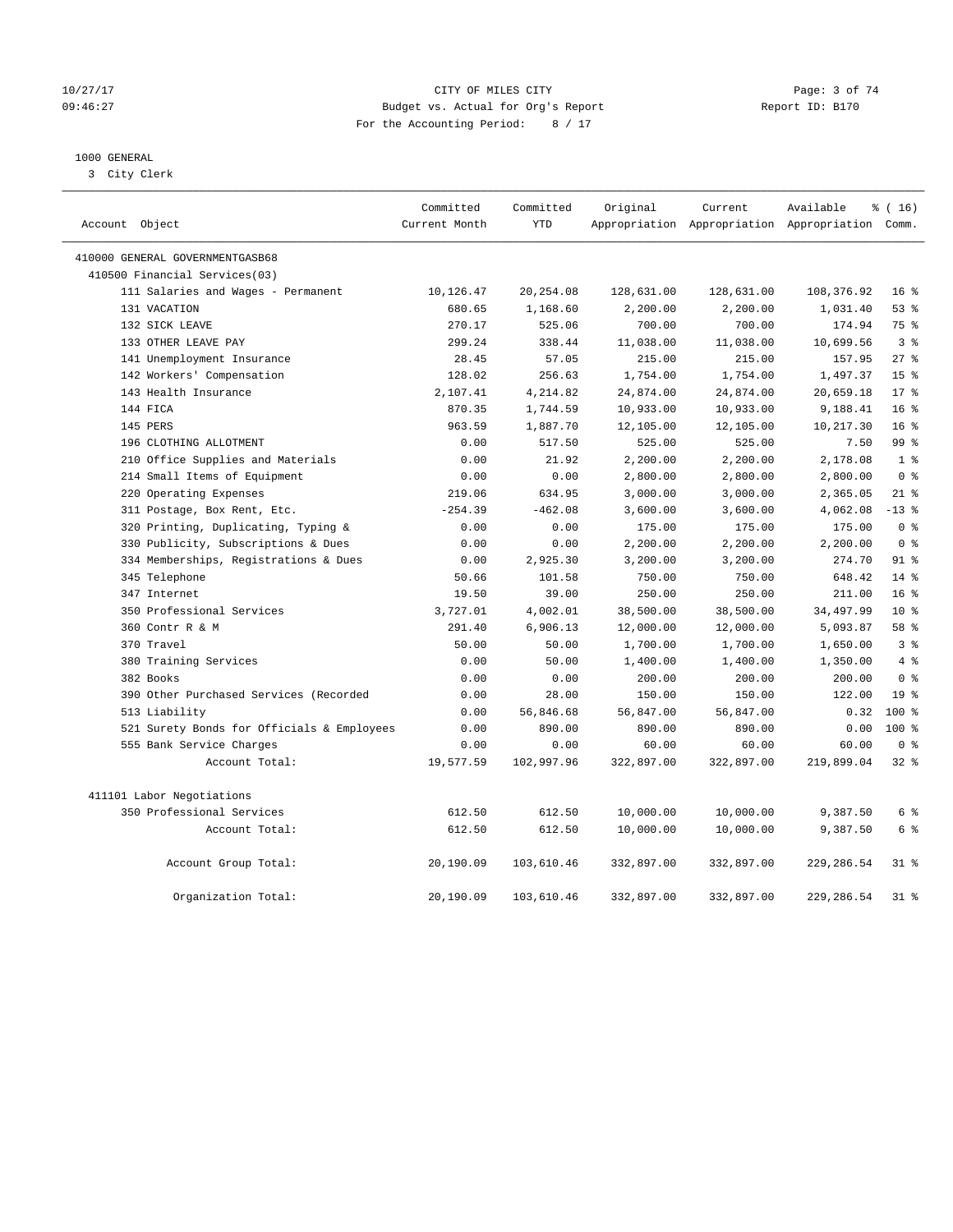### 10/27/17 Page: 4 of 74 09:46:27 Budget vs. Actual for Org's Report Changer Report ID: B170 For the Accounting Period: 8 / 17

## 1000 GENERAL

4 Attorney

| Account Object                     | Committed<br>Current Month | Committed<br><b>YTD</b> | Original   | Current<br>Appropriation Appropriation Appropriation Comm. | Available  | % (16)          |
|------------------------------------|----------------------------|-------------------------|------------|------------------------------------------------------------|------------|-----------------|
| 410000 GENERAL GOVERNMENTGASB68    |                            |                         |            |                                                            |            |                 |
| 411100 Legal Services(04)          |                            |                         |            |                                                            |            |                 |
| 111 Salaries and Wages - Permanent | 10,030.82                  | 16,866.86               | 101,909.00 | 101,909.00                                                 | 85,042.14  | $17*$           |
| 131 VACATION                       | 0.00                       | 129.36                  | 3,000.00   | 3,000.00                                                   | 2,870.64   | 4%              |
| 132 SICK LEAVE                     | 129.36                     | 129.36                  | 1,500.00   | 1,500.00                                                   | 1,370.64   | 9 <sup>°</sup>  |
| 133 OTHER LEAVE PAY                | 0.00                       | 0.00                    | 94.00      | 94.00                                                      | 94.00      | 0 <sup>8</sup>  |
| 141 Unemployment Insurance         | 25.40                      | 43.21                   | 160.00     | 160.00                                                     | 116.79     | $27$ $%$        |
| 142 Workers' Compensation          | 55.86                      | 98.56                   | 649.00     | 649.00                                                     | 550.44     | 15 <sup>8</sup> |
| 143 Health Insurance               | 714.70                     | 1,429.40                | 8,577.00   | 8,577.00                                                   | 7,147.60   | $17*$           |
| 144 FICA                           | 771.75                     | 1,310.59                | 8,140.00   | 8,140.00                                                   | 6,829.41   | 16 <sup>°</sup> |
| 145 PERS                           | 860.56                     | 1,450.54                | 9,013.00   | 9,013.00                                                   | 7,562.46   | 16 <sup>°</sup> |
| 196 CLOTHING ALLOTMENT             | 0.00                       | 150.00                  | 100.00     | 100.00                                                     | $-50.00$   | $150*$          |
| 210 Office Supplies and Materials  | 0.00                       | 32.98                   | 1,000.00   | 1,000.00                                                   | 967.02     | 3%              |
| 214 Small Items of Equipment       | 0.00                       | 309.99                  | 500.00     | 500.00                                                     | 190.01     | 62 %            |
| 220 Operating Expenses             | 123.75                     | 226.05                  | 2,000.00   | 2,000.00                                                   | 1,773.95   | 11 <sup>8</sup> |
| 311 Postage, Box Rent, Etc.        | 40.42                      | 66.14                   | 500.00     | 500.00                                                     | 433.86     | $13*$           |
| 345 Telephone                      | 2.90                       | 6.02                    | 120.00     | 120.00                                                     | 113.98     | 5 <sup>°</sup>  |
| 350 Professional Services          | 1,390.75                   | 1,490.75                | 5,000.00   | 5,000.00                                                   | 3,509.25   | $30*$           |
| 360 Contr R & M                    | 0.00                       | 0.00                    | 207.00     | 207.00                                                     | 207.00     | 0 <sup>8</sup>  |
| 370 Travel                         | 0.00                       | 0.00                    | 700.00     | 700.00                                                     | 700.00     | 0 <sup>8</sup>  |
| Account Total:                     | 14, 146. 27                | 23,739.81               | 143,169.00 | 143,169.00                                                 | 119,429.19 | $17*$           |
| Account Group Total:               | 14, 146. 27                | 23,739.81               | 143,169.00 | 143,169.00                                                 | 119,429.19 | $17*$           |
| Organization Total:                | 14, 146. 27                | 23,739.81               | 143,169.00 | 143,169.00                                                 | 119,429.19 | $17*$           |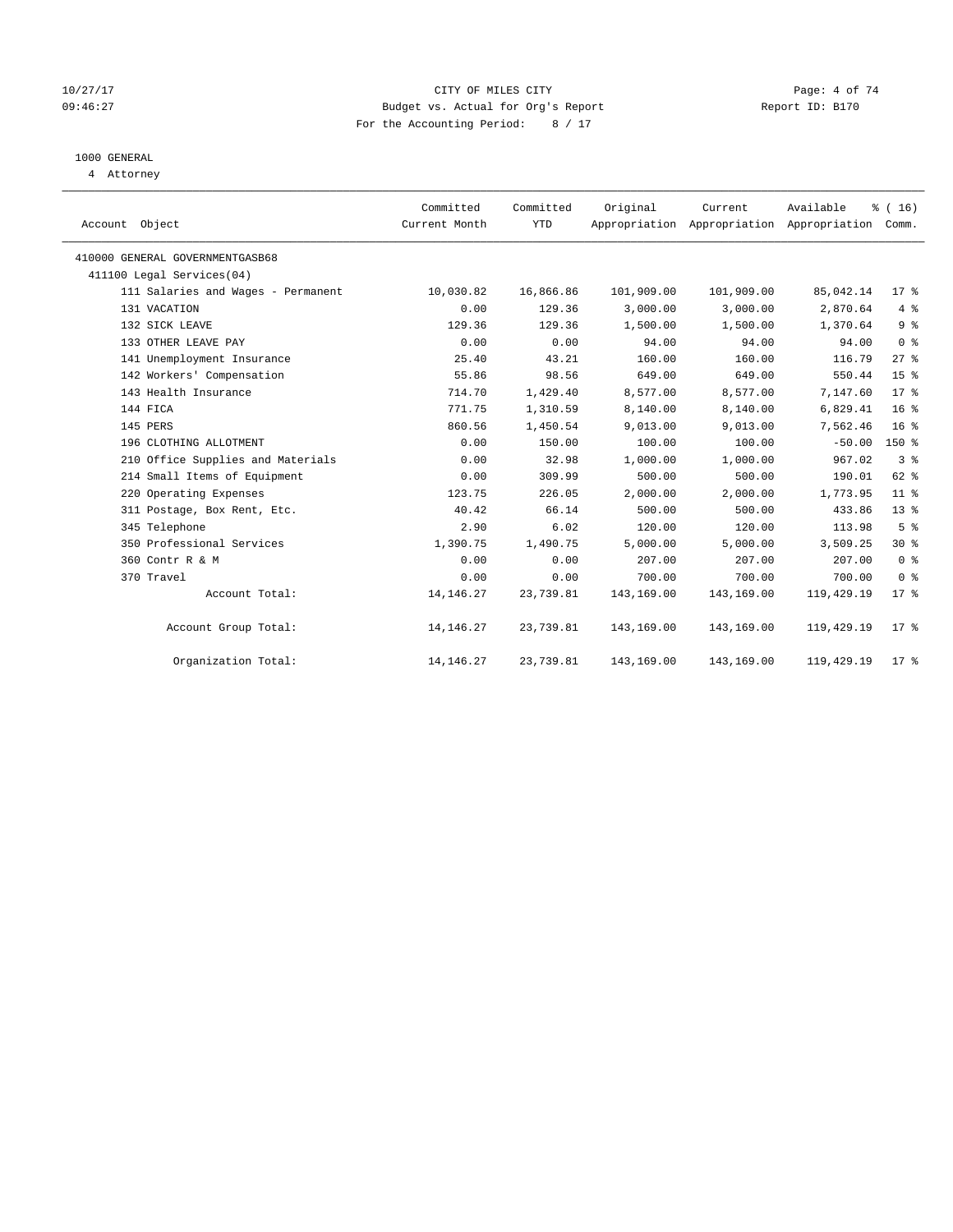#### 1000 GENERAL

5 Police

|                                             | Committed     | Committed  | Original     | Current      | Available                                       | % (16)           |
|---------------------------------------------|---------------|------------|--------------|--------------|-------------------------------------------------|------------------|
| Account Object                              | Current Month | YTD        |              |              | Appropriation Appropriation Appropriation Comm. |                  |
| 420000 PUBLIC SAFETY-GASB68                 |               |            |              |              |                                                 |                  |
| 420140 Crime Control and Investigation (05) |               |            |              |              |                                                 |                  |
| 111 Salaries and Wages - Permanent          | 57,732.29     | 107,708.25 | 787,818.00   | 787,818.00   | 680,109.75                                      | $14*$            |
| 121 OVERTIME-PERMANENT                      | 3,747.37      | 13,495.31  | 21,500.00    | 21,500.00    | 8,004.69                                        | 63 %             |
| 131 VACATION                                | 5,446.75      | 14,717.73  | 30,000.00    | 30,000.00    | 15,282.27                                       | 49 %             |
| 132 SICK LEAVE                              | 1,669.67      | 4,850.21   | 7,500.00     | 7,500.00     | 2,649.79                                        | 65 %             |
| 133 OTHER LEAVE PAY                         | 950.28        | 2,445.60   | 22,765.00    | 22,765.00    | 20, 319.40                                      | 11 <sup>°</sup>  |
| 134 HOLIDAY PAY                             | 619.30        | 619.30     | 21,500.00    | 21,500.00    | 20,880.70                                       | 3 <sup>8</sup>   |
| 141 Unemployment Insurance                  | 175.80        | 359.96     | 1,368.00     | 1,368.00     | 1,008.04                                        | 26%              |
| 142 Workers' Compensation                   | 3,067.17      | 6,161.26   | 42,744.00    | 42,744.00    | 36,582.74                                       | $14*$            |
| 143 Health Insurance                        | 11,433.80     | 22,152.90  | 137,238.00   | 137,238.00   | 115,085.10                                      | 16 <sup>8</sup>  |
| 144 FICA                                    | 1,055.29      | 2,151.52   | 12,857.00    | 12,857.00    | 10,705.48                                       | $17*$            |
| 145 PERS                                    | 90.18         | 169.93     | 0.00         | 0.00         | $-169.93$                                       | $***$ $-$        |
| 146 Police Pension                          | 9,158.70      | 18,022.25  | 105,000.00   | 105,000.00   | 86,977.75                                       | $17*$            |
| 196 CLOTHING ALLOTMENT                      | 0.00          | 0.00       | 12,960.00    | 12,960.00    | 12,960.00                                       | 0 <sup>8</sup>   |
| 210 Office Supplies and Materials           | 181.74        | 831.05     | 7,000.00     | 7,000.00     | 6,168.95                                        | $12*$            |
| 214 Small Items of Equipment                | 29.97         | 29.97      | 10,500.00    | 10,500.00    | 10,470.03                                       | 0 <sup>8</sup>   |
| 220 Operating Expenses                      | 2,714.02      | 5,296.37   | 15,000.00    | 15,000.00    | 9,703.63                                        | 35%              |
| 226 Clothing and Uniforms                   | 59.85         | 59.85      | 500.00       | 500.00       | 440.15                                          | $12*$            |
| 227 Firearm Supplies                        | 0.00          | 0.00       | 4,800.00     | 4,800.00     | 4,800.00                                        | 0 <sup>8</sup>   |
| 230 Repair and Maintenance Supplies         | 1,182.19      | 1,652.06   | 10,000.00    | 10,000.00    | 8,347.94                                        | $17*$            |
| 231 Gas, Oil, Diesel Fuel, Grease, etc.     | 2,037.33      | 3,955.54   | 25,000.00    | 25,000.00    | 21,044.46                                       | 16 <sup>°</sup>  |
| 311 Postage, Box Rent, Etc.                 | 58.45         | 106.77     | 1,000.00     | 1,000.00     | 893.23                                          | 11 <sup>°</sup>  |
| 330 Publicity, Subscriptions & Dues         | 0.00          | 0.00       | 300.00       | 300.00       | 300.00                                          | 0 <sup>8</sup>   |
| 334 Memberships, Registrations & Dues       | 180.00        | 280.00     | 2,708.00     | 2,708.00     | 2,428.00                                        | $10*$            |
| 345 Telephone                               | 311.26        | 622.78     | 4,500.00     | 4,500.00     | 3,877.22                                        | 14 %             |
| 347 Internet                                | 65.66         | 131.32     | 800.00       | 800.00       | 668.68                                          | 16 <sup>°</sup>  |
| 350 Professional Services                   | 1,421.80      | 3,827.30   | 18,500.00    | 18,500.00    | 14,672.70                                       | $21$ %           |
| 360 Contr R & M                             | 40.50         | 67.50      | 400.00       | 400.00       | 332.50                                          | $17*$            |
| 366 R&M Vehicles - Police/Animal Control    | 1,032.31      | 1,032.31   | 17,000.00    | 17,000.00    | 15,967.69                                       | 6 <sup>8</sup>   |
| 370 Travel                                  | 0.00          | 305.85     | 4,500.00     | 4,500.00     | 4,194.15                                        | 7 %              |
| 380 Training Services                       | 699.00        | 939.00     | 9,000.00     | 9,000.00     | 8,061.00                                        | $10*$            |
| 512 Insurance on Vehicles & Equipment       | 0.00          | 1,251.30   | 1,252.00     | 1,252.00     | 0.70                                            | $100*$           |
| 700 Grants, Contributions & Indemnities     | 0.00          | 4,000.00   | 3,351.00     | 3,351.00     | $-649.00$                                       | 119 <sub>8</sub> |
| Account Total:                              | 105,160.68    | 217,243.19 | 1,339,361.00 | 1,339,361.00 | 1, 122, 117.81                                  | 16 <sup>8</sup>  |
|                                             |               |            |              |              |                                                 |                  |
| 420160 Communications-Dispatch              |               |            |              |              |                                                 |                  |
| 111 Salaries and Wages - Permanent          | 22,337.91     | 37,726.97  | 250,259.00   | 250,259.00   | 212,532.03                                      | 15 <sup>°</sup>  |
| 121 OVERTIME-PERMANENT                      | 588.86        | 2,400.13   | 7,000.00     | 7,000.00     | 4,599.87                                        | 34 %             |
| 131 VACATION                                | 586.16        | 2,976.84   | 12,000.00    | 12,000.00    | 9,023.16                                        | $25$ %           |
| 132 SICK LEAVE                              | 250.08        | 250.08     | 4,500.00     | 4,500.00     | 4,249.92                                        | 6 <sup>8</sup>   |
| 133 OTHER LEAVE PAY                         | 0.00          | 0.00       | 6,208.00     | 6,208.00     | 6,208.00                                        | 0 <sup>8</sup>   |
| 134 HOLIDAY PAY                             | 0.00          | 0.00       | 12,620.00    | 12,620.00    | 12,620.00                                       | 0 <sup>8</sup>   |
| 141 Unemployment Insurance                  | 59.46         | 108.43     | 439.00       | 439.00       | 330.57                                          | $25$ %           |
| 142 Workers' Compensation                   | 1,058.46      | 1,896.20   | 14,265.00    | 14,265.00    | 12,368.80                                       | $13*$            |
| 143 Health Insurance                        | 4,291.70      | 7,154.70   | 51,464.00    | 51,464.00    | 44,309.30                                       | 14 %             |
| 144 FICA                                    | 1,815.65      | 3,310.54   | 22,383.00    | 22,383.00    | 19,072.46                                       | 15 <sup>°</sup>  |
| 145 PERS                                    | 2,012.73      | 3,672.08   | 24,782.00    | 24,782.00    | 21,109.92                                       | 15 <sup>8</sup>  |
| 196 CLOTHING ALLOTMENT                      | 20.84         | 20.84      | 2,000.00     | 2,000.00     | 1,979.16                                        | 1 <sup>°</sup>   |
| 210 Office Supplies and Materials           | 315.68        | 315.68     | 3,500.00     | 3,500.00     | 3,184.32                                        | 9 <sup>°</sup>   |

### 10/27/17 Page: 5 of 74 09:46:27 Budget vs. Actual for Org's Report Communication Report ID: B170 For the Accounting Period: 8 / 17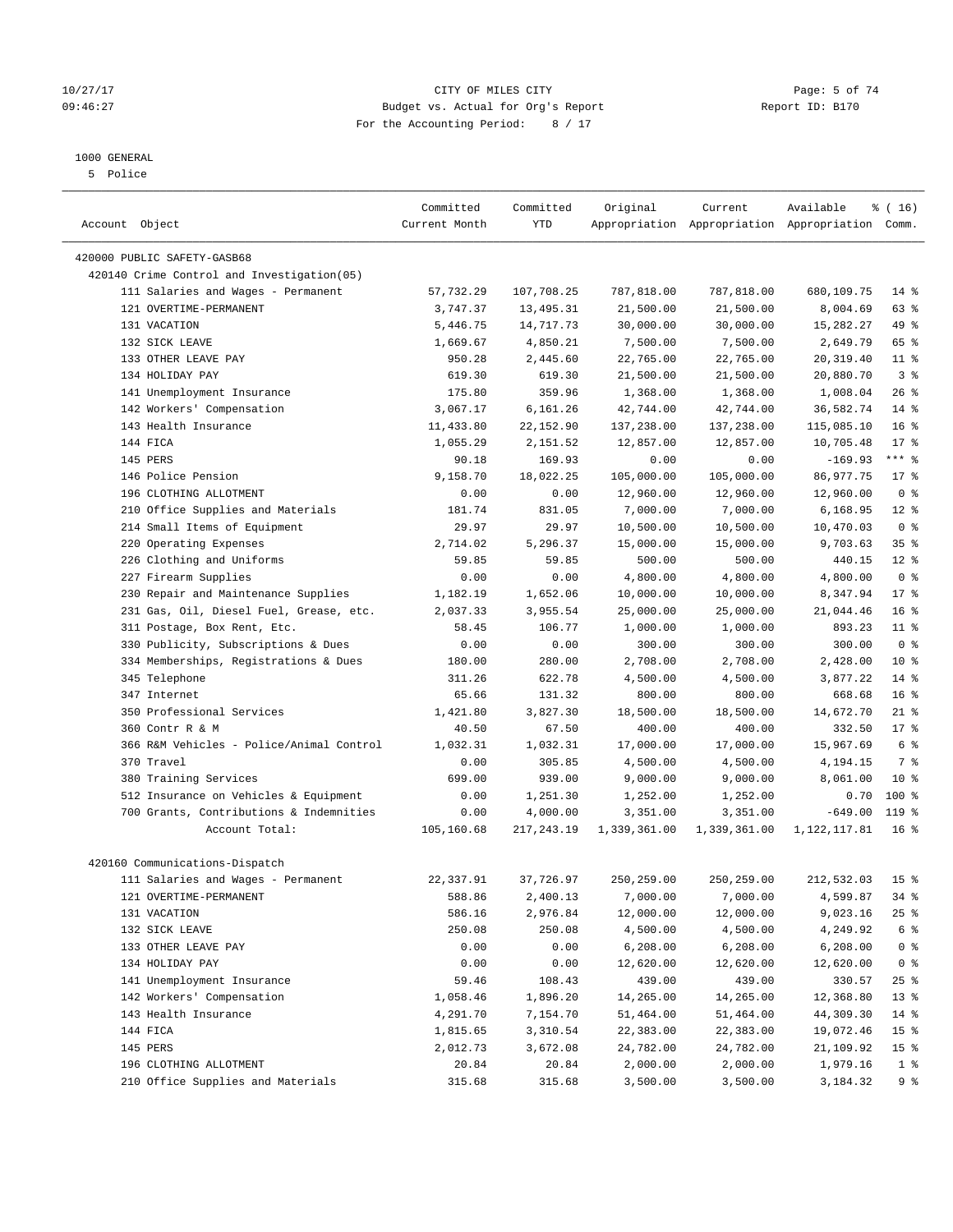### 10/27/17 Page: 6 of 74 09:46:27 Budget vs. Actual for Org's Report Changer Report ID: B170 For the Accounting Period: 8 / 17

# 1000 GENERAL

5 Police

|                                         | Committed     | Committed    | Original     | Current      | Available                                 | % (16)          |
|-----------------------------------------|---------------|--------------|--------------|--------------|-------------------------------------------|-----------------|
| Account Object                          | Current Month | <b>YTD</b>   |              |              | Appropriation Appropriation Appropriation | Comm.           |
| 214 Small Items of Equipment            | 0.00          | 0.00         | 4,500.00     | 4,500.00     | 4,500.00                                  | 0 <sup>8</sup>  |
| 220 Operating Expenses                  | 30.34         | 30.34        | 2,000.00     | 2,000.00     | 1,969.66                                  | 2 <sup>8</sup>  |
| 231 Gas, Oil, Diesel Fuel, Grease, etc. | 0.00          | 0.00         | 600.00       | 600.00       | 600.00                                    | 0 <sup>8</sup>  |
| 311 Postage, Box Rent, Etc.             | 0.00          | 0.00         | 75.00        | 75.00        | 75.00                                     | 0 <sup>8</sup>  |
| 320 Printing, Duplicating, Typing &     | 0.00          | 0.00         | 300.00       | 300.00       | 300.00                                    | 0 <sup>8</sup>  |
| 330 Publicity, Subscriptions & Dues     | 0.00          | 0.00         | 100.00       | 100.00       | 100.00                                    | 0 <sup>8</sup>  |
| 334 Memberships, Registrations & Dues   | 65.00         | 65.00        | 400.00       | 400.00       | 335.00                                    | 16 <sup>°</sup> |
| 345 Telephone                           | 309.39        | 619.04       | 5,100.00     | 5,100.00     | 4,480.96                                  | $12$ %          |
| 350 Professional Services               | 0.00          | 0.00         | 10,000.00    | 10,000.00    | 10,000.00                                 | 0 <sup>8</sup>  |
| 360 Contr R & M                         | 0.00          | 0.00         | 100.00       | 100.00       | 100.00                                    | 0 <sup>8</sup>  |
| 370 Travel                              | 435.18        | 435.18       | 2,000.00     | 2,000.00     | 1,564.82                                  | $22$ %          |
| 380 Training Services                   | 0.00          | 0.00         | 2,000.00     | 2,000.00     | 2,000.00                                  | 0 <sup>8</sup>  |
| Account Total:                          | 34, 177. 44   | 60,982.05    | 438,595.00   | 438,595.00   | 377,612.95                                | $14*$           |
| Account Group Total:                    | 139,338.12    | 278, 225. 24 | 1,777,956.00 | 1,777,956.00 | 1,499,730.76                              | $16*$           |
| Organization Total:                     | 139,338.12    | 278,225.24   | 1,777,956.00 | 1,777,956.00 | 1,499,730.76                              | 16 <sup>8</sup> |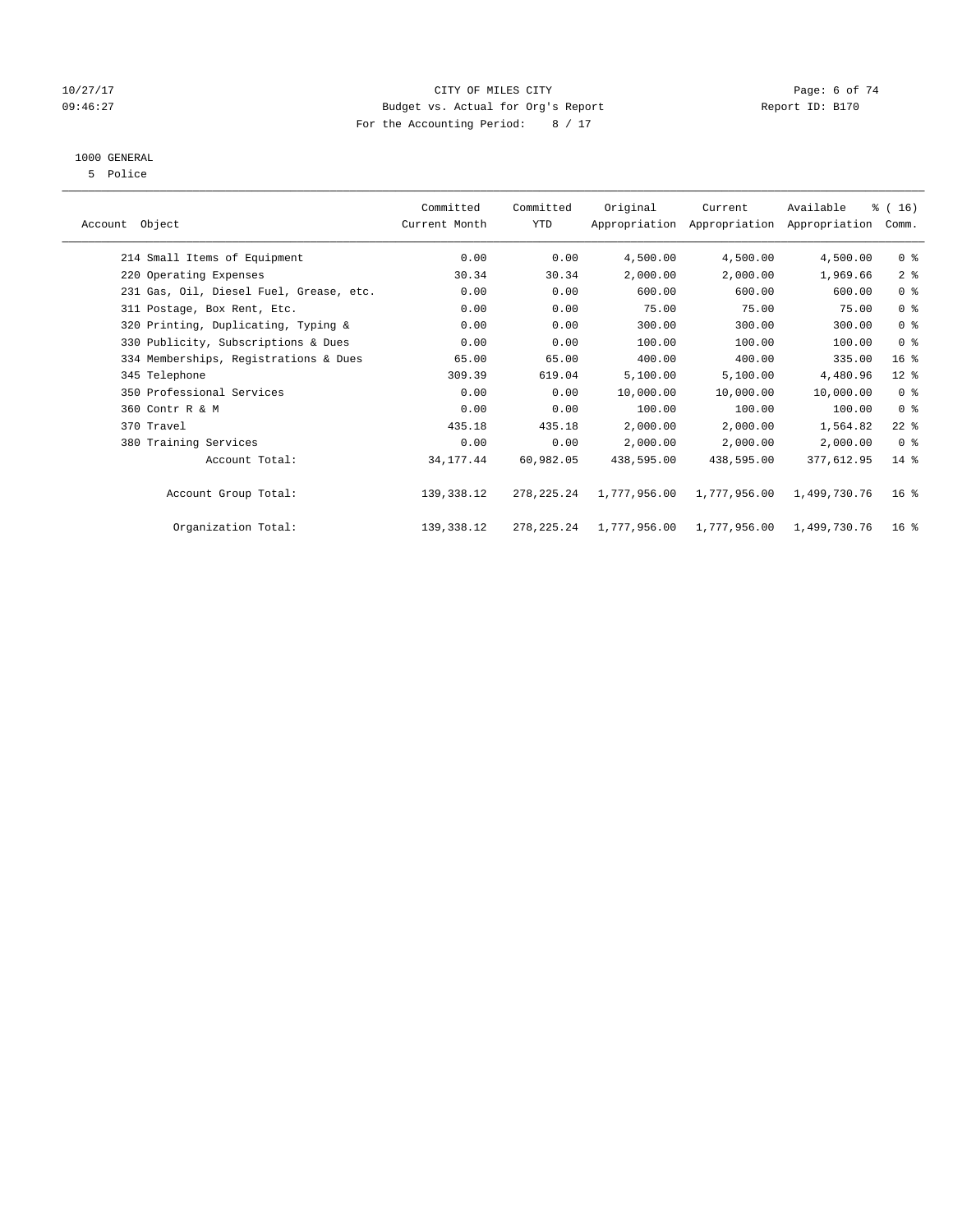#### 10/27/17 Page: 7 of 74 09:46:27 Budget vs. Actual for Org's Report Communication Report ID: B170 For the Accounting Period: 8 / 17

#### 1000 GENERAL

6 Police Judge

| Account Object                        | Committed<br>Current Month | Committed<br><b>YTD</b> | Original   | Current<br>Appropriation Appropriation Appropriation Comm. | Available   | % (16)          |
|---------------------------------------|----------------------------|-------------------------|------------|------------------------------------------------------------|-------------|-----------------|
| 410000 GENERAL GOVERNMENTGASB68       |                            |                         |            |                                                            |             |                 |
| 410300 Judicial Services(06)          |                            |                         |            |                                                            |             |                 |
| 111 Salaries and Wages - Permanent    | 7,111.58                   | 13,361.41               | 86,361.00  | 86,361.00                                                  | 72,999.59   | 15 <sup>8</sup> |
| 121 OVERTIME-PERMANENT                | 0.00                       | 0.00                    | 1,000.00   | 1,000.00                                                   | 1,000.00    | 0 <sup>8</sup>  |
| 131 VACATION                          | 139.12                     | 278.24                  | 5,000.00   | 5,000.00                                                   | 4,721.76    | 6 %             |
| 132 SICK LEAVE                        | 0.00                       | 305.80                  | 300.00     | 300.00                                                     | $-5.80$     | $102*$          |
| 141 Unemployment Insurance            | 13.54                      | 26.46                   | 143.00     | 143.00                                                     | 116.54      | 19 <sup>°</sup> |
| 142 Workers' Compensation             | 67.97                      | 133.07                  | 992.00     | 992.00                                                     | 858.93      | $13*$           |
| 143 Health Insurance                  | 1,428.70                   | 2,857.40                | 16,850.00  | 16,850.00                                                  | 13,992.60   | $17*$           |
| 144 FICA                              | 554.69                     | 1,089.79                | 7,295.00   | 7,295.00                                                   | 6,205.21    | 15 <sup>°</sup> |
| 145 PERS                              | 458.86                     | 870.63                  | 8,077.00   | 8,077.00                                                   | 7,206.37    | 11 <sup>8</sup> |
| 196 CLOTHING ALLOTMENT                | 0.00                       | 300.00                  | 300.00     | 300.00                                                     | 0.00        | $100*$          |
| 210 Office Supplies and Materials     | 293.93                     | 293.93                  | 1,000.00   | 1,000.00                                                   | 706.07      | 29%             |
| 211 Clothing Allotment                | 0.00                       | 0.00                    | 1,100.00   | 1,100.00                                                   | 1,100.00    | 0 <sup>8</sup>  |
| 214 Small Items of Equipment          | 0.00                       | 0.00                    | 1,600.00   | 1,600.00                                                   | 1,600.00    | 0 <sup>8</sup>  |
| 220 Operating Expenses                | $-123.75$                  | $-226.05$               | 900.00     | 900.00                                                     | 1,126.05    | $-25$ %         |
| 230 Repair and Maintenance Supplies   | 0.00                       | 0.00                    | 100.00     | 100.00                                                     | 100.00      | 0 <sup>8</sup>  |
| 311 Postage, Box Rent, Etc.           | 60.47                      | 128.55                  | 1,000.00   | 1,000.00                                                   | 871.45      | $13*$           |
| 330 Publicity, Subscriptions & Dues   | 0.00                       | 0.00                    | 200.00     | 200.00                                                     | 200.00      | 0 <sup>8</sup>  |
| 334 Memberships, Registrations & Dues | 500.00                     | 570.00                  | 1,000.00   | 1,000.00                                                   | 430.00      | 57%             |
| 345 Telephone                         | 92.50                      | 208.45                  | 2,000.00   | 2,000.00                                                   | 1,791.55    | $10*$           |
| 347 Internet                          | 54.80                      | 110.40                  | 1,500.00   | 1,500.00                                                   | 1,389.60    | 7 <sup>8</sup>  |
| 350 Professional Services             | 0.00                       | 0.00                    | 750.00     | 750.00                                                     | 750.00      | 0 <sup>8</sup>  |
| 360 Contr R & M                       | 0.00                       | 0.00                    | 2,000.00   | 2,000.00                                                   | 2,000.00    | 0 <sup>8</sup>  |
| 370 Travel                            | 496.23                     | 908.23                  | 2,500.00   | 2,500.00                                                   | 1,591.77    | 36%             |
| 380 Training Services                 | 0.00                       | 0.00                    | 1,000.00   | 1,000.00                                                   | 1,000.00    | 0 <sup>8</sup>  |
| 382 Books                             | 0.00                       | 0.00                    | 600.00     | 600.00                                                     | 600.00      | 0 <sup>8</sup>  |
| 533 Machinery and Equipment Rental    | 0.00                       | 0.00                    | 3,000.00   | 3,000.00                                                   | 3,000.00    | 0 <sup>8</sup>  |
| Account Total:                        | 11,148.64                  | 21, 216.31              | 146,568.00 | 146,568.00                                                 | 125, 351.69 | $14$ %          |
| Account Group Total:                  | 11,148.64                  | 21, 216.31              | 146,568.00 | 146,568.00                                                 | 125, 351.69 | $14*$           |
| Organization Total:                   | 11,148.64                  | 21, 216.31              | 146,568.00 | 146,568.00                                                 | 125, 351.69 | $14*$           |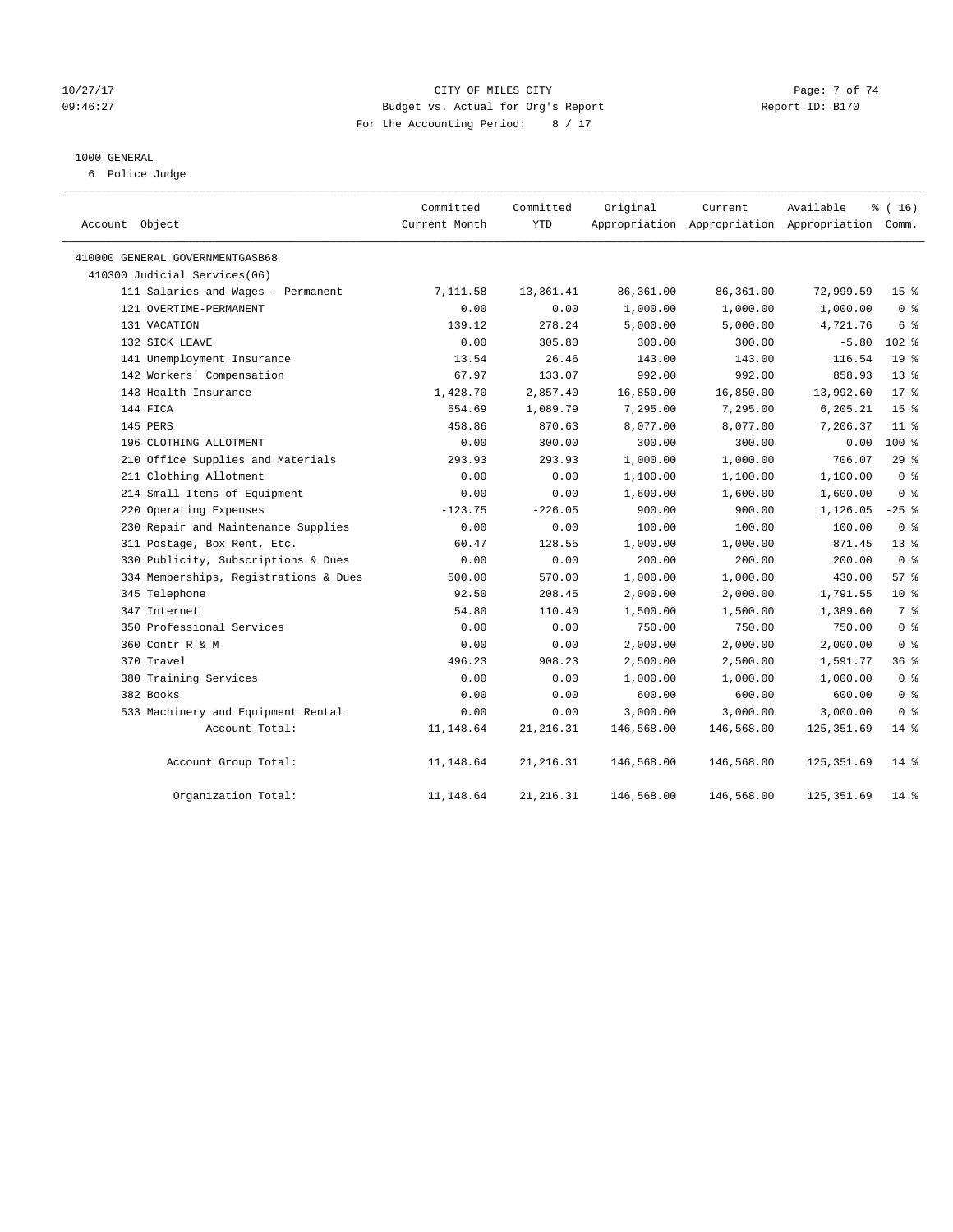#### 10/27/17 CITY OF MILES CITY Page: 8 of 74 09:46:27 Budget vs. Actual for Org's Report Changer Report ID: B170 For the Accounting Period: 8 / 17

————————————————————————————————————————————————————————————————————————————————————————————————————————————————————————————————————

#### 1000 GENERAL

7 Fire

|                                         | Committed     | Committed   | Original   | Current    | Available                                       | % (16)          |
|-----------------------------------------|---------------|-------------|------------|------------|-------------------------------------------------|-----------------|
| Account Object                          | Current Month | YTD         |            |            | Appropriation Appropriation Appropriation Comm. |                 |
| 420000 PUBLIC SAFETY-GASB68             |               |             |            |            |                                                 |                 |
| 420460 Fire Suppression(07)             |               |             |            |            |                                                 |                 |
| 111 Salaries and Wages - Permanent      | 42,244.24     | 81,783.22   | 488,827.00 | 488,827.00 | 407,043.78                                      | $17*$           |
| 112 SALARIES AND WAGES - PART PAID      | 0.00          | 0.00        | 7,440.00   | 7,440.00   | 7,440.00                                        | 0 <sup>8</sup>  |
| 121 OVERTIME-PERMANENT                  | 3,012.59      | 9,245.98    | 35,000.00  | 35,000.00  | 25,754.02                                       | 26 %            |
| 131 VACATION                            | 8,615.57      | 12,634.05   | 20,000.00  | 20,000.00  | 7,365.95                                        | 63 %            |
| 132 SICK LEAVE                          | 1,185.62      | 1,185.62    | 15,000.00  | 15,000.00  | 13,814.38                                       | 8 %             |
| 133 OTHER LEAVE PAY                     | 0.00          | 408.32      | 4,000.00   | 4,000.00   | 3,591.68                                        | $10*$           |
| 134 HOLIDAY PAY                         | 0.00          | 1,064.86    | 11,000.00  | 11,000.00  | 9,935.14                                        | $10*$           |
| 141 Unemployment Insurance              | 137.64        | 265.77      | 786.00     | 786.00     | 520.23                                          | $34$ $%$        |
| 142 Workers' Compensation               | 1,890.95      | 3,668.87    | 19,612.00  | 19,612.00  | 15,943.13                                       | 19 <sup>°</sup> |
| 143 Health Insurance                    | 6,687.85      | 13,989.43   | 86,460.00  | 86,460.00  | 72,470.57                                       | 16 <sup>8</sup> |
| 144 FICA                                | 796.44        | 1,537.54    | 8,578.00   | 8,578.00   | 7,040.46                                        | 18 %            |
| 147 Firemen's Pension                   | 5,942.31      | 11,617.93   | 79,901.00  | 79,901.00  | 68,283.07                                       | 15 <sup>°</sup> |
| 210 Office Supplies and Materials       | 85.82         | 1,809.49    | 11,000.00  | 11,000.00  | 9,190.51                                        | 16 <sup>°</sup> |
| 211 Clothing Allotment                  | 0.00          | 0.00        | 7,000.00   | 7,000.00   | 7,000.00                                        | 0 <sup>8</sup>  |
| 214 Small Items of Equipment            | 1,938.14      | 1,938.14    | 20,000.00  | 20,000.00  | 18,061.86                                       | $10*$           |
| 217 Small Item Equ/Inspector            | 0.00          | 0.00        | 250.00     | 250.00     | 250.00                                          | 0 <sup>°</sup>  |
| 220 Operating Expenses                  | 208.79        | 463.28      | 11,000.00  | 11,000.00  | 10,536.72                                       | 4%              |
| 223 Operating Exp/Inspector             | 0.00          | 0.00        | 2,500.00   | 2,500.00   | 2,500.00                                        | 0 <sup>8</sup>  |
| 226 Clothing and Uniforms               | 54.49         | 54.49       | 10,000.00  | 10,000.00  | 9,945.51                                        | 1 <sup>8</sup>  |
| 230 Repair and Maintenance Supplies     | 284.27        | 284.27      | 5,500.00   | 5,500.00   | 5, 215.73                                       | 5 <sup>8</sup>  |
| 231 Gas, Oil, Diesel Fuel, Grease, etc. | 821.28        | 1,687.42    | 8,500.00   | 8,500.00   | 6,812.58                                        | $20*$           |
| 241 Consumable Tools                    | 0.00          | 737.22      | 2,000.00   | 2,000.00   | 1,262.78                                        | 37%             |
| 311 Postage, Box Rent, Etc.             | 0.46          | 0.46        | 75.00      | 75.00      | 74.54                                           | 1 <sup>8</sup>  |
| 320 Printing, Duplicating, Typing &     | 0.00          | 0.00        | 100.00     | 100.00     | 100.00                                          | 0 <sup>8</sup>  |
| 330 Publicity, Subscriptions & Dues     | 40.00         | 40.00       | 300.00     | 300.00     | 260.00                                          | 13 <sup>8</sup> |
| 334 Memberships, Registrations & Dues   | 0.00          | 125.00      | 3,000.00   | 3,000.00   | 2,875.00                                        | 4%              |
| 341 Electric Utility Services           | 586.10        | 945.86      | 4,500.00   | 4,500.00   | 3,554.14                                        | $21$ %          |
| 342 Water Utility Services              | 37.67         | 68.80       | 450.00     | 450.00     | 381.20                                          | 15 <sup>8</sup> |
| 343 Sewer Utility Services              | 37.22         | 74.44       | 400.00     | 400.00     | 325.56                                          | 19 <sup>°</sup> |
| 344 Gas Utility Service                 | 18.34         | 34.98       | 2,400.00   | 2,400.00   | 2,365.02                                        | 1 <sup>8</sup>  |
| 345 Telephone                           | 223.19        | 470.81      | 2,000.00   | 2,000.00   | 1,529.19                                        | $24$ %          |
| 346 Garbage Service                     | 0.00          | 720.61      | 1,626.00   | 1,626.00   | 905.39                                          | 44 %            |
| 347 Internet                            | 135.60        | 271.20      | 1,500.00   | 1,500.00   | 1,228.80                                        | 18 %            |
| 350 Professional Services               | 0.00          | 0.00        | 15,000.00  | 15,000.00  | 15,000.00                                       | 0 <sup>8</sup>  |
| 360 Contr R & M                         | 0.00          | 0.00        | 9,500.00   | 9,500.00   | 9,500.00                                        | 0 <sup>8</sup>  |
| 364 R&M Vehicles - Fire/Amb             | 1,136.84      | 2,402.60    | 50,000.00  | 50,000.00  | 47,597.40                                       | 5 <sup>°</sup>  |
| 370 Travel                              | 0.00          | 2,317.22    | 5,000.00   | 5,000.00   | 2,682.78 46 %                                   |                 |
| 375 Travel/Inspector                    | 0.00          | 0.00        | 1,000.00   | 1,000.00   | 1,000.00                                        | 0 <sup>8</sup>  |
| 380 Training Services                   | 3,368.73      | 3,778.67    | 23, 254.00 | 23, 254.00 | 19,475.33                                       | 16 <sup>°</sup> |
| 382 Books                               | 439.70        | 1,099.35    | 1,500.00   | 1,500.00   | 400.65                                          | 73 %            |
| 400 BUILDING MATERIALS                  | 0.00          | 0.88        | 11,200.00  | 11,200.00  | 11,199.12                                       | 0 <sup>8</sup>  |
| 511 Insurance on Buildings              | 0.00          | 1,493.70    | 1,494.00   | 1,494.00   | 0.30                                            | 100 %           |
| 512 Insurance on Vehicles & Equipment   | 0.00          | 5,042.00    | 5,042.00   | 5,042.00   | 0.00                                            | 100 %           |
| Account Total:                          | 79,929.85     | 163, 262.48 | 993,695.00 | 993,695.00 | 830, 432.52                                     | 16 <sup>8</sup> |
|                                         |               |             |            |            |                                                 |                 |
| Account Group Total:                    | 79,929.85     | 163, 262.48 | 993,695.00 | 993,695.00 | 830, 432.52                                     | 16 <sup>°</sup> |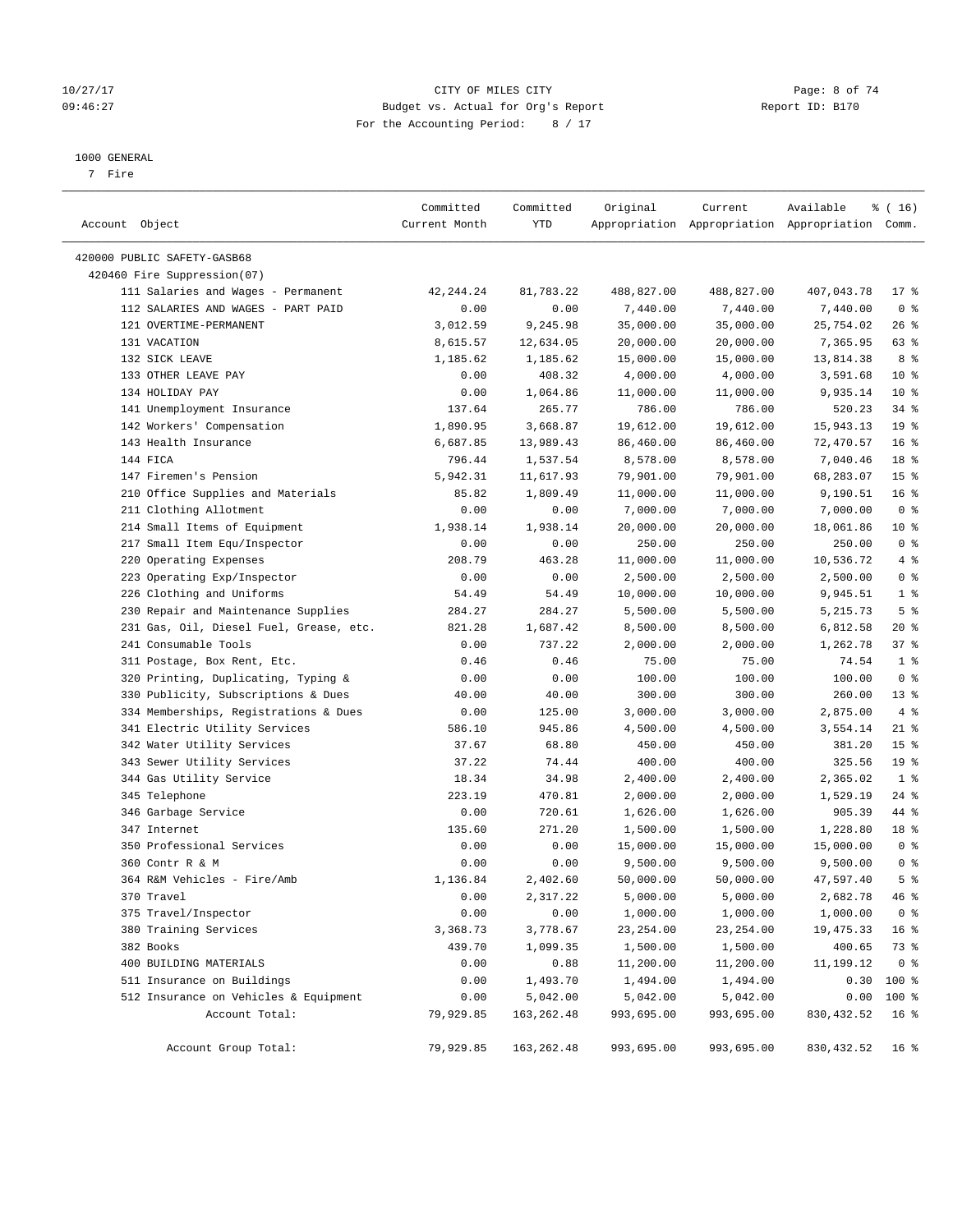### 10/27/17 Page: 9 of 74 09:46:27 Budget vs. Actual for Org's Report Communication of Report ID: B170 For the Accounting Period: 8 / 17

#### 1000 GENERAL

7 Fire

| Account Object |                     | Committed<br>Current Month | Committed<br>YTD | Original   | Current    | Available<br>Appropriation Appropriation Appropriation Comm. | 8 ( 16 ) |
|----------------|---------------------|----------------------------|------------------|------------|------------|--------------------------------------------------------------|----------|
|                | Organization Total: | 79,929.85                  | 163,262.48       | 993,695.00 | 993,695.00 | 830,432.52 16 %                                              |          |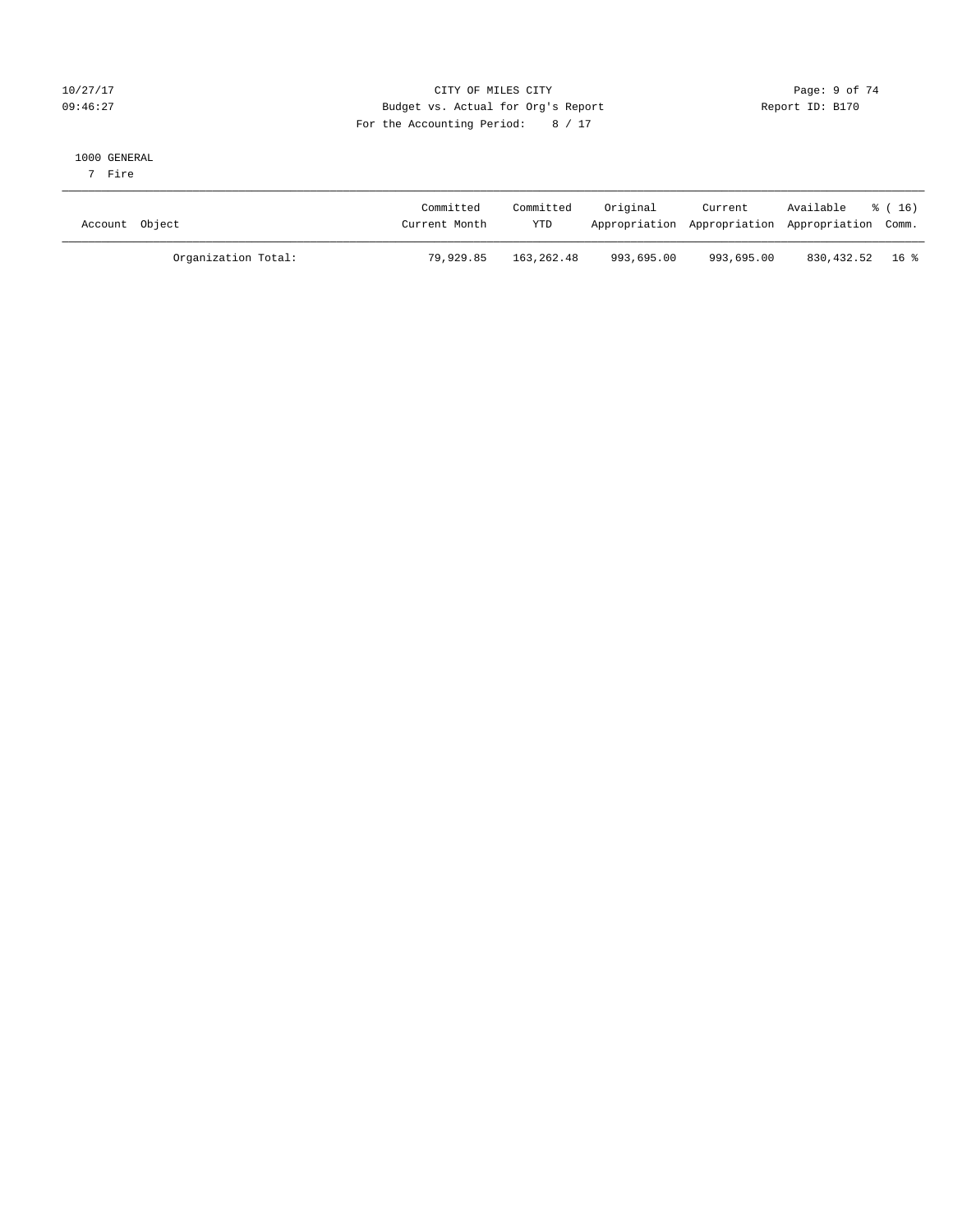#### 10/27/17 Page: 10 of 74 09:46:27 Budget vs. Actual for Org's Report Communication Report ID: B170 For the Accounting Period: 8 / 17

#### 1000 GENERAL

8 City Hall Maintenance

| Account Object                      |                | Committed<br>Current Month | Committed<br>YTD | Original  | Current<br>Appropriation Appropriation Appropriation Comm. | Available | % (16)          |  |
|-------------------------------------|----------------|----------------------------|------------------|-----------|------------------------------------------------------------|-----------|-----------------|--|
| 410000 GENERAL GOVERNMENTGASB68     |                |                            |                  |           |                                                            |           |                 |  |
| 411230 City Hall                    |                |                            |                  |           |                                                            |           |                 |  |
| 214 Small Items of Equipment        |                | 0.00                       | 0.00             | 400.00    | 400.00                                                     | 400.00    | 0 <sup>8</sup>  |  |
| 220 Operating Expenses              |                | 472.97                     | 651.97           | 3,000.00  | 3,000.00                                                   | 2,348.03  | $22$ %          |  |
| 230 Repair and Maintenance Supplies |                | 0.00                       | 0.00             | 2,000.00  | 2,000.00                                                   | 2,000.00  | 0 <sup>8</sup>  |  |
| 341 Electric Utility Services       |                | 855.26                     | 1,460.49         | 6,000.00  | 6,000.00                                                   | 4,539.51  | $24$ $%$        |  |
| 342 Water Utility Services          |                | 54.61                      | 109.22           | 750.00    | 750.00                                                     | 640.78    | 15 <sup>°</sup> |  |
| 343 Sewer Utility Services          |                | 65.31                      | 130.62           | 370.00    | 370.00                                                     | 239.38    | 35 <sup>8</sup> |  |
| 344 Gas Utility Service             |                | 34.59                      | 64.83            | 3,750.00  | 3,750.00                                                   | 3,685.17  | 2 <sup>°</sup>  |  |
| 346 Garbage Service                 |                | 0.00                       | 47.41            | 200.00    | 200.00                                                     | 152.59    | $24$ $%$        |  |
| 360 Contr R & M                     |                | 600.00                     | 1,285.00         | 12,000.00 | 12,000.00                                                  | 10,715.00 | $11$ %          |  |
| 400 BUILDING MATERIALS              |                | 0.00                       | 0.00             | 1,000.00  | 1,000.00                                                   | 1,000.00  | 0 <sup>8</sup>  |  |
| 511 Insurance on Buildings          |                | 0.00                       | 2,216.27         | 2,217.00  | 2,217.00                                                   | 0.73      | $100$ %         |  |
|                                     | Account Total: | 2,082.74                   | 5,965.81         | 31,687.00 | 31,687.00                                                  | 25,721.19 | 19 <sup>°</sup> |  |
| Account Group Total:                |                | 2,082.74                   | 5,965.81         | 31,687.00 | 31,687.00                                                  | 25,721.19 | 19 <sup>8</sup> |  |
| Organization Total:                 |                | 2,082.74                   | 5,965.81         | 31,687.00 | 31,687.00                                                  | 25,721.19 | 19 <sup>°</sup> |  |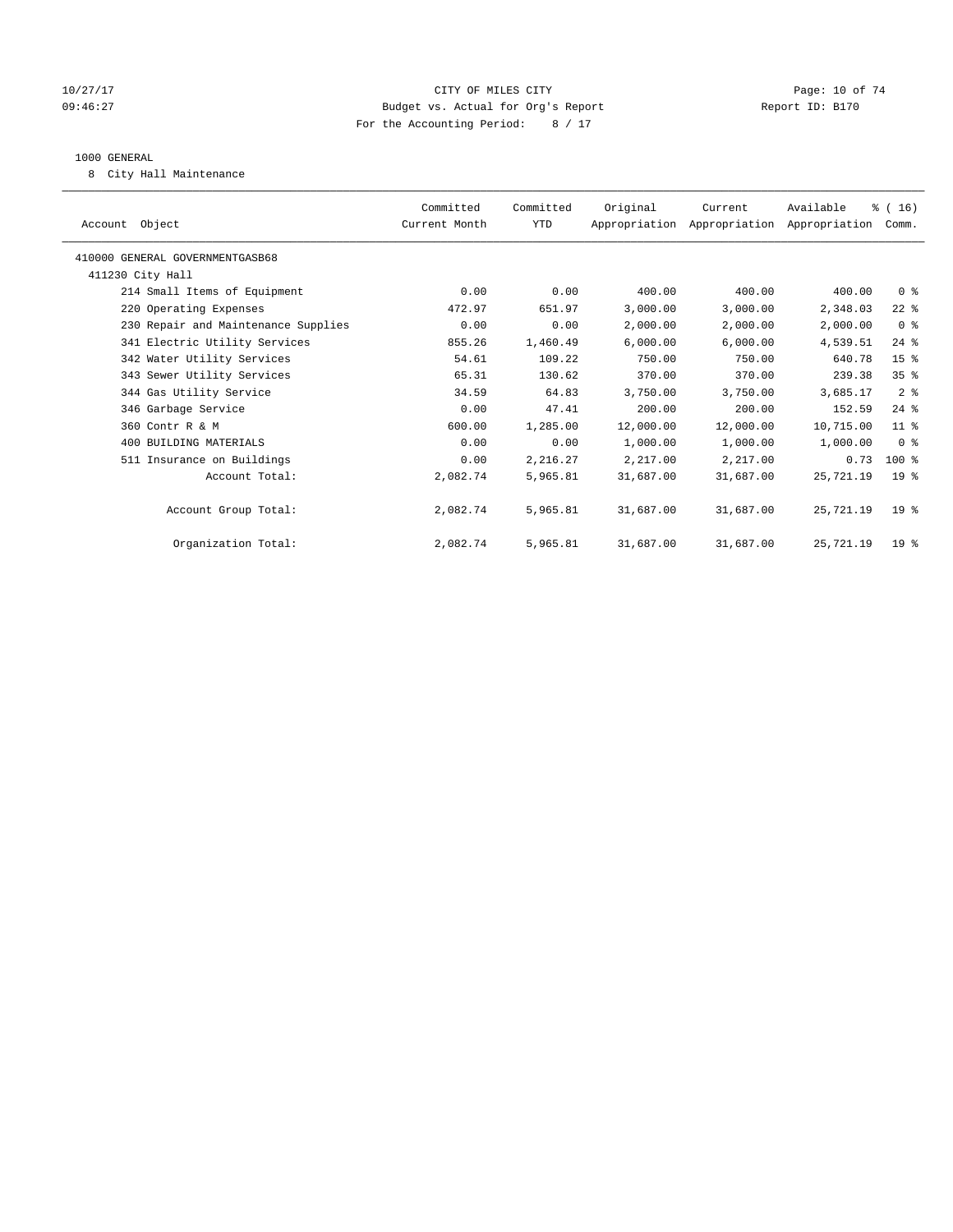### $CITY$  OF MILES  $CITY$  and the contract of  $74$ 09:46:27 Budget vs. Actual for Org's Report Communication Report ID: B170 For the Accounting Period: 8 / 17

## 1000 GENERAL

9 Treasurer

| Object<br>Account                  | Committed<br>Current Month | Committed<br><b>YTD</b> | Original  | Current<br>Appropriation Appropriation | Available<br>Appropriation | % (16)<br>Comm.     |
|------------------------------------|----------------------------|-------------------------|-----------|----------------------------------------|----------------------------|---------------------|
| 410000 GENERAL GOVERNMENTGASB68    |                            |                         |           |                                        |                            |                     |
| 410540 City Treasurer(09)          |                            |                         |           |                                        |                            |                     |
| 111 Salaries and Wages - Permanent | 1,833.34                   | 3,666.68                | 22,000.00 | 22,000.00                              | 18,333.32                  | $17*$               |
| 142 Workers' Compensation          | 7.00                       | 14.00                   | 91.00     | 91.00                                  | 77.00                      | 15 <sup>8</sup>     |
| 144 FICA                           | 140.24                     | 280.48                  | 1,683.00  | 1,683.00                               | 1,402.52                   | 17 <sup>°</sup>     |
| 145 PERS                           | 155.28                     | 310.56                  | 1,863.00  | 1,863.00                               | 1,552.44                   | 17 <sub>8</sub>     |
| 220 Operating Expenses             | 29.88                      | 29.88                   | 0.00      | 0.00                                   | $-29.88$                   | $***$ $\frac{6}{5}$ |
| 345 Telephone                      | 2.87                       | 6.00                    | 50.00     | 50.00                                  | 44.00                      | $12$ %              |
| 350 Professional Services          | 0.00                       | 0.00                    | 550.00    | 550.00                                 | 550.00                     | 0 <sup>8</sup>      |
| 360 Contr R & M                    | 72.85                      | 145.69                  | 1,128.00  | 1,128.00                               | 982.31                     | 13 <sup>°</sup>     |
| Account Total:                     | 2,241.46                   | 4,453.29                | 27,365.00 | 27,365.00                              | 22, 911.71                 | 16 <sup>8</sup>     |
| Account Group Total:               | 2,241.46                   | 4,453.29                | 27,365.00 | 27,365.00                              | 22,911.71                  | 16 <sup>°</sup>     |
| Organization Total:                | 2,241.46                   | 4,453.29                | 27,365.00 | 27,365.00                              | 22,911.71                  | 16 <sup>8</sup>     |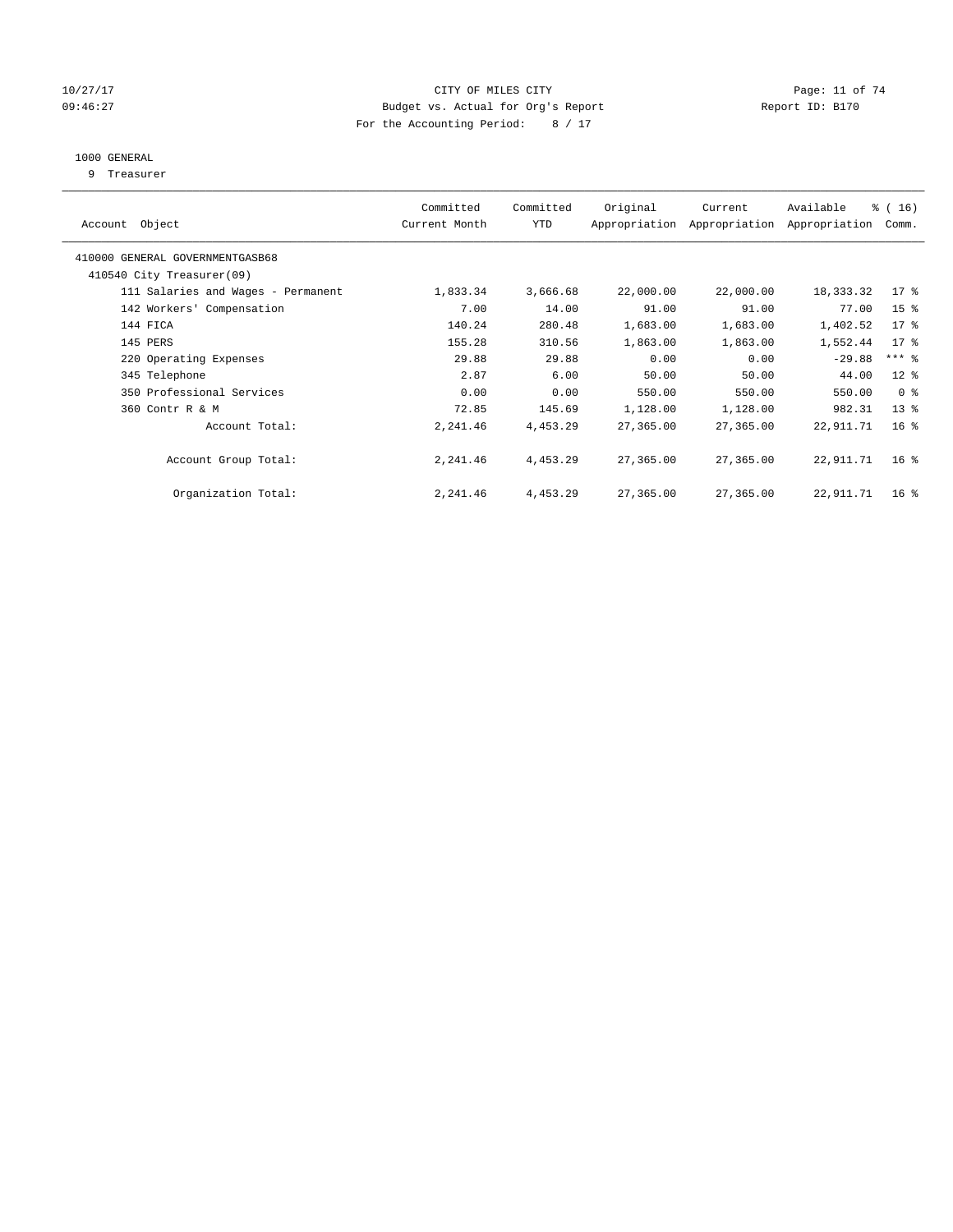### $CITY$  OF MILES  $CITY$  and the contract of  $74$ 09:46:27 Budget vs. Actual for Org's Report Changer Report ID: B170 For the Accounting Period: 8 / 17

### 1000 GENERAL

10 Ambulance

| Object<br>Account                                                       | Committed<br>Current Month | Committed<br><b>YTD</b> | Original<br>Appropriation | Current<br>Appropriation | Available<br>Appropriation | $\frac{3}{6}$ ( 16 )<br>Comm. |
|-------------------------------------------------------------------------|----------------------------|-------------------------|---------------------------|--------------------------|----------------------------|-------------------------------|
| 520000 OTHER FINANCING USES<br>521000 Interfund Operating Transfers Out |                            |                         |                           |                          |                            |                               |
| 820 Transfers to Other Funds                                            | 0.00                       | 0.00                    | 230,000.00                | 230,000.00               | 230,000.00                 | 0 <sup>8</sup>                |
| Account Total:                                                          | 0.00                       | 0.00                    | 230,000.00                | 230,000.00               | 230,000.00                 | 0 <sup>8</sup>                |
| Account Group Total:                                                    | 0.00                       | 0.00                    | 230,000.00                | 230,000.00               | 230,000.00                 | 0 <sup>8</sup>                |
| Organization Total:                                                     | 0.00                       | 0.00                    | 230,000.00                | 230,000.00               | 230,000.00                 | 0 <sup>8</sup>                |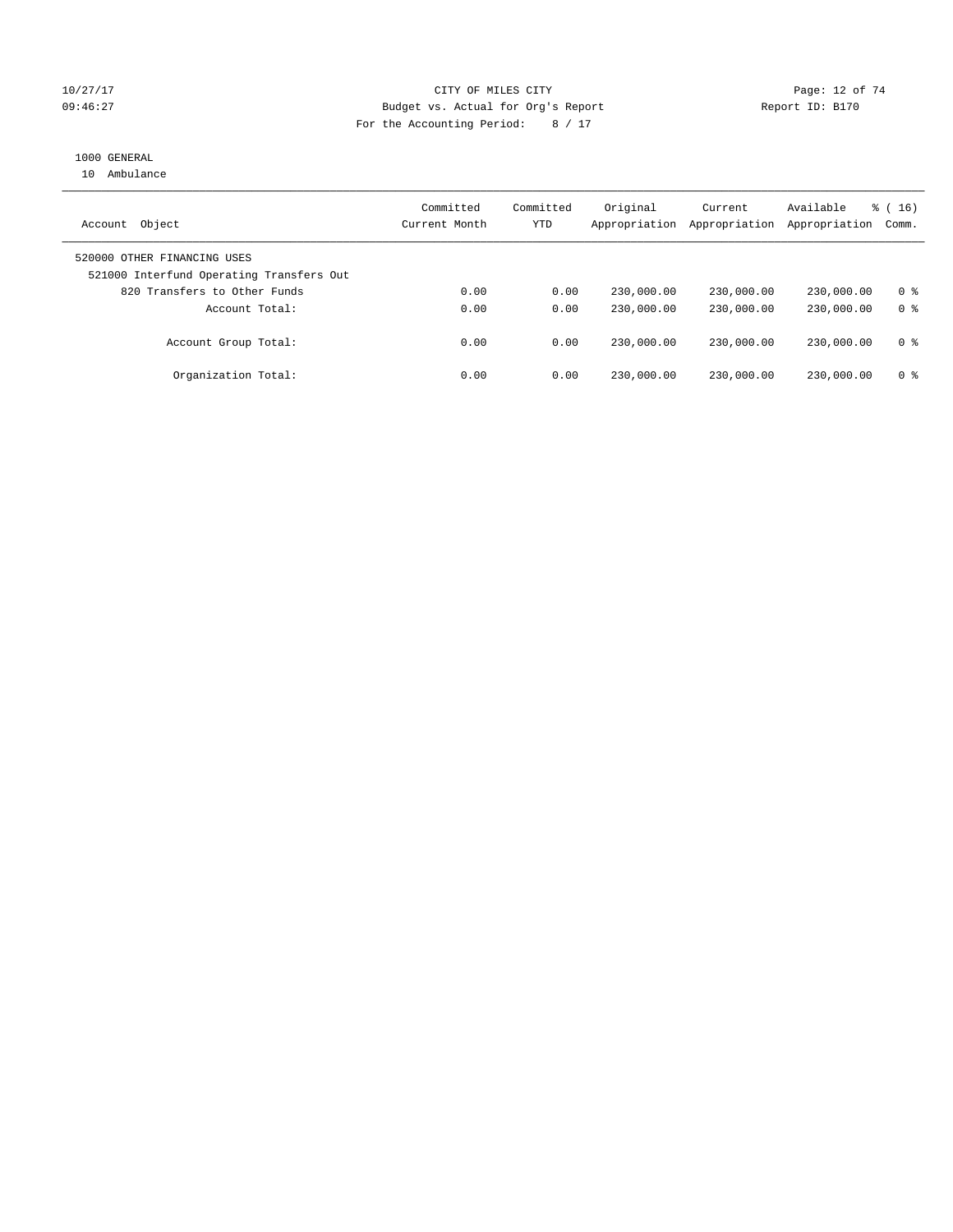#### 10/27/17 Page: 13 of 74 09:46:27 Budget vs. Actual for Org's Report Communication Report ID: B170 For the Accounting Period: 8 / 17

#### 1000 GENERAL

11 Historic Preservation

| Account Object                           | Committed<br>Current Month | Committed<br><b>YTD</b> | Original | Current<br>Appropriation Appropriation Appropriation Comm. | Available          | % (16)          |
|------------------------------------------|----------------------------|-------------------------|----------|------------------------------------------------------------|--------------------|-----------------|
| 410000 GENERAL GOVERNMENTGASB68          |                            |                         |          |                                                            |                    |                 |
| 411840 Program Assistant                 |                            |                         |          |                                                            |                    |                 |
| 111 Salaries and Wages - Permanent       | 2,466.95                   | 4,774.44                | 3,631.00 | 3,631.00                                                   | $-1, 143.44$ 131 % |                 |
| 131 VACATION                             | 121.26                     | 121.26                  | 325.00   | 325.00                                                     | 203.74             | 37 <sup>8</sup> |
| 132 SICK LEAVE                           | 30.31                      | 363.77                  | 260.00   | 260.00                                                     | $-103.77$          | $140*$          |
| 133 OTHER LEAVE PAY                      | 18.96                      | 18.96                   | 146.00   | 146.00                                                     | 127.04             | $13*$           |
| 141 Unemployment Insurance               | 6.60                       | 13.56                   | 7.00     | 7.00                                                       | $-6.56$            | 194 %           |
| 142 Workers' Compensation                | 29.67                      | 60.97                   | 54.00    | 54.00                                                      | $-6.97$            | $113*$          |
| 143 Health Insurance                     | 711.35                     | 1,422.68                | 1,430.00 | 1,430.00                                                   | 7.32               | 99 <sup>8</sup> |
| 144 FICA                                 | 201.77                     | 414.57                  | 334.00   | 334.00                                                     | $-80.57$           | $124$ %         |
| 145 PERS                                 | 223.40                     | 447.19                  | 369.00   | 369.00                                                     | $-78.19$           | $121$ %         |
| 196 CLOTHING ALLOTMENT                   | 0.00                       | 140.25                  | 0.00     | 0.00                                                       | $-140.25$          | $***$ $_{8}$    |
| 220 Operating Expenses                   | 0.00                       | 170.00                  | 250.00   | 250.00                                                     | 80.00              | 68 %            |
| 360 Contr R & M                          | 152.26                     | 304.52                  | 0.00     | 0.00                                                       | $-304.52$          | $***$ $%$       |
| Account Total:                           | 3,962.53                   | 8,252.17                | 6,806.00 | 6,806.00                                                   | $-1,446.17$ 121 %  |                 |
| Account Group Total:                     | 3,962.53                   | 8,252.17                | 6,806.00 | 6,806.00                                                   | $-1,446.17$ 121 %  |                 |
| 520000 OTHER FINANCING USES              |                            |                         |          |                                                            |                    |                 |
| 521000 Interfund Operating Transfers Out |                            |                         |          |                                                            |                    |                 |
| 820 Transfers to Other Funds             | 0.00                       | 0.00                    | 2,200.00 | 2,200.00                                                   | 2,200.00           | 0 <sup>8</sup>  |
| Account Total:                           | 0.00                       | 0.00                    | 2,200.00 | 2,200.00                                                   | 2,200.00           | 0 <sup>8</sup>  |
| Account Group Total:                     | 0.00                       | 0.00                    | 2,200.00 | 2,200.00                                                   | 2,200.00           | 0 <sup>8</sup>  |
| Organization Total:                      | 3,962.53                   | 8,252.17                | 9,006.00 | 9,006.00                                                   | 753.83             | $92$ $%$        |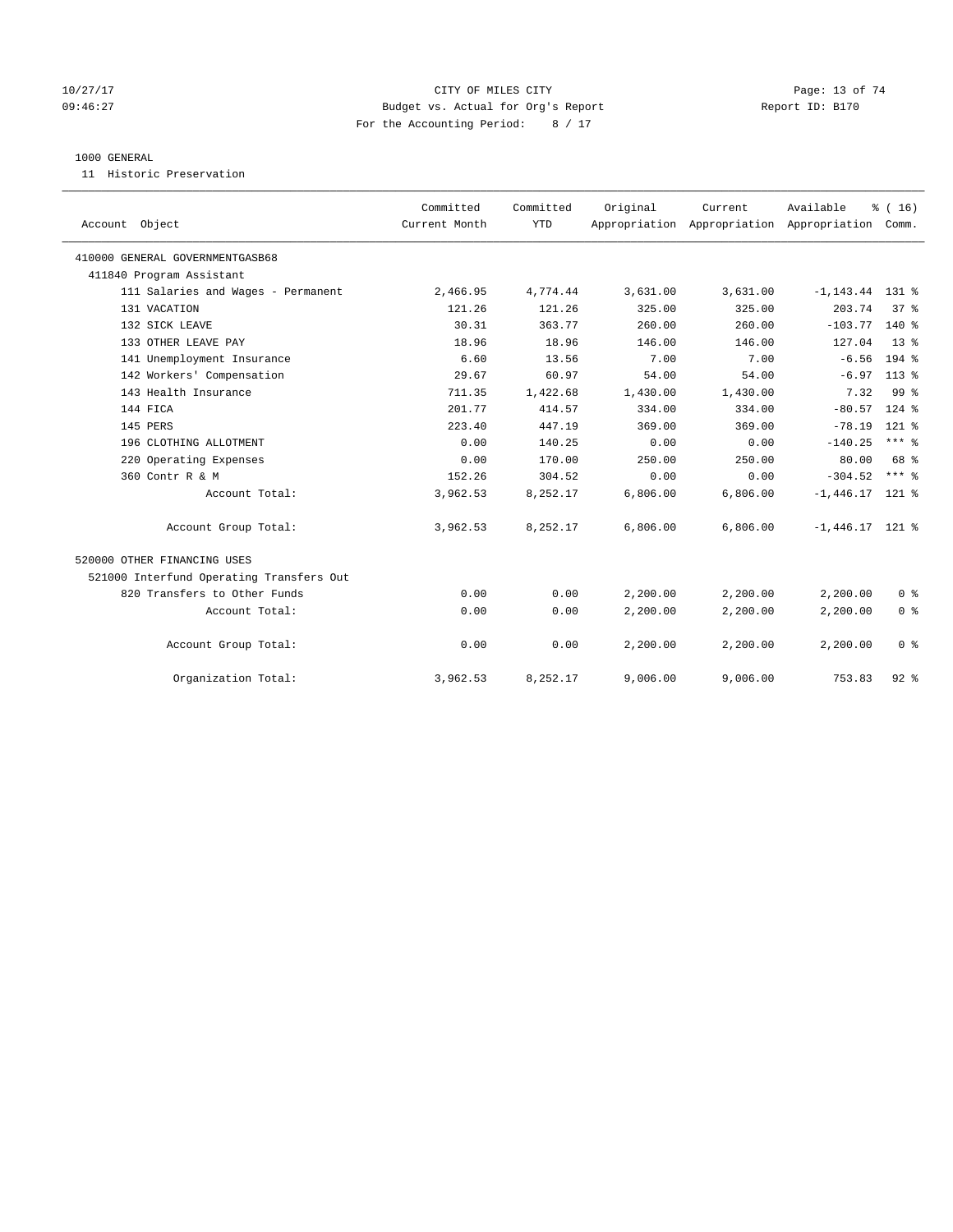#### 10/27/17 Page: 14 of 74 09:46:27 Budget vs. Actual for Org's Report Communication Report ID: B170 For the Accounting Period: 8 / 17

#### 1000 GENERAL

13 Park

| Account Object                          | Committed<br>Current Month | Committed<br><b>YTD</b> | Original   | Current    | Available<br>Appropriation Appropriation Appropriation Comm. | \$(16)          |
|-----------------------------------------|----------------------------|-------------------------|------------|------------|--------------------------------------------------------------|-----------------|
| 410000 GENERAL GOVERNMENTGASB68         |                            |                         |            |            |                                                              |                 |
| 411230 City Hall                        |                            |                         |            |            |                                                              |                 |
| 341 Electric Utility Services           | 0.00                       | 0.00                    | 500.00     | 500.00     | 500.00                                                       | 0 %             |
| Account Total:                          | 0.00                       | 0.00                    | 500.00     | 500.00     | 500.00                                                       | 0 <sup>8</sup>  |
|                                         |                            |                         |            |            |                                                              |                 |
| Account Group Total:                    | 0.00                       | 0.00                    | 500.00     | 500.00     | 500.00                                                       | 0 <sup>8</sup>  |
| 460000 CULTURE AND RECREATION-GASB68    |                            |                         |            |            |                                                              |                 |
| 460432 Lion Shelter                     |                            |                         |            |            |                                                              |                 |
| 230 Repair and Maintenance Supplies     | 0.00                       | 0.00                    | 500.00     | 500.00     | 500.00                                                       | 0 <sup>8</sup>  |
| Account Total:                          | 0.00                       | 0.00                    | 500.00     | 500.00     | 500.00                                                       | 0 <sup>8</sup>  |
| 460433 Park Operations(13)              |                            |                         |            |            |                                                              |                 |
| 111 Salaries and Wages - Permanent      | 14,191.10                  | 27, 184.87              | 163,565.00 | 163,565.00 | 136,380.13                                                   | $17*$           |
| 121 OVERTIME-PERMANENT                  | 2,315.85                   | 4,640.73                | 8,000.00   | 8,000.00   | 3,359.27                                                     | 58 %            |
| 131 VACATION                            | 1,416.26                   | 3,092.38                | 10,000.00  | 10,000.00  | 6,907.62                                                     | $31$ %          |
| 132 SICK LEAVE                          | 1,169.54                   | 1,169.54                | 5,000.00   | 5,000.00   | 3,830.46                                                     | 23%             |
| 133 OTHER LEAVE PAY                     | 49.37                      | 49.37                   | 1,118.00   | 1,118.00   | 1,068.63                                                     | 4%              |
| 134 HOLIDAY PAY                         | 839.72                     | 2,362.68                | 4,400.00   | 4,400.00   | 2,037.32                                                     | 54 %            |
| 141 Unemployment Insurance              | 49.96                      | 98.23                   | 252.00     | 252.00     | 153.77                                                       | 39 %            |
| 142 Workers' Compensation               | 962.84                     | 1,872.94                | 10,212.00  | 10,212.00  | 8,339.06                                                     | 18 %            |
| 143 Health Insurance                    | 2,279.90                   | 4,559.81                | 18,784.00  | 18,784.00  | 14,224.19                                                    | $24$ %          |
| 144 FICA                                | 1,479.89                   | 2,907.38                | 13,991.00  | 13,991.00  | 11,083.62                                                    | $21$ %          |
| 145 PERS                                | 1,563.88                   | 3,012.57                | 13,266.00  | 13,266.00  | 10,253.43                                                    | $23$ $%$        |
| 196 CLOTHING ALLOTMENT                  | 0.00                       | 778.50                  | 500.00     | 500.00     | $-278.50$                                                    | 156 %           |
|                                         |                            |                         |            |            |                                                              | 0 <sup>8</sup>  |
| 210 Office Supplies and Materials       | 0.00                       | 0.00                    | 150.00     | 150.00     | 150.00                                                       | $6\degree$      |
| 214 Small Items of Equipment            | 0.00                       | 299.99                  | 5,000.00   | 5,000.00   | 4,700.01                                                     |                 |
| 220 Operating Expenses                  | $-104.07$                  | 146.43                  | 2,500.00   | 2,500.00   | 2,353.57                                                     | 6 %             |
| 222 Chemicals, Lab & Med Supplies       | 803.00                     | 803.00                  | 6,000.00   | 6,000.00   | 5,197.00                                                     | $13*$           |
| 226 Clothing and Uniforms               | 0.00                       | 0.00                    | 500.00     | 500.00     | 500.00                                                       | 0 <sup>8</sup>  |
| 230 Repair and Maintenance Supplies     | 1,198.29                   | 4,836.18                | 13,000.00  | 13,000.00  | 8,163.82                                                     | 37%             |
| 231 Gas, Oil, Diesel Fuel, Grease, etc. | 1,450.00                   | 2,147.73                | 4,500.00   | 4,500.00   | 2,352.27                                                     | 48 %            |
| 334 Memberships, Registrations & Dues   | 0.00                       | 0.00                    | 500.00     | 500.00     | 500.00                                                       | 0 <sup>8</sup>  |
| 341 Electric Utility Services           | 1,160.58                   | 2,179.90                | 10,000.00  | 10,000.00  | 7,820.10                                                     | $22$ %          |
| 342 Water Utility Services              | 5,685.31                   | 11,897.31               | 22,000.00  | 22,000.00  | 10,102.69                                                    | 54 %            |
| 343 Sewer Utility Services              | 280.94                     | 561.88                  | 1,200.00   | 1,200.00   | 638.12                                                       | 47 %            |
| 344 Gas Utility Service                 | 36.10                      | 66.55                   | 3,715.00   | 3,715.00   | 3,648.45                                                     | 2 <sup>°</sup>  |
| 345 Telephone                           | 38.95                      | 78.16                   | 500.00     | 500.00     | 421.84                                                       | 16 <sup>8</sup> |
| 346 Garbage Service                     | 0.00                       | 237.06                  | 750.00     | 750.00     | 512.94                                                       | $32*$           |
| 347 Internet                            | 37.60                      | 75.20                   | 450.00     | 450.00     | 374.80                                                       | $17$ %          |
| 350 Professional Services               | 0.00                       | 380.00                  | 13,000.00  | 13,000.00  | 12,620.00                                                    | 3 <sup>8</sup>  |
| 360 Contr R & M                         | 4,779.40                   | 4,779.40                | 8,000.00   | 8,000.00   | 3,220.60                                                     | 60 %            |
| 363 R&M Vehicles/Equip/Labor-PW         | 115.52                     | 197.12                  | 10,000.00  | 10,000.00  | 9,802.88                                                     | 2 <sub>8</sub>  |
| 370 Travel                              | 0.00                       | 0.00                    | 600.00     | 600.00     | 600.00                                                       | 0 <sup>8</sup>  |
| 380 Training Services                   | 0.00                       | 0.00                    | 600.00     | 600.00     | 600.00                                                       | 0 <sup>8</sup>  |
| 511 Insurance on Buildings              | 0.00                       | 2,994.84                | 2,995.00   | 2,995.00   | 0.16                                                         | $100$ %         |
| 512 Insurance on Vehicles & Equipment   | 0.00                       | 1,022.76                | 438.00     | 438.00     | $-584.76$                                                    | $234$ %         |
| 514 Other Insurance (Boilers)           | 0.00                       | 0.00                    | 800.00     | 800.00     | 800.00                                                       | $0$ %           |
| Account Total:                          | 41,799.93                  | 84,432.51               | 356,286.00 | 356,286.00 | 271,853.49                                                   | $24$ %          |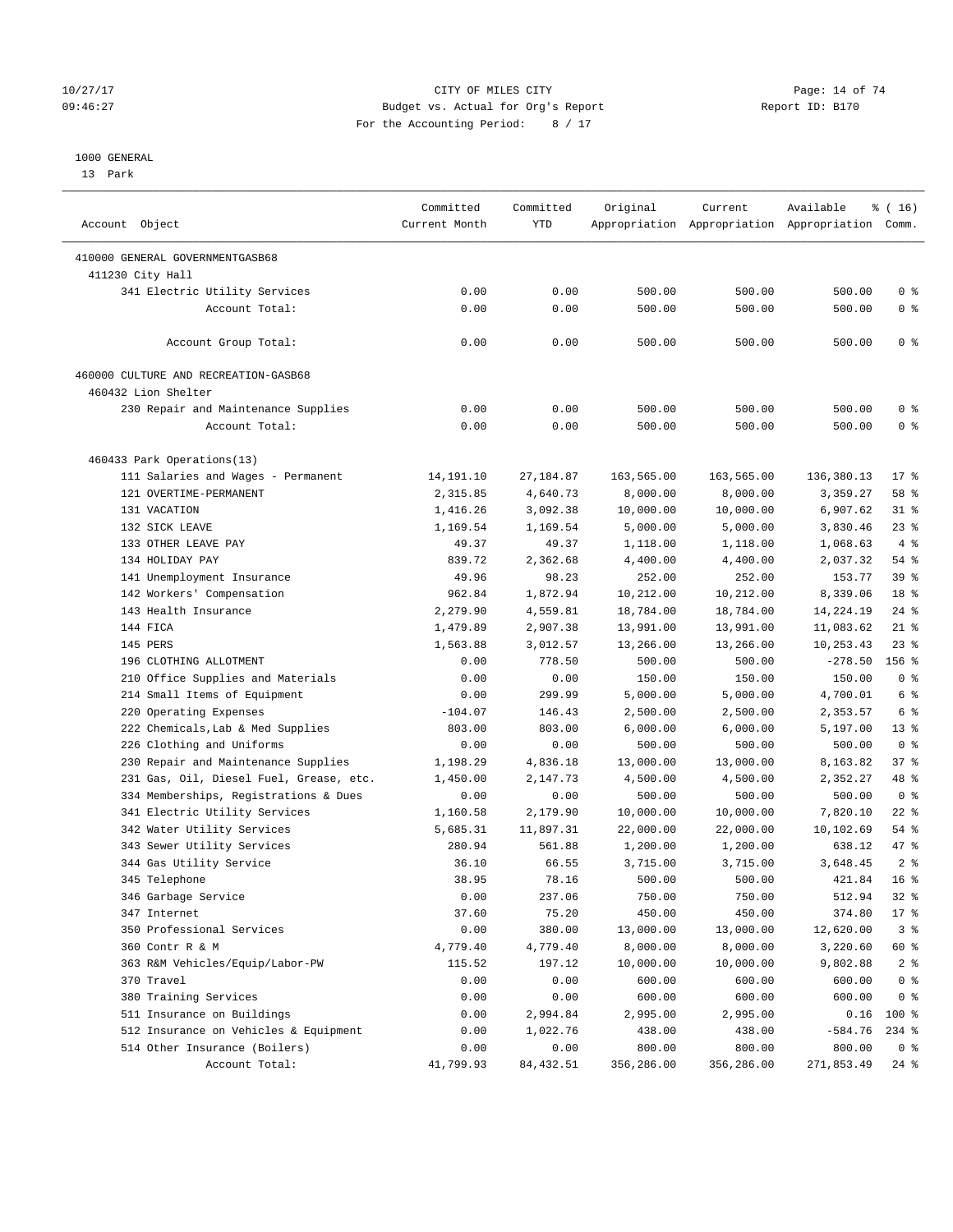#### 10/27/17 Page: 15 of 74 09:46:27 Budget vs. Actual for Org's Report Communication Report ID: B170 For the Accounting Period: 8 / 17

#### 1000 GENERAL

13 Park

| Account Object                             | Committed<br>Current Month | Committed<br>YTD | Original<br>Appropriation | Current<br>Appropriation | Available<br>Appropriation Comm. | % (16)             |
|--------------------------------------------|----------------------------|------------------|---------------------------|--------------------------|----------------------------------|--------------------|
| 460439 Riverside Park Tennis Court Project |                            |                  |                           |                          |                                  |                    |
| 230 Repair and Maintenance Supplies        | 0.00                       | 0.00             | 200.00                    | 200.00                   | 200.00                           | 0 %                |
| Account Total:                             | 0.00                       | 0.00             | 200.00                    | 200.00                   | 200.00                           | 0 <sup>8</sup>     |
| Account Group Total:                       | 41,799.93                  | 84, 432.51       | 356,986.00                | 356,986.00               | 272,553.49                       | $24$ $\frac{6}{3}$ |
| Organization Total:                        | 41,799.93                  | 84, 432.51       | 357,486.00                | 357,486.00               | 273,053.49                       | $24$ $\frac{6}{3}$ |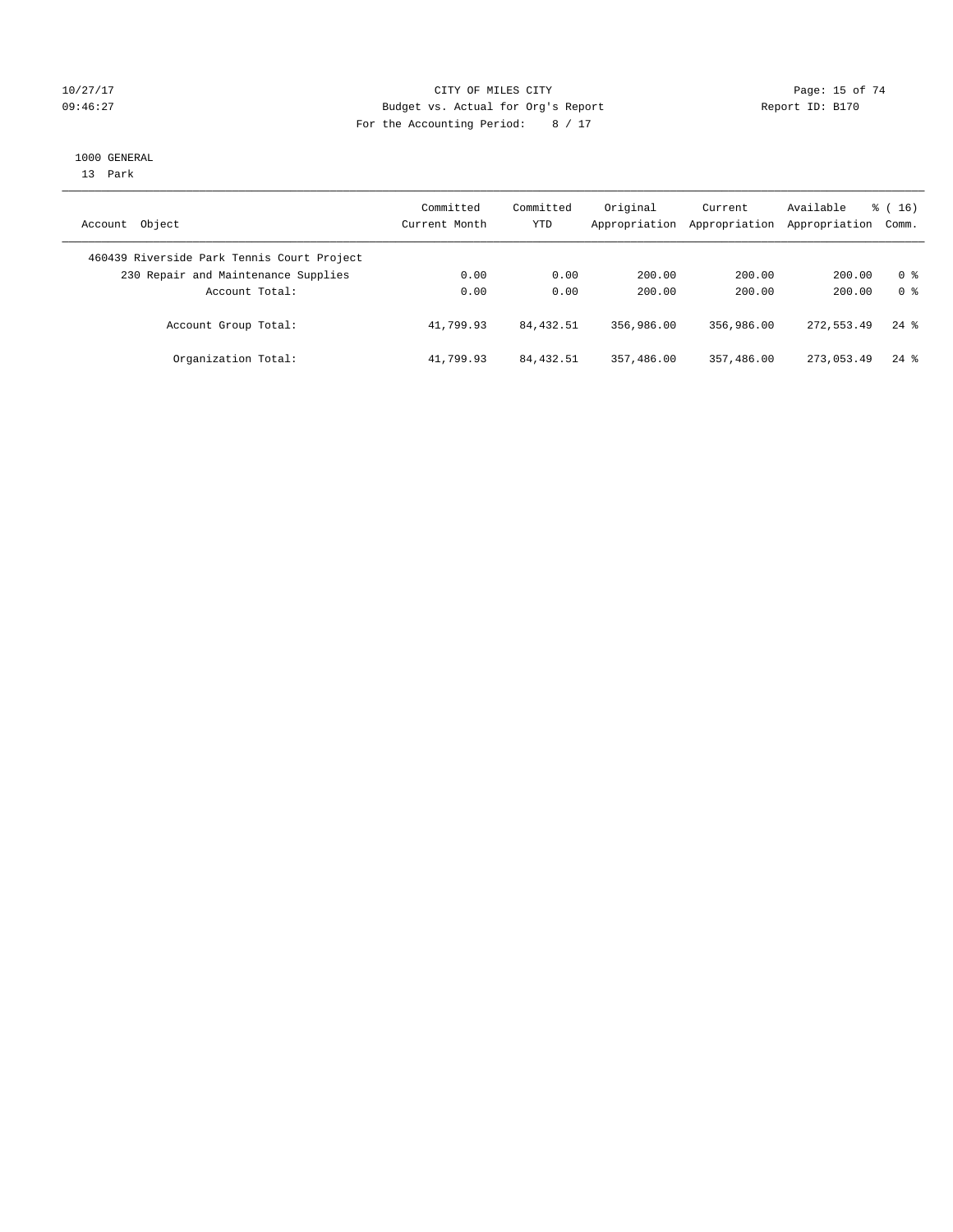### $CITY$  OF MILES  $CITY$  and the contract of  $74$ 09:46:27 Budget vs. Actual for Org's Report Communication Report ID: B170 For the Accounting Period: 8 / 17

## 1000 GENERAL

14 Swim Pool

| Account Object                       | Committed<br>Current Month | Committed<br><b>YTD</b> | Original  | Current<br>Appropriation Appropriation Appropriation Comm. | Available | % (16)         |
|--------------------------------------|----------------------------|-------------------------|-----------|------------------------------------------------------------|-----------|----------------|
| 460000 CULTURE AND RECREATION-GASB68 |                            |                         |           |                                                            |           |                |
| 460445 Swimming Pool                 |                            |                         |           |                                                            |           |                |
| 111 Salaries and Wages - Permanent   | 18,308.30                  | 37,830.41               | 49,928.00 | 49,928.00                                                  | 12,097.59 | 76 %           |
| 141 Unemployment Insurance           | 45.76                      | 94.56                   | 75.00     | 75.00                                                      | $-19.56$  | $126$ %        |
| 142 Workers' Compensation            | 938.19                     | 1,938.57                | 2,783.00  | 2,783.00                                                   | 844.43    | 70 %           |
| 144 FICA                             | 1,400.62                   | 2,894.11                | 3,820.00  | 3,820.00                                                   | 925.89    | 76 %           |
| 145 PERS                             | 446.04                     | 813.16                  | 639.00    | 639.00                                                     | $-174.16$ | $127$ %        |
| 214 Small Items of Equipment         | 0.00                       | 0.00                    | 300.00    | 300.00                                                     | 300.00    | 0 <sup>8</sup> |
| 220 Operating Expenses               | 117.97                     | 530.17                  | 1,000.00  | 1,000.00                                                   | 469.83    | 53%            |
| 222 Chemicals, Lab & Med Supplies    | 0.00                       | 1,797.51                | 3,500.00  | 3,500.00                                                   | 1,702.49  | $51$ %         |
| 226 Clothing and Uniforms            | 0.00                       | 0.00                    | 600.00    | 600.00                                                     | 600.00    | 0 <sup>8</sup> |
| 230 Repair and Maintenance Supplies  | 0.00                       | 63.72                   | 1,000.00  | 1,000.00                                                   | 936.28    | $6\degree$     |
| 341 Electric Utility Services        | 341.00                     | 596.71                  | 1,375.00  | 1,375.00                                                   | 778.29    | 43%            |
| 342 Water Utility Services           | 91.12                      | 133.79                  | 300.00    | 300.00                                                     | 166.21    | 45%            |
| 343 Sewer Utility Services           | 42.86                      | 85.72                   | 100.00    | 100.00                                                     | 14.28     | 86 %           |
| 345 Telephone                        | 49.38                      | 164.85                  | 200.00    | 200.00                                                     | 35.15     | 82%            |
| 350 Professional Services            | 0.00                       | 191.98                  | 250.00    | 250.00                                                     | 58.02     | 77 %           |
| 360 Contr R & M                      | 0.00                       | 0.00                    | 1,000.00  | 1,000.00                                                   | 1,000.00  | 0 <sup>8</sup> |
| 363 R&M Vehicles/Equip/Labor-PW      | 0.00                       | 0.00                    | 1,000.00  | 1,000.00                                                   | 1,000.00  | 0 <sup>8</sup> |
| 380 Training Services                | 0.00                       | 0.00                    | 1,200.00  | 1,200.00                                                   | 1,200.00  | 0 <sup>8</sup> |
| 540 Special Assessments              | 0.00                       | 0.00                    | 700.00    | 700.00                                                     | 700.00    | 0 <sup>8</sup> |
| Account Total:                       | 21,781.24                  | 47, 135.26              | 69,770.00 | 69,770.00                                                  | 22,634.74 | 68 %           |
| Account Group Total:                 | 21,781.24                  | 47, 135.26              | 69,770.00 | 69,770.00                                                  | 22,634.74 | 68 %           |
| Organization Total:                  | 21,781.24                  | 47, 135. 26             | 69,770.00 | 69,770.00                                                  | 22,634.74 | 68 %           |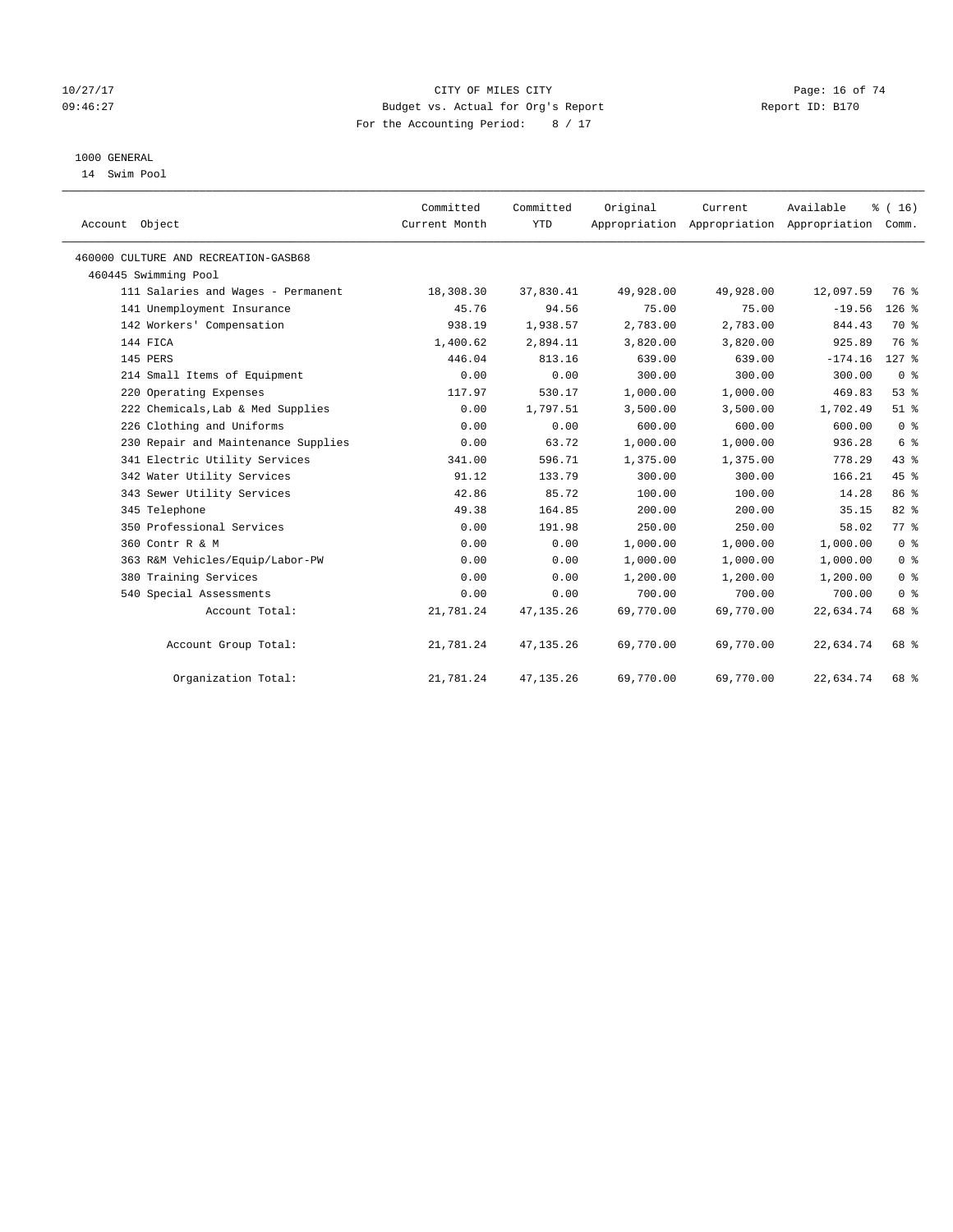### $CITY$  OF MILES  $CITY$  and the contract of  $74$ 09:46:27 Budget vs. Actual for Org's Report Changer Report ID: B170 For the Accounting Period: 8 / 17

# 1000 GENERAL

16 Library

| Object<br>Account                                                       | Committed<br>Current Month | Committed<br>YTD | Original<br>Appropriation | Current<br>Appropriation | Available<br>Appropriation | % (16)<br>Comm. |
|-------------------------------------------------------------------------|----------------------------|------------------|---------------------------|--------------------------|----------------------------|-----------------|
| 520000 OTHER FINANCING USES<br>521000 Interfund Operating Transfers Out |                            |                  |                           |                          |                            |                 |
| 820 Transfers to Other Funds                                            | 24,826.60                  | 49,653.20        | 297,919.00                | 297,919.00               | 248,265.80                 | 17.8            |
| Account Total:                                                          | 24,826.60                  | 49,653.20        | 297,919.00                | 297,919.00               | 248, 265.80                | $17*$           |
| Account Group Total:                                                    | 24,826.60                  | 49,653.20        | 297,919.00                | 297,919.00               | 248, 265.80                | $17*$           |
| Organization Total:                                                     | 24,826.60                  | 49,653.20        | 297,919.00                | 297,919.00               | 248,265.80                 | $17$ %          |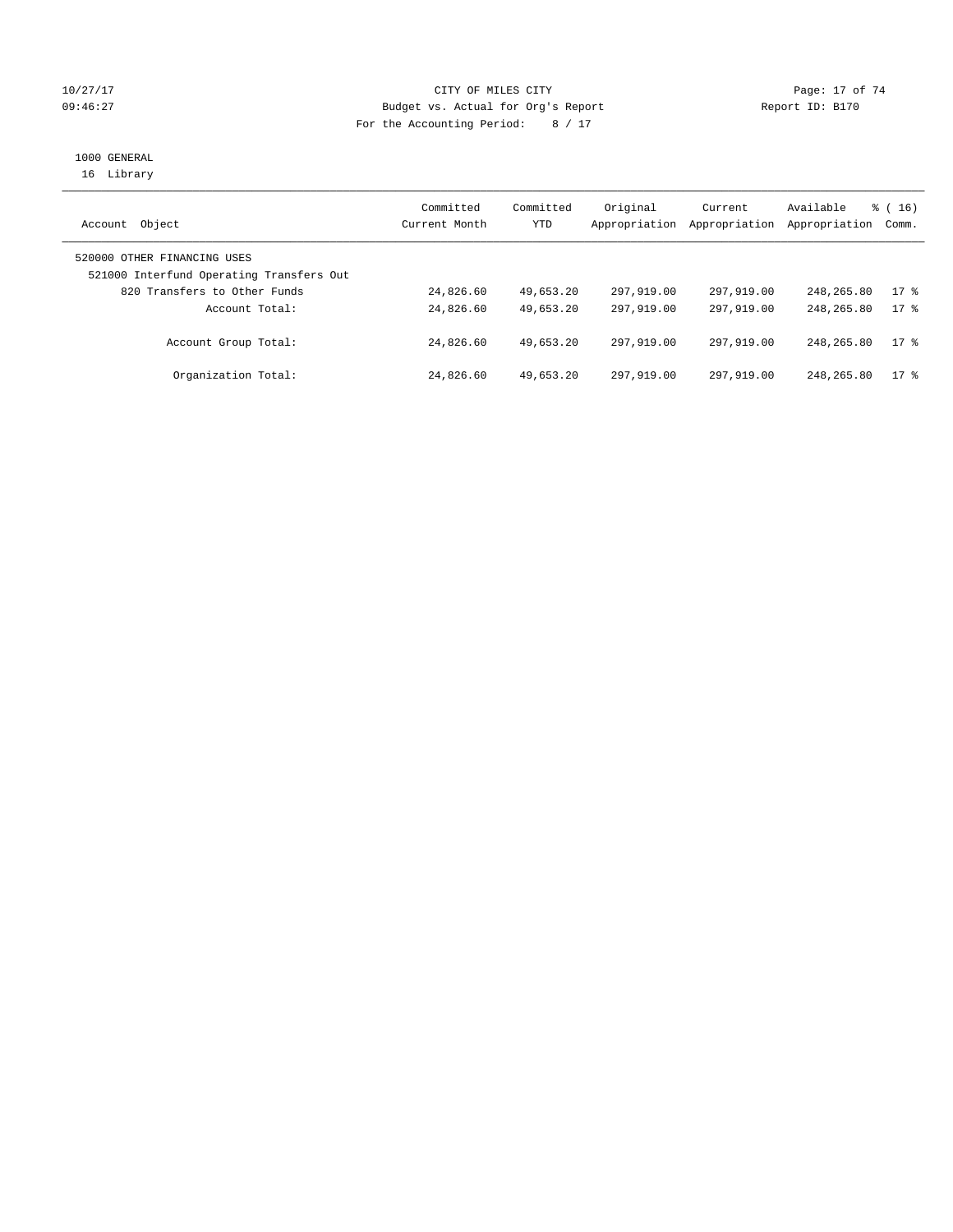#### 10/27/17 Page: 18 of 74 09:46:27 Budget vs. Actual for Org's Report Communication Report ID: B170 For the Accounting Period: 8 / 17

#### 1000 GENERAL

21 Animal Control

| Account Object                           | Committed<br>Current Month | Committed<br><b>YTD</b> | Original  | Current   | Available<br>Appropriation Appropriation Appropriation Comm. | $*(16)$         |
|------------------------------------------|----------------------------|-------------------------|-----------|-----------|--------------------------------------------------------------|-----------------|
| 440000 PUBLIC HEALTH-GASB68              |                            |                         |           |           |                                                              |                 |
| 440600 Animal Control Services(21)       |                            |                         |           |           |                                                              |                 |
| 111 Salaries and Wages - Permanent       | 2,551.24                   | 5,206.02                | 35,832.00 | 35,832.00 | 30,625.98                                                    | 15 <sup>°</sup> |
| 121 OVERTIME-PERMANENT                   | 0.00                       | 0.00                    | 500.00    | 500.00    | 500.00                                                       | 0 <sup>8</sup>  |
| 131 VACATION                             | 0.00                       | 41.75                   | 1,500.00  | 1,500.00  | 1,458.25                                                     | 3 <sup>8</sup>  |
| 132 SICK LEAVE                           | 0.00                       | 0.00                    | 700.00    | 700.00    | 700.00                                                       | 0 <sup>8</sup>  |
| 133 OTHER LEAVE PAY                      | 0.00                       | 0.00                    | 500.00    | 500.00    | 500.00                                                       | 0 <sup>8</sup>  |
| 134 HOLIDAY PAY                          | 0.00                       | 0.00                    | 300.00    | 300.00    | 300.00                                                       | 0 <sup>8</sup>  |
| 141 Unemployment Insurance               | 6.39                       | 13.14                   | 59.00     | 59.00     | 45.86                                                        | $22$ %          |
| 142 Workers' Compensation                | 115.43                     | 235.35                  | 2,192.00  | 2,192.00  | 1,956.65                                                     | $11$ %          |
| 143 Health Insurance                     | 714.70                     | 1,429.40                | 8,577.00  | 8,577.00  | 7,147.60                                                     | $17*$           |
| 144 FICA                                 | 195.18                     | 401.47                  | 3,009.00  | 3,009.00  | 2,607.53                                                     | 13 <sup>°</sup> |
| 145 PERS                                 | 196.28                     | 414.07                  | 2,918.00  | 2,918.00  | 2,503.93                                                     | $14*$           |
| 196 CLOTHING ALLOTMENT                   | 0.00                       | 0.00                    | 720.00    | 720.00    | 720.00                                                       | 0 <sup>8</sup>  |
| 210 Office Supplies and Materials        | 0.00                       | 0.00                    | 150.00    | 150.00    | 150.00                                                       | 0 <sup>8</sup>  |
| 214 Small Items of Equipment             | 180.90                     | 259.15                  | 400.00    | 400.00    | 140.85                                                       | 65 %            |
| 220 Operating Expenses                   | 11.00                      | 21.00                   | 1,200.00  | 1,200.00  | 1,179.00                                                     | 2 <sup>°</sup>  |
| 230 Repair and Maintenance Supplies      | 0.00                       | 0.00                    | 250.00    | 250.00    | 250.00                                                       | 0 <sup>8</sup>  |
| 231 Gas, Oil, Diesel Fuel, Grease, etc.  | 110.33                     | 175.68                  | 1,400.00  | 1,400.00  | 1,224.32                                                     | $13*$           |
| 311 Postage, Box Rent, Etc.              | 0.00                       | 0.00                    | 20.00     | 20.00     | 20.00                                                        | 0 <sup>8</sup>  |
| 320 Printing, Duplicating, Typing &      | 0.00                       | 0.00                    | 25.00     | 25.00     | 25.00                                                        | 0 <sup>8</sup>  |
| 330 Publicity, Subscriptions & Dues      | 0.00                       | 0.00                    | 25.00     | 25.00     | 25.00                                                        | 0 <sup>8</sup>  |
| 341 Electric Utility Services            | 79.29                      | 118.06                  | 529.00    | 529.00    | 410.94                                                       | $22$ %          |
| 342 Water Utility Services               | 22.16                      | 44.32                   | 350.00    | 350.00    | 305.68                                                       | $13*$           |
| 343 Sewer Utility Services               | 26.02                      | 52.04                   | 150.00    | 150.00    | 97.96                                                        | 35%             |
| 344 Gas Utility Service                  | 24.87                      | 45.64                   | 635.00    | 635.00    | 589.36                                                       | 7 %             |
| 345 Telephone                            | 40.03                      | 80.06                   | 500.00    | 500.00    | 419.94                                                       | 16 <sup>°</sup> |
| 347 Internet                             | 0.00                       | 0.00                    | 20.00     | 20.00     | 20.00                                                        | 0 <sup>8</sup>  |
| 350 Professional Services                | 652.00                     | 652.00                  | 3,000.00  | 3,000.00  | 2,348.00                                                     | $22$ %          |
| 366 R&M Vehicles - Police/Animal Control | 0.00                       | 0.00                    | 100.00    | 100.00    | 100.00                                                       | 0 <sup>8</sup>  |
| 370 Travel                               | 0.00                       | 0.00                    | 200.00    | 200.00    | 200.00                                                       | 0 <sup>8</sup>  |
| 380 Training Services                    | 0.00                       | 0.00                    | 100.00    | 100.00    | 100.00                                                       | 0 <sup>8</sup>  |
| 511 Insurance on Buildings               | 0.00                       | 68.90                   | 69.00     | 69.00     | 0.10                                                         | $100*$          |
| Account Total:                           | 4,925.82                   | 9,258.05                | 65,930.00 | 65,930.00 | 56,671.95                                                    | $14*$           |
|                                          |                            |                         |           |           |                                                              |                 |
| Account Group Total:                     | 4,925.82                   | 9,258.05                | 65,930.00 | 65,930.00 | 56,671.95                                                    | $14$ %          |
| Organization Total:                      | 4,925.82                   | 9,258.05                | 65,930.00 | 65,930.00 | 56,671.95                                                    | $14*$           |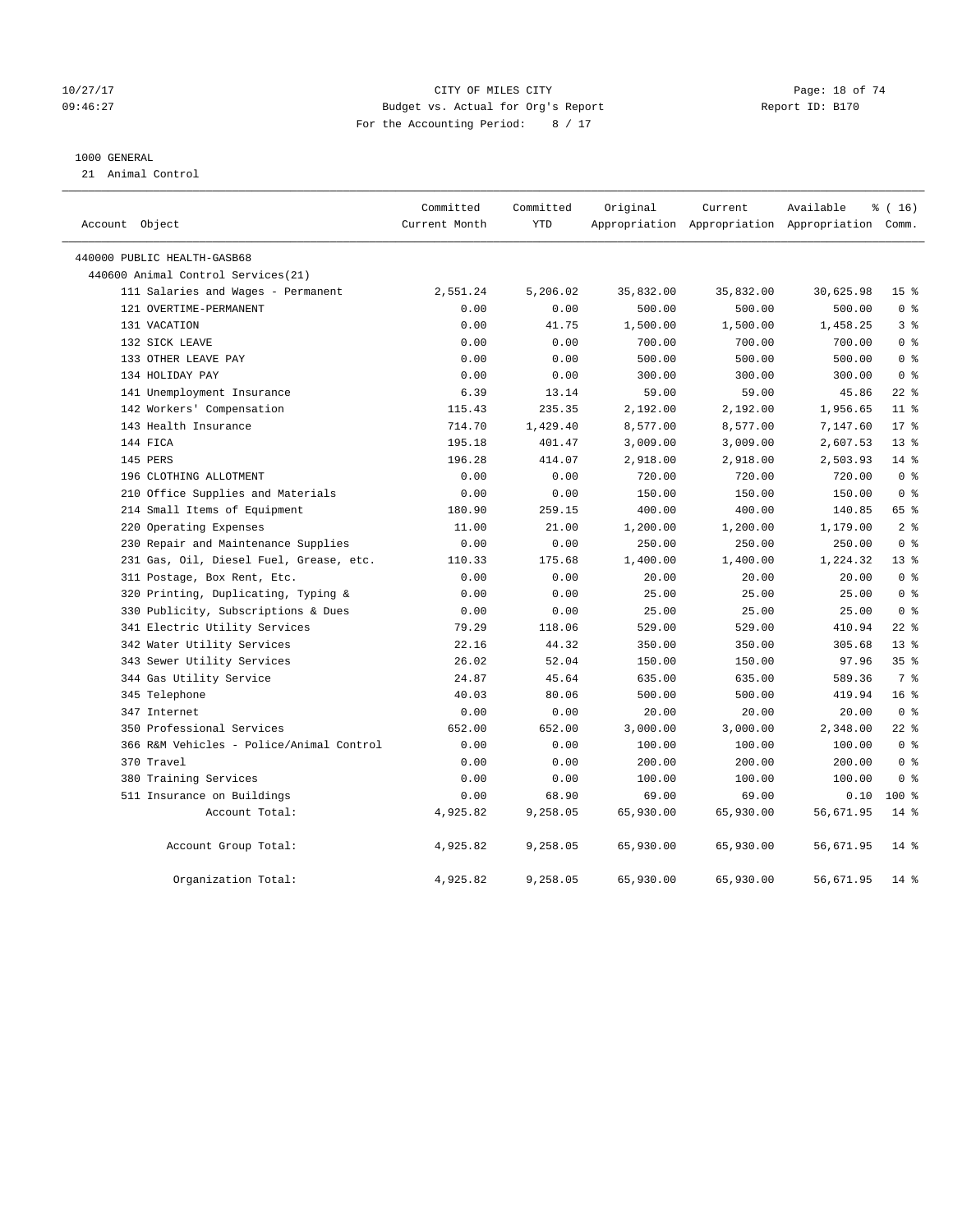#### 10/27/17 Page: 19 of 74 09:46:27 Budget vs. Actual for Org's Report Communication Report ID: B170 For the Accounting Period: 8 / 17

#### 1000 GENERAL

36 Planning & Community Services

| Account Object                            | Committed<br>Current Month | Committed<br><b>YTD</b> | Original   | Current    | Available<br>Appropriation Appropriation Appropriation Comm. | % (16)          |
|-------------------------------------------|----------------------------|-------------------------|------------|------------|--------------------------------------------------------------|-----------------|
| 410000 GENERAL GOVERNMENTGASB68           |                            |                         |            |            |                                                              |                 |
| 411020 Community Services & Planning      |                            |                         |            |            |                                                              |                 |
| 111 Salaries and Wages - Permanent        | 3,560.47                   | 6,829.23                | 40,635.00  | 40,635.00  | 33,805.77                                                    | $17*$           |
| 121 OVERTIME-PERMANENT                    | 5.65                       | 11.30                   | 500.00     | 500.00     | 488.70                                                       | 2 <sup>8</sup>  |
| 131 VACATION                              | 78.95                      | 507.26                  | 2,200.00   | 2,200.00   | 1,692.74                                                     | $23$ %          |
| 132 SICK LEAVE                            | 15.08                      | 15.08                   | 2,000.00   | 2,000.00   | 1,984.92                                                     | 1 <sup>8</sup>  |
| 133 OTHER LEAVE PAY                       | 87.82                      | 87.82                   | 3,937.00   | 3,937.00   | 3,849.18                                                     | 2 <sup>8</sup>  |
| 141 Unemployment Insurance                | 9.38                       | 19.02                   | 73.00      | 73.00      | 53.98                                                        | 26%             |
| 142 Workers' Compensation                 | 16.85                      | 33.92                   | 240.00     | 240.00     | 206.08                                                       | $14*$           |
| 143 Health Insurance                      | 778.70                     | 1,557.41                | 9,349.00   | 9,349.00   | 7,791.59                                                     | $17*$           |
| 144 FICA                                  | 286.75                     | 582.52                  | 3,739.00   | 3,739.00   | 3,156.48                                                     | 16 <sup>°</sup> |
| 145 PERS                                  | 317.50                     | 632.67                  | 4,139.00   | 4,139.00   | 3,506.33                                                     | 15 <sup>°</sup> |
| 196 CLOTHING ALLOTMENT                    | 0.00                       | 163.50                  | 314.00     | 314.00     | 150.50                                                       | $52$ $%$        |
| 210 Office Supplies and Materials         | 338.05                     | 354.06                  | 800.00     | 800.00     | 445.94                                                       | 44 %            |
| 214 Small Items of Equipment              | 0.00                       | 0.00                    | 800.00     | 800.00     | 800.00                                                       | 0 <sup>8</sup>  |
| 220 Operating Expenses                    | 0.00                       | 0.00                    | 200.00     | 200.00     | 200.00                                                       | 0 <sup>8</sup>  |
| 311 Postage, Box Rent, Etc.               | 0.46                       | 4.41                    | 250.00     | 250.00     | 245.59                                                       | 2 <sup>°</sup>  |
| 320 Printing, Duplicating, Typing &       | 0.00                       | 51.95                   | 500.00     | 500.00     | 448.05                                                       | $10*$           |
| 327 Map Printing                          | 0.00                       | 0.00                    | 100.00     | 100.00     | 100.00                                                       | 0 <sup>8</sup>  |
| 330 Publicity, Subscriptions & Dues       | 0.00                       | 0.00                    | 1,500.00   | 1,500.00   | 1,500.00                                                     | 0 <sup>8</sup>  |
| 331 Publication of Formal & Legal Notices | 0.00                       | 0.00                    | 300.00     | 300.00     | 300.00                                                       | 0 <sup>8</sup>  |
| 334 Memberships, Registrations & Dues     | 0.00                       | 0.00                    | 250.00     | 250.00     | 250.00                                                       | 0 <sup>8</sup>  |
| 345 Telephone                             | 75.72                      | 151.70                  | 900.00     | 900.00     | 748.30                                                       | 17.8            |
| 347 Internet                              | 0.00                       | 0.00                    | 150.00     | 150.00     | 150.00                                                       | 0 <sup>8</sup>  |
| 350 Professional Services                 | 1,363.00                   | 1,363.00                | 37,300.00  | 37,300.00  | 35,937.00                                                    | 4%              |
| 360 Contr R & M                           | 144.24                     | 305.00                  | 4,000.00   | 4,000.00   | 3,695.00                                                     | 8 %             |
| 370 Travel                                | 86.65                      | 86.65                   | 1,500.00   | 1,500.00   | 1,413.35                                                     | 6 %             |
| 380 Training Services                     | 195.00                     | 195.00                  | 1,200.00   | 1,200.00   | 1,005.00                                                     | 16 <sup>°</sup> |
| 382 Books                                 | 0.00                       | 0.00                    | 150.00     | 150.00     | 150.00                                                       | 0 <sup>8</sup>  |
| 532 Land Rental                           | 12.50                      | 12.50                   | 0.00       | 0.00       | $-12.50$                                                     | $***$ 8         |
| Account Total:                            | 7,372.77                   | 12,964.00               | 117,026.00 | 117,026.00 | 104,062.00                                                   | $11$ %          |
| Account Group Total:                      | 7,372.77                   | 12,964.00               | 117,026.00 | 117,026.00 | 104,062.00                                                   | 11 <sup>8</sup> |
| Organization Total:                       | 7,372.77                   | 12,964.00               | 117,026.00 | 117,026.00 | 104,062.00                                                   | $11$ %          |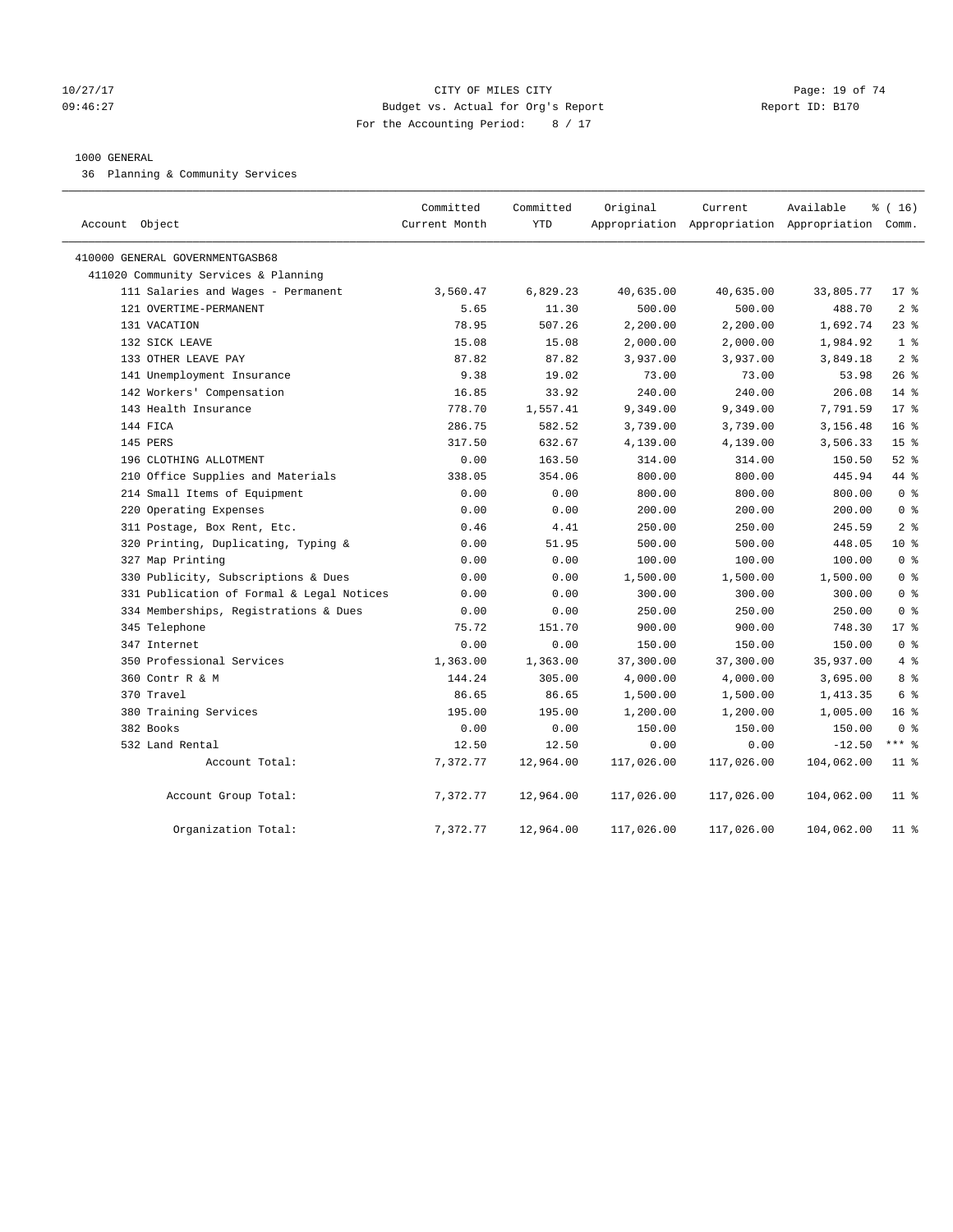#### 10/27/17 Page: 20 of 74 09:46:27 Budget vs. Actual for Org's Report Communication Report ID: B170 For the Accounting Period: 8 / 17

## 1000 GENERAL

37 CITY HEALTH

| Object<br>Account                        | Committed<br>Current Month | Committed<br>YTD | Original<br>Appropriation | Current<br>Appropriation | Available<br>Appropriation | % (16)<br>Comm. |
|------------------------------------------|----------------------------|------------------|---------------------------|--------------------------|----------------------------|-----------------|
|                                          |                            |                  |                           |                          |                            |                 |
| 520000 OTHER FINANCING USES              |                            |                  |                           |                          |                            |                 |
| 521000 Interfund Operating Transfers Out |                            |                  |                           |                          |                            |                 |
| 820 Transfers to Other Funds             | 0.00                       | 0.00             | 7,500.00                  | 7,500.00                 | 7,500.00                   | 0 %             |
| Account Total:                           | 0.00                       | 0.00             | 7,500.00                  | 7,500.00                 | 7,500.00                   | 0 <sup>8</sup>  |
| Account Group Total:                     | 0.00                       | 0.00             | 7,500.00                  | 7,500.00                 | 7,500.00                   | 0 %             |
| Organization Total:                      | 0.00                       | 0.00             | 7,500.00                  | 7,500.00                 | 7,500.00                   | 0 %             |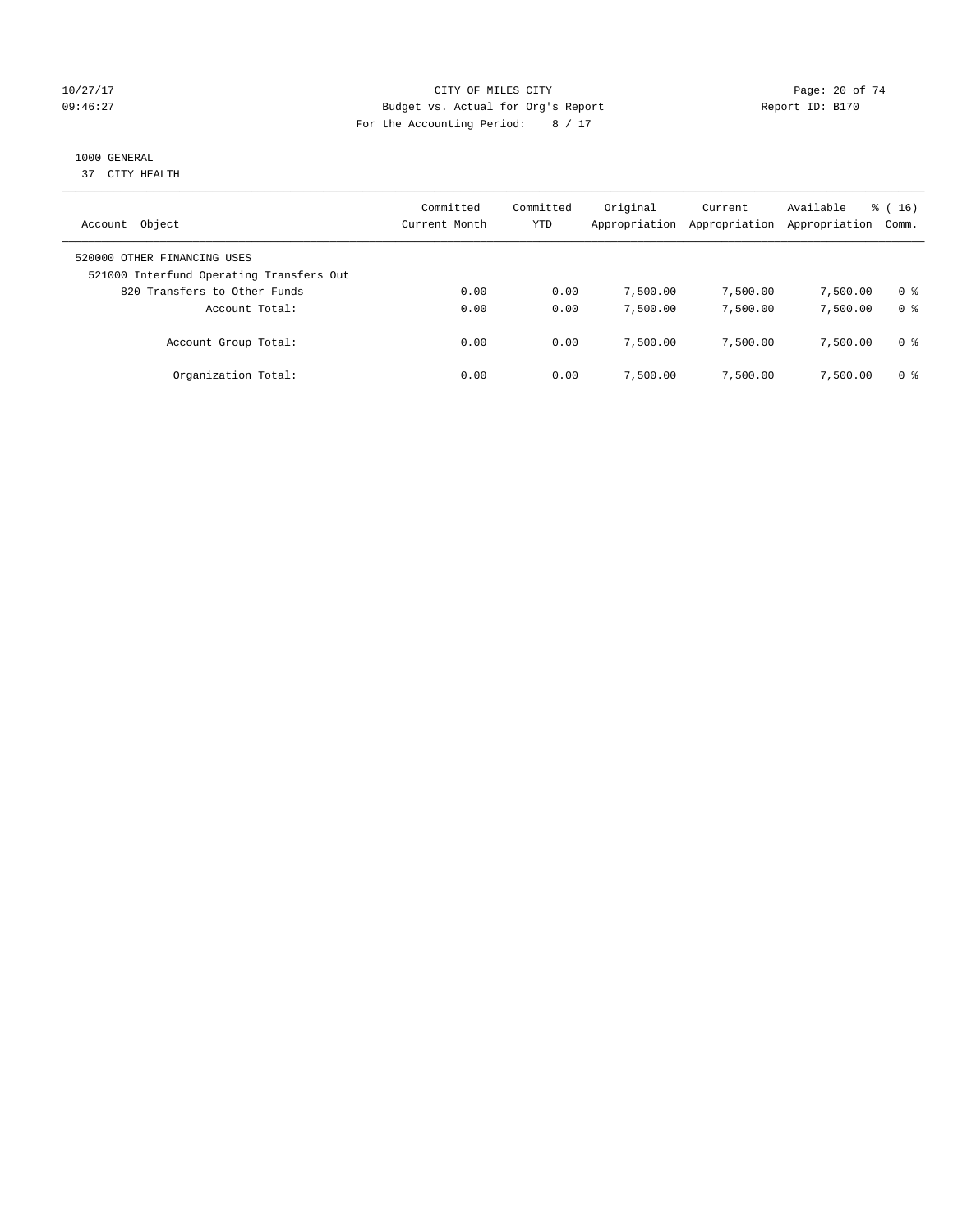#### 10/27/17 Page: 21 of 74 09:46:27 Budget vs. Actual for Org's Report Communication Report ID: B170 For the Accounting Period: 8 / 17

#### 1000 GENERAL

201 Flood Prevention

|                |                                           | Committed     | Committed  | Original   | Current                                         | Available   | $\frac{1}{6}$ ( 16 ) |
|----------------|-------------------------------------------|---------------|------------|------------|-------------------------------------------------|-------------|----------------------|
| Account Object |                                           | Current Month | <b>YTD</b> |            | Appropriation Appropriation Appropriation Comm. |             |                      |
|                | 430000 Public Works-GASB68                |               |            |            |                                                 |             |                      |
|                | 431200 Flood Control                      |               |            |            |                                                 |             |                      |
|                | 111 Salaries and Wages - Permanent        | 1,222.69      | 2,399.84   | 12,991.00  | 12,991.00                                       | 10,591.16   | 18 %                 |
|                | 131 VACATION                              | 22.77         | 113.91     | 2,200.00   | 2,200.00                                        | 2,086.09    | 5 <sup>°</sup>       |
|                | 132 SICK LEAVE                            | 75.94         | 129.10     | 700.00     | 700.00                                          | 570.90      | 18 %                 |
|                | 133 OTHER LEAVE PAY                       | 0.00          | 0.00       | 1,375.00   | 1,375.00                                        | 1,375.00    | 0 <sup>8</sup>       |
|                | 141 Unemployment Insurance                | 3.30          | 6.73       | 26.00      | 26.00                                           | 19.27       | 26%                  |
|                | 142 Workers' Compensation                 | 67.65         | 138.41     | 962.00     | 962.00                                          | 823.59      | 14 %                 |
|                | 143 Health Insurance                      | 285.92        | 571.80     | 3,431.00   | 3,431.00                                        | 2,859.20    | 17 <sup>8</sup>      |
|                | 144 FICA                                  | 99.93         | 204.41     | 1,321.00   | 1,321.00                                        | 1,116.59    | 15 <sup>8</sup>      |
|                | 145 PERS                                  | 111.94        | 224.89     | 1,462.00   | 1,462.00                                        | 1,237.11    | 15 <sup>8</sup>      |
|                | 196 CLOTHING ALLOTMENT                    | 0.00          | 60.00      | 60.00      | 60.00                                           | 0.00        | $100*$               |
|                | 210 Office Supplies and Materials         | 0.00          | 30.50      | 300.00     | 300.00                                          | 269.50      | $10*$                |
|                | 214 Small Items of Equipment              | 0.00          | 0.00       | 2,500.00   | 2,500.00                                        | 2,500.00    | 0 <sup>8</sup>       |
|                | 220 Operating Expenses                    | 0.00          | 7.96       | 1,000.00   | 1,000.00                                        | 992.04      | 1 <sup>8</sup>       |
|                | 231 Gas, Oil, Diesel Fuel, Grease, etc.   | 0.00          | 0.00       | 350.00     | 350.00                                          | 350.00      | 0 <sup>8</sup>       |
|                | 311 Postage, Box Rent, Etc.               | 17.19         | 27.77      | 4,000.00   | 4,000.00                                        | 3,972.23    | 1 <sup>8</sup>       |
|                | 330 Publicity, Subscriptions & Dues       | 0.00          | 0.00       | 50.00      | 50.00                                           | 50.00       | 0 <sup>8</sup>       |
|                | 331 Publication of Formal & Legal Notices | 174.00        | 174.00     | 2,000.00   | 2,000.00                                        | 1,826.00    | 9 <sup>8</sup>       |
|                | 334 Memberships, Registrations & Dues     | 0.00          | 70.00      | 250.00     | 250.00                                          | 180.00      | 28 <sup>8</sup>      |
|                | 345 Telephone                             | 0.00          | 0.00       | 50.00      | 50.00                                           | 50.00       | 0 <sup>8</sup>       |
|                | 350 Professional Services                 | 32,988.86     | 38,891.79  | 296,965.00 | 296,965.00                                      | 258,073.21  | $13*$                |
|                | 370 Travel                                | 0.00          | 0.00       | 1,200.00   | 1,200.00                                        | 1,200.00    | 0 <sup>8</sup>       |
|                | 380 Training Services                     | 0.00          | 0.00       | 200.00     | 200.00                                          | 200.00      | 0 <sup>8</sup>       |
|                | 382 Books                                 | 0.00          | 0.00       | 50.00      | 50.00                                           | 50.00       | 0 <sup>8</sup>       |
|                | 532 Land Rental                           | 12.50         | 12.50      | 0.00       | 0.00                                            | $-12.50$    | $***$ $%$            |
|                | 533 Machinery and Equipment Rental        | 0.00          | 0.00       | 100.00     | 100.00                                          | 100.00      | 0 <sup>8</sup>       |
|                | 540 Special Assessments                   | 0.00          | 0.00       | 500.00     | 500.00                                          | 500.00      | 0 <sup>8</sup>       |
|                | Account Total:                            | 35,082.69     | 43,063.61  | 334,043.00 | 334,043.00                                      | 290,979.39  | 13 <sup>8</sup>      |
|                | Account Group Total:                      | 35,082.69     | 43,063.61  | 334,043.00 | 334,043.00                                      | 290,979.39  | $13*$                |
|                | 490000 DEBT SERVICE                       |               |            |            |                                                 |             |                      |
|                | 490500 Other Debt Service Payments        |               |            |            |                                                 |             |                      |
|                | 652 Principle- Flood Study Loan           | 0.00          | 0.00       | 28,007.00  | 28,007.00                                       | 28,007.00   | 0 <sup>8</sup>       |
|                | 653 Interest- Flood Study Loan            | 0.00          | 0.00       | 3,585.00   | 3,585.00                                        | 3,585.00    | 0 <sup>8</sup>       |
|                | Account Total:                            | 0.00          | 0.00       | 31,592.00  | 31,592.00                                       | 31,592.00   | 0 <sup>8</sup>       |
|                | Account Group Total:                      | 0.00          | 0.00       | 31,592.00  | 31,592.00                                       | 31,592.00   | 0 <sup>8</sup>       |
|                | Organization Total:                       | 35,082.69     | 43,063.61  | 365,635.00 | 365,635.00                                      | 322, 571.39 | $12*$                |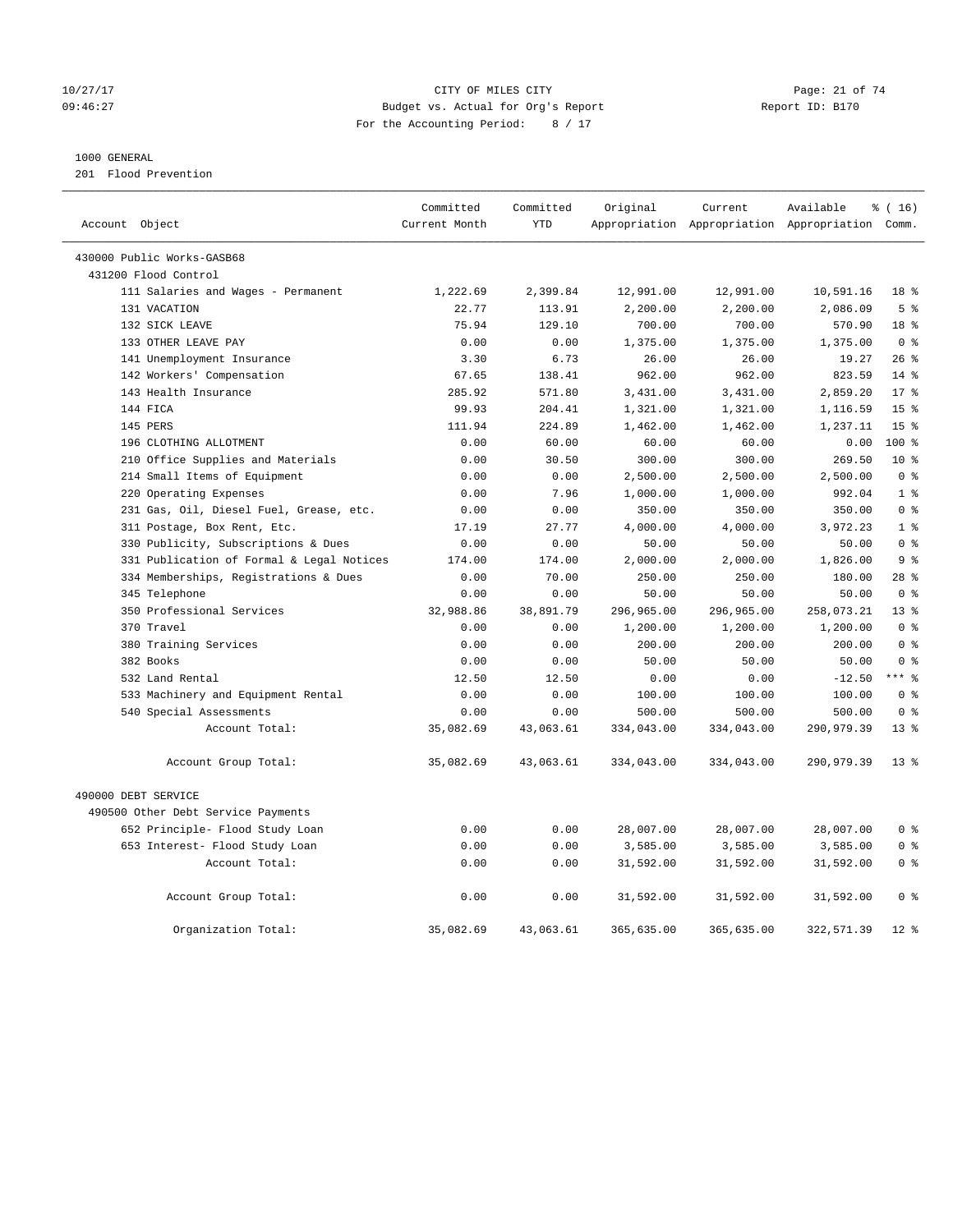#### 10/27/17 Page: 22 of 74 09:46:27 Budget vs. Actual for Org's Report Report ID: B170 For the Accounting Period: 8 / 17

# 1000 GENERAL

301 Elections

| Object<br>Account                                   | Committed<br>Current Month | Committed<br><b>YTD</b> | Original<br>Appropriation | Current<br>Appropriation | Available<br>Appropriation | % (16)<br>Comm. |
|-----------------------------------------------------|----------------------------|-------------------------|---------------------------|--------------------------|----------------------------|-----------------|
| 410000 GENERAL GOVERNMENTGASB68<br>410600 Elections |                            |                         |                           |                          |                            |                 |
| <b>300 PURCHASED SERVICES</b>                       | 0.00                       | 0.00                    | 6,772.00                  | 6,772.00                 | 6,772.00                   | 0 <sup>8</sup>  |
| Account Total:                                      | 0.00                       | 0.00                    | 6,772.00                  | 6,772.00                 | 6,772.00                   | 0 <sup>8</sup>  |
| Account Group Total:                                | 0.00                       | 0.00                    | 6,772.00                  | 6,772.00                 | 6,772.00                   | 0 <sup>8</sup>  |
| Organization Total:                                 | 0.00                       | 0.00                    | 6,772.00                  | 6,772.00                 | 6,772.00                   | 0 <sup>8</sup>  |

Fund Total: 429,437.06 880,105.08 5,059,644.00 5,059,644.00 4,179,538.92 17 %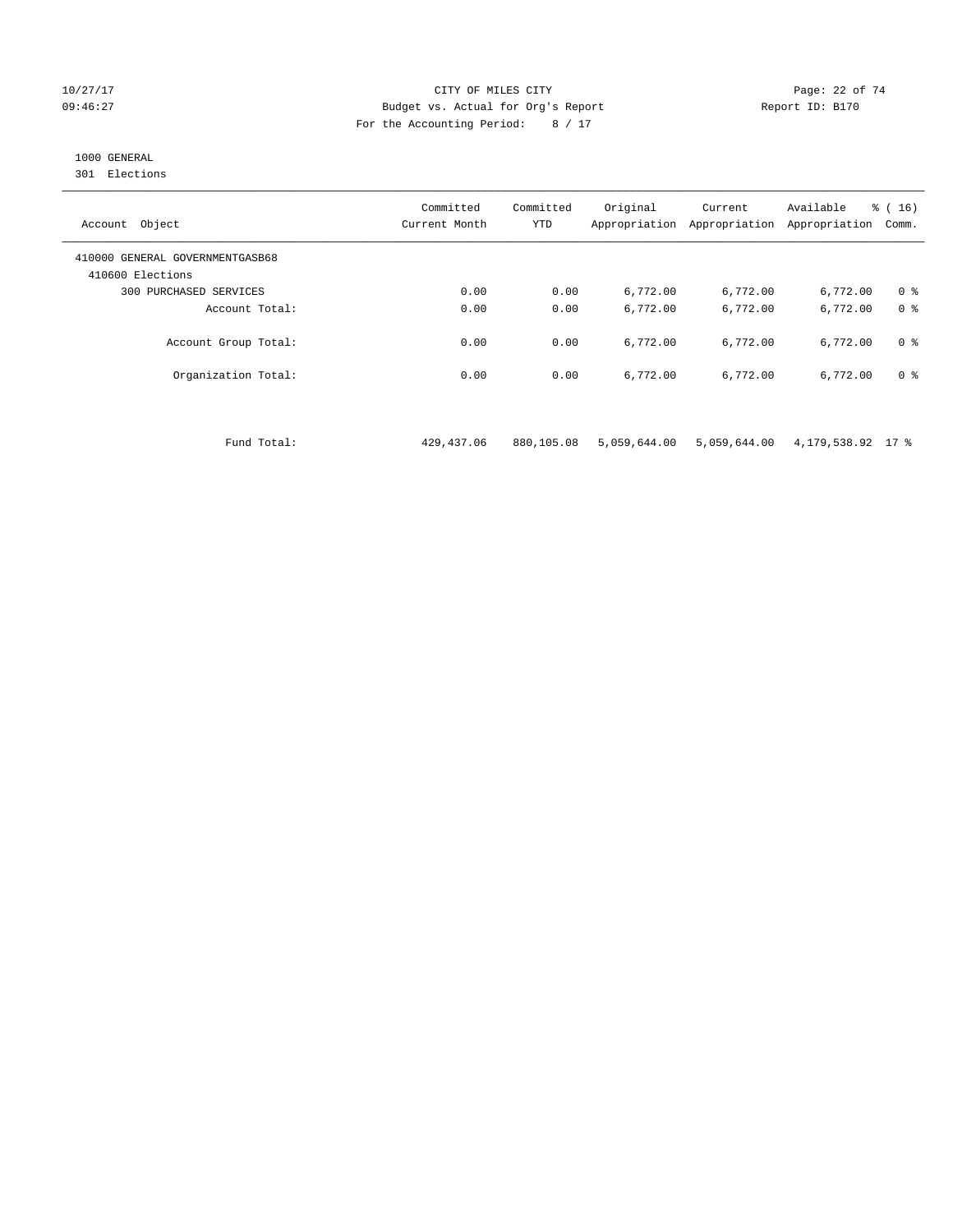#### 10/27/17 Page: 23 of 74 09:46:27 Budget vs. Actual for Org's Report Changer Report ID: B170 For the Accounting Period: 8 / 17

————————————————————————————————————————————————————————————————————————————————————————————————————————————————————————————————————

# 2220 LIBRARY

16 Library

|                                          | Committed     | Committed  | Original   | Current    | Available                                       | $\frac{1}{6}$ ( 16 ) |
|------------------------------------------|---------------|------------|------------|------------|-------------------------------------------------|----------------------|
| Account Object                           | Current Month | <b>YTD</b> |            |            | Appropriation Appropriation Appropriation Comm. |                      |
| 460000 CULTURE AND RECREATION-GASB68     |               |            |            |            |                                                 |                      |
| 460100 Library Services(16)              |               |            |            |            |                                                 |                      |
| 111 Salaries and Wages - Permanent       | 14,660.70     | 29,020.21  | 178,115.00 | 178,115.00 | 149,094.79                                      | 16 <sup>8</sup>      |
| 121 OVERTIME-PERMANENT                   | 0.00          | 0.00       | 600.00     | 600.00     | 600.00                                          | 0 <sup>8</sup>       |
| 131 VACATION                             | 1,168.36      | 1,984.70   | 12,000.00  | 12,000.00  | 10,015.30                                       | $17*$                |
| 132 SICK LEAVE                           | 289.43        | 789.61     | 4,000.00   | 4,000.00   | 3,210.39                                        | $20*$                |
| 133 OTHER LEAVE PAY                      | 128.03        | 128.03     | 3,868.00   | 3,868.00   | 3,739.97                                        | 3 <sup>8</sup>       |
| 141 Unemployment Insurance               | 40.60         | 81.69      | 298.00     | 298.00     | 216.31                                          | $27$ %               |
| 142 Workers' Compensation                | 61.95         | 124.57     | 826.00     | 826.00     | 701.43                                          | 15 <sup>°</sup>      |
| 143 Health Insurance                     | 3,572.80      | 7,145.60   | 42,887.00  | 42,887.00  | 35,741.40                                       | $17*$                |
| 144 FICA                                 | 1,230.99      | 2,475.74   | 15,192.00  | 15,192.00  | 12,716.26                                       | 16 <sup>°</sup>      |
| 145 PERS                                 | 1,376.06      | 2,703.80   | 16,820.00  | 16,820.00  | 14, 116.20                                      | 16 <sup>8</sup>      |
| 196 CLOTHING ALLOTMENT                   | 0.00          | 750.00     | 750.00     | 750.00     | 0.00                                            | 100 %                |
| 210 Office Supplies and Materials        | 92.78         | 92.78      | 1,000.00   | 1,000.00   | 907.22                                          | 9%                   |
| 214 Small Items of Equipment             | 0.00          | 0.00       | 5,000.00   | 5,000.00   | 5,000.00                                        | 0 <sup>8</sup>       |
| 220 Operating Expenses                   | 0.00          | 0.00       | 1,000.00   | 1,000.00   | 1,000.00                                        | 0 <sup>8</sup>       |
| 224 Janitorial Supplies                  | 87.71         | 87.71      | 1,200.00   | 1,200.00   | 1,112.29                                        | 7 <sup>°</sup>       |
| 311 Postage, Box Rent, Etc.              | 75.75         | 121.39     | 1,500.00   | 1,500.00   | 1,378.61                                        | 8 %                  |
| 320 Printing, Duplicating, Typing &      | 50.62         | 50.62      | 2,000.00   | 2,000.00   | 1,949.38                                        | 3 <sup>°</sup>       |
| 334 Memberships, Registrations & Dues    | 0.00          | 0.00       | 250.00     | 250.00     | 250.00                                          | 0 <sup>8</sup>       |
| 341 Electric Utility Services            | 1,124.84      | 2,080.48   | 8,000.00   | 8,000.00   | 5,919.52                                        | 26%                  |
| 342 Water Utility Services               | 58.82         | 100.02     | 600.00     | 600.00     | 499.98                                          | $17*$                |
| 343 Sewer Utility Services               | 56.19         | 112.38     | 600.00     | 600.00     | 487.62                                          | 19 <sup>°</sup>      |
| 344 Gas Utility Service                  | 32.82         | 62.47      | 5,000.00   | 5,000.00   | 4,937.53                                        | 1 <sup>°</sup>       |
| 345 Telephone                            | 113.41        | 283.53     | 1,500.00   | 1,500.00   | 1,216.47                                        | 19 <sup>°</sup>      |
| 346 Garbage Service                      | 0.00          | 220.00     | 500.00     | 500.00     | 280.00                                          | 44 %                 |
| 347 Internet                             | 207.90        | 352.36     | 2,000.00   | 2,000.00   | 1,647.64                                        | 18 %                 |
| 350 Professional Services                | 0.00          | 0.00       | 9,000.00   | 9,000.00   | 9,000.00                                        | 0 <sup>8</sup>       |
| 360 Contr R & M                          | 325.00        | 1,670.35   | 10,000.00  | 10,000.00  | 8,329.65                                        | $17*$                |
| 370 Travel                               | 0.00          | 0.00       | 2,000.00   | 2,000.00   | 2,000.00                                        | 0 <sup>8</sup>       |
| 380 Training Services                    | 0.00          | 0.00       | 1,000.00   | 1,000.00   | 1,000.00                                        | 0 <sup>8</sup>       |
| 382 Books                                | 458.49        | 1,305.97   | 15,000.00  | 15,000.00  | 13,694.03                                       | 9 <sup>°</sup>       |
| 511 Insurance on Buildings               | 0.00          | 2,820.63   | 2,821.00   | 2,821.00   | 0.37                                            | $100*$               |
| 513 Liability                            | 0.00          | 1,923.59   | 1,924.00   | 1,924.00   | 0.41                                            | $100*$               |
| 920 Buildings                            | 0.00          | 0.00       | 30,000.00  | 30,000.00  | 30,000.00                                       | 0 <sup>8</sup>       |
| Account Total:                           | 25, 213. 25   | 56,488.23  | 377,251.00 | 377,251.00 | 320,762.77                                      | 15 <sup>°</sup>      |
| Account Group Total:                     | 25, 213. 25   | 56,488.23  | 377,251.00 | 377,251.00 | 320,762.77                                      | 15 <sup>8</sup>      |
| 520000 OTHER FINANCING USES              |               |            |            |            |                                                 |                      |
| 521000 Interfund Operating Transfers Out |               |            |            |            |                                                 |                      |
| 820 Transfers to Other Funds             | 1,778.92      | 3,557.84   | 21,347.00  | 21,347.00  | 17,789.16                                       | $17$ %               |
| Account Total:                           | 1,778.92      | 3,557.84   | 21,347.00  | 21,347.00  | 17,789.16                                       | $17*$                |
| Account Group Total:                     | 1,778.92      | 3,557.84   | 21,347.00  | 21,347.00  | 17,789.16                                       | $17*$                |
| Organization Total:                      | 26,992.17     | 60,046.07  | 398,598.00 | 398,598.00 | 338,551.93                                      | 15 <sup>8</sup>      |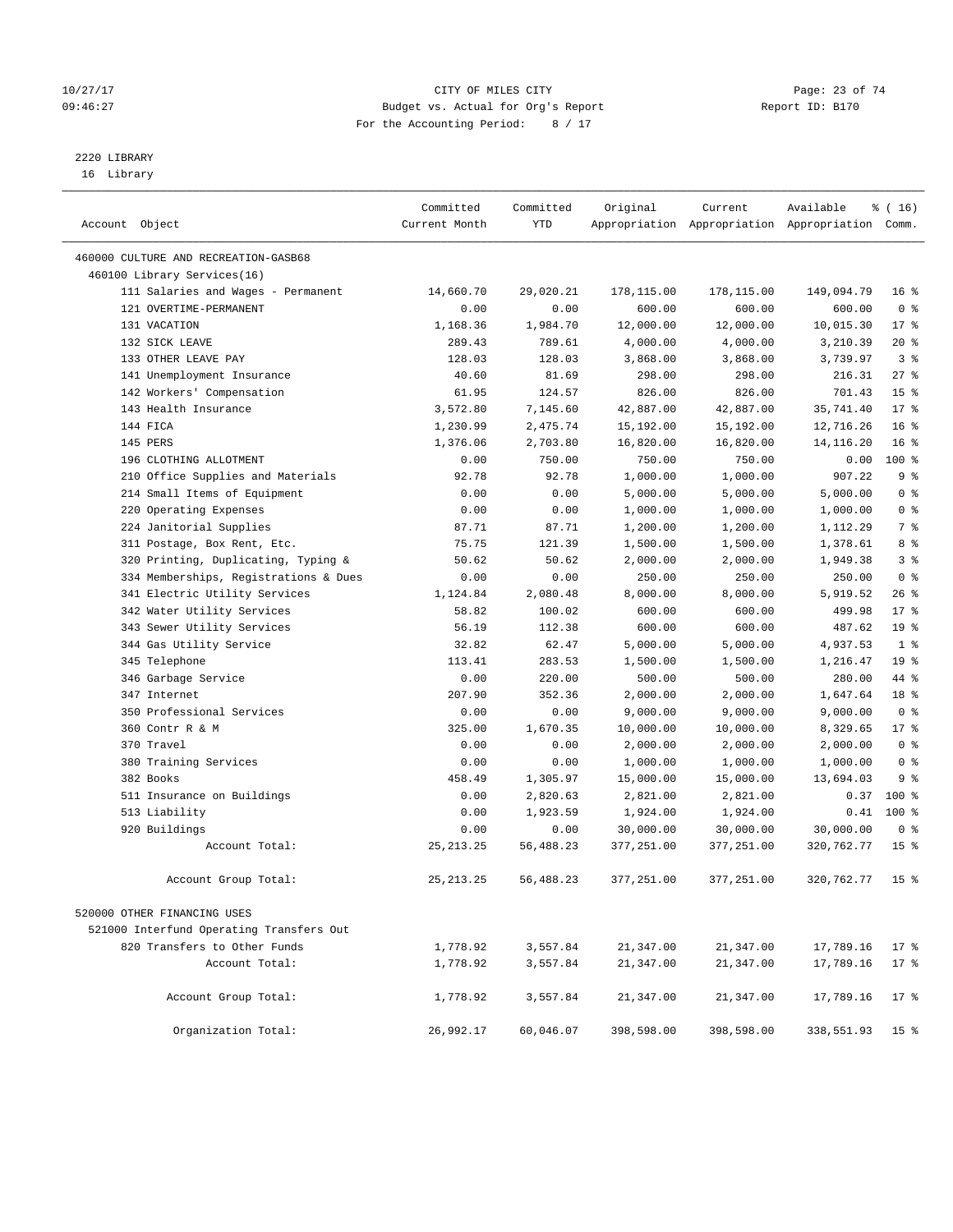### $CITY$  OF MILES  $CITY$  and the contract of  $74$ 09:46:27 Budget vs. Actual for Org's Report Communication Report ID: B170 For the Accounting Period: 8 / 17

# 2220 LIBRARY

16 Library

| Account Object |             | Committed<br>Current Month | Committed<br><b>YTD</b> | Original   | Current    | Available<br>Appropriation Appropriation Appropriation Comm. | * (16) |
|----------------|-------------|----------------------------|-------------------------|------------|------------|--------------------------------------------------------------|--------|
|                | Fund Total: | 26,992.17                  | 60,046.07               | 398,598.00 | 398,598.00 | 338,551.93 15 %                                              |        |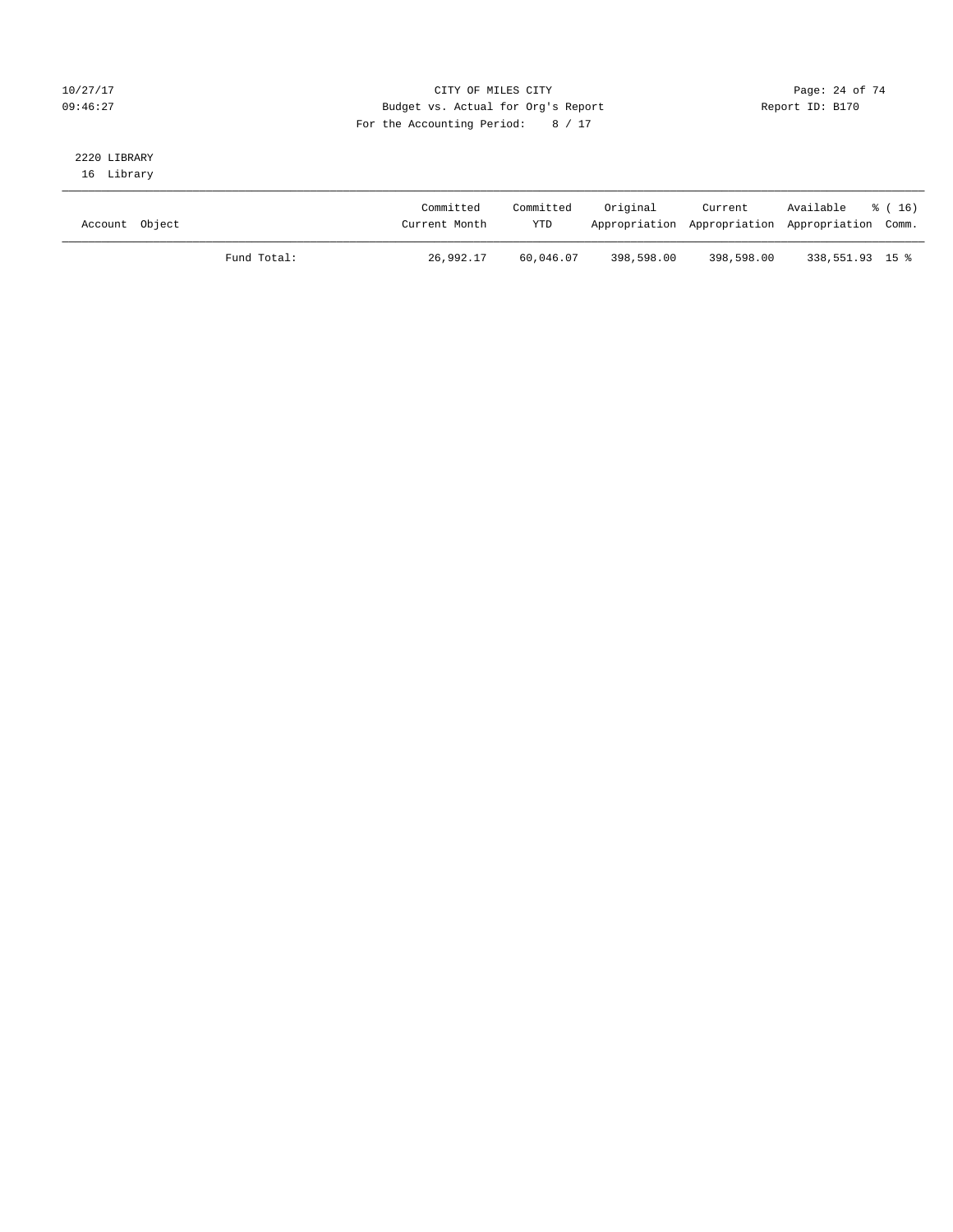#### 10/27/17 Page: 25 of 74 09:46:27 Budget vs. Actual for Org's Report Changer Report ID: B170 For the Accounting Period: 8 / 17

#### 2270 Health 37 CITY HEALTH

| Account Object                                                    | Committed<br>Current Month | Committed<br><b>YTD</b> | Original  | Current<br>Appropriation Appropriation | Available<br>Appropriation | % (16)<br>Comm. |
|-------------------------------------------------------------------|----------------------------|-------------------------|-----------|----------------------------------------|----------------------------|-----------------|
| 440000 PUBLIC HEALTH-GASB68<br>440140 Registration and Inspection |                            |                         |           |                                        |                            |                 |
| 350 Professional Services                                         | 0.00                       | 0.00                    | 15,740.00 | 15,740.00                              | 15,740.00                  | 0 <sup>8</sup>  |
| Account Total:                                                    | 0.00                       | 0.00                    | 15,740.00 | 15,740.00                              | 15,740.00                  | 0 <sup>8</sup>  |
| Account Group Total:                                              | 0.00                       | 0.00                    | 15,740.00 | 15,740.00                              | 15,740.00                  | 0 <sup>8</sup>  |
| Organization Total:                                               | 0.00                       | 0.00                    | 15,740.00 | 15,740.00                              | 15,740.00                  | 0 <sup>8</sup>  |
|                                                                   |                            |                         |           |                                        |                            |                 |
| Fund Total:                                                       | 0.00                       | 0.00                    | 15,740.00 | 15,740.00                              | 15,740.00                  | 0 <sup>8</sup>  |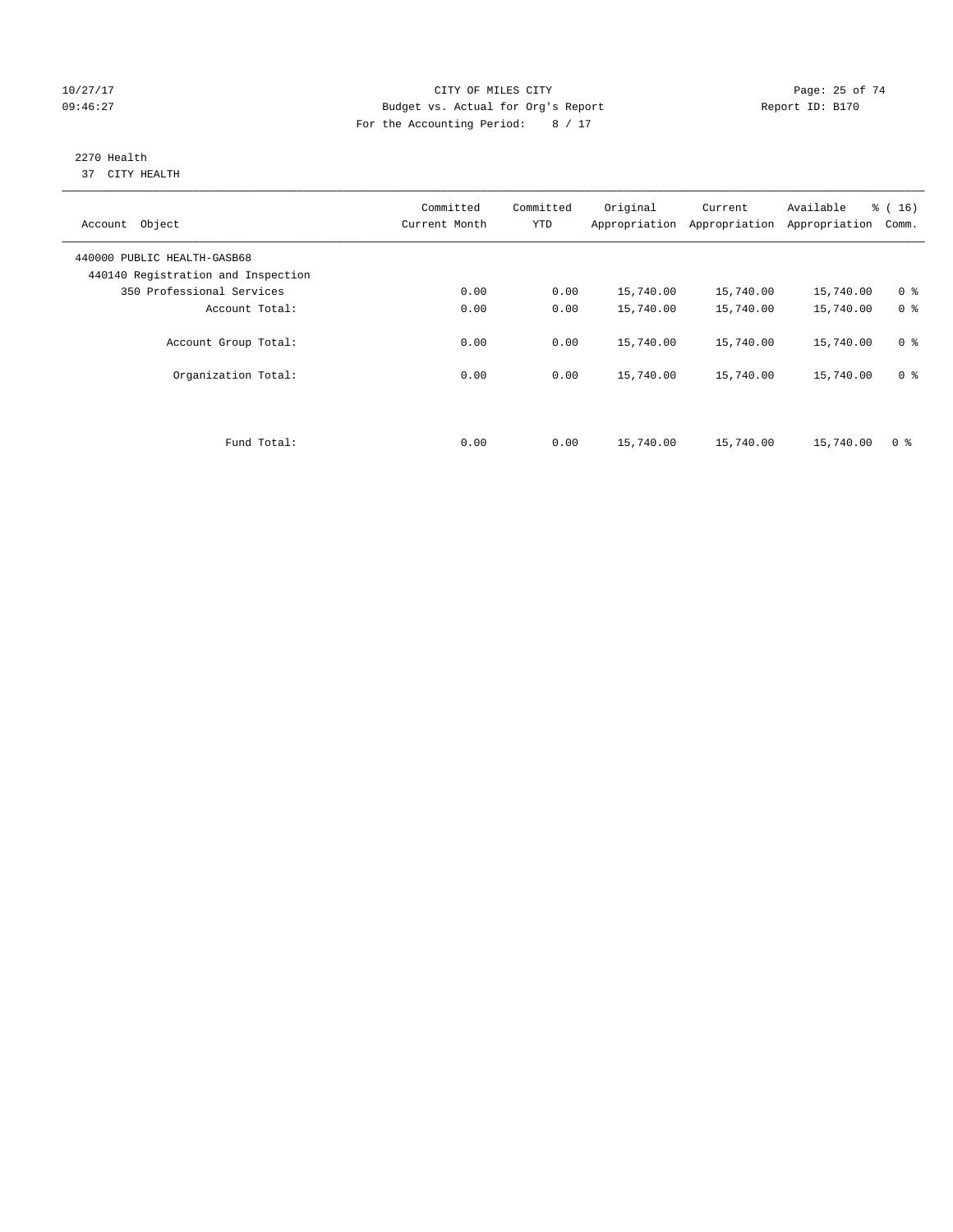#### 10/27/17 Page: 26 of 74 09:46:27 Budget vs. Actual for Org's Report Changer Report ID: B170 For the Accounting Period: 8 / 17

#### 2310 TIFD-Downtown

11 Historic Preservation

|                                           | Committed     | Committed  | Original  | Current   | Available                                 | % (16)         |  |
|-------------------------------------------|---------------|------------|-----------|-----------|-------------------------------------------|----------------|--|
| Account Object                            | Current Month | <b>YTD</b> |           |           | Appropriation Appropriation Appropriation | Comm.          |  |
|                                           |               |            |           |           |                                           |                |  |
| 460000 CULTURE AND RECREATION-GASB68      |               |            |           |           |                                           |                |  |
| 460462 Urban Renewal District             |               |            |           |           |                                           |                |  |
| 111 Salaries and Wages - Permanent        | 0.00          | 0.00       | 15,935.00 | 15,935.00 | 15,935.00                                 | 0 <sup>8</sup> |  |
| 131 VACATION                              | 0.00          | 0.00       | 488.00    | 488.00    | 488.00                                    | 0 <sup>8</sup> |  |
| 132 SICK LEAVE                            | 0.00          | 0.00       | 488.00    | 488.00    | 488.00                                    | 0 <sup>8</sup> |  |
| 141 Unemployment Insurance                | 0.00          | 0.00       | 25.00     | 25.00     | 25.00                                     | 0 <sup>8</sup> |  |
| 142 Workers' Compensation                 | 0.00          | 0.00       | 207.00    | 207.00    | 207.00                                    | 0 <sup>8</sup> |  |
| 144 FICA                                  | 0.00          | 0.00       | 1,294.00  | 1,294.00  | 1,294.00                                  | 0 <sup>8</sup> |  |
| 145 PERS                                  | 0.00          | 0.00       | 1,432.00  | 1,432.00  | 1,432.00                                  | 0 <sup>8</sup> |  |
| 220 Operating Expenses                    | 0.00          | 0.00       | 1,331.00  | 1,331.00  | 1,331.00                                  | 0 <sup>8</sup> |  |
| 331 Publication of Formal & Legal Notices | 0.00          | 0.00       | 300.00    | 300.00    | 300.00                                    | 0 <sup>8</sup> |  |
| 350 Professional Services                 | 0.00          | 0.00       | 500.00    | 500.00    | 500.00                                    | 0 <sup>8</sup> |  |
| 370 Travel                                | 0.00          | 0.00       | 1,000.00  | 1,000.00  | 1,000.00                                  | 0 <sup>8</sup> |  |
| 721 Redevelopment                         | 0.00          | 0.00       | 7,200.00  | 7,200.00  | 7,200.00                                  | 0 <sup>8</sup> |  |
| Account Total:                            | 0.00          | 0.00       | 30,200.00 | 30,200.00 | 30,200.00                                 | 0 <sup>8</sup> |  |
| Account Group Total:                      | 0.00          | 0.00       | 30,200.00 | 30,200.00 | 30,200.00                                 | 0 <sup>8</sup> |  |
| 520000 OTHER FINANCING USES               |               |            |           |           |                                           |                |  |
| 521000 Interfund Operating Transfers Out  |               |            |           |           |                                           |                |  |
| 820 Transfers to Other Funds              | 0.00          | 0.00       | 15,800.00 | 15,800.00 | 15,800.00                                 | 0 <sup>8</sup> |  |
| Account Total:                            | 0.00          | 0.00       | 15,800.00 | 15,800.00 | 15,800.00                                 | 0 <sup>8</sup> |  |
| Account Group Total:                      | 0.00          | 0.00       | 15,800.00 | 15,800.00 | 15,800.00                                 | 0 <sup>8</sup> |  |
| Organization Total:                       | 0.00          | 0.00       | 46,000.00 | 46,000.00 | 46,000.00                                 | 0 <sup>8</sup> |  |
|                                           |               |            |           |           |                                           |                |  |
| Fund Total:                               | 0.00          | 0.00       | 46,000.00 | 46,000.00 | 46,000.00                                 | 0 <sup>8</sup> |  |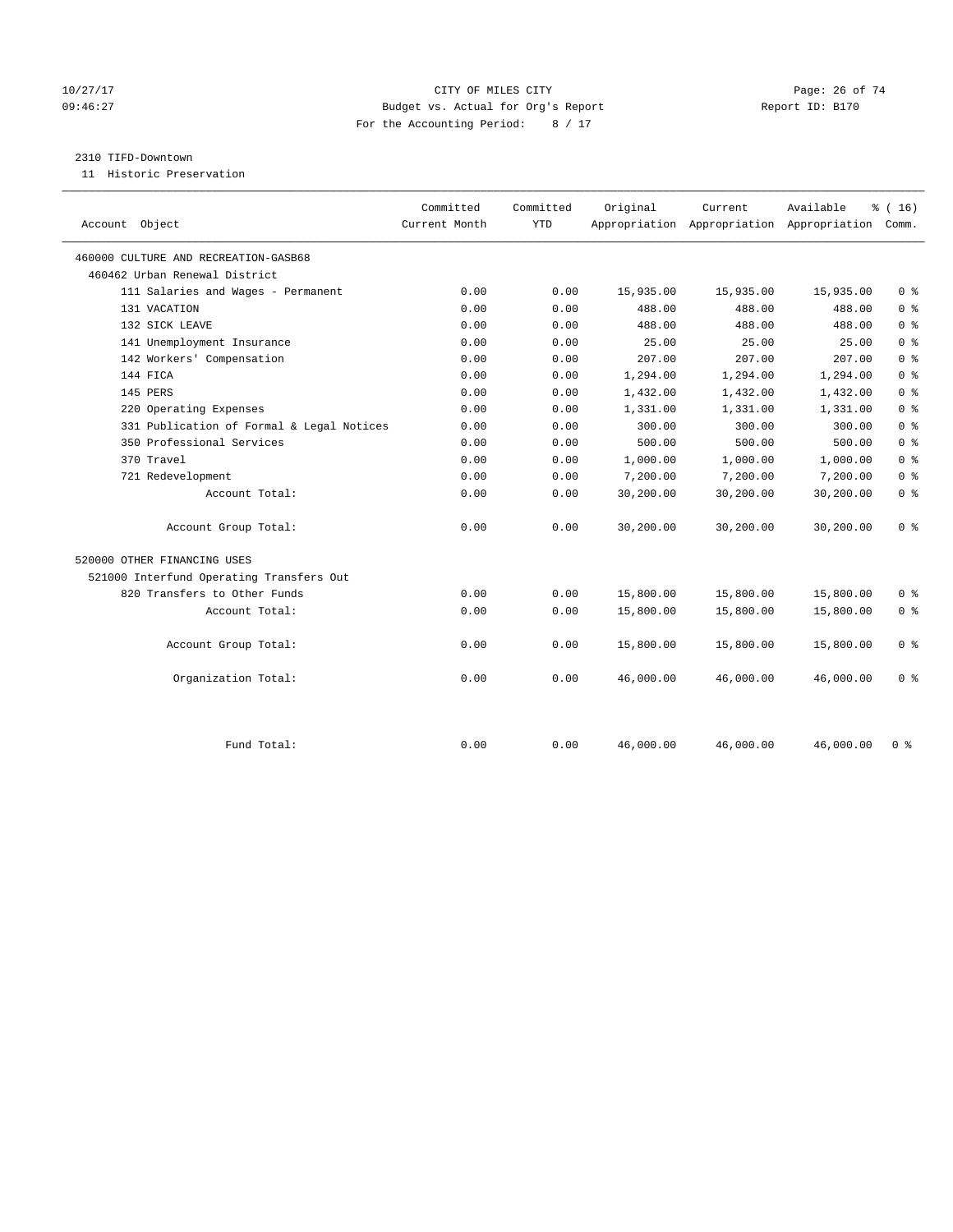#### 10/27/17 Page: 27 of 74 09:46:27 Budget vs. Actual for Org's Report Communication Report ID: B170 For the Accounting Period: 8 / 17

# 2372 Permissive Medical Levy

20 Permissive Medical Levy

| Account Object                                                          | Committed<br>Current Month | Committed<br><b>YTD</b> | Original   | Current<br>Appropriation Appropriation | Available<br>Appropriation | $\frac{1}{6}$ ( 16 )<br>Comm. |
|-------------------------------------------------------------------------|----------------------------|-------------------------|------------|----------------------------------------|----------------------------|-------------------------------|
| 520000 OTHER FINANCING USES<br>521000 Interfund Operating Transfers Out |                            |                         |            |                                        |                            |                               |
| 820 Transfers to Other Funds                                            | 0.00                       | 0.00                    | 202,783.00 | 202,783.00                             | 202,783.00                 | 0 <sup>8</sup>                |
| Account Total:                                                          | 0.00                       | 0.00                    | 202,783.00 | 202,783.00                             | 202,783.00                 | 0 <sup>8</sup>                |
| Account Group Total:                                                    | 0.00                       | 0.00                    | 202,783.00 | 202,783.00                             | 202,783.00                 | 0 <sup>8</sup>                |
| Organization Total:                                                     | 0.00                       | 0.00                    | 202,783.00 | 202,783.00                             | 202,783.00                 | 0 <sup>8</sup>                |
|                                                                         |                            |                         |            |                                        |                            |                               |
| Fund Total:                                                             | 0.00                       | 0.00                    | 202,783.00 | 202,783.00                             | 202,783.00                 | 0 %                           |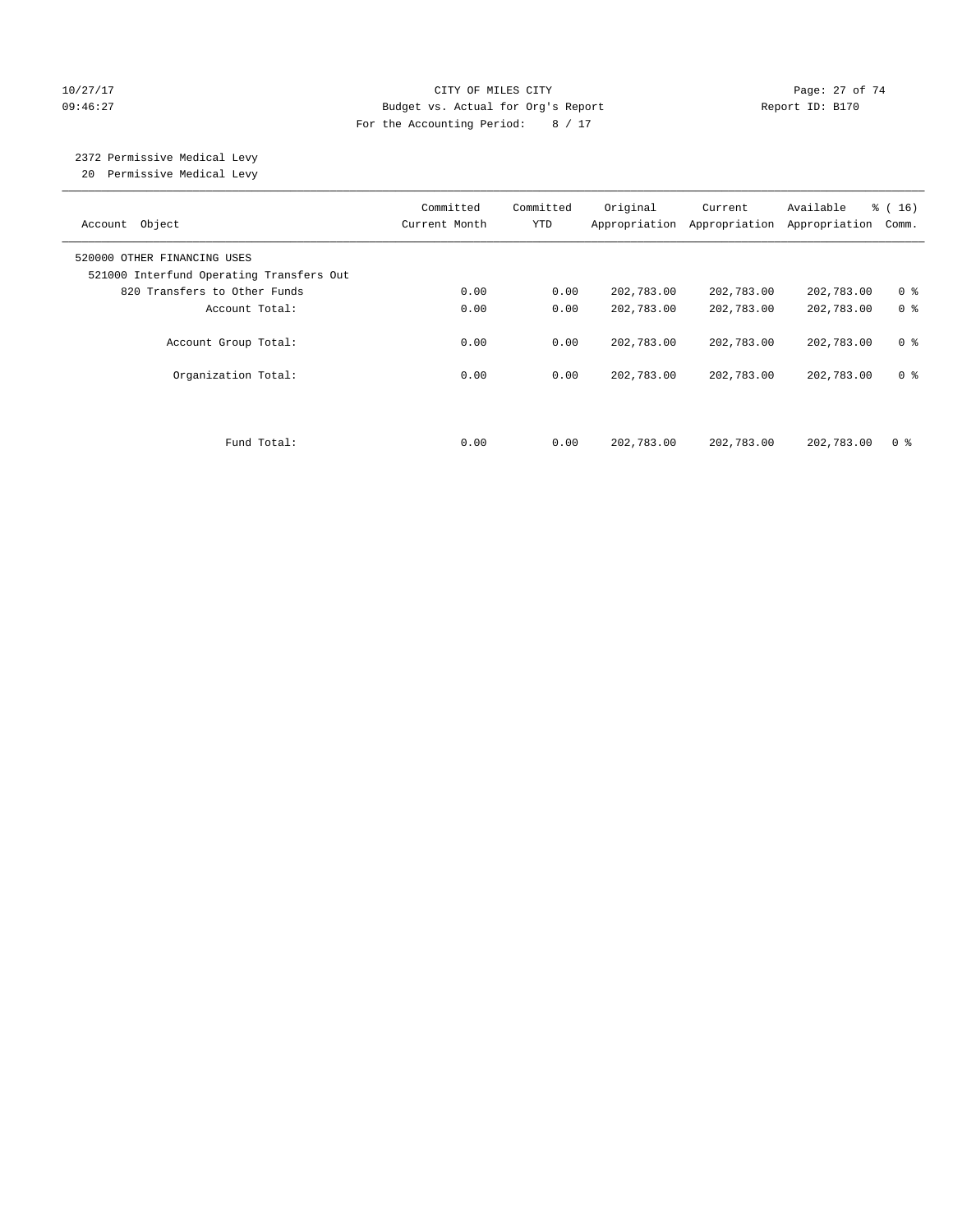#### 10/27/17 Page: 28 of 74 09:46:27 Budget vs. Actual for Org's Report Communication Report ID: B170 For the Accounting Period: 8 / 17

————————————————————————————————————————————————————————————————————————————————————————————————————————————————————————————————————

#### 2394 BUILDING CODE ENFORCEMENT

18 BUILDING INSPECTION

|                                           | Committed     | Committed | Original   | Current                                         | Available   | % (16)          |
|-------------------------------------------|---------------|-----------|------------|-------------------------------------------------|-------------|-----------------|
| Account Object                            | Current Month | YTD       |            | Appropriation Appropriation Appropriation Comm. |             |                 |
| 420000 PUBLIC SAFETY-GASB68               |               |           |            |                                                 |             |                 |
| 420531 Building Inspection                |               |           |            |                                                 |             |                 |
| 111 Salaries and Wages - Permanent        | 975.76        | 1,877.29  | 13,500.00  | 13,500.00                                       | 11,622.71   | $14$ %          |
| 121 OVERTIME-PERMANENT                    | 12.56         | 25.12     | 150.00     | 150.00                                          | 124.88      | $17*$           |
| 131 VACATION                              | 72.70         | 158.30    | 500.00     | 500.00                                          | 341.70      | $32$ $%$        |
| 132 SICK LEAVE                            | 52.49         | 65.78     | 300.00     | 300.00                                          | 234.22      | $22$ %          |
| 133 OTHER LEAVE PAY                       | 0.00          | 0.00      | 515.00     | 515.00                                          | 515.00      | 0 <sup>8</sup>  |
| 141 Unemployment Insurance                | 2.78          | 5.44      | 22.00      | 22.00                                           | 16.56       | 25%             |
| 142 Workers' Compensation                 | 25.71         | 51.38     | 450.00     | 450.00                                          | 398.62      | $11*$           |
| 143 Health Insurance                      | 214.41        | 428.81    | 2,700.00   | 2,700.00                                        | 2,271.19    | 16 <sup>°</sup> |
| 144 FICA                                  | 84.81         | 165.39    | 1,175.00   | 1,175.00                                        | 1,009.61    | $14*$           |
| 145 PERS                                  | 94.32         | 179.61    | 1,286.00   | 1,286.00                                        | 1,106.39    | $14*$           |
| 196 CLOTHING ALLOTMENT                    | 0.00          | 45.00     | 30.00      | 30.00                                           | $-15.00$    | 150 %           |
| 210 Office Supplies and Materials         | 0.00          | 32.53     | 2,000.00   | 2,000.00                                        | 1,967.47    | 2 <sup>°</sup>  |
| 214 Small Items of Equipment              | 0.00          | 9,000.00  | 15,000.00  | 15,000.00                                       | 6,000.00    | 60 %            |
| 220 Operating Expenses                    | 0.00          | 0.00      | 1,000.00   | 1,000.00                                        | 1,000.00    | 0 <sup>8</sup>  |
| 311 Postage, Box Rent, Etc.               | 57.22         | 274.69    | 400.00     | 400.00                                          | 125.31      | 69 %            |
| 320 Printing, Duplicating, Typing &       | 0.00          | 0.00      | 400.00     | 400.00                                          | 400.00      | 0 <sup>8</sup>  |
| 330 Publicity, Subscriptions & Dues       | 0.00          | 0.00      | 500.00     | 500.00                                          | 500.00      | 0 <sup>8</sup>  |
| 331 Publication of Formal & Legal Notices | 36.00         | 36.00     | 1,000.00   | 1,000.00                                        | 964.00      | 4%              |
| 334 Memberships, Registrations & Dues     | 0.00          | 0.00      | 300.00     | 300.00                                          | 300.00      | 0 <sup>8</sup>  |
| 345 Telephone                             | 26.36         | 52.72     | 400.00     | 400.00                                          | 347.28      | $13*$           |
| 347 Internet                              | 0.00          | 0.00      | 200.00     | 200.00                                          | 200.00      | 0 <sup>8</sup>  |
| 350 Professional Services                 | 11,110.10     | 16,997.40 | 115,000.00 | 115,000.00                                      | 98,002.60   | 15 <sup>°</sup> |
| 360 Contr R & M                           | 136.77        | 273.55    | 1,900.00   | 1,900.00                                        | 1,626.45    | $14*$           |
| 380 Training Services                     | 995.00        | 995.00    | 5,000.00   | 5,000.00                                        | 4,005.00    | $20*$           |
| 382 Books                                 | 0.00          | 0.00      | 8,000.00   | 8,000.00                                        | 8,000.00    | 0 <sup>8</sup>  |
| 540 Special Assessments                   | 0.00          | 636.57    | 800.00     | 800.00                                          | 163.43      | $80*$           |
| Account Total:                            | 13,896.99     | 31,300.58 | 172,528.00 | 172,528.00                                      | 141, 227.42 | 18 %            |
| Account Group Total:                      | 13,896.99     | 31,300.58 | 172,528.00 | 172,528.00                                      | 141, 227.42 | 18 %            |
| 510000 MISCELLANEOUS                      |               |           |            |                                                 |             |                 |
| 510330 Comprehensive Liability Insurance  |               |           |            |                                                 |             |                 |
| 513 Liability                             | 0.00          | 213.21    | 214.00     | 214.00                                          |             | $0.79$ 100 %    |
| Account Total:                            | 0.00          | 213.21    | 214.00     | 214.00                                          |             | $0.79$ 100 %    |
| Account Group Total:                      | 0.00          | 213.21    | 214.00     | 214.00                                          | 0.79        | $100*$          |
| 520000 OTHER FINANCING USES               |               |           |            |                                                 |             |                 |
| 521000 Interfund Operating Transfers Out  |               |           |            |                                                 |             |                 |
| 820 Transfers to Other Funds              | 564.17        | 1,128.34  | 6,770.00   | 6,770.00                                        | 5,641.66    | $17*$           |
| Account Total:                            | 564.17        | 1,128.34  | 6,770.00   | 6,770.00                                        | 5,641.66    | $17*$           |
|                                           |               |           |            |                                                 |             |                 |
| Account Group Total:                      | 564.17        | 1,128.34  | 6,770.00   | 6,770.00                                        | 5,641.66    | $17*$           |
| Organization Total:                       | 14,461.16     | 32,642.13 | 179,512.00 | 179,512.00                                      | 146,869.87  | 18 %            |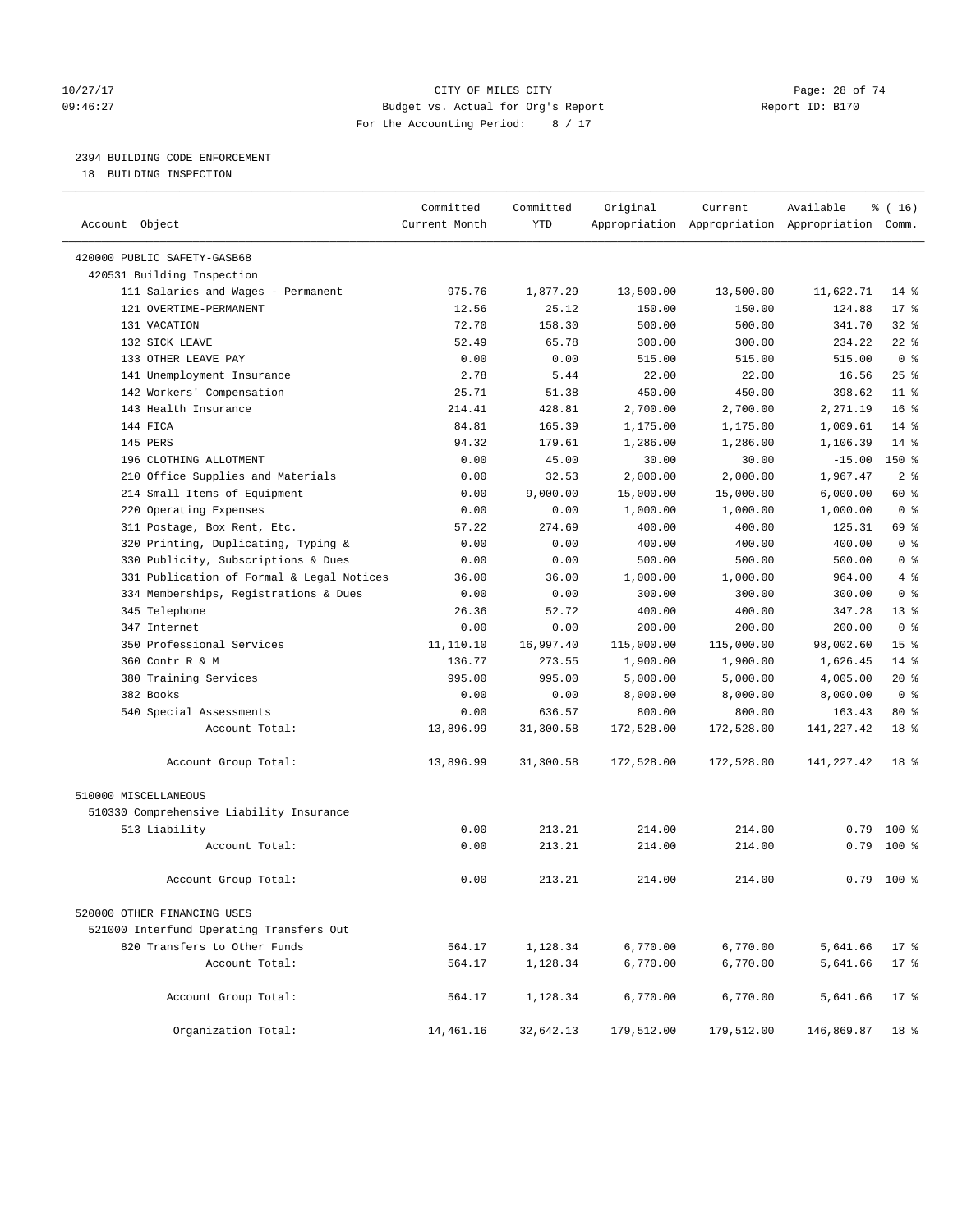#### 10/27/17 Page: 29 of 74 09:46:27 Budget vs. Actual for Org's Report Communication Report ID: B170 For the Accounting Period: 8 / 17

#### 2394 BUILDING CODE ENFORCEMENT

18 BUILDING INSPECTION

| Account Object |             | Committed<br>Current Month | Committed<br><b>YTD</b> | Original   | Current<br>Appropriation Appropriation Appropriation Comm. | Available       | - 8 ( 16 ) |
|----------------|-------------|----------------------------|-------------------------|------------|------------------------------------------------------------|-----------------|------------|
|                | Fund Total: | 14,461.16                  | 32,642.13               | 179,512.00 | 179,512.00                                                 | 146,869.87 18 % |            |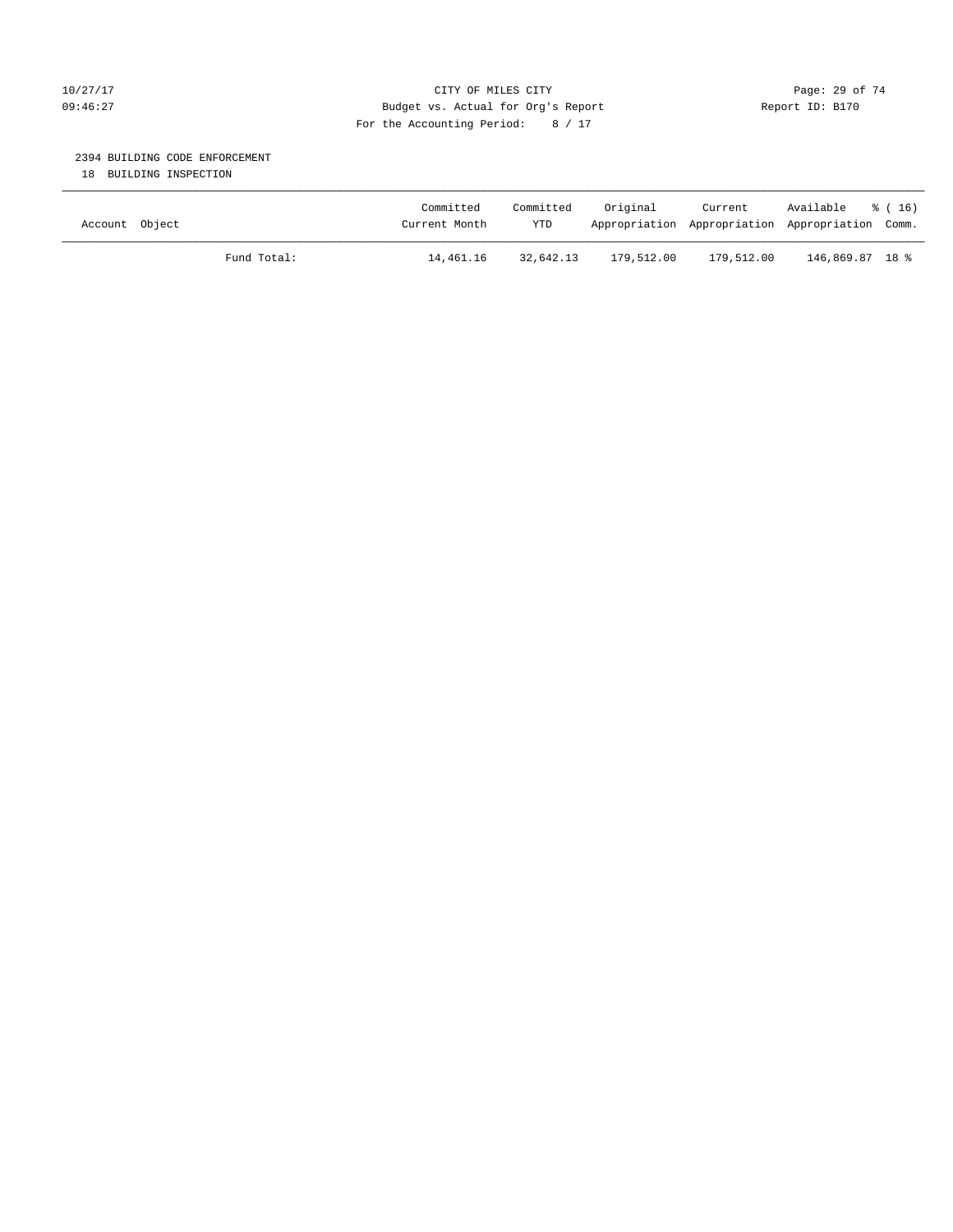#### 10/27/17 Page: 30 of 74 09:46:27 Budget vs. Actual for Org's Report Communication Report ID: B170 For the Accounting Period: 8 / 17

 2400 LTG M D#165-(Gen City) 46 SID #165

| Account Object                           | Committed<br>Current Month | Committed<br><b>YTD</b> | Original   | Current<br>Appropriation Appropriation Appropriation | Available       | % (16)<br>Comm. |  |
|------------------------------------------|----------------------------|-------------------------|------------|------------------------------------------------------|-----------------|-----------------|--|
| 430000 Public Works-GASB68               |                            |                         |            |                                                      |                 |                 |  |
| 430263 STREET LIGHTING                   |                            |                         |            |                                                      |                 |                 |  |
| 341 Electric Utility Services            | 11,428.02                  | 21,388.63               | 120,000.00 | 120,000.00                                           | 98,611.37       | 18 %            |  |
| 533 Machinery and Equipment Rental       | 5,503.50                   | 11,000.80               | 61,000.00  | 61,000.00                                            | 49,999.20       | 18 %            |  |
| Account Total:                           | 16,931.52                  | 32,389.43               | 181,000.00 | 181,000.00                                           | 148,610.57      | 18 <sup>8</sup> |  |
| Account Group Total:                     | 16,931.52                  | 32, 389.43              | 181,000.00 | 181,000.00                                           | 148,610.57      | 18 <sup>8</sup> |  |
| 520000 OTHER FINANCING USES              |                            |                         |            |                                                      |                 |                 |  |
| 521000 Interfund Operating Transfers Out |                            |                         |            |                                                      |                 |                 |  |
| 820 Transfers to Other Funds             | 0.00                       | 1,000.00                | 1,000.00   | 1,000.00                                             | 0.00            | $100*$          |  |
| Account Total:                           | 0.00                       | 1,000.00                | 1,000.00   | 1,000.00                                             | 0.00            | $100*$          |  |
| Account Group Total:                     | 0.00                       | 1,000.00                | 1,000.00   | 1,000.00                                             |                 | $0.00$ 100 %    |  |
| Organization Total:                      | 16,931.52                  | 33, 389.43              | 182,000.00 | 182,000.00                                           | 148,610.57      | 18 <sup>8</sup> |  |
|                                          |                            |                         |            |                                                      |                 |                 |  |
| Fund Total:                              | 16,931.52                  | 33, 389.43              | 182,000.00 | 182,000.00                                           | 148,610.57 18 % |                 |  |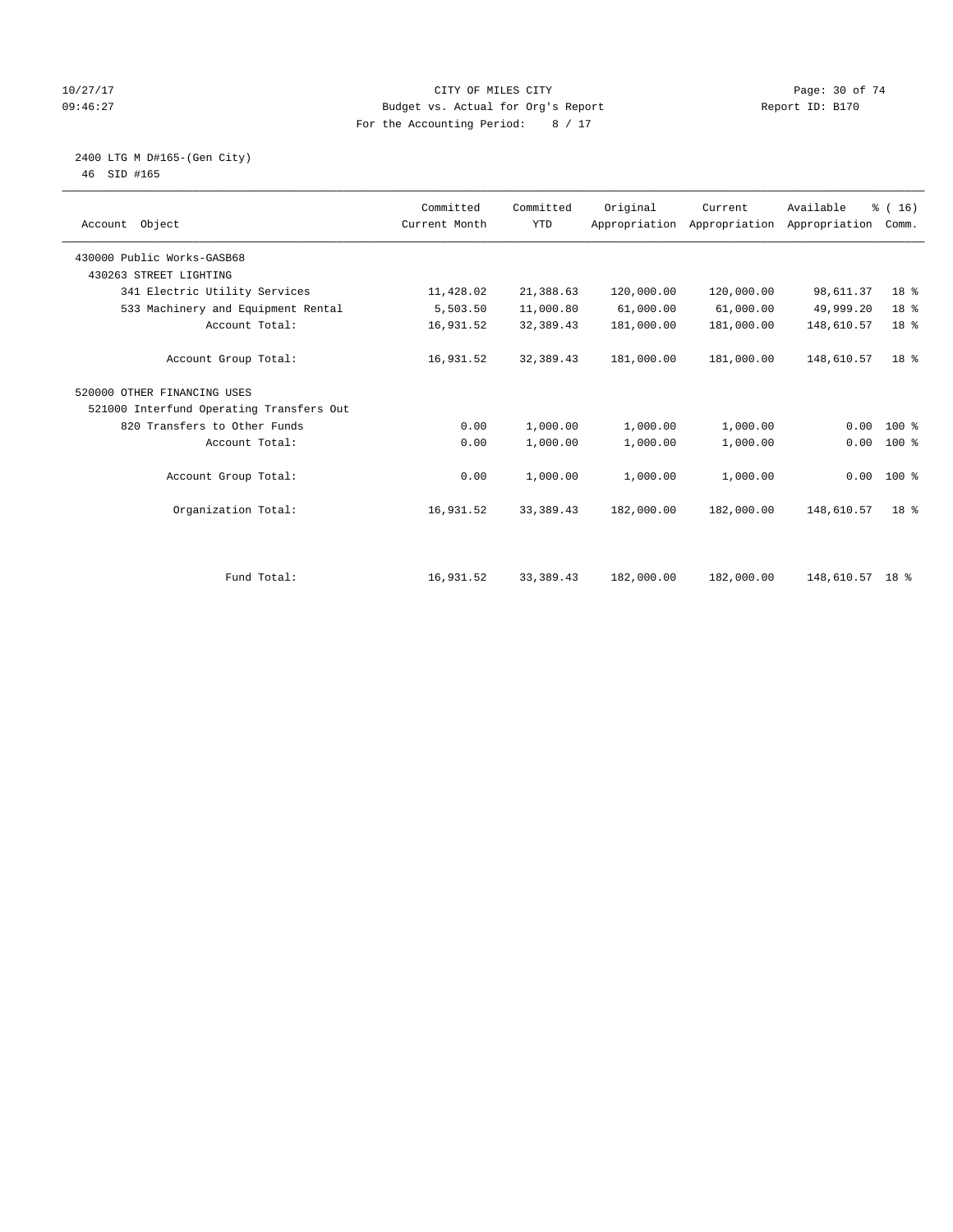#### 10/27/17 Page: 31 of 74 09:46:27 Budget vs. Actual for Org's Report Communication Report ID: B170 For the Accounting Period: 8 / 17

# 2420 LTG M D#167-(MilesAddn Etc)

48 SID #167

| Account Object                           | Committed<br>Current Month | Committed<br><b>YTD</b> | Original  | Current<br>Appropriation Appropriation Appropriation | Available | % (16)<br>Comm. |  |
|------------------------------------------|----------------------------|-------------------------|-----------|------------------------------------------------------|-----------|-----------------|--|
| 430000 Public Works-GASB68               |                            |                         |           |                                                      |           |                 |  |
| 430263 STREET LIGHTING                   |                            |                         |           |                                                      |           |                 |  |
| 341 Electric Utility Services            | 2,119.94                   | 3,966.12                | 22,000.00 | 22,000.00                                            | 18,033.88 | 18 %            |  |
| 533 Machinery and Equipment Rental       | 741.10                     | 1,482.20                | 9,000.00  | 9,000.00                                             | 7,517.80  | 16 <sup>°</sup> |  |
| Account Total:                           | 2,861.04                   | 5,448.32                | 31,000.00 | 31,000.00                                            | 25,551.68 | 18 %            |  |
| Account Group Total:                     | 2,861.04                   | 5,448.32                | 31,000.00 | 31,000.00                                            | 25,551.68 | 18 <sup>8</sup> |  |
| 520000 OTHER FINANCING USES              |                            |                         |           |                                                      |           |                 |  |
| 521000 Interfund Operating Transfers Out |                            |                         |           |                                                      |           |                 |  |
| 820 Transfers to Other Funds             | 0.00                       | 1,000.00                | 1,000.00  | 1,000.00                                             | 0.00      | $100*$          |  |
| Account Total:                           | 0.00                       | 1,000.00                | 1,000.00  | 1,000.00                                             | 0.00      | 100 %           |  |
| Account Group Total:                     | 0.00                       | 1,000.00                | 1,000.00  | 1,000.00                                             |           | $0.00 100$ %    |  |
| Organization Total:                      | 2,861.04                   | 6,448.32                | 32,000.00 | 32,000.00                                            | 25,551.68 | $20*$           |  |
|                                          |                            |                         |           |                                                      |           |                 |  |
| Fund Total:                              | 2,861.04                   | 6,448.32                | 32,000.00 | 32,000.00                                            | 25,551.68 | $20*$           |  |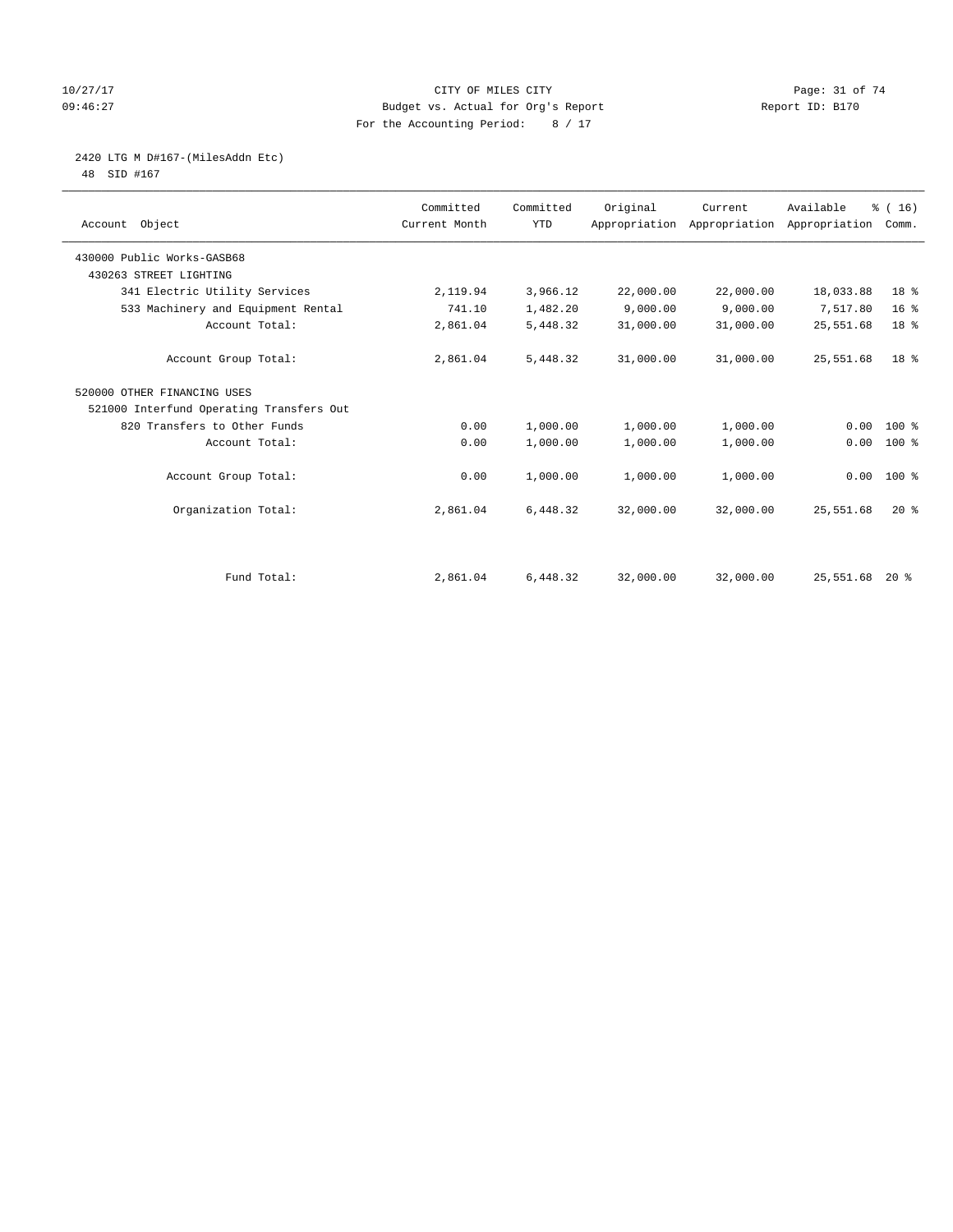#### 10/27/17 Page: 32 of 74 09:46:27 Budget vs. Actual for Org's Report Communication Report ID: B170 For the Accounting Period: 8 / 17

 2430 LTG M D#171-(Balsam Est) 49 SID #171

| Account Object                           | Committed<br>Current Month | Committed<br><b>YTD</b> | Original | Current<br>Appropriation Appropriation Appropriation | Available     | % (16)<br>Comm. |
|------------------------------------------|----------------------------|-------------------------|----------|------------------------------------------------------|---------------|-----------------|
| 430000 Public Works-GASB68               |                            |                         |          |                                                      |               |                 |
| 430263 STREET LIGHTING                   |                            |                         |          |                                                      |               |                 |
| 230 Repair and Maintenance Supplies      | 0.00                       | 0.58                    | 950.00   | 950.00                                               | 949.42        | 0 <sup>8</sup>  |
| 341 Electric Utility Services            | 150.47                     | 281.35                  | 1,850.00 | 1,850.00                                             | 1,568.65      | 15 <sup>°</sup> |
| 360 Contr R & M                          | 0.00                       | 177.50                  | 1,700.00 | 1,700.00                                             | 1,522.50      | $10*$           |
| Account Total:                           | 150.47                     | 459.43                  | 4,500.00 | 4,500.00                                             | 4,040.57      | $10*$           |
| Account Group Total:                     | 150.47                     | 459.43                  | 4,500.00 | 4,500.00                                             | 4,040.57      | 10 <sup>8</sup> |
| 520000 OTHER FINANCING USES              |                            |                         |          |                                                      |               |                 |
| 521000 Interfund Operating Transfers Out |                            |                         |          |                                                      |               |                 |
| 820 Transfers to Other Funds             | 0.00                       | 1,000.00                | 1,000.00 | 1,000.00                                             | 0.00          | $100*$          |
| Account Total:                           | 0.00                       | 1,000.00                | 1,000.00 | 1,000.00                                             | 0.00          | $100*$          |
| Account Group Total:                     | 0.00                       | 1,000.00                | 1,000.00 | 1,000.00                                             | 0.00          | $100*$          |
| Organization Total:                      | 150.47                     | 1,459.43                | 5,500.00 | 5,500.00                                             | 4,040.57      | $27$ $%$        |
|                                          |                            |                         |          |                                                      |               |                 |
| Fund Total:                              | 150.47                     | 1,459.43                | 5,500.00 | 5,500.00                                             | 4,040.57 27 % |                 |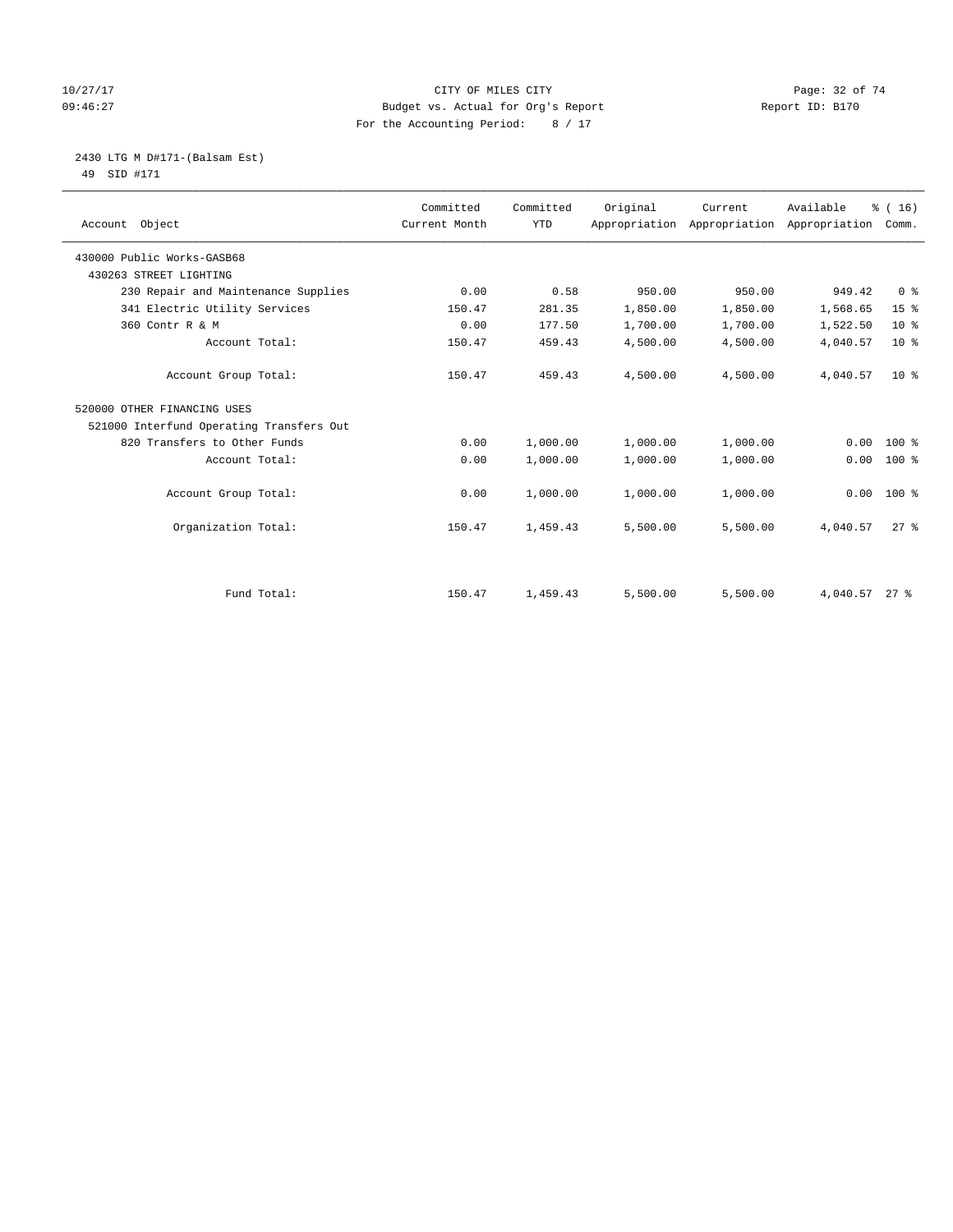### 10/27/17 CITY OF MILES CITY CHERE CITY CONSUMING THE PAGE: 33 OF 74<br>109:46:27 Budget vs. Actual for Org's Report Consumer Seport ID: B170 09:46:27 Budget vs. Actual for Org's Report Report ID: B170 For the Accounting Period: 8 / 17

 2440 LTG M D#172-(Main Str) 50 SID #172

| Account Object                           | Committed<br>Current Month | Committed<br><b>YTD</b> | Original  | Current<br>Appropriation Appropriation | Available<br>Appropriation | % (16)<br>Comm. |
|------------------------------------------|----------------------------|-------------------------|-----------|----------------------------------------|----------------------------|-----------------|
| 430000 Public Works-GASB68               |                            |                         |           |                                        |                            |                 |
| 430263 STREET LIGHTING                   |                            |                         |           |                                        |                            |                 |
| 230 Repair and Maintenance Supplies      | 0.00                       | 121.94                  | 3,000.00  | 3,000.00                               | 2,878.06                   | 4%              |
| 341 Electric Utility Services            | 1,369.71                   | 2,556.21                | 14,890.00 | 14,890.00                              | 12,333.79                  | $17*$           |
| 360 Contr R & M                          | 0.00                       | 127.50                  | 1,700.00  | 1,700.00                               | 1,572.50                   | 8 %             |
| Account Total:                           | 1,369.71                   | 2,805.65                | 19,590.00 | 19,590.00                              | 16,784.35                  | 14 %            |
| Account Group Total:                     | 1,369.71                   | 2,805.65                | 19,590.00 | 19,590.00                              | 16,784.35                  | $14*$           |
| 520000 OTHER FINANCING USES              |                            |                         |           |                                        |                            |                 |
| 521000 Interfund Operating Transfers Out |                            |                         |           |                                        |                            |                 |
| 820 Transfers to Other Funds             | 0.00                       | 1,000.00                | 1,000.00  | 1,000.00                               | 0.00                       | $100$ %         |
| Account Total:                           | 0.00                       | 1,000.00                | 1,000.00  | 1,000.00                               | 0.00                       | $100$ %         |
| Account Group Total:                     | 0.00                       | 1,000.00                | 1,000.00  | 1,000.00                               | 0.00                       | $100*$          |
| Organization Total:                      | 1,369.71                   | 3,805.65                | 20,590.00 | 20,590.00                              | 16,784.35                  | 18 <sup>8</sup> |
|                                          |                            |                         |           |                                        |                            |                 |
| Fund Total:                              | 1,369.71                   | 3,805.65                | 20,590.00 | 20,590.00                              | 16,784.35 18 %             |                 |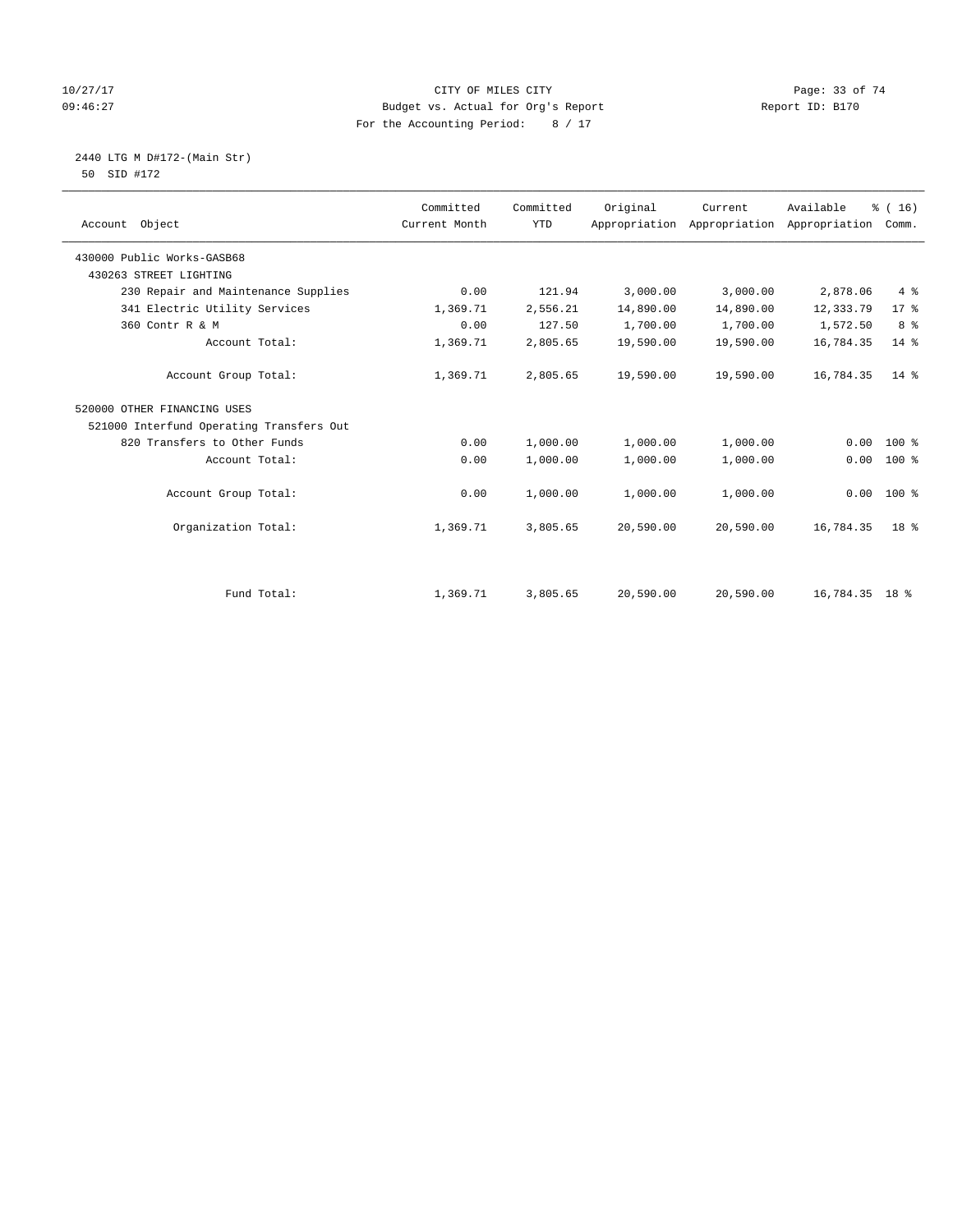#### 10/27/17 Page: 34 of 74 09:46:27 Budget vs. Actual for Org's Report Communication Report ID: B170 For the Accounting Period: 8 / 17

#### 2450 LTG M D#195-(SG-Trico) 51 SID #195

| Account Object                           | Committed<br>Current Month | Committed<br><b>YTD</b> | Original | Current<br>Appropriation Appropriation Appropriation | Available     | % (16)<br>Comm. |  |
|------------------------------------------|----------------------------|-------------------------|----------|------------------------------------------------------|---------------|-----------------|--|
|                                          |                            |                         |          |                                                      |               |                 |  |
| 430000 Public Works-GASB68               |                            |                         |          |                                                      |               |                 |  |
| 430263 STREET LIGHTING                   |                            |                         |          |                                                      |               |                 |  |
| 341 Electric Utility Services            | 401.84                     | 803.68                  | 5,505.00 | 5,505.00                                             | 4,701.32      | 15 <sup>8</sup> |  |
| Account Total:                           | 401.84                     | 803.68                  | 5,505.00 | 5,505.00                                             | 4,701.32      | 15 <sup>°</sup> |  |
|                                          |                            |                         |          |                                                      |               |                 |  |
| Account Group Total:                     | 401.84                     | 803.68                  | 5,505.00 | 5,505.00                                             | 4,701.32      | 15 <sup>8</sup> |  |
| 520000 OTHER FINANCING USES              |                            |                         |          |                                                      |               |                 |  |
| 521000 Interfund Operating Transfers Out |                            |                         |          |                                                      |               |                 |  |
| 820 Transfers to Other Funds             | 0.00                       | 1,000.00                | 1,000.00 | 1,000.00                                             | 0.00          | $100*$          |  |
| Account Total:                           | 0.00                       | 1,000.00                | 1,000.00 | 1,000.00                                             | 0.00          | $100*$          |  |
|                                          |                            |                         |          |                                                      |               |                 |  |
| Account Group Total:                     | 0.00                       | 1,000.00                | 1,000.00 | 1,000.00                                             | 0.00          | $100*$          |  |
|                                          |                            |                         |          |                                                      |               |                 |  |
| Organization Total:                      | 401.84                     | 1,803.68                | 6,505.00 | 6,505.00                                             | 4,701.32      | $28$ $%$        |  |
|                                          |                            |                         |          |                                                      |               |                 |  |
|                                          |                            |                         |          |                                                      |               |                 |  |
|                                          |                            |                         |          |                                                      |               |                 |  |
| Fund Total:                              | 401.84                     | 1,803.68                | 6,505.00 | 6,505.00                                             | 4,701.32 28 % |                 |  |
|                                          |                            |                         |          |                                                      |               |                 |  |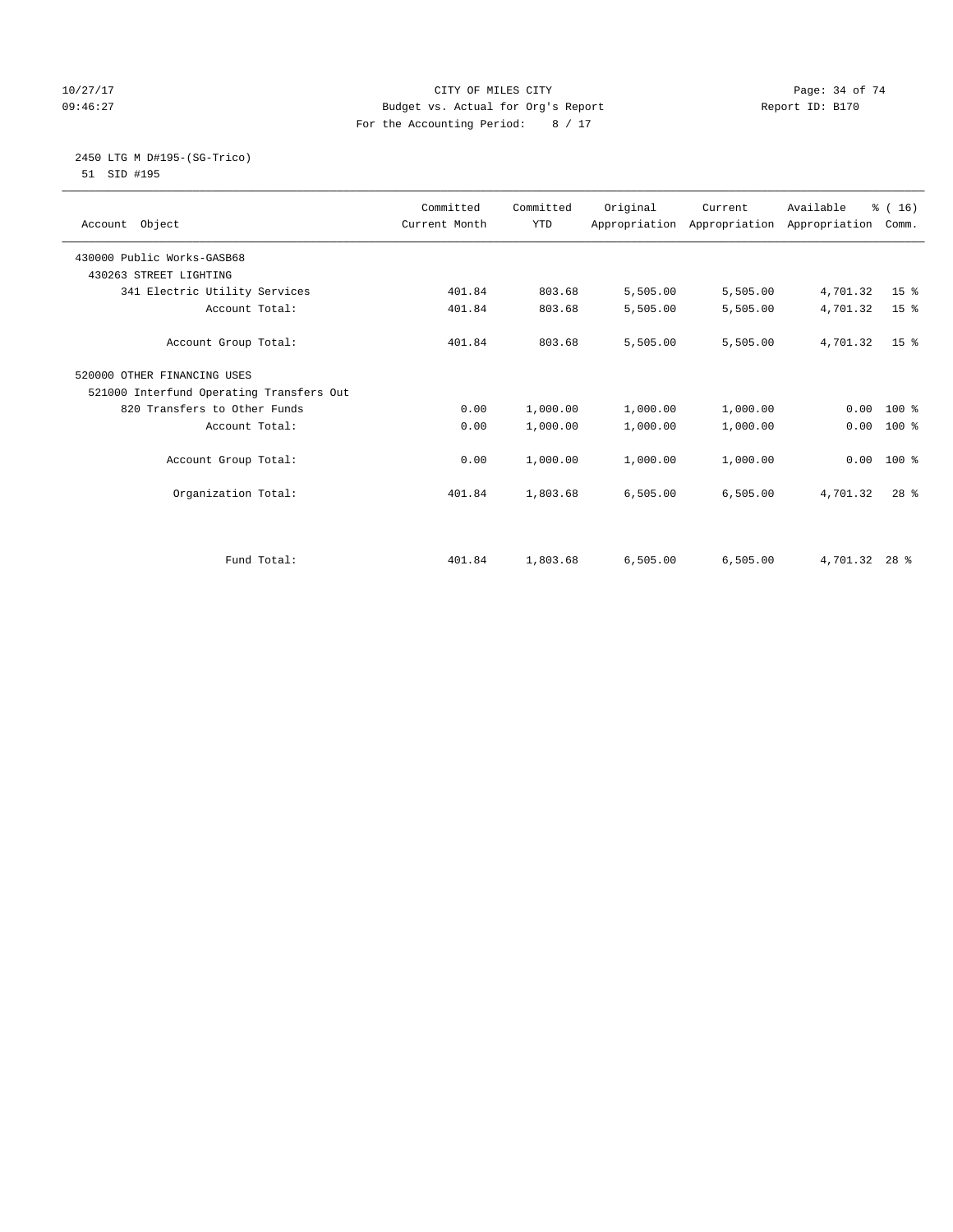#### 10/27/17 Page: 35 of 74 09:46:27 Budget vs. Actual for Org's Report Communication Report ID: B170 For the Accounting Period: 8 / 17

# 2470 LTG M D#202-(SG-MDU&NV)

72 SID #202

| Account Object                           | Committed<br>Current Month | Committed<br><b>YTD</b> | Original | Current<br>Appropriation Appropriation Appropriation | Available | % (16)<br>Comm. |
|------------------------------------------|----------------------------|-------------------------|----------|------------------------------------------------------|-----------|-----------------|
| 430000 Public Works-GASB68               |                            |                         |          |                                                      |           |                 |
| 430263 STREET LIGHTING                   |                            |                         |          |                                                      |           |                 |
| 341 Electric Utility Services            | 629.39                     | 912.70                  | 3,809.00 | 3,809.00                                             | 2,896.30  | $24$ $%$        |
| 533 Machinery and Equipment Rental       | 0.00                       | 304.12                  | 3,200.00 | 3,200.00                                             | 2,895.88  | $10*$           |
| Account Total:                           | 629.39                     | 1,216.82                | 7,009.00 | 7,009.00                                             | 5,792.18  | 17.8            |
| Account Group Total:                     | 629.39                     | 1,216.82                | 7,009.00 | 7,009.00                                             | 5,792.18  | $17*$           |
| 520000 OTHER FINANCING USES              |                            |                         |          |                                                      |           |                 |
| 521000 Interfund Operating Transfers Out |                            |                         |          |                                                      |           |                 |
| 820 Transfers to Other Funds             | 0.00                       | 1,000.00                | 1,000.00 | 1,000.00                                             | 0.00      | $100*$          |
| Account Total:                           | 0.00                       | 1,000.00                | 1,000.00 | 1,000.00                                             | 0.00      | $100$ %         |
| Account Group Total:                     | 0.00                       | 1,000.00                | 1,000.00 | 1,000.00                                             |           | $0.00 100$ %    |
| Organization Total:                      | 629.39                     | 2,216.82                | 8,009.00 | 8,009.00                                             | 5,792.18  | $28$ $%$        |
|                                          |                            |                         |          |                                                      |           |                 |
| Fund Total:                              | 629.39                     | 2,216.82                | 8,009.00 | 8,009.00                                             | 5,792.18  | $28$ %          |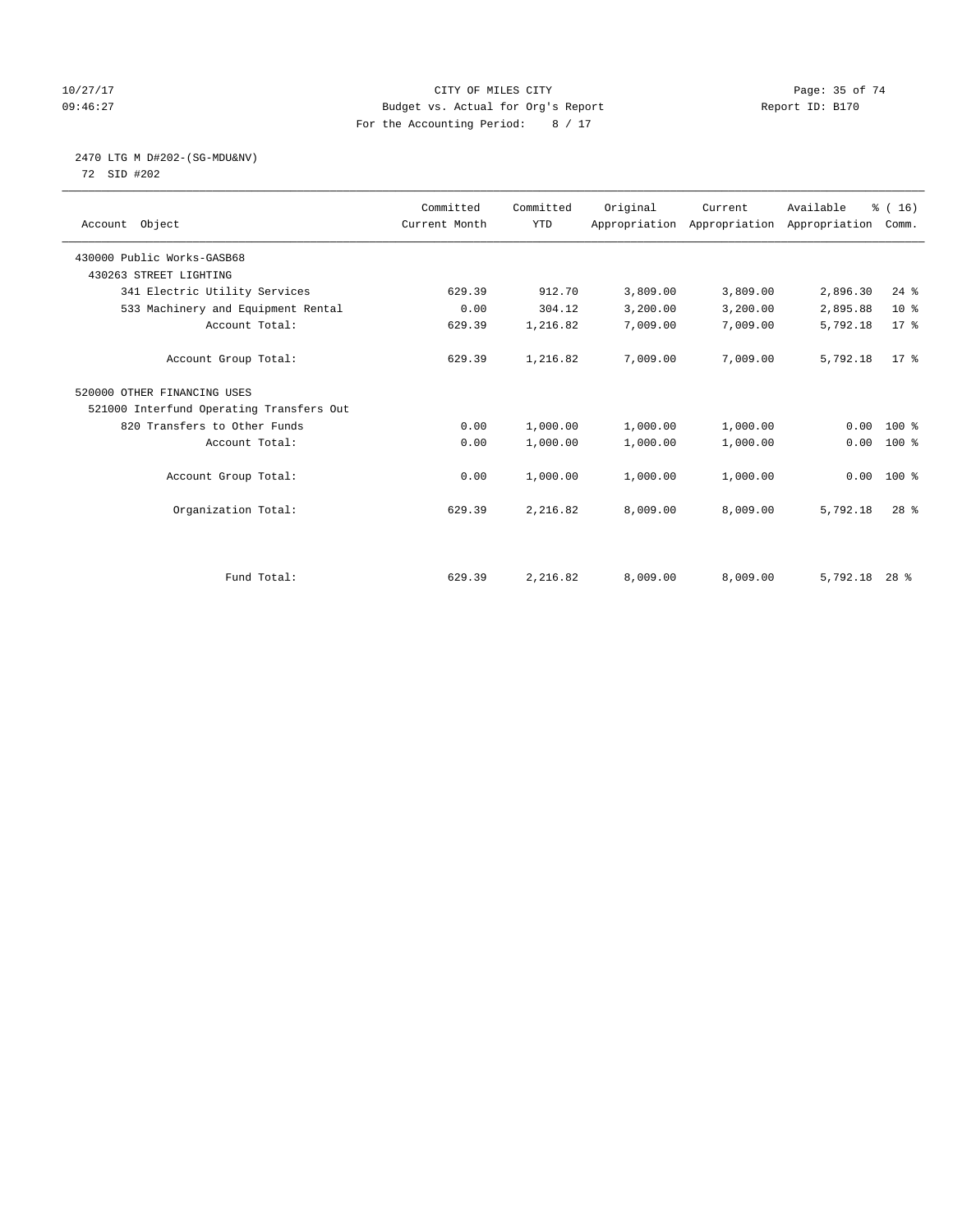#### 10/27/17 Page: 36 of 74 09:46:27 Budget vs. Actual for Org's Report Communication Report ID: B170 For the Accounting Period: 8 / 17

## 2480 LTG M M#173-(Milestown Estates)

47 SID #173(Ltg-Milestown)

| Account Object                           | Committed<br>Current Month | Committed<br><b>YTD</b> | Original | Current<br>Appropriation Appropriation Appropriation | Available       | % (16)<br>Comm. |
|------------------------------------------|----------------------------|-------------------------|----------|------------------------------------------------------|-----------------|-----------------|
| 430000 Public Works-GASB68               |                            |                         |          |                                                      |                 |                 |
| 430263 STREET LIGHTING                   |                            |                         |          |                                                      |                 |                 |
| 230 Repair and Maintenance Supplies      | 0.00                       | 0.00                    | 460.00   | 460.00                                               | 460.00          | 0 <sup>8</sup>  |
| 341 Electric Utility Services            | 124.55                     | 232.82                  | 1,400.00 | 1,400.00                                             | 1,167.18        | $17*$           |
| 360 Contr R & M                          | 0.00                       | 0.00                    | 100.00   | 100.00                                               | 100.00          | 0 <sup>8</sup>  |
| Account Total:                           | 124.55                     | 232.82                  | 1,960.00 | 1,960.00                                             | 1,727.18        | $12*$           |
| Account Group Total:                     | 124.55                     | 232.82                  | 1,960.00 | 1,960.00                                             | 1,727.18        | $12*$           |
| 520000 OTHER FINANCING USES              |                            |                         |          |                                                      |                 |                 |
| 521000 Interfund Operating Transfers Out |                            |                         |          |                                                      |                 |                 |
| 820 Transfers to Other Funds             | 0.00                       | 250.00                  | 250.00   | 250.00                                               | 0.00            | $100*$          |
| Account Total:                           | 0.00                       | 250.00                  | 250.00   | 250.00                                               | 0.00            | $100*$          |
| Account Group Total:                     | 0.00                       | 250.00                  | 250.00   | 250.00                                               | 0.00            | $100*$          |
| Organization Total:                      | 124.55                     | 482.82                  | 2,210.00 | 2,210.00                                             | 1,727.18        | $22$ $%$        |
|                                          |                            |                         |          |                                                      |                 |                 |
| Fund Total:                              | 124.55                     | 482.82                  | 2,210.00 | 2,210.00                                             | $1,727.18$ 22 % |                 |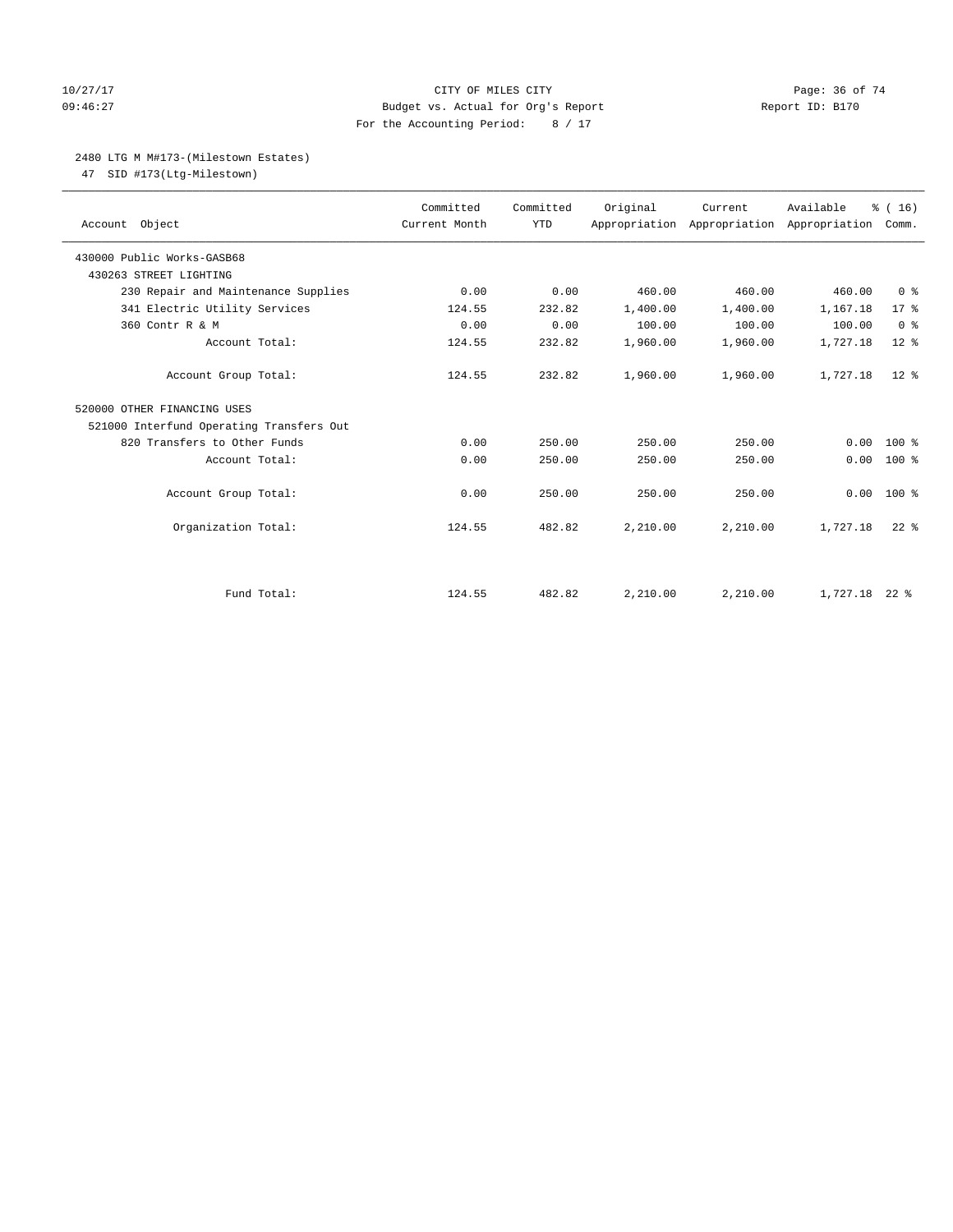#### 10/27/17 Page: 37 of 74 09:46:27 Budget vs. Actual for Org's Report Report ID: B170 For the Accounting Period: 8 / 17

————————————————————————————————————————————————————————————————————————————————————————————————————————————————————————————————————

# 2510 STR MAINT DIST #204

107 Paved St. Maint. Dist.#204

|                                           | Committed     | Committed  | Original   | Current    | Available                                       | ៖ ( 16)         |
|-------------------------------------------|---------------|------------|------------|------------|-------------------------------------------------|-----------------|
| Account Object                            | Current Month | YTD        |            |            | Appropriation Appropriation Appropriation Comm. |                 |
| 430000 Public Works-GASB68                |               |            |            |            |                                                 |                 |
| 430220 Operations                         |               |            |            |            |                                                 |                 |
| 111 Salaries and Wages - Permanent        | 21, 126.84    | 39,481.52  | 274,950.00 | 274,950.00 | 235,468.48                                      | $14$ %          |
| 121 OVERTIME-PERMANENT                    | 1,553.42      | 2,020.72   | 9,000.00   | 9,000.00   | 6,979.28                                        | $22$ %          |
| 131 VACATION                              | 1,507.26      | 3,400.77   | 10,000.00  | 10,000.00  | 6,599.23                                        | 34 %            |
| 132 SICK LEAVE                            | 549.06        | 937.17     | 5,000.00   | 5,000.00   | 4,062.83                                        | 19 <sup>°</sup> |
| 133 OTHER LEAVE PAY                       | 150.74        | 150.74     | 4,142.00   | 4,142.00   | 3,991.26                                        | 4%              |
| 134 HOLIDAY PAY                           | 0.00          | 321.23     | 1,400.00   | 1,400.00   | 1,078.77                                        | $23$ $%$        |
| 141 Unemployment Insurance                | 62.22         | 117.92     | 443.00     | 443.00     | 325.08                                          | $27$ %          |
| 142 Workers' Compensation                 | 1,285.76      | 2,439.57   | 16,200.00  | 16,200.00  | 13,760.43                                       | 15 <sup>°</sup> |
| 143 Health Insurance                      | 3,966.31      | 7,932.63   | 54,381.00  | 54,381.00  | 46, 448.37                                      | 15 <sup>°</sup> |
| 144 FICA                                  | 1,857.07      | 3,512.94   | 22,590.00  | 22,590.00  | 19,077.06                                       | 16 <sup>°</sup> |
| 145 PERS                                  | 2,107.97      | 3,922.92   | 25,011.00  | 25,011.00  | 21,088.08                                       | 16 <sup>8</sup> |
| 196 CLOTHING ALLOTMENT                    | 0.00          | 832.50     | 800.00     | 800.00     | $-32.50$                                        | 104 %           |
| 210 Office Supplies and Materials         | $-661.20$     | 318.70     | 500.00     | 500.00     | 181.30                                          | 64 %            |
| 214 Small Items of Equipment              | 0.00          | 0.00       | 7,000.00   | 7,000.00   | 7,000.00                                        | 0 <sup>8</sup>  |
| 220 Operating Expenses                    | 36.78         | 343.40     | 15,000.00  | 15,000.00  | 14,656.60                                       | 2 <sup>°</sup>  |
| 222 Chemicals, Lab & Med Supplies         | 0.00          | 0.00       | 600.00     | 600.00     | 600.00                                          | 0 <sup>8</sup>  |
| 226 Clothing and Uniforms                 | 40.49         | 40.49      | 700.00     | 700.00     | 659.51                                          | $6\degree$      |
| 230 Repair and Maintenance Supplies       | 894.91        | 1,902.51   | 18,000.00  | 18,000.00  | 16,097.49                                       | $11$ %          |
| 231 Gas, Oil, Diesel Fuel, Grease, etc.   | 1,956.69      | 4,109.43   | 35,000.00  | 35,000.00  | 30,890.57                                       | $12*$           |
| 241 Consumable Tools                      | 0.00          | 0.00       | 50.00      | 50.00      | 50.00                                           | 0 <sup>8</sup>  |
| 242 Sign Parts and Supplies               | 734.14        | 1,133.74   | 8,000.00   | 8,000.00   | 6,866.26                                        | $14$ %          |
| 311 Postage, Box Rent, Etc.               | 0.00          | 0.00       | 75.00      | 75.00      | 75.00                                           | 0 <sup>°</sup>  |
| 320 Printing, Duplicating, Typing &       | 0.00          | 0.00       | 100.00     | 100.00     | 100.00                                          | 0 <sup>8</sup>  |
| 330 Publicity, Subscriptions & Dues       | 0.00          | 0.00       | 500.00     | 500.00     | 500.00                                          | 0 <sup>8</sup>  |
| 331 Publication of Formal & Legal Notices | 0.00          | 0.00       | 500.00     | 500.00     | 500.00                                          | 0 <sup>8</sup>  |
| 334 Memberships, Registrations & Dues     | 0.00          | 0.00       | 350.00     | 350.00     | 350.00                                          | 0 <sup>8</sup>  |
| 341 Electric Utility Services             | 52.74         | 142.32     | 1,060.00   | 1,060.00   | 917.68                                          | 13 <sup>8</sup> |
| 344 Gas Utility Service                   | 0.00          | 0.00       | 1,050.00   | 1,050.00   | 1,050.00                                        | 0 <sup>8</sup>  |
| 345 Telephone                             | 114.03        | 228.32     | 2,000.00   | 2,000.00   | 1,771.68                                        | 11 %            |
| 346 Garbage Service                       | 0.00          | 0.00       | 175.00     | 175.00     | 175.00                                          | 0 <sup>8</sup>  |
| 347 Internet                              | 0.00          | 0.00       | 200.00     | 200.00     | 200.00                                          | 0 <sup>8</sup>  |
| 350 Professional Services                 | 64.00         | 128.00     | 20,000.00  | 20,000.00  | 19,872.00                                       | 1 <sup>8</sup>  |
| 360 Contr R & M                           | 55.37         | 110.74     | 10,000.00  | 10,000.00  | 9,889.26                                        | 1 <sup>°</sup>  |
| 363 R&M Vehicles/Equip/Labor-PW           | 8,570.59      | 9,585.02   | 80,000.00  | 80,000.00  | 70,414.98                                       | $12*$           |
| 370 Travel                                | 0.00          | 0.00       | 1,000.00   | 1,000.00   | 1,000.00                                        | 0 <sup>°</sup>  |
| 380 Training Services                     | 0.00          | 0.00       | 1,000.00   | 1,000.00   | 1,000.00                                        | 0 <sup>8</sup>  |
| 382 Books                                 | 0.00          | 0.00       | 200.00     | 200.00     | 200.00                                          | 0 <sup>8</sup>  |
| 511 Insurance on Buildings                | 0.00          | 666.97     | 667.00     | 667.00     |                                                 | $0.03$ 100 %    |
| 512 Insurance on Vehicles & Equipment     | 0.00          | 3, 253. 27 | 3,254.00   | 3,254.00   | 0.73                                            | 100 %           |
| 513 Liability                             | 0.00          | 6,362.79   | 6,363.00   | 6,363.00   | 0.21                                            | $100*$          |
| 531 Building & Office Rental              | 350.00        | 700.00     | 4,200.00   | 4,200.00   | 3,500.00                                        | $17*$           |
| 532 Land Rental                           | 20.00         | 5,152.74   | 8,100.00   | 8,100.00   | 2,947.26                                        | 64 %            |
| Account Total:                            | 46,395.19     | 99,249.07  | 649,561.00 | 649,561.00 | 550, 311.93                                     | 15 <sup>8</sup> |
| 430233 Roadway/Re-surfacing               |               |            |            |            |                                                 |                 |
| 350 Professional Services                 | 5,681.24      | 9,183.64   | 350,000.00 | 350,000.00 | 340,816.36                                      | 3%              |
| Account Total:                            | 5,681.24      | 9,183.64   | 350,000.00 | 350,000.00 | 340,816.36                                      | 3%              |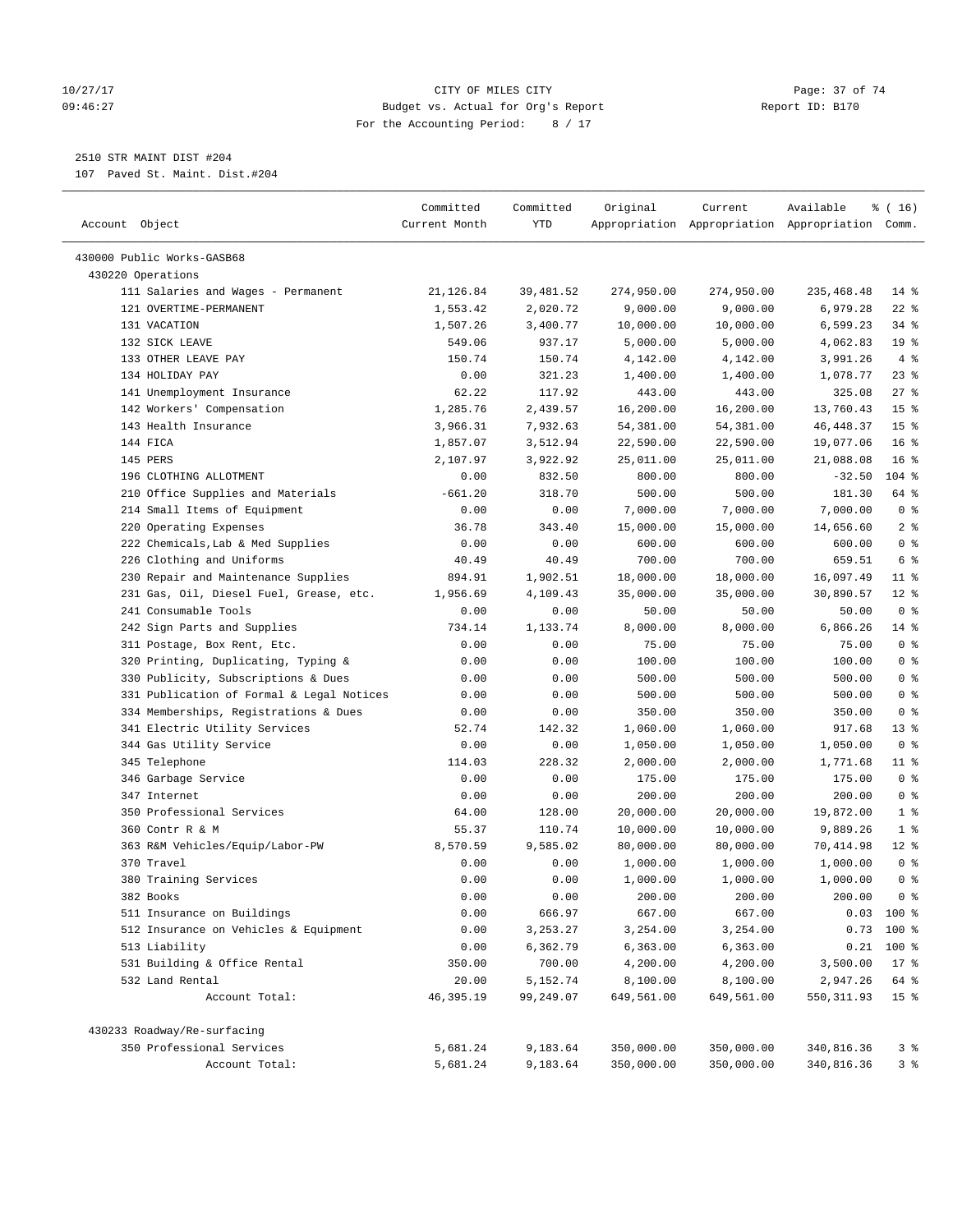#### 10/27/17 Page: 38 of 74 09:46:27 Budget vs. Actual for Org's Report Communication Report ID: B170 For the Accounting Period: 8 / 17

# 2510 STR MAINT DIST #204

107 Paved St. Maint. Dist.#204

| Account Object                           | Committed<br>Current Month | Committed<br><b>YTD</b> | Original     | Current<br>Appropriation Appropriation | Available<br>Appropriation | % (16)<br>Comm. |
|------------------------------------------|----------------------------|-------------------------|--------------|----------------------------------------|----------------------------|-----------------|
|                                          |                            |                         |              |                                        |                            |                 |
| 430234 CURB AND GUTTER                   |                            |                         |              |                                        |                            |                 |
| 350 Professional Services                | 8,818.75                   | 26, 259.35              | 200,000.00   | 200,000.00                             | 173,740.65                 | $13*$           |
| Account Total:                           | 8,818.75                   | 26, 259.35              | 200,000.00   | 200,000.00                             | 173,740.65                 | $13*$           |
| 430235 Storm Drain & Culvert Maintenance |                            |                         |              |                                        |                            |                 |
| 230 Repair and Maintenance Supplies      | 11,630.13                  | 18,381.37               | 350,000.00   | 350,000.00                             | 331,618.63                 | 5 <sup>°</sup>  |
| 350 Professional Services                | 3,114.01                   | 3,984.01                | 169,000.00   | 169,000.00                             | 165,015.99                 | 2 <sup>°</sup>  |
| Account Total:                           | 14,744.14                  | 22, 365.38              | 519,000.00   | 519,000.00                             | 496,634.62                 | 4%              |
| Account Group Total:                     | 75,639.32                  | 157,057.44              | 1,718,561.00 | 1,718,561.00                           | 1,561,503.56               | 9 <sup>°</sup>  |
| 520000 OTHER FINANCING USES              |                            |                         |              |                                        |                            |                 |
| 521000 Interfund Operating Transfers Out |                            |                         |              |                                        |                            |                 |
| 820 Transfers to Other Funds             | 4,195.58                   | 8,391.16                | 162,048.00   | 162,048.00                             | 153,656.84                 | 5 <sup>°</sup>  |
| Account Total:                           | 4,195.58                   | 8,391.16                | 162,048.00   | 162,048.00                             | 153,656.84                 | 5 <sup>°</sup>  |
| Account Group Total:                     | 4,195.58                   | 8,391.16                | 162,048.00   | 162,048.00                             | 153,656.84                 | 5 <sup>°</sup>  |
| Organization Total:                      | 79,834.90                  | 165,448.60              | 1,880,609.00 | 1,880,609.00                           | 1,715,160.40               | 9 <sup>°</sup>  |
|                                          |                            |                         |              |                                        |                            |                 |
| Fund Total:                              | 79,834.90                  | 165,448.60              | 1,880,609.00 | 1,880,609.00                           | 1,715,160.40               | 9%              |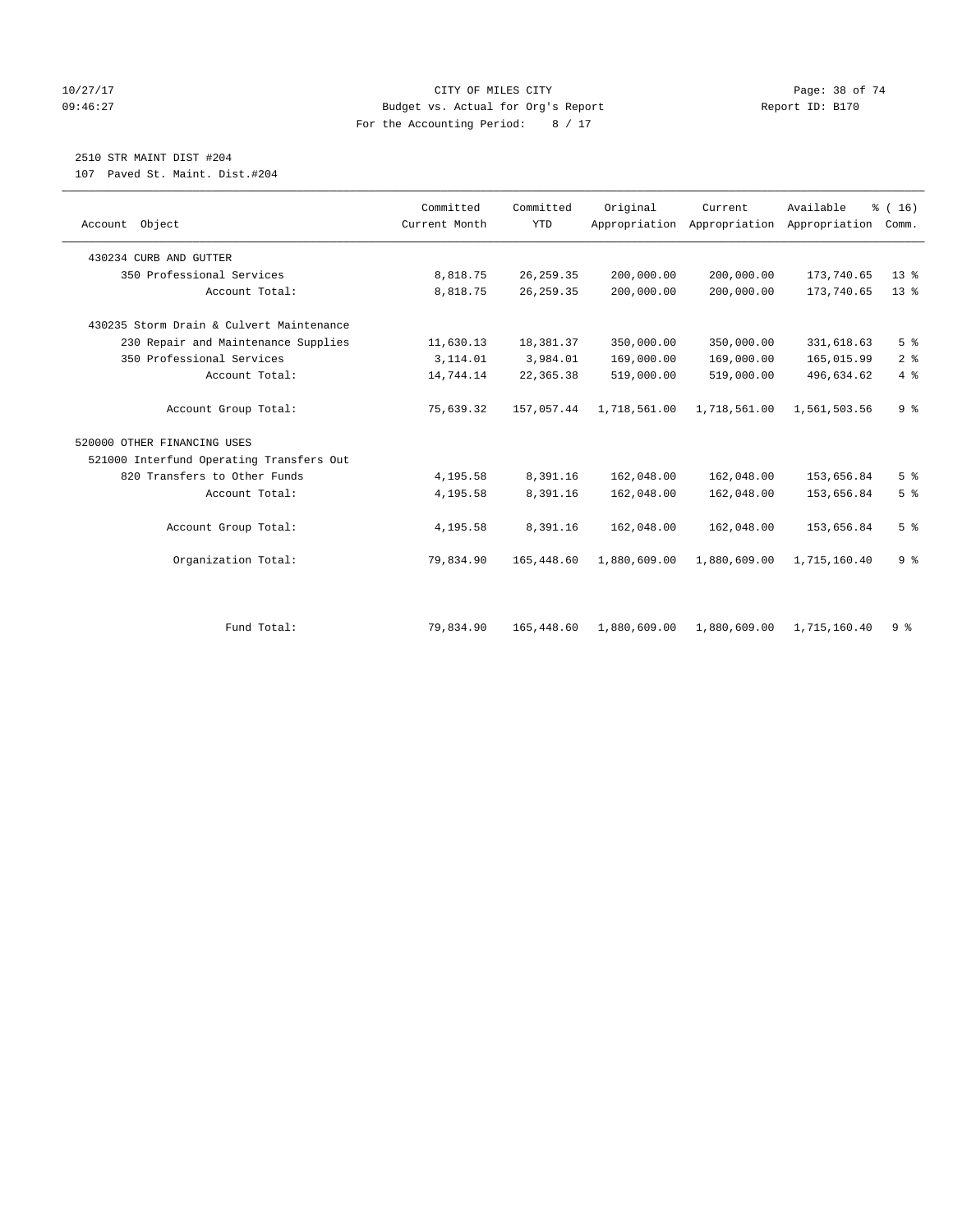#### 10/27/17 Page: 39 of 74 09:46:27 Budget vs. Actual for Org's Report Communication Report ID: B170 For the Accounting Period: 8 / 17

————————————————————————————————————————————————————————————————————————————————————————————————————————————————————————————————————

## 2520 STR MAINT DIST #205

108 Unpaved Street Maintenance

|                                                         | Committed     | Committed | Original              | Current               | Available                                       | % ( 16)         |
|---------------------------------------------------------|---------------|-----------|-----------------------|-----------------------|-------------------------------------------------|-----------------|
| Account Object                                          | Current Month | YTD       |                       |                       | Appropriation Appropriation Appropriation Comm. |                 |
|                                                         |               |           |                       |                       |                                                 |                 |
| 430000 Public Works-GASB68                              |               |           |                       |                       |                                                 |                 |
| 430220 Operations<br>111 Salaries and Wages - Permanent | 6,117.86      | 11,472.50 | 70,961.00             | 70,961.00             | 59,488.50                                       | 16 <sup>°</sup> |
| 121 OVERTIME-PERMANENT                                  | 396.64        | 521.90    | 3,500.00              |                       | 2,978.10                                        | 15 <sup>°</sup> |
| 131 VACATION                                            | 408.09        | 961.05    |                       | 3,500.00              |                                                 | $10*$           |
| 132 SICK LEAVE                                          | 159.71        | 256.92    | 10,000.00<br>5,000.00 | 10,000.00<br>5,000.00 | 9,038.95                                        | 5 <sup>°</sup>  |
| 133 OTHER LEAVE PAY                                     | 57.18         | 57.18     |                       |                       | 4,743.08<br>1,406.82                            | 4%              |
| 134 HOLIDAY PAY                                         | 0.00          | 79.45     | 1,464.00<br>600.00    | 1,464.00<br>600.00    | 520.55                                          | $13*$           |
| 141 Unemployment Insurance                              | 17.87         | 34.05     | 133.00                | 133.00                | 98.95                                           | 26%             |
| 142 Workers' Compensation                               | 349.14        | 665.27    | 4,677.00              | 4,677.00              | 4,011.73                                        | $14*$           |
| 143 Health Insurance                                    | 1,136.26      | 2,272.53  | 13,638.00             | 13,638.00             | 11,365.47                                       | $17*$           |
| 144 FICA                                                | 541.08        | 1,022.19  | 6,906.00              | 6,906.00              | 5,883.81                                        | 15 <sup>°</sup> |
| 145 PERS                                                | 597.48        | 1,120.38  | 7,507.00              | 7,507.00              | 6,386.62                                        | 15 <sup>°</sup> |
| 196 CLOTHING ALLOTMENT                                  | 0.00          | 238.50    | 250.00                | 250.00                | 11.50                                           | 95%             |
| 210 Office Supplies and Materials                       | 42.97         | 81.35     | 200.00                | 200.00                | 118.65                                          | 41 %            |
| 214 Small Items of Equipment                            | 0.00          | 0.00      | 3,000.00              | 3,000.00              | 3,000.00                                        | 0 <sup>8</sup>  |
| 220 Operating Expenses                                  | 9.20          | 85.86     | 4,000.00              | 4,000.00              | 3,914.14                                        | 2 <sup>°</sup>  |
| 222 Chemicals, Lab & Med Supplies                       | 0.00          | 0.00      | 500.00                | 500.00                | 500.00                                          | 0 <sup>8</sup>  |
| 226 Clothing and Uniforms                               | 10.12         | 10.12     | 200.00                | 200.00                | 189.88                                          | 5 <sup>°</sup>  |
| 230 Repair and Maintenance Supplies                     | 0.00          | 188.68    | 5,000.00              | 5,000.00              | 4,811.32                                        | 4%              |
| 231 Gas, Oil, Diesel Fuel, Grease, etc.                 | 712.90        | 1,251.08  | 10,000.00             | 10,000.00             | 8,748.92                                        | $13*$           |
| 242 Sign Parts and Supplies                             | 14.93         | 114.83    |                       | 2,500.00              | 2,385.17                                        | 5 <sup>°</sup>  |
| 311 Postage, Box Rent, Etc.                             | 0.00          | 0.00      | 2,500.00<br>40.00     | 40.00                 | 40.00                                           | 0 <sup>8</sup>  |
| 320 Printing, Duplicating, Typing &                     | 0.00          | 51.95     | 0.00                  | 0.00                  | $-51.95$                                        | $***$ $%$       |
| 330 Publicity, Subscriptions & Dues                     |               | 0.00      | 150.00                | 150.00                | 150.00                                          | 0 <sup>8</sup>  |
| 334 Memberships, Registrations & Dues                   | 0.00<br>0.00  | 0.00      | 50.00                 | 50.00                 | 50.00                                           | 0 <sup>8</sup>  |
| 341 Electric Utility Services                           | 0.00          | 0.00      | 150.00                | 150.00                | 150.00                                          | 0 <sup>8</sup>  |
| 344 Gas Utility Service                                 | 0.00          | 0.00      | 200.00                | 200.00                | 200.00                                          | 0 <sup>8</sup>  |
| 345 Telephone                                           | 43.05         | 86.36     | 750.00                | 750.00                | 663.64                                          | $12*$           |
| 350 Professional Services                               | 16.00         | 32.00     | 1,000.00              | 1,000.00              | 968.00                                          | 3 <sup>°</sup>  |
| 360 Contr R & M                                         | 73.94         | 147.88    | 1,242.00              | 1,242.00              | 1,094.12                                        | $12*$           |
| 363 R&M Vehicles/Equip/Labor-PW                         | 1,934.39      | 2,135.95  | 35,000.00             | 35,000.00             | 32,864.05                                       | 6 <sup>°</sup>  |
| 370 Travel                                              | 0.00          | 0.00      | 250.00                | 250.00                | 250.00                                          | 0 <sup>8</sup>  |
| 380 Training Services                                   | 0.00          | 0.00      | 200.00                | 200.00                | 200.00                                          | 0 <sup>8</sup>  |
| 382 Books                                               | 0.00          | 0.00      | 100.00                | 100.00                | 100.00                                          | 0 <sup>8</sup>  |
| 511 Insurance on Buildings                              | 0.00          | 166.74    | 167.00                | 167.00                | 0.26                                            | $100*$          |
| 512 Insurance on Vehicles & Equipment                   | 0.00          | 813.32    | 814.00                | 814.00                | 0.68                                            | $100*$          |
| 513 Liability                                           | 0.00          | 837.18    | 838.00                | 838.00                | 0.82                                            | $100*$          |
| 531 Building & Office Rental                            | 166.66        | 333.32    | 2,000.00              | 2,000.00              | 1,666.68                                        | $17*$           |
| 532 Land Rental                                         | 5.00          | 5.00      | 1,500.00              | 1,500.00              | 1,495.00                                        | 0 <sup>8</sup>  |
| Account Total:                                          | 12,810.47     | 25,043.54 | 194,487.00            | 194,487.00            | 169, 443. 46                                    | $13*$           |
|                                                         |               |           |                       |                       |                                                 |                 |
| 430233 Roadway/Re-surfacing                             |               |           |                       |                       |                                                 |                 |
| 350 Professional Services                               | 0.00          | 875.60    | 225,000.00            | 225,000.00            | 224, 124. 40                                    | 0 <sup>8</sup>  |
| Account Total:                                          | 0.00          | 875.60    | 225,000.00            | 225,000.00            | 224, 124.40                                     | 0 <sup>°</sup>  |
| 430235 Storm Drain & Culvert Maintenance                |               |           |                       |                       |                                                 |                 |
| 230 Repair and Maintenance Supplies                     | 0.00          | 0.00      | 2,000.00              | 2,000.00              | 2,000.00                                        | 0 <sup>8</sup>  |
| Account Total:                                          | 0.00          | 0.00      | 2,000.00              | 2,000.00              | 2,000.00                                        | 0 <sup>°</sup>  |
|                                                         |               |           |                       |                       |                                                 |                 |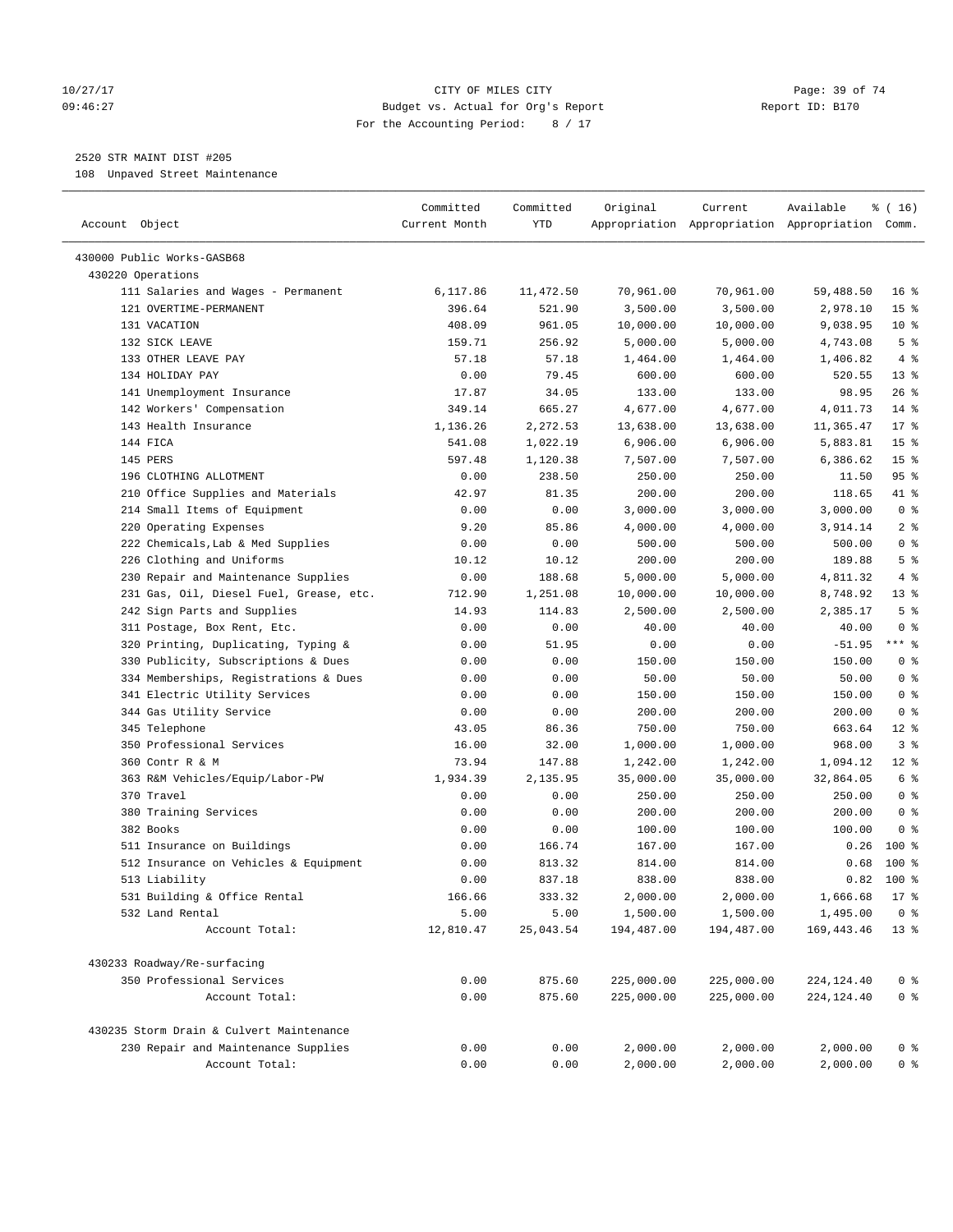#### 10/27/17 Page: 40 of 74 09:46:27 Budget vs. Actual for Org's Report Communication Report ID: B170 For the Accounting Period: 8 / 17

### 2520 STR MAINT DIST #205

108 Unpaved Street Maintenance

| Object<br>Account                                                       | Committed<br>Current Month | Committed<br><b>YTD</b> | Original<br>Appropriation | Current<br>Appropriation | Available<br>Appropriation | % (16)<br>Comm. |
|-------------------------------------------------------------------------|----------------------------|-------------------------|---------------------------|--------------------------|----------------------------|-----------------|
| Account Group Total:                                                    | 12,810.47                  | 25,919.14               | 421,487.00                | 421,487.00               | 395,567.86                 | 6 %             |
| 520000 OTHER FINANCING USES<br>521000 Interfund Operating Transfers Out |                            |                         |                           |                          |                            |                 |
| 820 Transfers to Other Funds                                            | 1,645.67                   | 3,291.34                | 48,943.00                 | 48,943.00                | 45,651.66                  | 7 %             |
| Account Total:                                                          | 1,645.67                   | 3,291.34                | 48,943.00                 | 48,943.00                | 45,651.66                  | 7 %             |
| Account Group Total:                                                    | 1,645.67                   | 3,291.34                | 48,943.00                 | 48,943.00                | 45,651.66                  | 7 %             |
| Organization Total:                                                     | 14,456.14                  | 29,210.48               | 470,430.00                | 470,430.00               | 441, 219.52                | 6 %             |
|                                                                         |                            |                         |                           |                          |                            |                 |
| Fund Total:                                                             | 14,456.14                  | 29,210.48               | 470,430.00                | 470,430.00               | 441, 219.52                | 6 %             |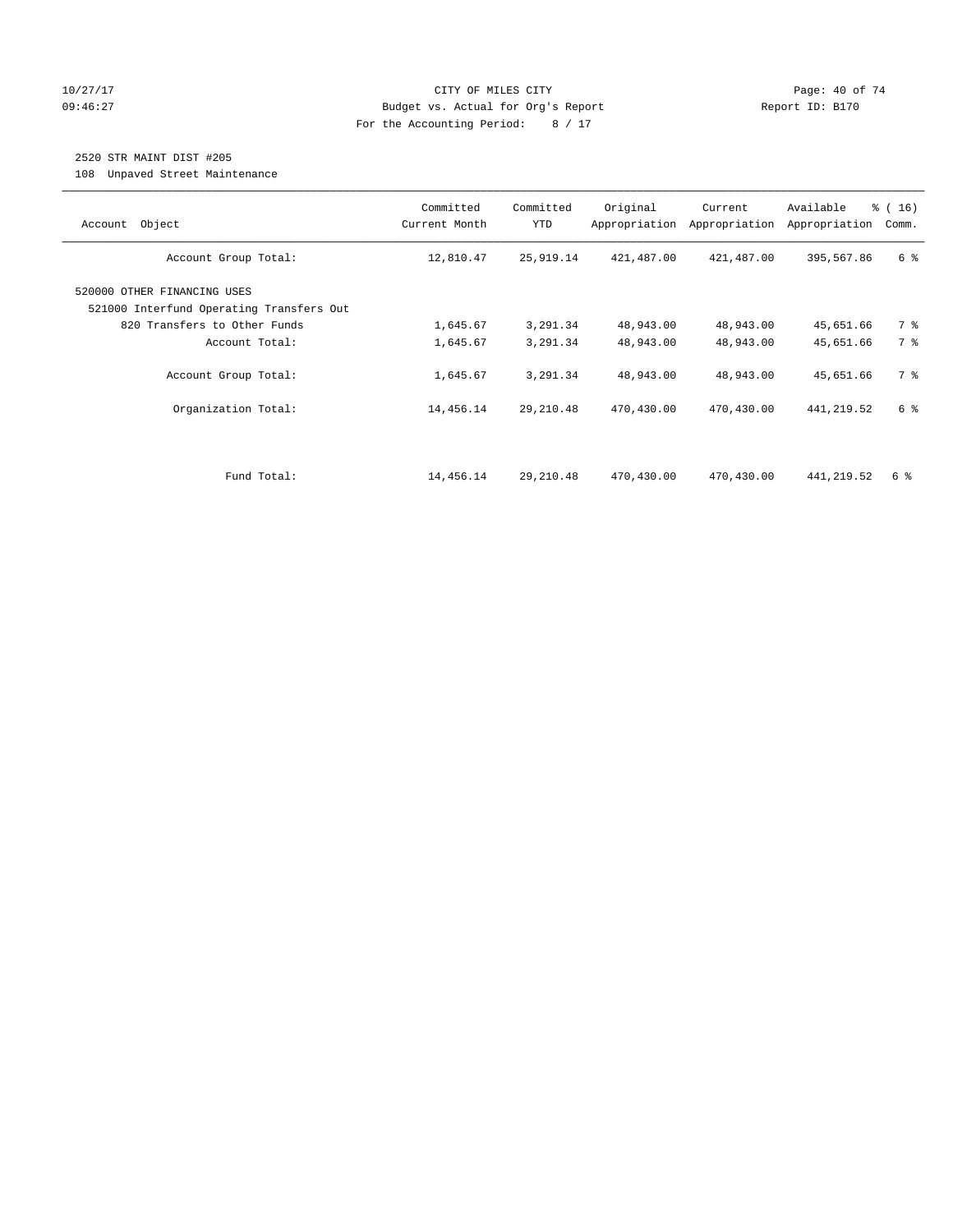#### 10/27/17 Page: 41 of 74 09:46:27 Budget vs. Actual for Org's Report Communication Report ID: B170 For the Accounting Period: 8 / 17

#### 2540 STR MAINT DIST#207-(MILESTOWN ESTATES)

109 Milestown Estates Maintenance Dist.

| Account Object                           | Committed<br>Current Month | Committed<br>YTD | Original  | Current   | Available<br>Appropriation Appropriation Appropriation Comm. | % (16)          |
|------------------------------------------|----------------------------|------------------|-----------|-----------|--------------------------------------------------------------|-----------------|
|                                          |                            |                  |           |           |                                                              |                 |
| 430000 Public Works-GASB68               |                            |                  |           |           |                                                              |                 |
| 430220 Operations                        |                            |                  |           |           |                                                              |                 |
| 111 Salaries and Wages - Permanent       | 308.29                     | 577.01           | 3,790.00  | 3,790.00  | 3,212.99                                                     | 15 <sup>8</sup> |
| 121 OVERTIME-PERMANENT                   | 21.10                      | 27.66            | 100.00    | 100.00    | 72.34                                                        | $28$ %          |
| 131 VACATION                             | 21.41                      | 48.46            | 300.00    | 300.00    | 251.54                                                       | 16 <sup>8</sup> |
| 132 SICK LEAVE                           | 7.67                       | 12.17            | 100.00    | 100.00    | 87.83                                                        | $12*$           |
| 133 OTHER LEAVE PAY                      | 2.60                       | 2.60             | 59.00     | 59.00     | 56.40                                                        | 4%              |
| 134 HOLIDAY PAY                          | 0.00                       | 4.04             | 20.00     | 20.00     | 15.96                                                        | $20*$           |
| 141 Unemployment Insurance               | 0.87                       | 1.59             | 6.00      | 6.00      | 4.41                                                         | $27$ $%$        |
| 142 Workers' Compensation                | 17.46                      | 33.09            | 226.00    | 226.00    | 192.91                                                       | 15 <sup>°</sup> |
| 143 Health Insurance                     | 57.16                      | 114.32           | 772.00    | 772.00    | 657.68                                                       | 15 <sup>8</sup> |
| 144 FICA                                 | 27.00                      | 51.07            | 334.00    | 334.00    | 282.93                                                       | 15 <sup>8</sup> |
| 145 PERS                                 | 30.59                      | 56.75            | 4,077.00  | 4,077.00  | 4,020.25                                                     | 1 <sup>8</sup>  |
| 196 CLOTHING ALLOTMENT                   | 0.00                       | 12.00            | 20.00     | 20.00     | 8.00                                                         | $60*$           |
| 350 Professional Services                | 0.00                       | 0.00             | 1,000.00  | 1,000.00  | 1,000.00                                                     | 0 <sup>8</sup>  |
| Account Total:                           | 494.15                     | 940.76           | 10,804.00 | 10,804.00 | 9,863.24                                                     | 9 <sup>°</sup>  |
| Account Group Total:                     | 494.15                     | 940.76           | 10,804.00 | 10,804.00 | 9,863.24                                                     | 9 <sup>°</sup>  |
| 510000 MISCELLANEOUS                     |                            |                  |           |           |                                                              |                 |
| 510330 Comprehensive Liability Insurance |                            |                  |           |           |                                                              |                 |
| 513 Liability                            | 0.00                       | 130.03           | 131.00    | 131.00    | 0.97                                                         | 99 %            |
| Account Total:                           | 0.00                       | 130.03           | 131.00    | 131.00    | 0.97                                                         | 99 %            |
| Account Group Total:                     | 0.00                       | 130.03           | 131.00    | 131.00    | 0.97                                                         | 99 <sub>8</sub> |
| Organization Total:                      | 494.15                     | 1,070.79         | 10,935.00 | 10,935.00 | 9,864.21                                                     | 10 <sup>8</sup> |
| Fund Total:                              | 494.15                     | 1,070.79         | 10,935.00 | 10,935.00 | 9,864.21                                                     | 10 <sup>8</sup> |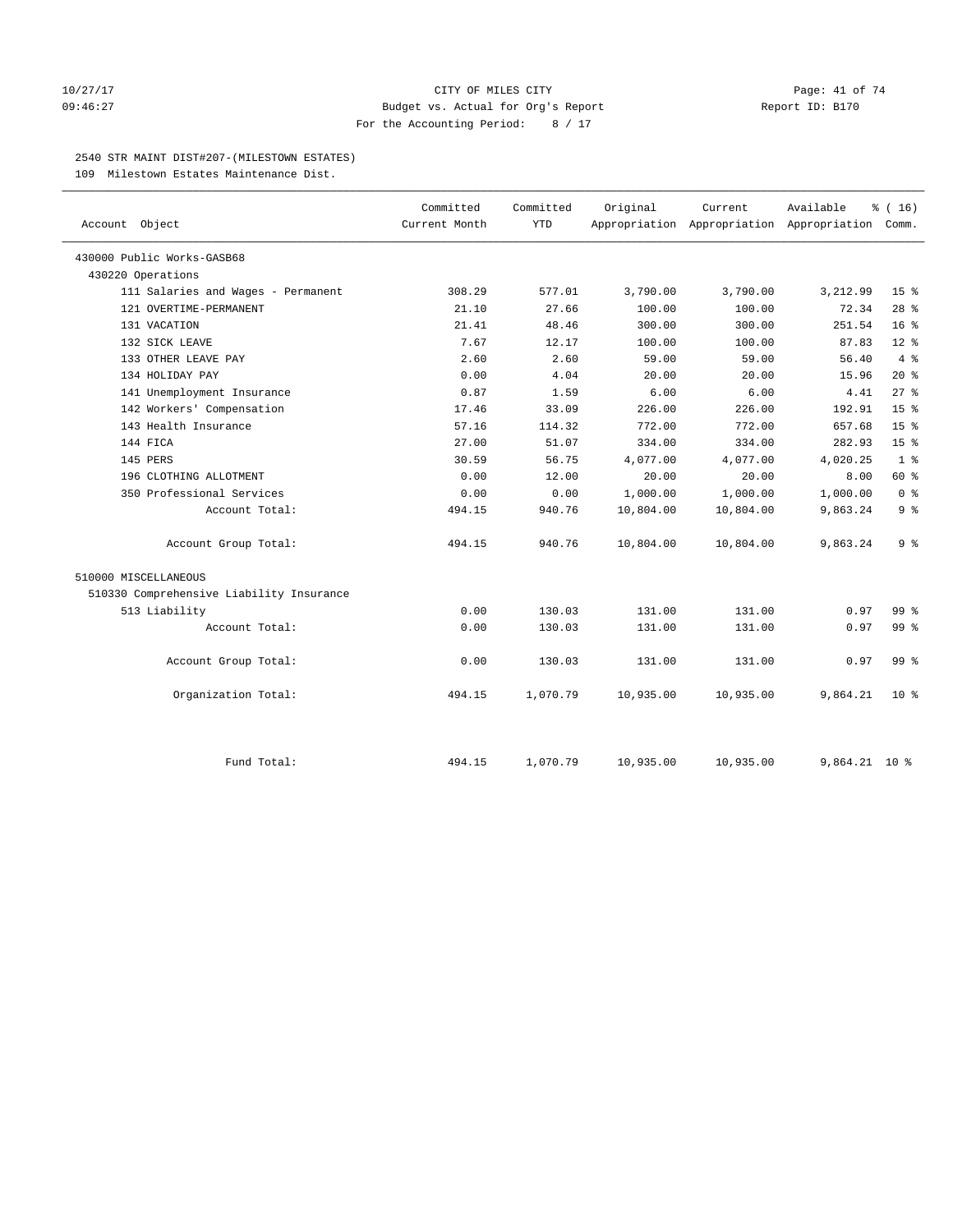#### $CITY$  OF MILES  $CITY$  and the contract of  $74$ 09:46:27 Budget vs. Actual for Org's Report Communication Report ID: B170 For the Accounting Period: 8 / 17

# 2701 Fire Grants

7 Fire

| Account Object                                                               | Committed<br>Current Month | Committed<br><b>YTD</b> | Original | Current<br>Appropriation Appropriation | Available<br>Appropriation | % (16)<br>Comm. |
|------------------------------------------------------------------------------|----------------------------|-------------------------|----------|----------------------------------------|----------------------------|-----------------|
| 420000 PUBLIC SAFETY-GASB68<br>420464 Fire-Turnouts/Accountability Sys Grant |                            |                         |          |                                        |                            |                 |
| 226 Clothing and Uniforms                                                    | 0.00                       | 0.00                    | 1,300.00 | 1,300.00                               | 1,300.00                   | 0 <sup>8</sup>  |
| Account Total:                                                               | 0.00                       | 0.00                    | 1,300.00 | 1,300.00                               | 1,300.00                   | 0 <sup>8</sup>  |
| Account Group Total:                                                         | 0.00                       | 0.00                    | 1,300.00 | 1,300.00                               | 1,300.00                   | 0 <sup>8</sup>  |
| Organization Total:                                                          | 0.00                       | 0.00                    | 1,300.00 | 1,300.00                               | 1,300.00                   | 0 <sup>8</sup>  |
|                                                                              |                            |                         |          |                                        |                            |                 |
| Fund Total:                                                                  | 0.00                       | 0.00                    | 1,300.00 | 1,300.00                               | 1,300.00                   | 0 <sup>8</sup>  |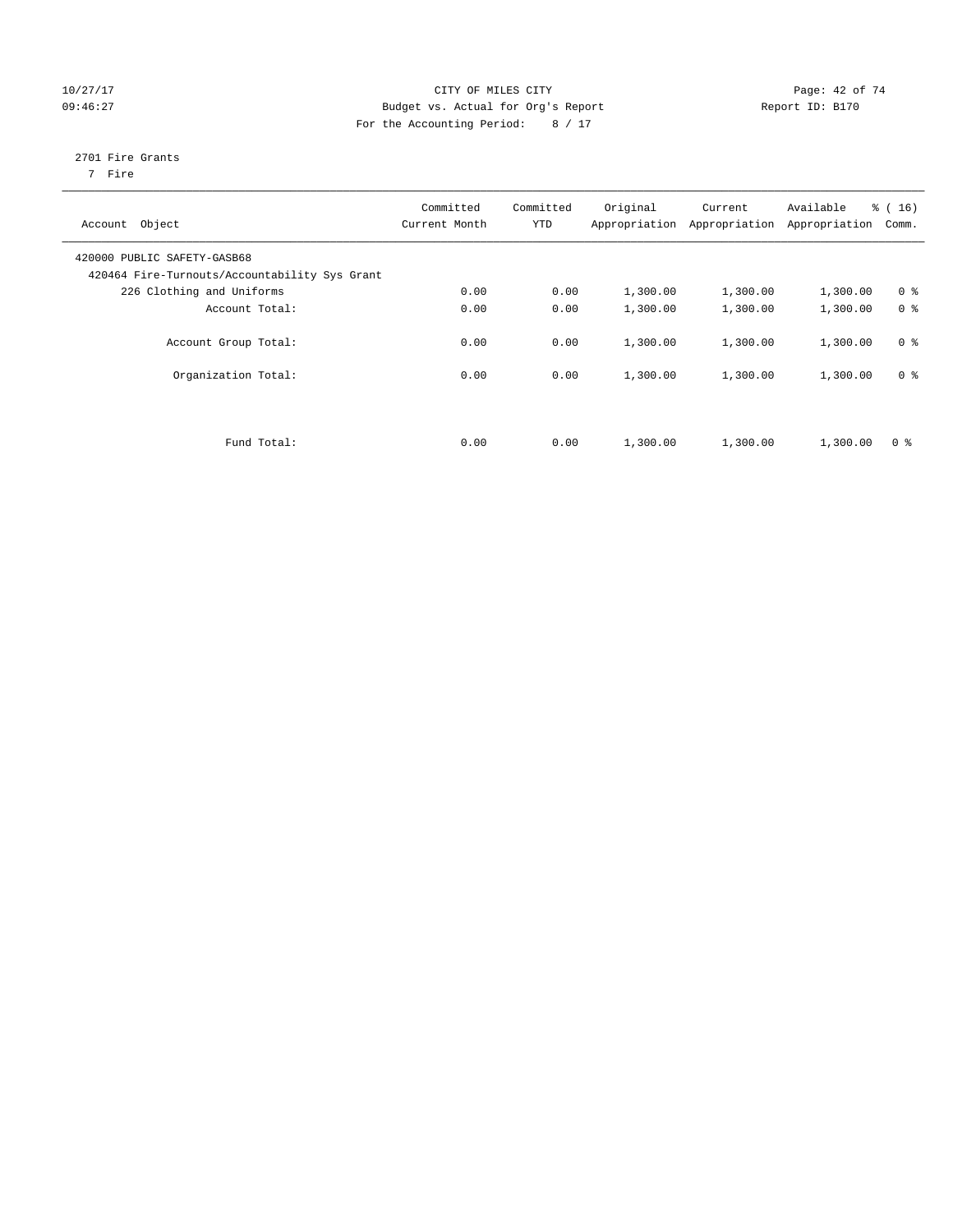#### 10/27/17 Page: 43 of 74 09:46:27 Budget vs. Actual for Org's Report Communication Report ID: B170 For the Accounting Period: 8 / 17

 2820 GAS TAX 34 Gas Tax

| Account Object                           | Committed<br>Current Month | Committed<br><b>YTD</b> | Original   | Current    | Available<br>Appropriation Appropriation Appropriation | % (16)<br>Comm. |
|------------------------------------------|----------------------------|-------------------------|------------|------------|--------------------------------------------------------|-----------------|
| 520000 OTHER FINANCING USES              |                            |                         |            |            |                                                        |                 |
| 521000 Interfund Operating Transfers Out |                            |                         |            |            |                                                        |                 |
| 820 Transfers to Other Funds             | 336.50                     | 673.00                  | 4,038.00   | 4,038.00   | 3,365.00                                               | $17*$           |
| Account Total:                           | 336.50                     | 673.00                  | 4,038.00   | 4,038.00   | 3,365.00                                               | $17*$           |
| 521204 TRANSFER:<br>STD 204              |                            |                         |            |            |                                                        |                 |
| 820 Transfers to Other Funds             | 0.00                       | 0.00                    | 86,420.00  | 86,420.00  | 86,420.00                                              | 0 <sup>8</sup>  |
| Account Total:                           | 0.00                       | 0.00                    | 86,420.00  | 86,420.00  | 86,420.00                                              | 0 <sup>8</sup>  |
| 521205 TRANSFER:<br>SID 205              |                            |                         |            |            |                                                        |                 |
| 820 Transfers to Other Funds             | 0.00                       | 0.00                    | 86,419.00  | 86,419.00  | 86,419.00                                              | 0 <sup>8</sup>  |
| Account Total:                           | 0.00                       | 0.00                    | 86,419.00  | 86,419.00  | 86, 419.00                                             | 0 <sup>8</sup>  |
| Account Group Total:                     | 336.50                     | 673.00                  | 176,877.00 | 176,877.00 | 176,204.00                                             | 0 <sup>8</sup>  |
| Organization Total:                      | 336.50                     | 673.00                  | 176,877.00 | 176,877.00 | 176,204.00                                             | 0 <sup>8</sup>  |
|                                          |                            |                         |            |            |                                                        |                 |
| Fund Total:                              | 336.50                     | 673.00                  | 176,877.00 | 176,877.00 | 176,204.00                                             | 0 <sup>8</sup>  |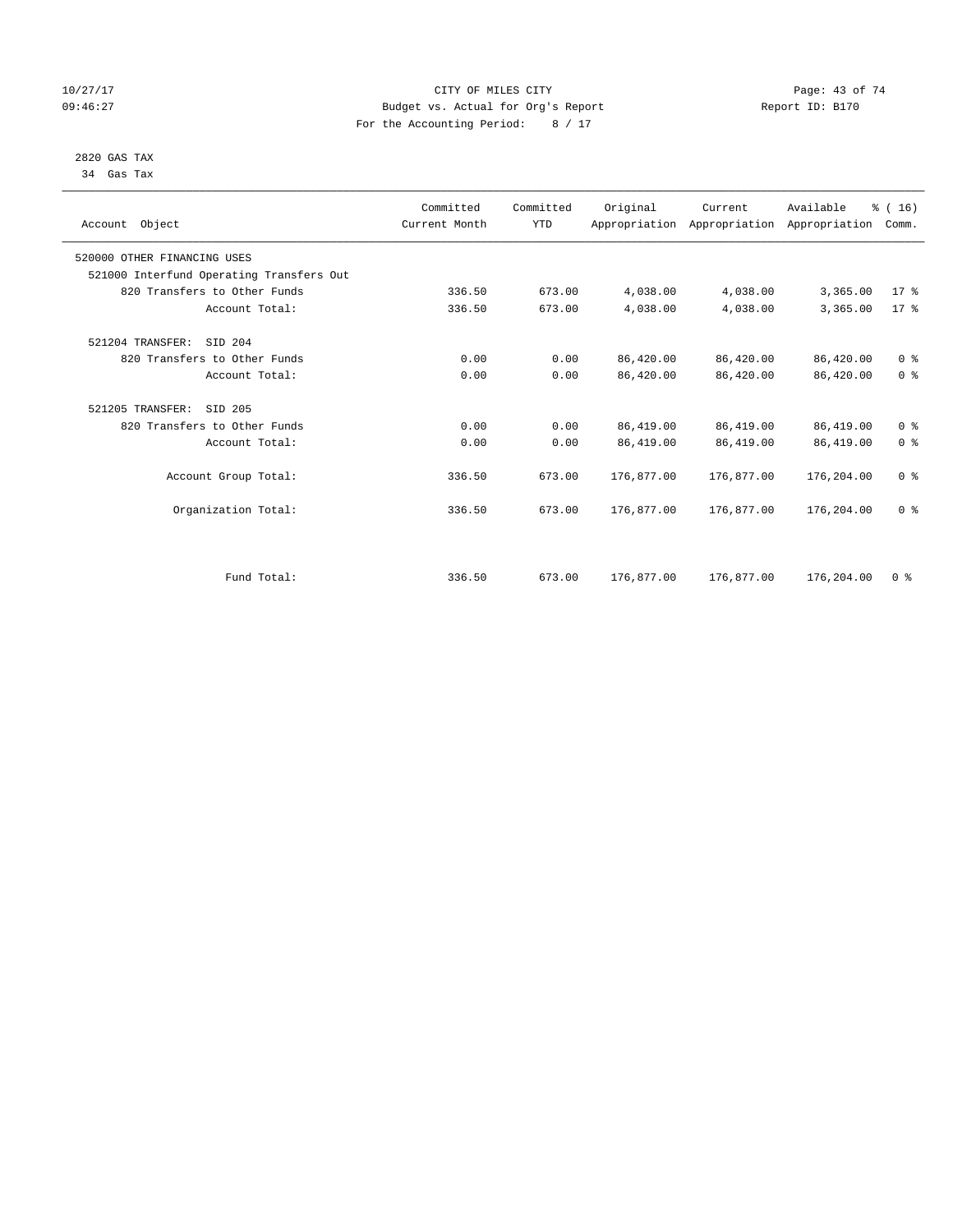#### 10/27/17 Page: 44 of 74 09:46:27 Budget vs. Actual for Org's Report Changer Report ID: B170 For the Accounting Period: 8 / 17

#### 2821 HB473- Fuel Tax 95 HB473

| Account Object                                            | Committed<br>Current Month | Committed<br><b>YTD</b> | Original  | Current<br>Appropriation Appropriation | Available<br>Appropriation | % (16)<br>Comm. |
|-----------------------------------------------------------|----------------------------|-------------------------|-----------|----------------------------------------|----------------------------|-----------------|
| 430000 Public Works-GASB68<br>430233 Roadway/Re-surfacing |                            |                         |           |                                        |                            |                 |
| 935 HB473 Tax Match Program                               | 0.00                       | 0.00                    | 71,207.00 | 71,207.00                              | 71,207.00                  | 0 <sup>8</sup>  |
| Account Total:                                            | 0.00                       | 0.00                    | 71,207.00 | 71,207.00                              | 71,207.00                  | 0 <sup>8</sup>  |
| Account Group Total:                                      | 0.00                       | 0.00                    | 71,207.00 | 71,207.00                              | 71,207.00                  | 0 <sup>8</sup>  |
| Organization Total:                                       | 0.00                       | 0.00                    | 71,207.00 | 71,207.00                              | 71,207.00                  | 0 <sup>8</sup>  |
|                                                           |                            |                         |           |                                        |                            |                 |
| Fund Total:                                               | 0.00                       | 0.00                    | 71,207.00 | 71,207.00                              | 71,207.00                  | 0 %             |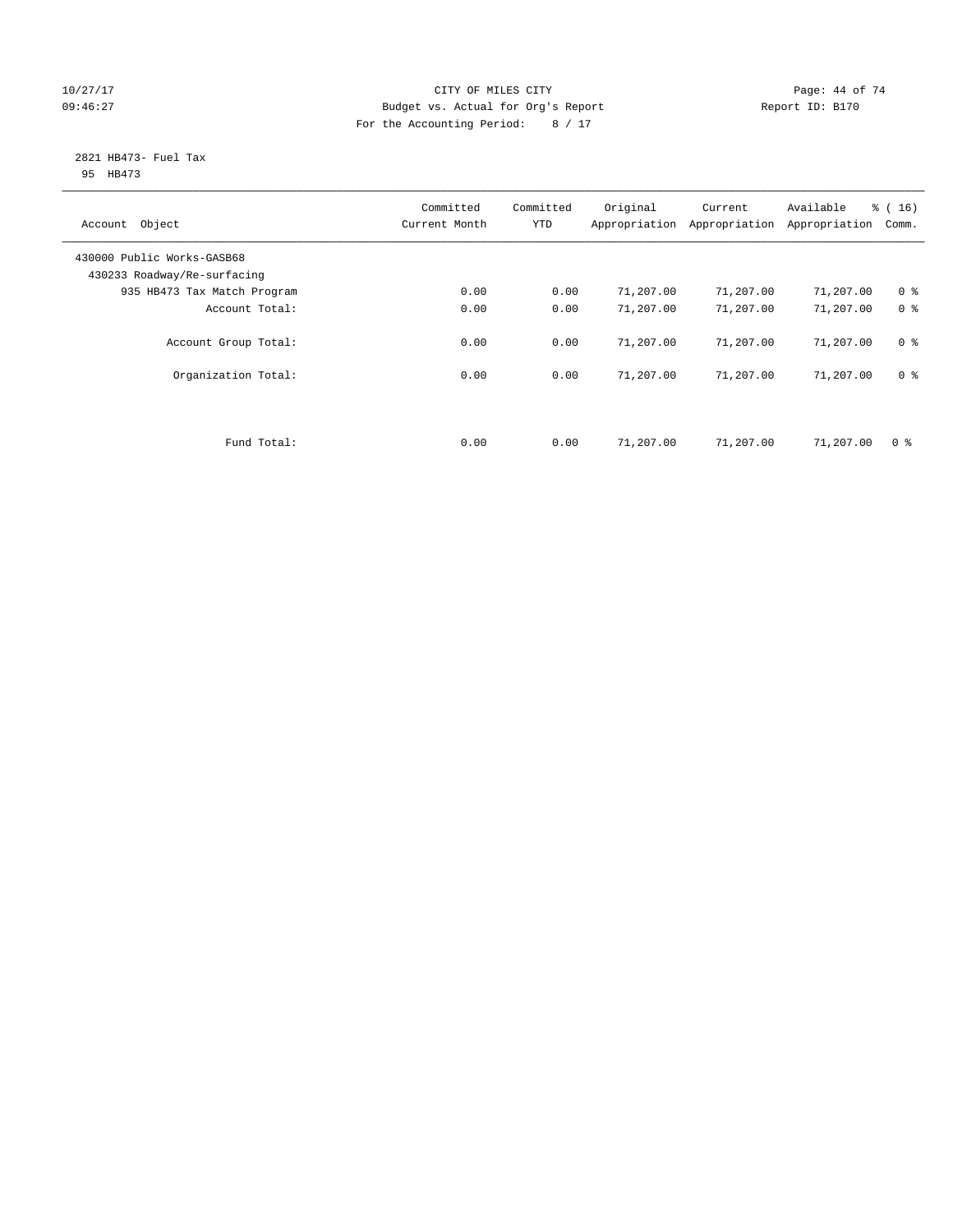#### 10/27/17 Page: 45 of 74 09:46:27 Budget vs. Actual for Org's Report Communication Report ID: B170 For the Accounting Period: 8 / 17

# 2850 911 EMERGENCY

105 Enhanced 911

| Account Object                              | Committed<br>Current Month | Committed<br><b>YTD</b> | Original   | Current    | Available<br>Appropriation Appropriation Appropriation Comm. | % (16)          |
|---------------------------------------------|----------------------------|-------------------------|------------|------------|--------------------------------------------------------------|-----------------|
| 420000 PUBLIC SAFETY-GASB68                 |                            |                         |            |            |                                                              |                 |
| 420140 Crime Control and Investigation (05) |                            |                         |            |            |                                                              |                 |
| 210 Office Supplies and Materials           | 0.00                       | 0.00                    | 1,000.00   | 1,000.00   | 1,000.00                                                     | 0 <sup>8</sup>  |
| 214 Small Items of Equipment                | 0.00                       | 0.00                    | 2,000.00   | 2,000.00   | 2,000.00                                                     | 0 <sup>8</sup>  |
| 220 Operating Expenses                      | 0.00                       | 0.00                    | 2,000.00   | 2,000.00   | 2,000.00                                                     | 0 <sup>8</sup>  |
| 311 Postage, Box Rent, Etc.                 | 0.00                       | 0.00                    | 100.00     | 100.00     | 100.00                                                       | 0 <sup>8</sup>  |
| 320 Printing, Duplicating, Typing &         | 0.00                       | 0.00                    | 100.00     | 100.00     | 100.00                                                       | 0 <sup>8</sup>  |
| 334 Memberships, Registrations & Dues       | 0.00                       | 0.00                    | 100.00     | 100.00     | 100.00                                                       | 0 <sup>8</sup>  |
| 341 Electric Utility Services               | 46.57                      | 97.80                   | 600.00     | 600.00     | 502.20                                                       | 16 <sup>8</sup> |
| 345 Telephone                               | 339.51                     | 2,150.39                | 25,250.00  | 25,250.00  | 23,099.61                                                    | 9 <sup>°</sup>  |
| 350 Professional Services                   | 10,562.70                  | 13,205.30               | 60,000.00  | 60,000.00  | 46,794.70                                                    | $22$ %          |
| 370 Travel                                  | 0.00                       | 0.00                    | 500.00     | 500.00     | 500.00                                                       | 0 <sup>8</sup>  |
| 380 Training Services                       | 0.00                       | 0.00                    | 2,000.00   | 2,000.00   | 2,000.00                                                     | 0 <sup>8</sup>  |
| 512 Insurance on Vehicles & Equipment       | 0.00                       | 139.29                  | 140.00     | 140.00     | 0.71                                                         | 99 <sub>8</sub> |
| 940 Machinery & Equipment                   | 0.00                       | 0.00                    | 20,000.00  | 20,000.00  | 20,000.00                                                    | 0 <sup>8</sup>  |
| 941 911 Eq & Software (2/01)                | 0.00                       | 0.00                    | 25,000.00  | 25,000.00  | 25,000.00                                                    | 0 <sup>8</sup>  |
| Account Total:                              | 10,948.78                  | 15,592.78               | 138,790.00 | 138,790.00 | 123, 197. 22                                                 | $11*$           |
| Account Group Total:                        | 10,948.78                  | 15,592.78               | 138,790.00 | 138,790.00 | 123, 197. 22                                                 | $11$ %          |
| 520000 OTHER FINANCING USES                 |                            |                         |            |            |                                                              |                 |
| 521000 Interfund Operating Transfers Out    |                            |                         |            |            |                                                              |                 |
| 820 Transfers to Other Funds                | 0.00                       | 0.00                    | 59,693.00  | 59,693.00  | 59,693.00                                                    | 0 <sup>8</sup>  |
| Account Total:                              | 0.00                       | 0.00                    | 59,693.00  | 59,693.00  | 59,693.00                                                    | 0 <sup>8</sup>  |
| Account Group Total:                        | 0.00                       | 0.00                    | 59,693.00  | 59,693.00  | 59,693.00                                                    | 0 <sup>8</sup>  |
| Organization Total:                         | 10,948.78                  | 15,592.78               | 198,483.00 | 198,483.00 | 182,890.22                                                   | 8 %             |
| Fund Total:                                 | 10,948.78                  | 15,592.78               | 198,483.00 | 198,483.00 | 182,890.22                                                   | 8 %             |
|                                             |                            |                         |            |            |                                                              |                 |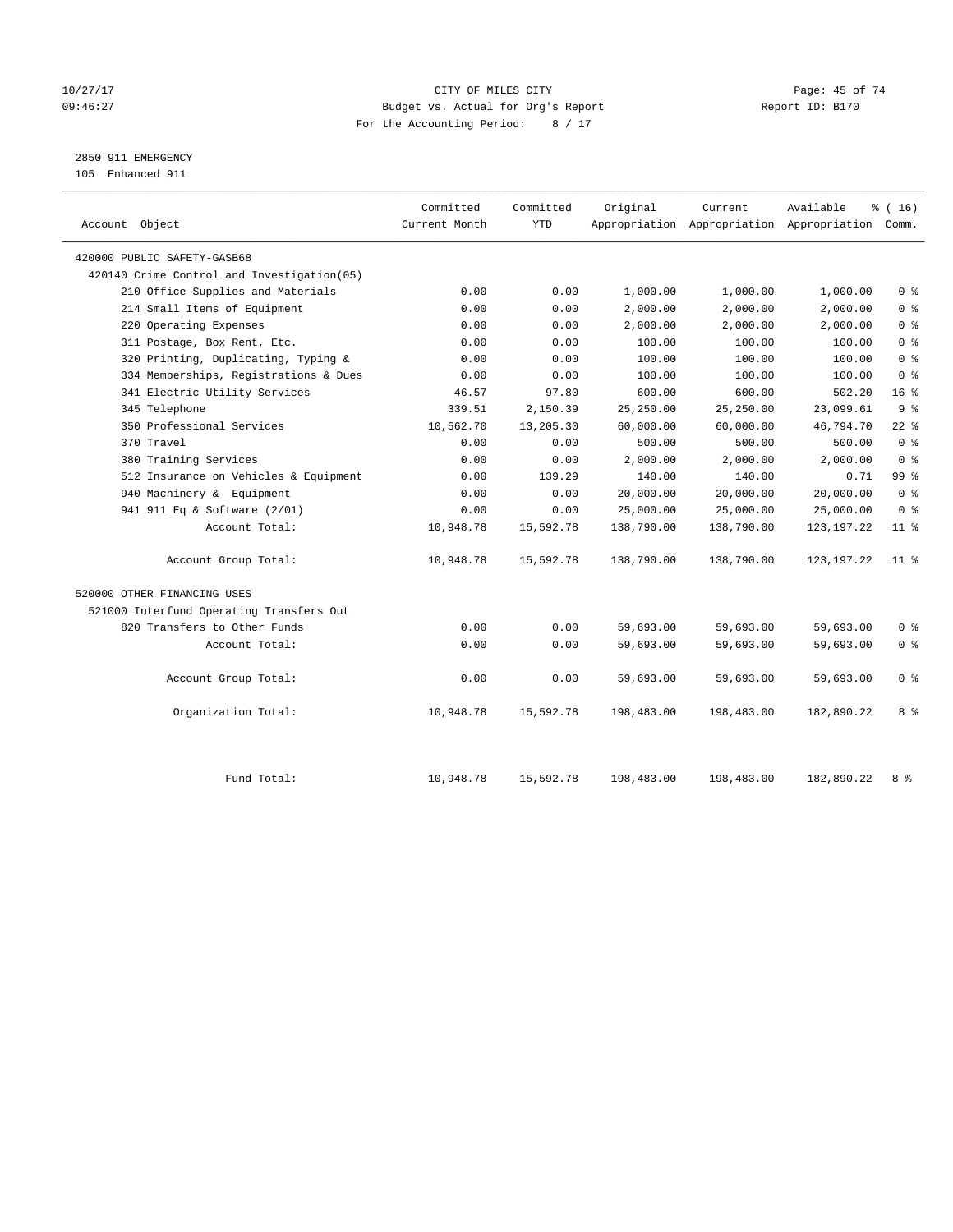#### 10/27/17 Page: 46 of 74 09:46:27 Budget vs. Actual for Org's Report Changer Report ID: B170 For the Accounting Period: 8 / 17

# 2880 LIBRARY GRANTS

39 Partners Program

| Object<br>Account                                                   | Committed<br>Current Month | Committed<br><b>YTD</b> | Original<br>Appropriation | Current<br>Appropriation | Available<br>Appropriation | % (16)<br>Comm. |
|---------------------------------------------------------------------|----------------------------|-------------------------|---------------------------|--------------------------|----------------------------|-----------------|
| 460000 CULTURE AND RECREATION-GASB68<br>460100 Library Services(16) |                            |                         |                           |                          |                            |                 |
| 311 Postage, Box Rent, Etc.                                         | 230.00                     | 230.00                  | 4,900.00                  | 4,900.00                 | 4,670.00                   | 5 <sup>8</sup>  |
| 382 Books                                                           | 0.00                       | 0.00                    | 100.00                    | 100.00                   | 100.00                     | 0 <sup>8</sup>  |
| Account Total:                                                      | 230.00                     | 230.00                  | 5,000.00                  | 5,000.00                 | 4,770.00                   | 5 <sup>8</sup>  |
| Account Group Total:                                                | 230.00                     | 230.00                  | 5.000.00                  | 5.000.00                 | 4,770.00                   | 5 <sup>8</sup>  |
| Organization Total:                                                 | 230.00                     | 230.00                  | 5.000.00                  | 5,000.00                 | 4,770.00                   | 5 <sup>8</sup>  |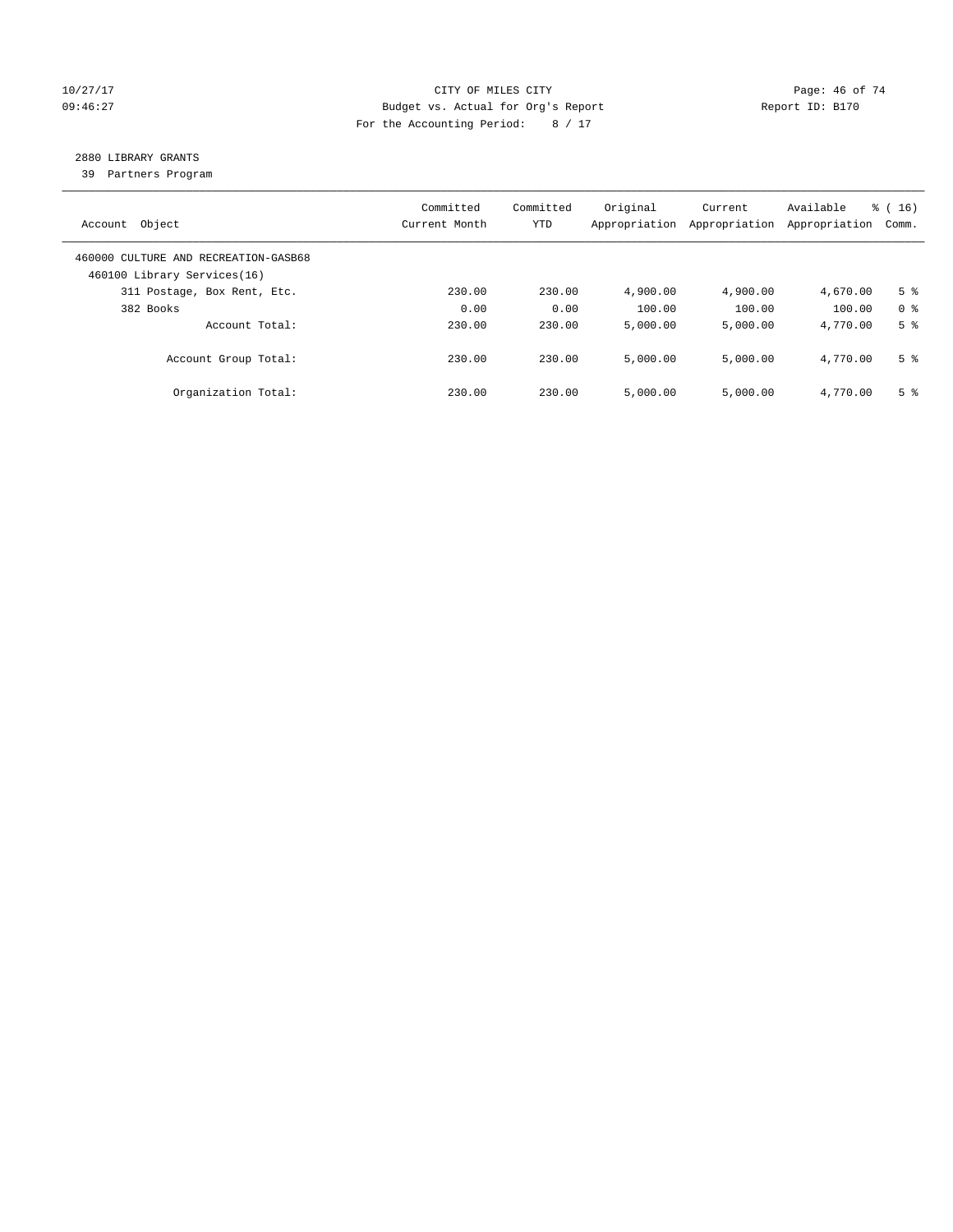#### 10/27/17 Page: 47 of 74 09:46:27 Budget vs. Actual for Org's Report Communication Report ID: B170 For the Accounting Period: 8 / 17

#### 2880 LIBRARY GRANTS

41 Sagebrush Fed/Coal Sev Tax

| Account Object                                                      | Committed<br>Current Month | Committed<br><b>YTD</b> | Original<br>Appropriation | Current<br>Appropriation | Available<br>Appropriation | $\frac{1}{6}$ ( 16 )<br>Comm. |
|---------------------------------------------------------------------|----------------------------|-------------------------|---------------------------|--------------------------|----------------------------|-------------------------------|
| 460000 CULTURE AND RECREATION-GASB68<br>460100 Library Services(16) |                            |                         |                           |                          |                            |                               |
| 210 Office Supplies and Materials                                   | 0.00                       | 0.00                    | 500.00                    | 500.00                   | 500.00                     | 0 <sup>8</sup>                |
| 214 Small Items of Equipment                                        | 0.00                       | 0.00                    | 500.00                    | 500.00                   | 500.00                     | 0 <sup>8</sup>                |
| 350 Professional Services                                           | 0.00                       | 0.00                    | 10,793.00                 | 10,793.00                | 10,793.00                  | 0 <sup>8</sup>                |
| 380 Training Services                                               | 0.00                       | 0.00                    | 2,000.00                  | 2,000.00                 | 2,000.00                   | 0 <sup>8</sup>                |
| Account Total:                                                      | 0.00                       | 0.00                    | 13,793.00                 | 13,793.00                | 13,793.00                  | 0 <sup>8</sup>                |
| Account Group Total:                                                | 0.00                       | 0.00                    | 13,793.00                 | 13,793.00                | 13,793.00                  | 0 <sup>8</sup>                |
| Organization Total:                                                 | 0.00                       | 0.00                    | 13,793.00                 | 13,793.00                | 13,793.00                  | 0 <sup>8</sup>                |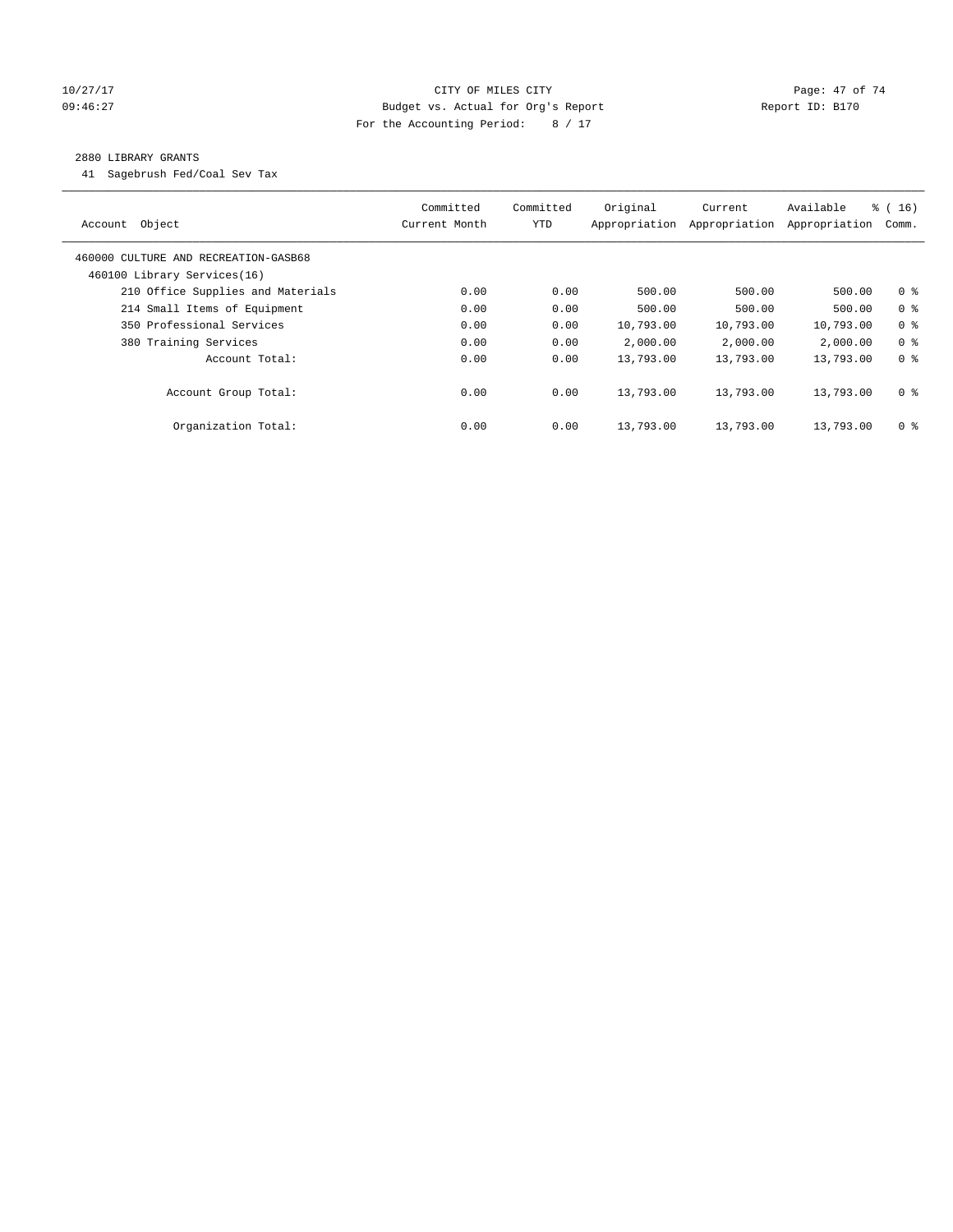#### 10/27/17 Page: 48 of 74 09:46:27 Budget vs. Actual for Org's Report Communication Report ID: B170 For the Accounting Period: 8 / 17

#### 2880 LIBRARY GRANTS

43 State Aid Per Capita-Tech Serv

| Object<br>Account                                                   | Committed<br>Current Month | Committed<br><b>YTD</b> | Original  | Current<br>Appropriation Appropriation | Available<br>Appropriation | % (16)<br>Comm. |
|---------------------------------------------------------------------|----------------------------|-------------------------|-----------|----------------------------------------|----------------------------|-----------------|
| 460000 CULTURE AND RECREATION-GASB68<br>460100 Library Services(16) |                            |                         |           |                                        |                            |                 |
| 210 Office Supplies and Materials                                   | 0.00                       | 0.00                    | 1,000.00  | 1,000.00                               | 1,000.00                   | 0 <sup>8</sup>  |
| 350 Professional Services                                           | 450.00                     | 450.00                  | 15,558.00 | 15,558.00                              | 15,108.00                  | 3%              |
| 370 Travel                                                          | 0.00                       | 0.00                    | 5,000.00  | 5,000.00                               | 5,000.00                   | 0 <sup>8</sup>  |
| Account Total:                                                      | 450.00                     | 450.00                  | 21,558.00 | 21,558.00                              | 21,108.00                  | 2 <sup>8</sup>  |
| Account Group Total:                                                | 450.00                     | 450.00                  | 21,558.00 | 21,558.00                              | 21,108.00                  | 2 <sup>8</sup>  |
| Organization Total:                                                 | 450.00                     | 450.00                  | 21,558.00 | 21,558.00                              | 21,108.00                  | 2 <sup>8</sup>  |
|                                                                     |                            |                         |           |                                        |                            |                 |
| Fund Total:                                                         | 680.00                     | 680.00                  | 40,351.00 | 40,351.00                              | 39,671.00                  | 2 <sup>8</sup>  |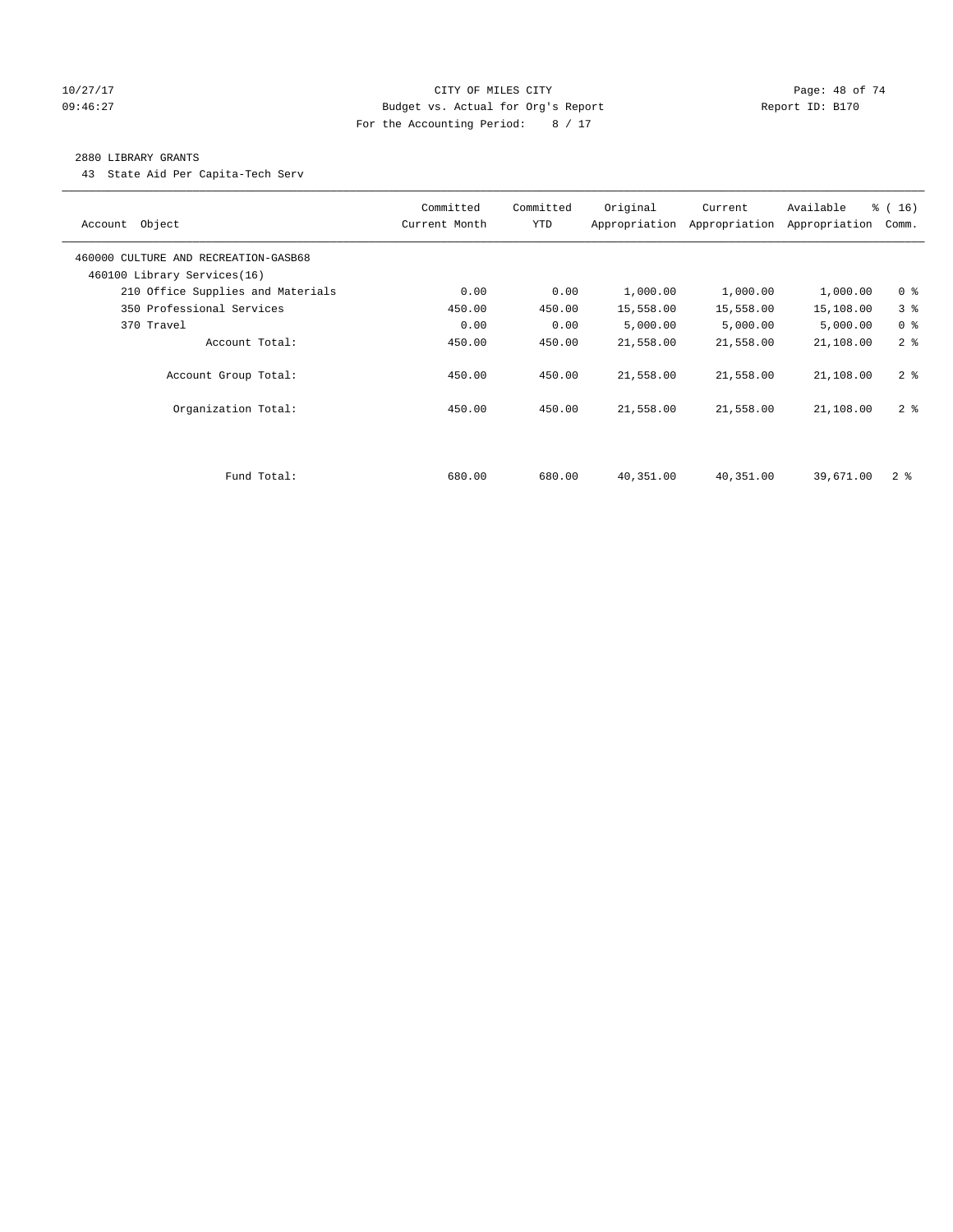#### 10/27/17 Page: 49 of 74 09:46:27 Budget vs. Actual for Org's Report Communication Report ID: B170 For the Accounting Period: 8 / 17

# 2935 Historic Preservation

11 Historic Preservation

|                                             | Committed     | Committed  | Original | Current                                   | Available     | % (16)              |  |
|---------------------------------------------|---------------|------------|----------|-------------------------------------------|---------------|---------------------|--|
| Account Object                              | Current Month | <b>YTD</b> |          | Appropriation Appropriation Appropriation |               | Comm.               |  |
| 460000 CULTURE AND RECREATION-GASB68        |               |            |          |                                           |               |                     |  |
|                                             |               |            |          |                                           |               |                     |  |
| 460461 Historic Preservation-Administration |               |            |          |                                           |               |                     |  |
| 111 Salaries and Wages - Permanent          | 171.36        | 331.51     | 2,061.00 | 2,061.00                                  | 1,729.49      | 16 <sup>8</sup>     |  |
| 131 VACATION                                | 8.43          | 8.43       | 33.00    | 33.00                                     | 24.57         | 26%                 |  |
| 132 SICK LEAVE                              | 2.11          | 25.29      | 33.00    | 33.00                                     | 7.71          | $77*$               |  |
| 133 OTHER LEAVE PAY                         | 1.30          | 1.30       | 190.00   | 190.00                                    | 188.70        | 1 <sup>8</sup>      |  |
| 141 Unemployment Insurance                  | 0.46          | 0.94       | 4.00     | 4.00                                      | 3.06          | $24$ $%$            |  |
| 142 Workers' Compensation                   | 2.07          | 4.24       | 28.00    | 28.00                                     | 23.76         | 15 <sup>8</sup>     |  |
| 143 Health Insurance                        | 3.00          | 6.02       | 0.00     | 0.00                                      | $-6.02$       | $***$ $%$           |  |
| 144 FICA                                    | 14.01         | 28.74      | 177.00   | 177.00                                    | 148.26        | 16 <sup>8</sup>     |  |
| 145 PERS                                    | 15.52         | 30.95      | 196.00   | 196.00                                    | 165.05        | 16 <sup>8</sup>     |  |
| 196 CLOTHING ALLOTMENT                      | 0.00          | 9.75       | 0.00     | 0.00                                      | $-9.75$       | $***$ $\frac{6}{5}$ |  |
| 210 Office Supplies and Materials           | 0.49          | 0.49       | 2,000.00 | 2,000.00                                  | 1,999.51      | 0 <sup>8</sup>      |  |
| 220 Operating Expenses                      | 0.00          | 724.00     | 4,505.00 | 4,505.00                                  | 3,781.00      | 16 <sup>8</sup>     |  |
| 311 Postage, Box Rent, Etc.                 | 3.21          | 3.21       | 0.00     | 0.00                                      | $-3.21$       | $***$ $-$           |  |
| 370 Travel                                  | 0.00          | 268.16     | 673.00   | 673.00                                    | 404.84        | $40*$               |  |
| Account Total:                              | 221.96        | 1,443.03   | 9,900.00 | 9,900.00                                  | 8,456.97      | 15 <sup>8</sup>     |  |
| Account Group Total:                        | 221.96        | 1,443.03   | 9,900.00 | 9,900.00                                  | 8,456.97      | 15 <sup>8</sup>     |  |
| Organization Total:                         | 221.96        | 1,443.03   | 9,900.00 | 9,900.00                                  | 8,456.97      | 15 <sup>8</sup>     |  |
|                                             |               |            |          |                                           |               |                     |  |
| Fund Total:                                 | 221.96        | 1,443.03   | 9,900.00 | 9,900.00                                  | 8,456.97 15 % |                     |  |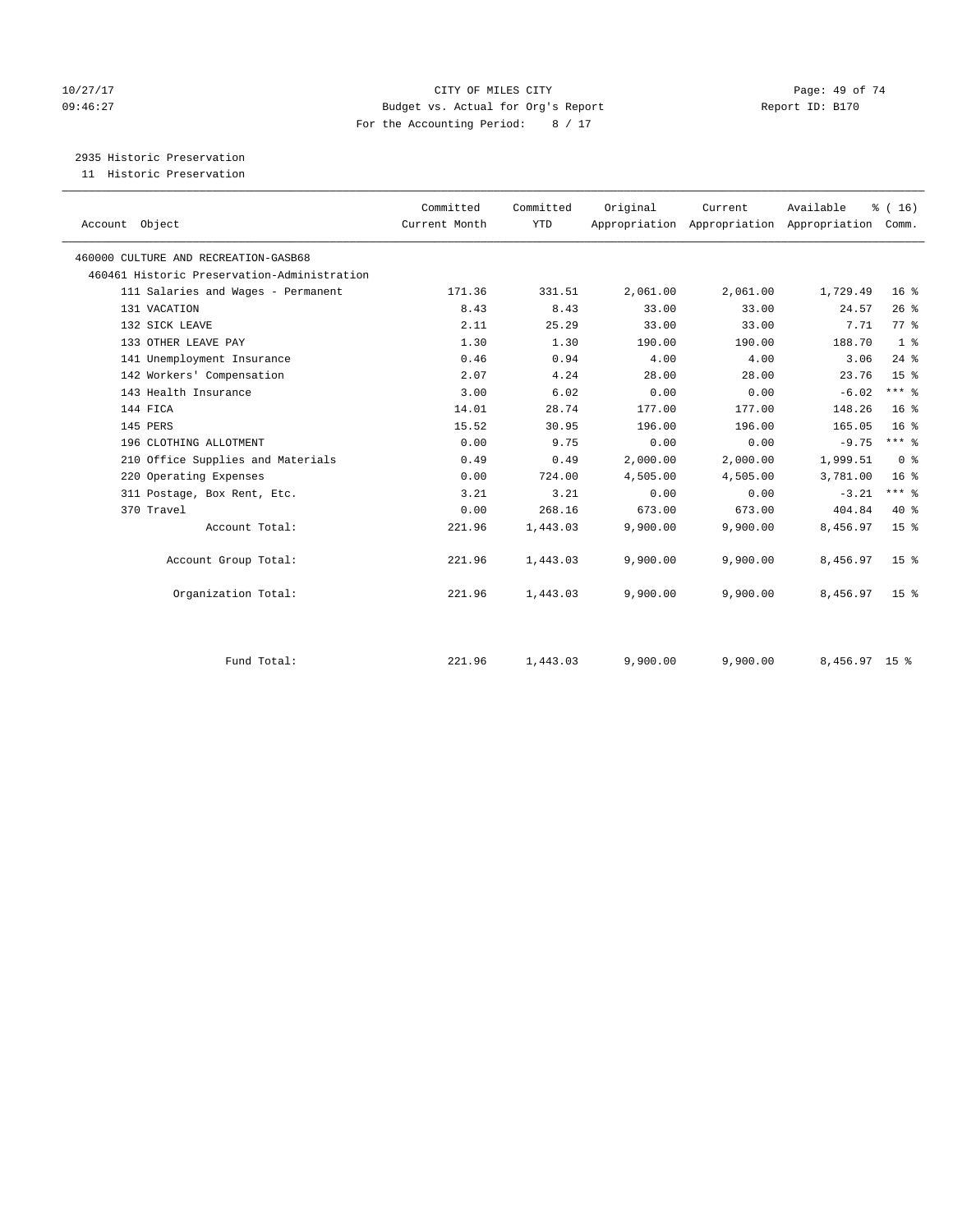#### 10/27/17 Page: 50 of 74 09:46:27 Budget vs. Actual for Org's Report Communication Report ID: B170 For the Accounting Period: 8 / 17

————————————————————————————————————————————————————————————————————————————————————————————————————————————————————————————————————

#### 2985 RETIRED SENIOR VOLUNTEER PROG (RSVP)

15 Retired Senior Volunteer Program

| Account Object                             | Committed<br>Current Month | Committed<br>YTD | Original  | Current   | Available<br>Appropriation Appropriation Appropriation Comm. | % ( 16)         |
|--------------------------------------------|----------------------------|------------------|-----------|-----------|--------------------------------------------------------------|-----------------|
| 450000 Social and Economic Services-GASB68 |                            |                  |           |           |                                                              |                 |
| 450330 RSVP Non-Federal                    |                            |                  |           |           |                                                              |                 |
| 111 Salaries and Wages - Permanent         | 88.38                      | 176.35           | 1,200.00  | 1,200.00  | 1,023.65                                                     | 15 <sup>8</sup> |
| 131 VACATION                               | 6.84                       | 18.39            | 0.00      | 0.00      | $-18.39$                                                     | $***$ $-$       |
| 132 SICK LEAVE                             | 4.72                       | 5.19             | 0.00      | 0.00      | $-5.19$                                                      | *** 응           |
| 141 Unemployment Insurance                 | 0.26                       | 0.51             | 6.00      | 6.00      | 5.49                                                         | 9 <sup>°</sup>  |
| 142 Workers' Compensation                  | 1.12                       | 2.25             | 15.00     | 15.00     | 12.75                                                        | 15 <sup>°</sup> |
| 143 Health Insurance                       | 17.41                      | 34.86            | 0.00      | 0.00      | $-34.86$                                                     | $***$ $_{8}$    |
| 144 FICA                                   | 7.65                       | 15.32            | 92.00     | 92.00     | 76.68                                                        | $17*$           |
| 145 PERS                                   | 8.47                       | 18.94            | 83.00     | 83.00     | 64.06                                                        | $23$ %          |
| 210 Office Supplies and Materials          | 0.00                       | 0.00             | 3,000.00  | 3,000.00  | 3,000.00                                                     | 0 <sup>8</sup>  |
| 220 Operating Expenses                     | 25.00                      | 25.00            | 4,508.00  | 4,508.00  | 4,483.00                                                     | 1 <sup>8</sup>  |
| 311 Postage, Box Rent, Etc.                | 0.00                       | 0.00             | 750.00    | 750.00    | 750.00                                                       | 0 <sup>8</sup>  |
| 345 Telephone                              | 118.38                     | 118.38           | 1,440.00  | 1,440.00  | 1,321.62                                                     | 8 %             |
| 370 Travel                                 | 0.00                       | 0.00             | 300.00    | 300.00    | 300.00                                                       | 0 <sup>8</sup>  |
| 379 Other Travel                           | 0.00                       | 0.00             | 600.00    | 600.00    | 600.00                                                       | 0 <sup>8</sup>  |
| 512 Insurance on Vehicles & Equipment      | 0.00                       | 0.00             | 545.00    | 545.00    | 545.00                                                       | 0 <sup>8</sup>  |
| 513 Liability                              | 0.00                       | 0.00             | 545.00    | 545.00    | 545.00                                                       | 0 <sup>8</sup>  |
| Account Total:                             | 278.23                     | 415.19           | 13,084.00 | 13,084.00 | 12,668.81                                                    | 3%              |
| 450340 RSVP FEDERAL GRANT- FALLON/CUSTER   |                            |                  |           |           |                                                              |                 |
| 111 Salaries and Wages - Permanent         | 3,540.35                   | 7,057.56         | 48,000.00 | 48,000.00 | 40,942.44                                                    | 15 <sup>°</sup> |
| 131 VACATION                               | 275.92                     | 735.63           | 0.00      | 0.00      | $-735.63$                                                    | $***$ $_{8}$    |
| 132 SICK LEAVE                             | 183.79                     | 206.88           | 0.00      | 0.00      | $-206.88$                                                    | $***$ $%$       |
| 141 Unemployment Insurance                 | 10.00                      | 20.01            | 216.00    | 216.00    | 195.99                                                       | 9 <sup>8</sup>  |
| 142 Workers' Compensation                  | 45.02                      | 90.03            | 596.00    | 596.00    | 505.97                                                       | 15 <sup>°</sup> |
| 143 Health Insurance                       | 696.94                     | 1,393.84         | 8,064.00  | 8,064.00  | 6,670.16                                                     | $17*$           |
| 144 FICA                                   | 306.01                     | 612.00           | 3,672.00  | 3,672.00  | 3,060.00                                                     | $17*$           |
| 145 PERS                                   | 338.81                     | 675.61           | 3,312.00  | 3,312.00  | 2,636.39                                                     | $20*$           |
| 210 Office Supplies and Materials          | 64.33                      | 64.33            | 1,429.00  | 1,429.00  | 1,364.67                                                     | 5 <sup>°</sup>  |
| 220 Operating Expenses                     | 0.00                       | 0.00             | 1,550.00  | 1,550.00  | 1,550.00                                                     | 0 <sup>8</sup>  |
| 311 Postage, Box Rent, Etc.                | 59.64                      | 59.64            | 293.00    | 293.00    | 233.36                                                       | $20*$           |
| 330 Publicity, Subscriptions & Dues        | 159.60                     | 159.60           | 145.00    | 145.00    | $-14.60$                                                     | 110 %           |
| 334 Memberships, Registrations & Dues      | 0.00                       | 75.00            | 175.00    | 175.00    | 100.00                                                       | $43$ %          |
| 370 Travel                                 | 0.00                       | 0.00             | 6,114.00  | 6,114.00  | 6,114.00                                                     | 0 <sup>8</sup>  |
| 530 Rent                                   | 0.00                       | 2,505.00         | 5,010.00  | 5,010.00  | 2,505.00                                                     | 50%             |
| Account Total:                             | 5,680.41                   | 13,655.13        | 78,576.00 | 78,576.00 | 64,920.87                                                    | $17*$           |
| 450351 RSVP-Excess                         |                            |                  |           |           |                                                              |                 |
| 111 Salaries and Wages - Permanent         | 0.00                       | 0.00             | 1,968.00  | 1,968.00  | 1,968.00                                                     | 0 <sup>8</sup>  |
| 141 Unemployment Insurance                 | 0.00                       | 0.00             | 9.00      | 9.00      | 9.00                                                         | 0 <sup>°</sup>  |
| 142 Workers' Compensation                  | 0.00                       | 0.00             | 25.00     | 25.00     | 25.00                                                        | 0 <sup>8</sup>  |
| 143 Health Insurance                       | 0.00                       | 0.00             | 336.00    | 336.00    | 336.00                                                       | 0 <sup>8</sup>  |
| 144 FICA                                   | 0.00                       | 0.00             | 151.00    | 151.00    | 151.00                                                       | $0$ %           |
| 145 PERS                                   | 0.00                       | 0.00             | 136.00    | 136.00    | 136.00                                                       | $0$ %           |
| 220 Operating Expenses                     | 1,326.97                   | 1,326.97         | 2,200.00  | 2,200.00  | 873.03                                                       | 60 %            |
| Account Total:                             | 1,326.97                   | 1,326.97         | 4,825.00  | 4,825.00  | 3,498.03                                                     | 28 %            |
| Account Group Total:                       | 7,285.61                   | 15,397.29        | 96,485.00 | 96,485.00 | 81,087.71                                                    | 16 <sup>8</sup> |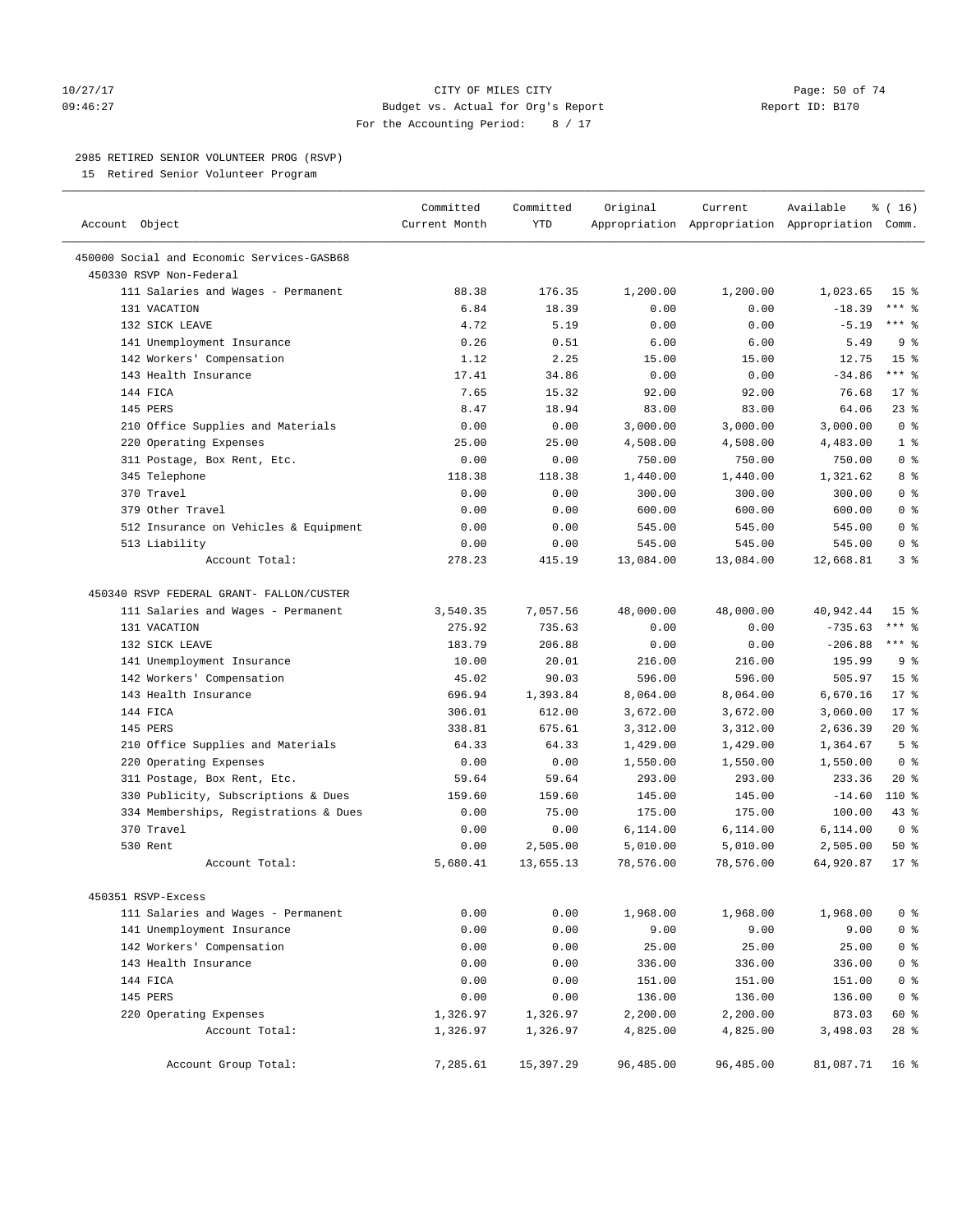#### 10/27/17 Page: 51 of 74 09:46:27 Budget vs. Actual for Org's Report Communication Report ID: B170 For the Accounting Period: 8 / 17

#### 2985 RETIRED SENIOR VOLUNTEER PROG (RSVP)

15 Retired Senior Volunteer Program

| Account Object      | Committed<br>Current Month | Committed<br><b>YTD</b> | Original  | Current<br>Appropriation Appropriation Appropriation Comm. | Available      | $\frac{1}{6}$ (16) |
|---------------------|----------------------------|-------------------------|-----------|------------------------------------------------------------|----------------|--------------------|
| Organization Total: | 7.285.61                   | 15,397.29               | 96,485.00 | 96,485.00                                                  | 81,087.71      | 16 %               |
| Fund Total:         | 7,285.61                   | 15,397.29               | 96,485.00 | 96,485.00                                                  | 81,087.71 16 % |                    |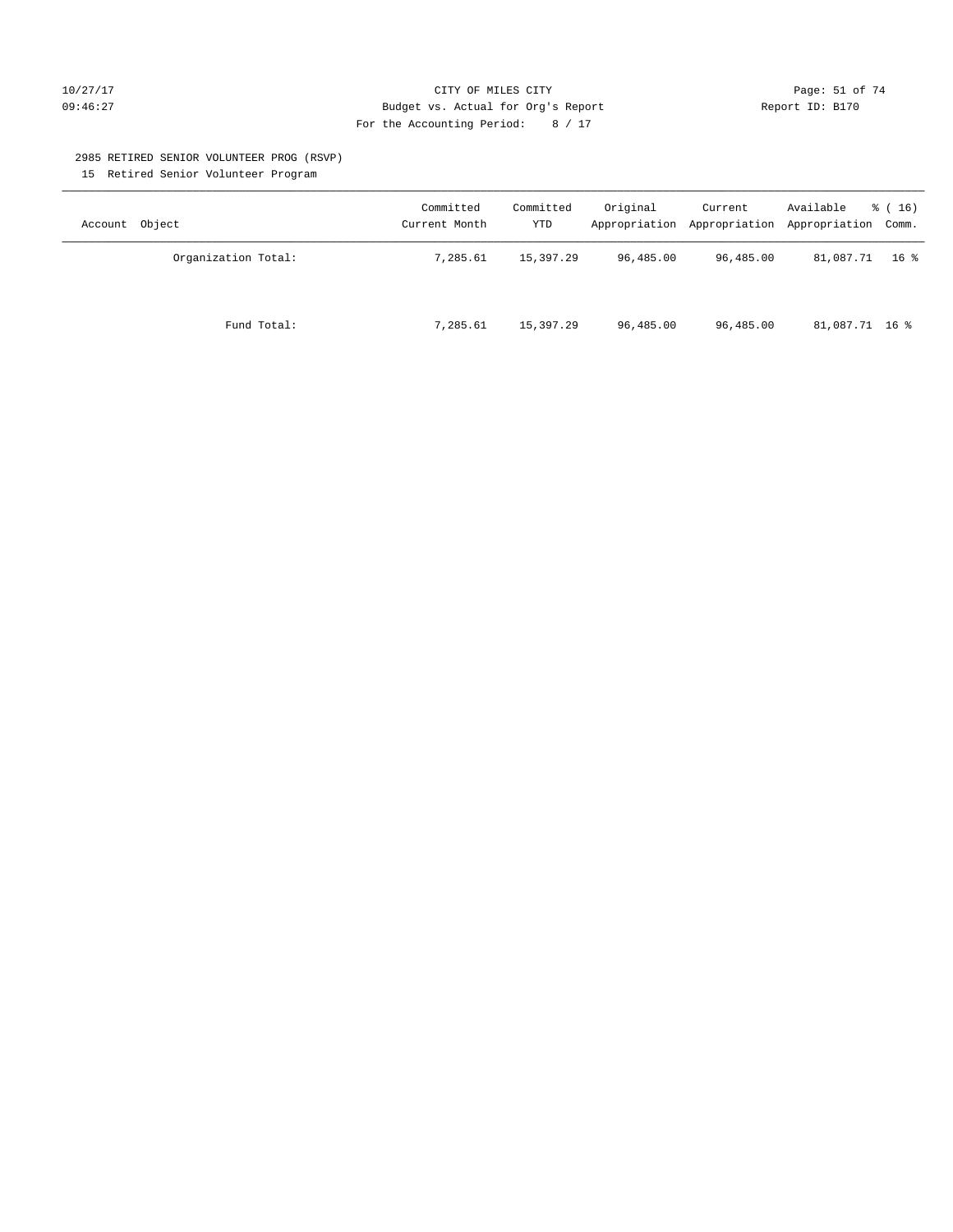#### 10/27/17 Page: 52 of 74 09:46:27 Budget vs. Actual for Org's Report Communication Report ID: B170 For the Accounting Period: 8 / 17

#### 3670 SID 211 110 SID # 211

| Account Object                     | Committed<br>Current Month | Committed<br><b>YTD</b> | Original | Current<br>Appropriation Appropriation | Available<br>Appropriation | % (16)<br>Comm. |
|------------------------------------|----------------------------|-------------------------|----------|----------------------------------------|----------------------------|-----------------|
| 490000 DEBT SERVICE                |                            |                         |          |                                        |                            |                 |
| 490500 Other Debt Service Payments |                            |                         |          |                                        |                            |                 |
| 643 Principal- SID 211             | 0.00                       | 1,853.01                | 3,713.00 | 3,713.00                               | 1,859.99                   | $50*$           |
| 644 Interest- SID 211              | 0.00                       | 671.37                  | 1,331.00 | 1,331.00                               | 659.63                     | $50*$           |
| Account Total:                     | 0.00                       | 2,524.38                | 5,044.00 | 5,044.00                               | 2,519.62                   | $50*$           |
| Account Group Total:               | 0.00                       | 2,524.38                | 5,044.00 | 5,044.00                               | 2,519.62                   | $50*$           |
| Organization Total:                | 0.00                       | 2,524.38                | 5,044.00 | 5,044.00                               | 2,519.62                   | $50*$           |
|                                    |                            |                         |          |                                        |                            |                 |
| Fund Total:                        | 0.00                       | 2,524.38                | 5,044.00 | 5,044.00                               | 2,519.62                   | $50*$           |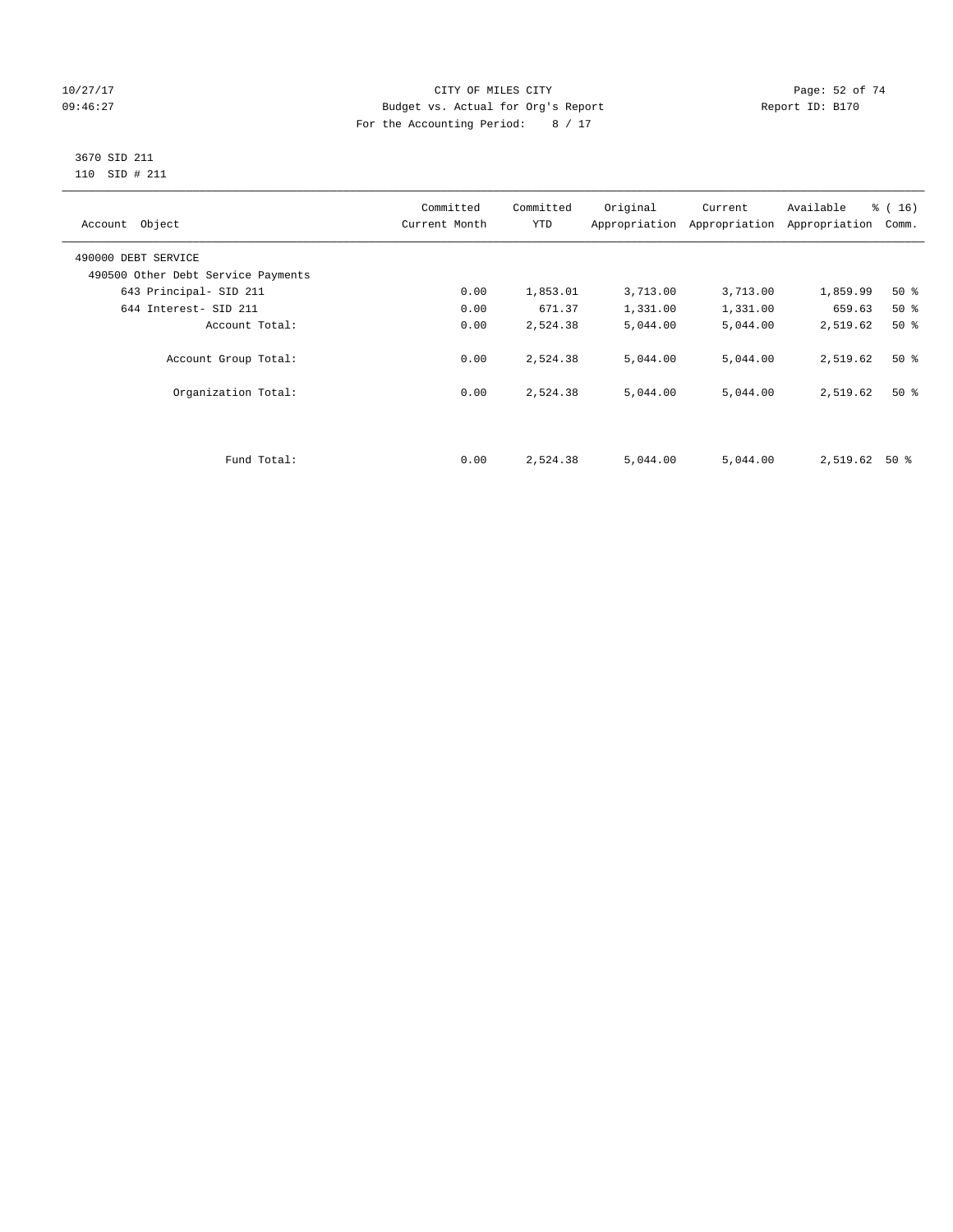#### 10/27/17 Page: 53 of 74 09:46:27 Budget vs. Actual for Org's Report Communication Report ID: B170 For the Accounting Period: 8 / 17

#### 4000 General Fund Capitol Improvement Fund

501 Capital Purchases

| Account Object                                                     | Committed<br>Current Month | Committed<br><b>YTD</b> | Original<br>Appropriation | Current<br>Appropriation | Available<br>Appropriation | % (16)<br>Comm. |
|--------------------------------------------------------------------|----------------------------|-------------------------|---------------------------|--------------------------|----------------------------|-----------------|
| 410000 GENERAL GOVERNMENTGASB68<br>410100 Legislative Services(02) |                            |                         |                           |                          |                            |                 |
| 940 Machinery & Equipment                                          | 0.00                       | 0.00                    | 68,739.00                 | 68,739.00                | 68,739.00                  | 0 <sup>8</sup>  |
| Account Total:                                                     | 0.00                       | 0.00                    | 68,739.00                 | 68,739.00                | 68,739.00                  | 0 <sup>8</sup>  |
| Account Group Total:                                               | 0.00                       | 0.00                    | 68,739.00                 | 68,739.00                | 68,739.00                  | 0 <sup>8</sup>  |
| Organization Total:                                                | 0.00                       | 0.00                    | 68,739.00                 | 68,739.00                | 68,739.00                  | 0 <sup>8</sup>  |
|                                                                    |                            |                         |                           |                          |                            |                 |
| Fund Total:                                                        | 0.00                       | 0.00                    | 68,739.00                 | 68,739.00                | 68,739.00                  | 0 %             |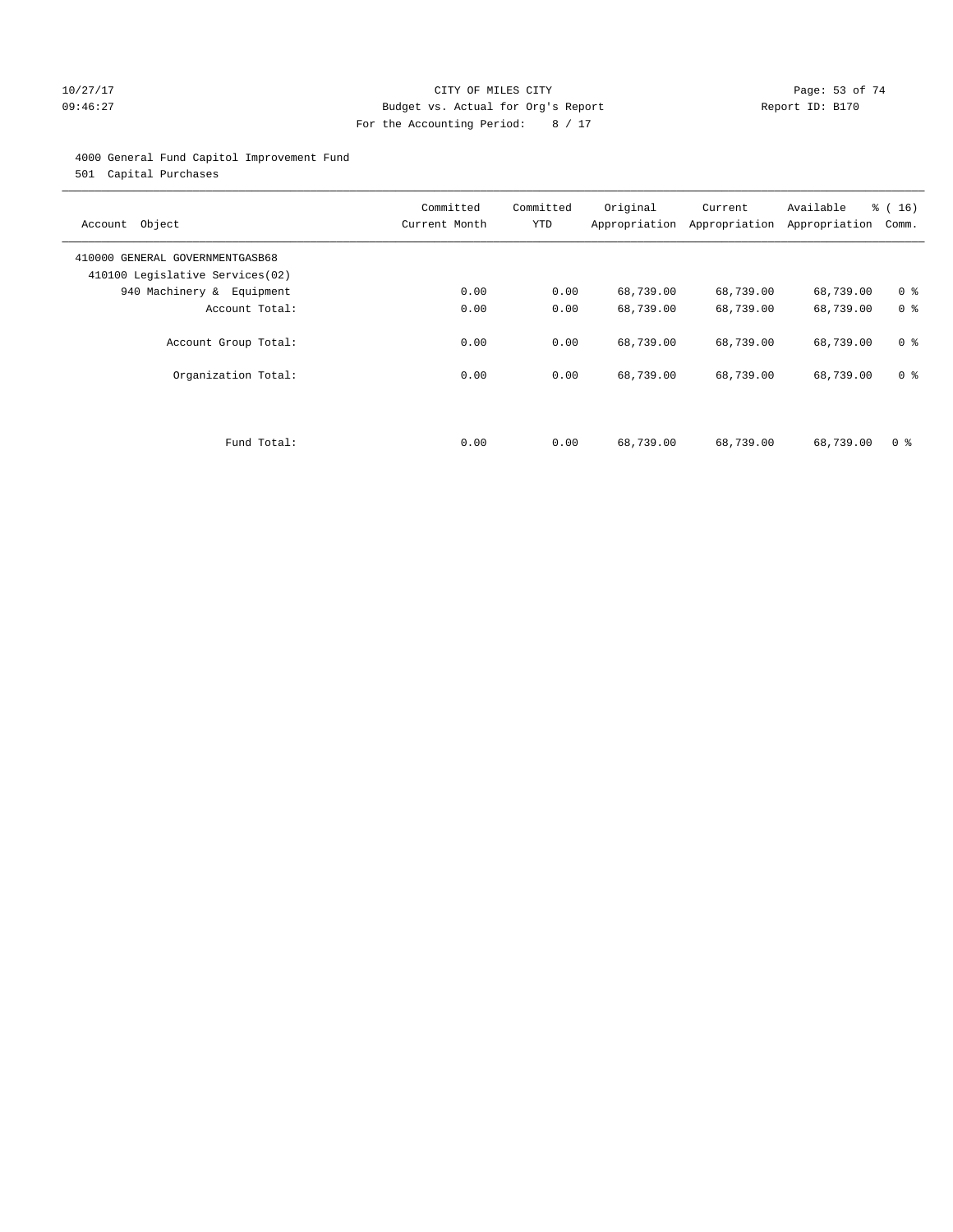#### 10/27/17 Page: 54 of 74 09:46:27 Budget vs. Actual for Org's Report Changer Report ID: B170 For the Accounting Period: 8 / 17

#### 4050 Ambulance Capital Improvement Fund

10 Ambulance

| Account Object                                                             | Committed<br>Current Month | Committed<br><b>YTD</b> | Original  | Current<br>Appropriation Appropriation | Available<br>Appropriation | $\frac{3}{6}$ ( 16 )<br>Comm. |
|----------------------------------------------------------------------------|----------------------------|-------------------------|-----------|----------------------------------------|----------------------------|-------------------------------|
| 420000 PUBLIC SAFETY-GASB68<br>420730 Emergency Medical Services-Ambulance |                            |                         |           |                                        |                            |                               |
| 940 Machinery & Equipment                                                  | 0.00                       | 0.00                    | 13,779.00 | 13,779.00                              | 13,779.00                  | 0 <sup>8</sup>                |
| Account Total:                                                             | 0.00                       | 0.00                    | 13,779.00 | 13,779.00                              | 13,779.00                  | 0 <sup>8</sup>                |
| Account Group Total:                                                       | 0.00                       | 0.00                    | 13,779.00 | 13,779.00                              | 13,779.00                  | 0 <sup>8</sup>                |
| Organization Total:                                                        | 0.00                       | 0.00                    | 13,779.00 | 13,779.00                              | 13,779.00                  | 0 <sup>8</sup>                |
|                                                                            |                            |                         |           |                                        |                            |                               |
| Fund Total:                                                                | 0.00                       | 0.00                    | 13,779.00 | 13,779.00                              | 13,779.00                  | 0 %                           |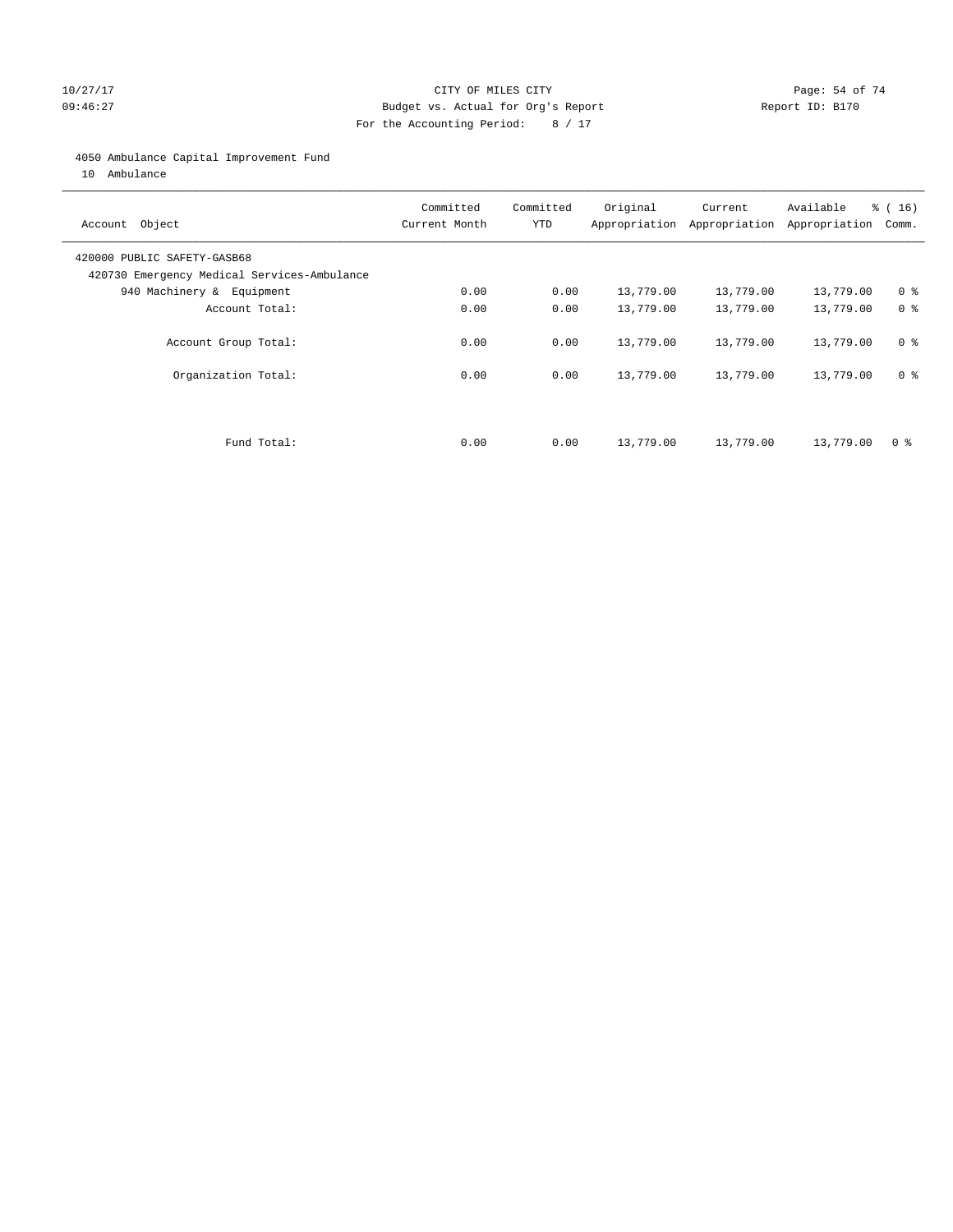#### 10/27/17 Page: 55 of 74 09:46:27 Budget vs. Actual for Org's Report Changer Report ID: B170 For the Accounting Period: 8 / 17

#### 4060 CAPITAL IMPROV-PUBLIC WORKS

911 Public Works Operations

| Object<br>Account                                         | Committed<br>Current Month | Committed<br><b>YTD</b> | Original<br>Appropriation | Current<br>Appropriation | Available<br>Appropriation | % (16)<br>Comm.                  |
|-----------------------------------------------------------|----------------------------|-------------------------|---------------------------|--------------------------|----------------------------|----------------------------------|
| 430000 Public Works-GASB68<br>430233 Roadway/Re-surfacing |                            |                         |                           |                          |                            |                                  |
| 940 Machinery & Equipment                                 | 0.00                       | 0.00                    | 100,000.00                | 100,000.00               | 100,000.00                 | 0 <sup>8</sup>                   |
| Account Total:                                            | 0.00                       | 0.00                    | 100,000.00                | 100,000.00               | 100,000.00                 | 0 <sup>8</sup>                   |
| Account Group Total:<br>Organization Total:               | 0.00<br>0.00               | 0.00<br>0.00            | 100,000.00<br>100,000.00  | 100,000.00<br>100,000.00 | 100,000.00<br>100,000.00   | 0 <sup>8</sup><br>0 <sup>8</sup> |
| Fund Total:                                               | 0.00                       | 0.00                    | 100,000.00                | 100,000.00               | 100,000.00                 | 0 %                              |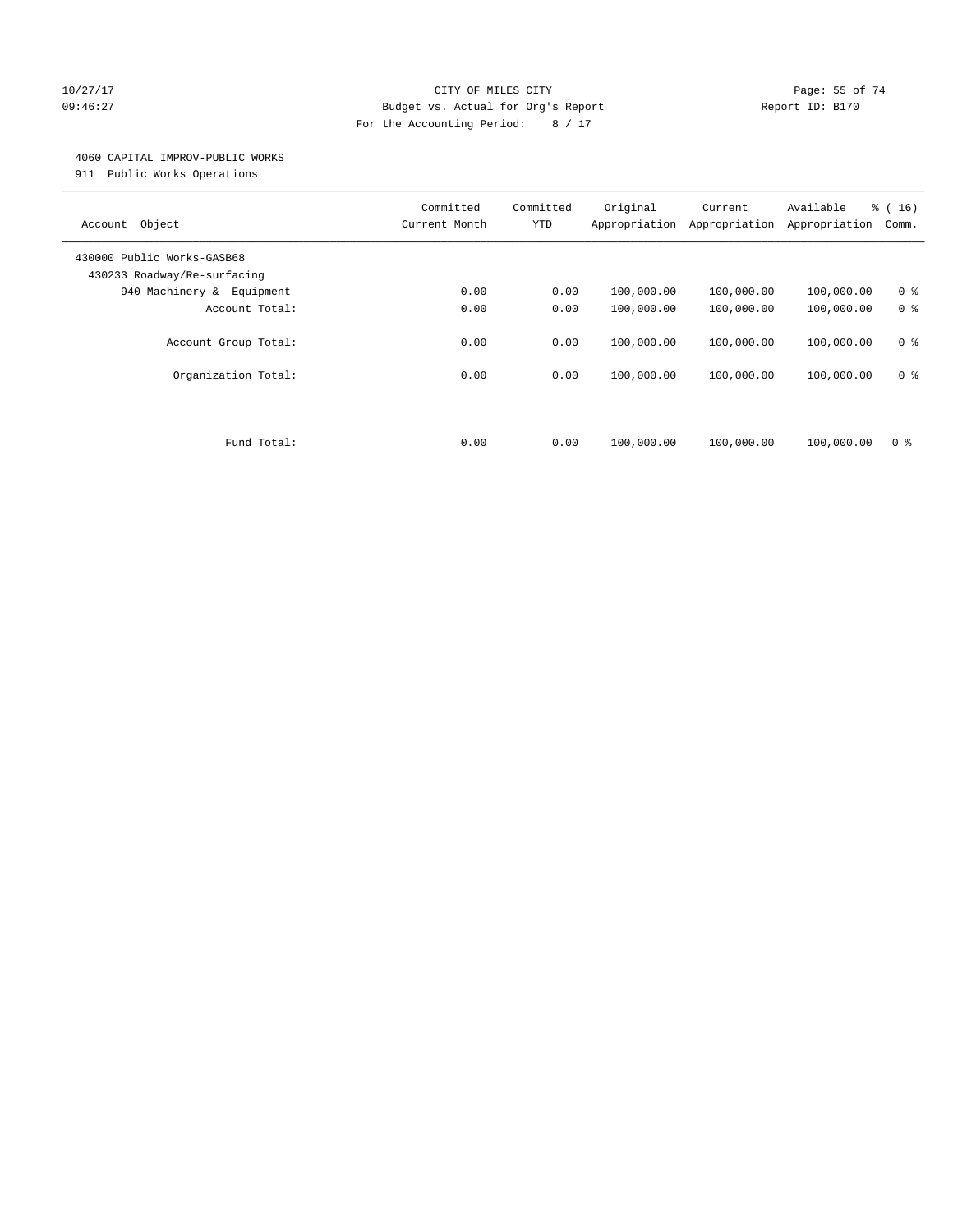#### 10/27/17 Page: 56 of 74 09:46:27 Budget vs. Actual for Org's Report Changer Report ID: B170 For the Accounting Period: 8 / 17

————————————————————————————————————————————————————————————————————————————————————————————————————————————————————————————————————

#### 5210 WATER UTILITY

22 Water Plant

|                                               | Committed     | Committed | Original   | Current    | Available                                       | $\frac{1}{6}$ ( 16 ) |
|-----------------------------------------------|---------------|-----------|------------|------------|-------------------------------------------------|----------------------|
| Account Object                                | Current Month | YTD       |            |            | Appropriation Appropriation Appropriation Comm. |                      |
| 430000 Public Works-GASB68                    |               |           |            |            |                                                 |                      |
| 430530 Water Source of Supply and Pumping(22) |               |           |            |            |                                                 |                      |
| 111 Salaries and Wages - Permanent            | 21,344.62     | 41,973.80 | 267,183.00 | 267,183.00 | 225,209.20                                      | 16 <sup>8</sup>      |
| 121 OVERTIME-PERMANENT                        | 370.11        | 1,833.14  | 16,709.00  | 16,709.00  | 14,875.86                                       | $11$ %               |
| 131 VACATION                                  | 1,926.02      | 3,919.79  | 15,773.00  | 15,773.00  | 11,853.21                                       | $25$ %               |
| 132 SICK LEAVE                                | 295.93        | 773.77    | 7,093.00   | 7,093.00   | 6,319.23                                        | $11$ %               |
| 133 OTHER LEAVE PAY                           | 206.98        | 206.98    | 4,192.00   | 4,192.00   | 3,985.02                                        | 5 <sup>8</sup>       |
| 134 HOLIDAY PAY                               | 0.00          | 658.89    | 5,002.00   | 5,002.00   | 4,343.11                                        | $13*$                |
| 141 Unemployment Insurance                    | 60.39         | 126.03    | 474.00     | 474.00     | 347.97                                          | 27%                  |
| 142 Workers' Compensation                     | 1,390.68      | 2,882.59  | 17,610.00  | 17,610.00  | 14,727.41                                       | 16 <sup>8</sup>      |
| 143 Health Insurance                          | 4,001.97      | 8,218.16  | 49,320.00  | 49,320.00  | 41,101.84                                       | $17*$                |
| 144 FICA                                      | 1,727.68      | 3,612.48  | 24,171.00  | 24,171.00  | 20,558.52                                       | 15 <sup>°</sup>      |
| 145 PERS                                      | 2,128.75      | 4,183.88  | 26,761.00  | 26,761.00  | 22,577.12                                       | 16 <sup>8</sup>      |
| 196 CLOTHING ALLOTMENT                        | 0.00          | 975.00    | 840.00     | 840.00     | $-135.00$                                       | $116$ %              |
| 210 Office Supplies and Materials             | 0.00          | 0.00      | 250.00     | 250.00     | 250.00                                          | 0 <sup>8</sup>       |
| 214 Small Items of Equipment                  | 0.00          | 0.00      | 3,500.00   | 3,500.00   | 3,500.00                                        | 0 <sup>8</sup>       |
| 220 Operating Expenses                        | 327.92        | 664.83    | 2,000.00   | 2,000.00   | 1,335.17                                        | 33%                  |
| 222 Chemicals, Lab & Med Supplies             | 90.82         | 90.82     | 150.00     | 150.00     | 59.18                                           | 61 %                 |
| 226 Clothing and Uniforms                     | 0.00          | 0.00      | 500.00     | 500.00     | 500.00                                          | 0 <sup>8</sup>       |
| 230 Repair and Maintenance Supplies           | 316.18        | 344.67    | 12,000.00  | 12,000.00  | 11,655.33                                       | 3 <sup>8</sup>       |
| 231 Gas, Oil, Diesel Fuel, Grease, etc.       | 90.01         | 185.58    | 1,500.00   | 1,500.00   | 1,314.42                                        | $12$ %               |
| 241 Consumable Tools                          | 0.00          | 0.00      | 200.00     | 200.00     | 200.00                                          | 0 <sup>8</sup>       |
| 311 Postage, Box Rent, Etc.                   | 0.00          | 0.00      | 50.00      | 50.00      | 50.00                                           | 0 <sup>8</sup>       |
| 330 Publicity, Subscriptions & Dues           | 0.00          | 0.00      | 250.00     | 250.00     | 250.00                                          | 0 <sup>8</sup>       |
| 334 Memberships, Registrations & Dues         | 0.00          | 125.00    | 400.00     | 400.00     | 275.00                                          | $31$ %               |
| 341 Electric Utility Services                 | 8,467.33      | 15,400.46 | 55,000.00  | 55,000.00  | 39,599.54                                       | $28$ %               |
| 344 Gas Utility Service                       | 37.72         | 75.30     | 20,000.00  | 20,000.00  | 19,924.70                                       | 0 <sup>8</sup>       |
| 345 Telephone                                 | 74.40         | 149.06    | 1,000.00   | 1,000.00   | 850.94                                          | 15 <sup>°</sup>      |
| 346 Garbage Service                           | 220.00        | 291.12    | 550.00     | 550.00     | 258.88                                          | 53%                  |
| 347 Internet                                  | 80.25         | 160.50    | 1,000.00   | 1,000.00   | 839.50                                          | 16 <sup>8</sup>      |
| 350 Professional Services                     | 0.00          | 7.25      | 500.00     | 500.00     | 492.75                                          | 1 <sup>°</sup>       |
| 352 Wtr/Swr Lab Testing                       | 0.00          | 0.00      | 1,000.00   | 1,000.00   | 1,000.00                                        | 0 <sup>8</sup>       |
| 357 Architectual, Engineering Serv Etc.       | 0.00          | 0.00      | 10,000.00  | 10,000.00  | 10,000.00                                       | 0 <sup>8</sup>       |
| 360 Contr R & M                               | 23.50         | 282.25    | 45,000.00  | 45,000.00  | 44,717.75                                       | 1 <sup>8</sup>       |
| 363 R&M Vehicles/Equip/Labor-PW               | 0.00          | 0.00      | 3,000.00   | 3,000.00   | 3,000.00                                        | 0 <sup>8</sup>       |
| 369 Other Repair and Maintenance              | 0.00          | 0.00      | 2,000.00   | 2,000.00   | 2,000.00                                        | 0 <sup>8</sup>       |
| 370 Travel                                    | 0.00          | 205.30    | 1,000.00   | 1,000.00   | 794.70                                          | $21$ %               |
| 380 Training Services                         | 0.00          | 0.00      | 1,500.00   | 1,500.00   | 1,500.00                                        | 0 <sup>8</sup>       |
| 382 Books                                     | 164.00        | 164.00    | 200.00     | 200.00     | 36.00                                           | $82$ %               |
| 400 BUILDING MATERIALS                        | 0.00          | 0.00      | 500.00     | 500.00     | 500.00                                          | 0 <sup>8</sup>       |
| 511 Insurance on Buildings                    | 0.00          | 9,026.13  | 9,027.00   | 9,027.00   |                                                 | $0.87$ 100 %         |
| 512 Insurance on Vehicles & Equipment         | 0.00          | 267.74    | 268.00     | 268.00     |                                                 | $0.26$ 100 %         |
| 940 Machinery & Equipment                     | 0.00          | 0.00      | 1.00       | 1.00       | 1.00                                            | 0 <sup>8</sup>       |
| Account Total:                                | 43, 345. 26   | 96,804.52 | 607,474.00 | 607,474.00 | 510,669.48                                      | 16 <sup>°</sup>      |
| Account Group Total:                          | 43, 345. 26   | 96,804.52 | 607,474.00 | 607,474.00 | 510,669.48                                      | 16 %                 |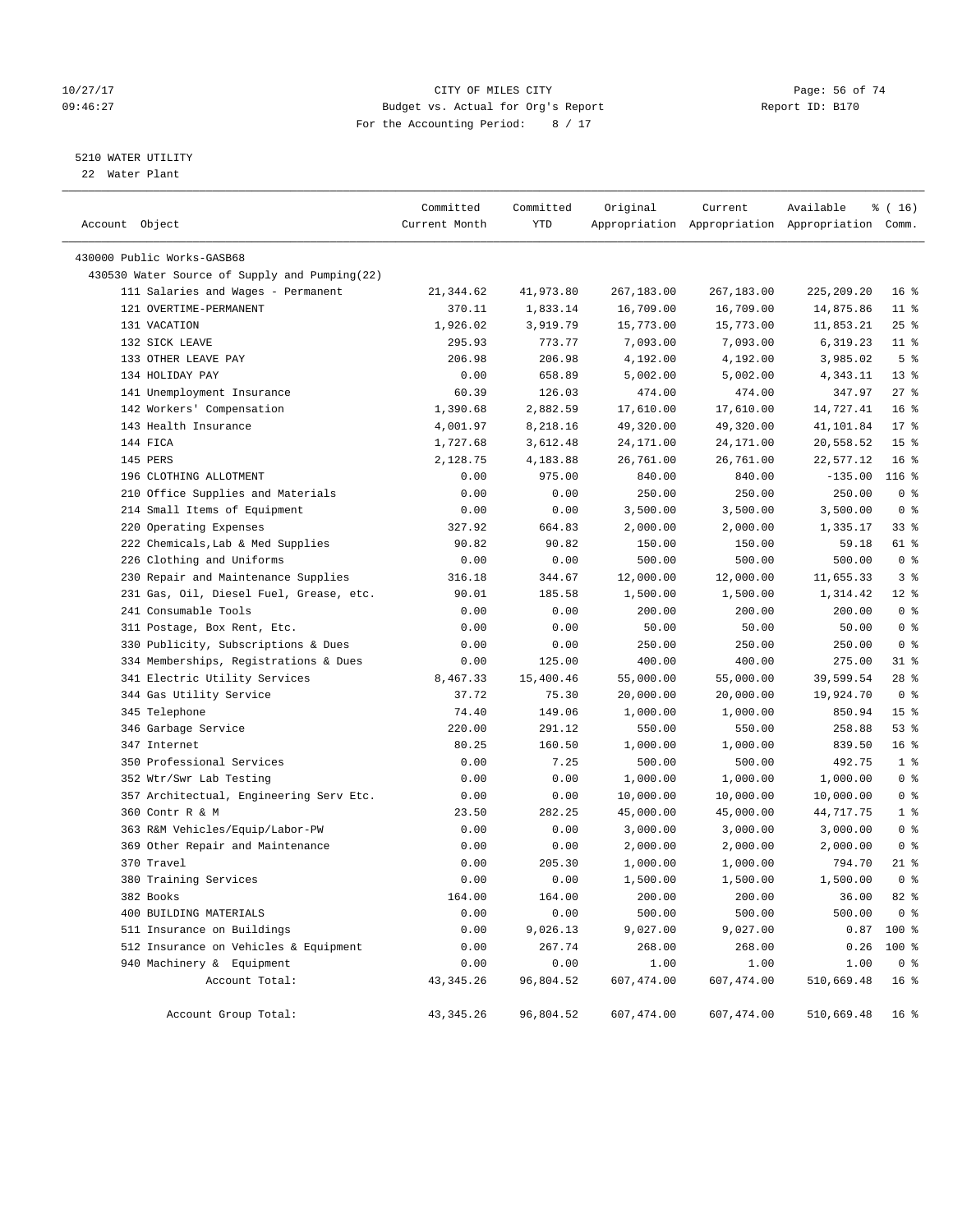#### 10/27/17 Page: 57 of 74 09:46:27 Budget vs. Actual for Org's Report Changer Report ID: B170 For the Accounting Period: 8 / 17

#### 5210 WATER UTILITY 22 Water Plant

| Account Object |                     | Committed<br>Current Month | Committed<br><b>YTD</b> | Original   | Current    | Available<br>Appropriation Appropriation Appropriation Comm. | * (16) |
|----------------|---------------------|----------------------------|-------------------------|------------|------------|--------------------------------------------------------------|--------|
|                | Organization Total: | 43,345.26                  | 96,804.52               | 607,474.00 | 607,474.00 | 510,669.48 16%                                               |        |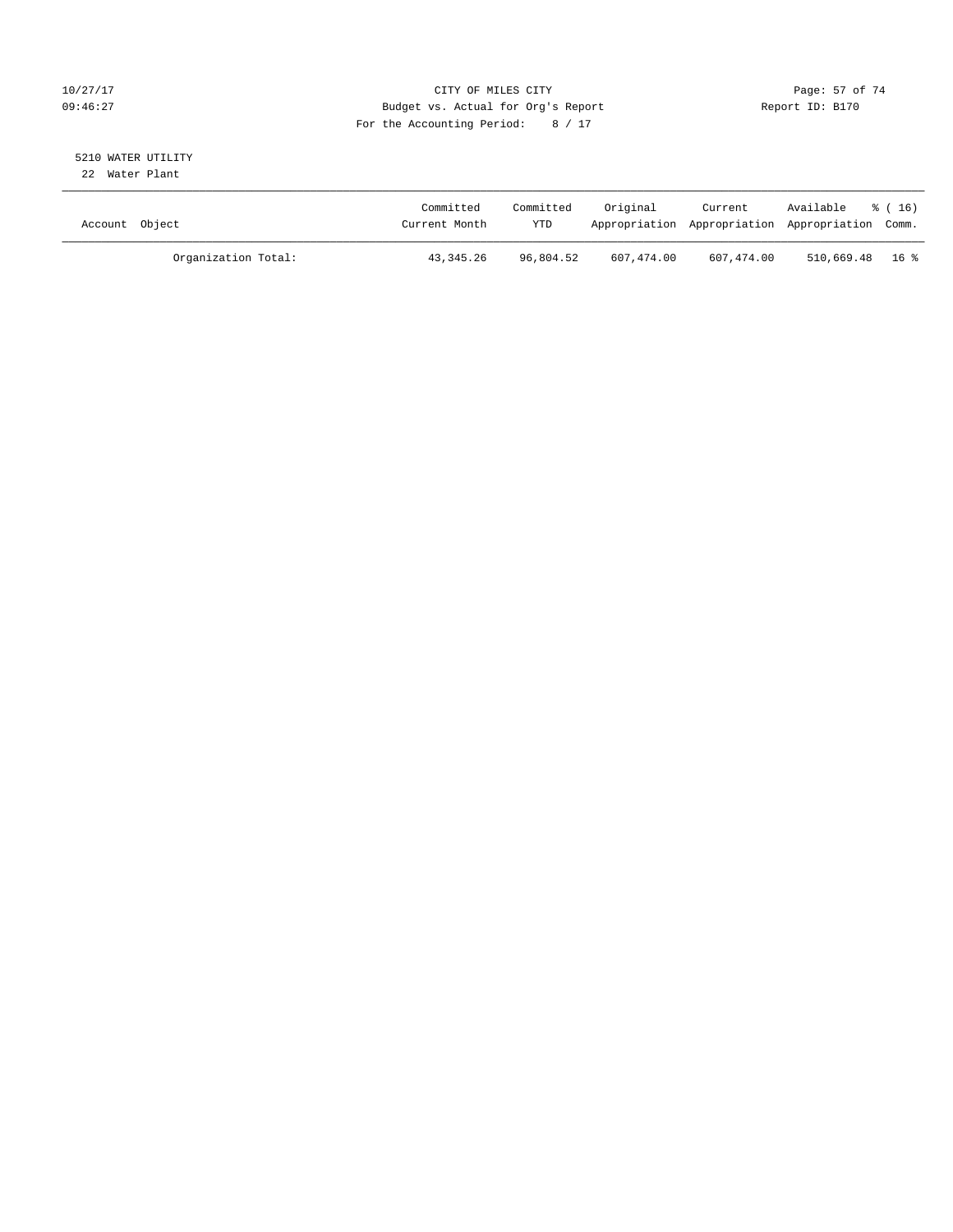#### 10/27/17 Page: 58 of 74 09:46:27 Budget vs. Actual for Org's Report Report ID: B170 For the Accounting Period: 8 / 17

————————————————————————————————————————————————————————————————————————————————————————————————————————————————————————————————————

#### 5210 WATER UTILITY

23 Water Lines

|                                          | Committed     | Committed | Original   | Current    | Available                                       | % (16)          |
|------------------------------------------|---------------|-----------|------------|------------|-------------------------------------------------|-----------------|
| Account Object                           | Current Month | YTD       |            |            | Appropriation Appropriation Appropriation Comm. |                 |
|                                          |               |           |            |            |                                                 |                 |
| 430000 Public Works-GASB68               |               |           |            |            |                                                 |                 |
| 430550 Transmission and Distribution(23) |               |           |            |            |                                                 |                 |
| 111 Salaries and Wages - Permanent       | 12,405.39     | 22,339.79 | 158,235.00 | 158,235.00 | 135,895.21                                      | $14$ %          |
| 121 OVERTIME-PERMANENT                   | 459.75        | 1,536.53  | 10,598.00  | 10,598.00  | 9,061.47                                        | $14$ %          |
| 131 VACATION                             | 885.34        | 2,081.36  | 15,773.00  | 15,773.00  | 13,691.64                                       | 13 <sup>°</sup> |
| 132 SICK LEAVE                           | 351.76        | 577.54    | 7,093.00   | 7,093.00   | 6,515.46                                        | 8 %             |
| 133 OTHER LEAVE PAY                      | 0.00          | 0.00      | 2,253.00   | 2,253.00   | 2,253.00                                        | 0 <sup>8</sup>  |
| 134 HOLIDAY PAY                          | 0.00          | 89.00     | 4,558.00   | 4,558.00   | 4,469.00                                        | 2 <sup>8</sup>  |
| 141 Unemployment Insurance               | 35.26         | 67.74     | 298.00     | 298.00     | 230.26                                          | $23$ %          |
| 142 Workers' Compensation                | 715.31        | 1,361.17  | 10,857.00  | 10,857.00  | 9,495.83                                        | $13*$           |
| 143 Health Insurance                     | 2,558.23      | 4,937.90  | 49,761.00  | 49,761.00  | 44,823.10                                       | $10*$           |
| 144 FICA                                 | 1,069.31      | 2,053.05  | 13,868.00  | 13,868.00  | 11,814.95                                       | 15 <sup>°</sup> |
| 145 PERS                                 | 1,194.43      | 2,257.73  | 16,814.00  | 16,814.00  | 14,556.27                                       | $13*$           |
| 196 CLOTHING ALLOTMENT                   | 0.00          | 462.00    | 600.00     | 600.00     | 138.00                                          | $77$ $%$        |
| 210 Office Supplies and Materials        | 0.00          | 35.48     | 500.00     | 500.00     | 464.52                                          | 7 %             |
| 214 Small Items of Equipment             | 3,991.00      | 5,266.00  | 13,000.00  | 13,000.00  | 7,734.00                                        | 41 %            |
| 220 Operating Expenses                   | 155.59        | 1,238.27  | 35,000.00  | 35,000.00  | 33,761.73                                       | 4%              |
| 222 Chemicals, Lab & Med Supplies        | 0.00          | 0.00      | 200.00     | 200.00     | 200.00                                          | 0 <sup>8</sup>  |
| 226 Clothing and Uniforms                | 12.50         | 123.63    | 700.00     | 700.00     | 576.37                                          | 18 <sup>8</sup> |
| 230 Repair and Maintenance Supplies      | 5,480.88      | 5,969.39  | 40,000.00  | 40,000.00  | 34,030.61                                       | 15 <sup>8</sup> |
| 231 Gas, Oil, Diesel Fuel, Grease, etc.  | 643.33        | 1,371.95  | 10,000.00  | 10,000.00  | 8,628.05                                        | $14*$           |
| 233 Water/Sewer Main Replacement and     | 0.00          | 0.00      | 10,000.00  | 10,000.00  | 10,000.00                                       | 0 <sup>8</sup>  |
| 234 Hydrant/Manhole Replacement, Valves  | 3,075.03      | 5,288.23  | 55,000.00  | 55,000.00  | 49,711.77                                       | $10*$           |
| 235 Curb Stop Replacement                | 2,165.31      | 2,337.06  | 18,000.00  | 18,000.00  | 15,662.94                                       | 13 <sup>°</sup> |
| 241 Consumable Tools                     | 15.94         | 15.94     | 200.00     | 200.00     | 184.06                                          | 8 %             |
| 311 Postage, Box Rent, Etc.              | 0.00          | 0.00      | 100.00     | 100.00     | 100.00                                          | 0 <sup>8</sup>  |
| 320 Printing, Duplicating, Typing &      | 0.00          | 0.00      | 100.00     | 100.00     | 100.00                                          | 0 <sup>8</sup>  |
| 330 Publicity, Subscriptions & Dues      | 0.00          | 0.00      | 250.00     | 250.00     | 250.00                                          | 0 <sup>8</sup>  |
| 334 Memberships, Registrations & Dues    | 0.00          | 0.00      | 350.00     | 350.00     | 350.00                                          | 0 <sup>8</sup>  |
| 341 Electric Utility Services            | 25.53         | 49.19     | 500.00     | 500.00     | 450.81                                          | $10*$           |
| 344 Gas Utility Service                  | 10.68         | 20.42     | 400.00     | 400.00     | 379.58                                          | 5 <sup>°</sup>  |
| 345 Telephone                            | 35.04         | 70.34     | 600.00     | 600.00     | 529.66                                          | $12*$           |
| 347 Internet                             | 11.40         | 22.80     | 200.00     | 200.00     | 177.20                                          | $11$ %          |
| 350 Professional Services                | 63.93         | 63.93     | 8,400.00   | 8,400.00   | 8,336.07                                        | 1 <sup>8</sup>  |
| 357 Architectual, Engineering Serv Etc.  | 0.00          | 0.00      | 30,000.00  | 30,000.00  | 30,000.00                                       | 0 <sup>8</sup>  |
| 360 Contr R & M                          | 144.24        | 288.48    | 18,500.00  | 18,500.00  | 18,211.52                                       | 2 <sup>8</sup>  |
| 363 R&M Vehicles/Equip/Labor-PW          | 850.80        | 1,897.02  | 35,000.00  | 35,000.00  | 33,102.98                                       | 5 <sup>°</sup>  |
| 369 Other Repair and Maintenance         | 1,715.95      | 1,715.95  | 1,000.00   | 1,000.00   | $-715.95$ 172 %                                 |                 |
| 370 Travel                               | 0.00          | 0.00      | 1,000.00   | 1,000.00   | 1,000.00                                        | 0 <sup>8</sup>  |
| 380 Training Services                    | 140.00        | 140.00    | 1,000.00   | 1,000.00   | 860.00                                          | 14 %            |
| 382 Books                                | 0.00          | 0.00      | 200.00     | 200.00     | 200.00                                          | $0$ %           |
| 400 BUILDING MATERIALS                   | 0.00          | 0.00      | 500.00     | 500.00     | 500.00                                          | 0 <sup>8</sup>  |
| 511 Insurance on Buildings               | 0.00          | 2,700.13  | 2,701.00   | 2,701.00   | 0.87                                            | 100 %           |
| 512 Insurance on Vehicles & Equipment    | 0.00          | 751.11    | 752.00     | 752.00     | 0.89                                            | 100 %           |
| 532 Land Rental                          | 207.05        | 207.05    | 1,500.00   | 1,500.00   | 1,292.95                                        | $14*$           |
| 533 Machinery and Equipment Rental       | 0.00          | 0.00      | 1,000.00   | 1,000.00   | 1,000.00                                        | $0$ %           |
| 940 Machinery & Equipment                | 0.00          | 0.00      | 1.00       | 1.00       | 1.00                                            | 0 <sup>8</sup>  |
| Account Total:                           | 38,418.98     | 67,336.18 | 577,362.00 | 577,362.00 | 510,025.82                                      | $12$ %          |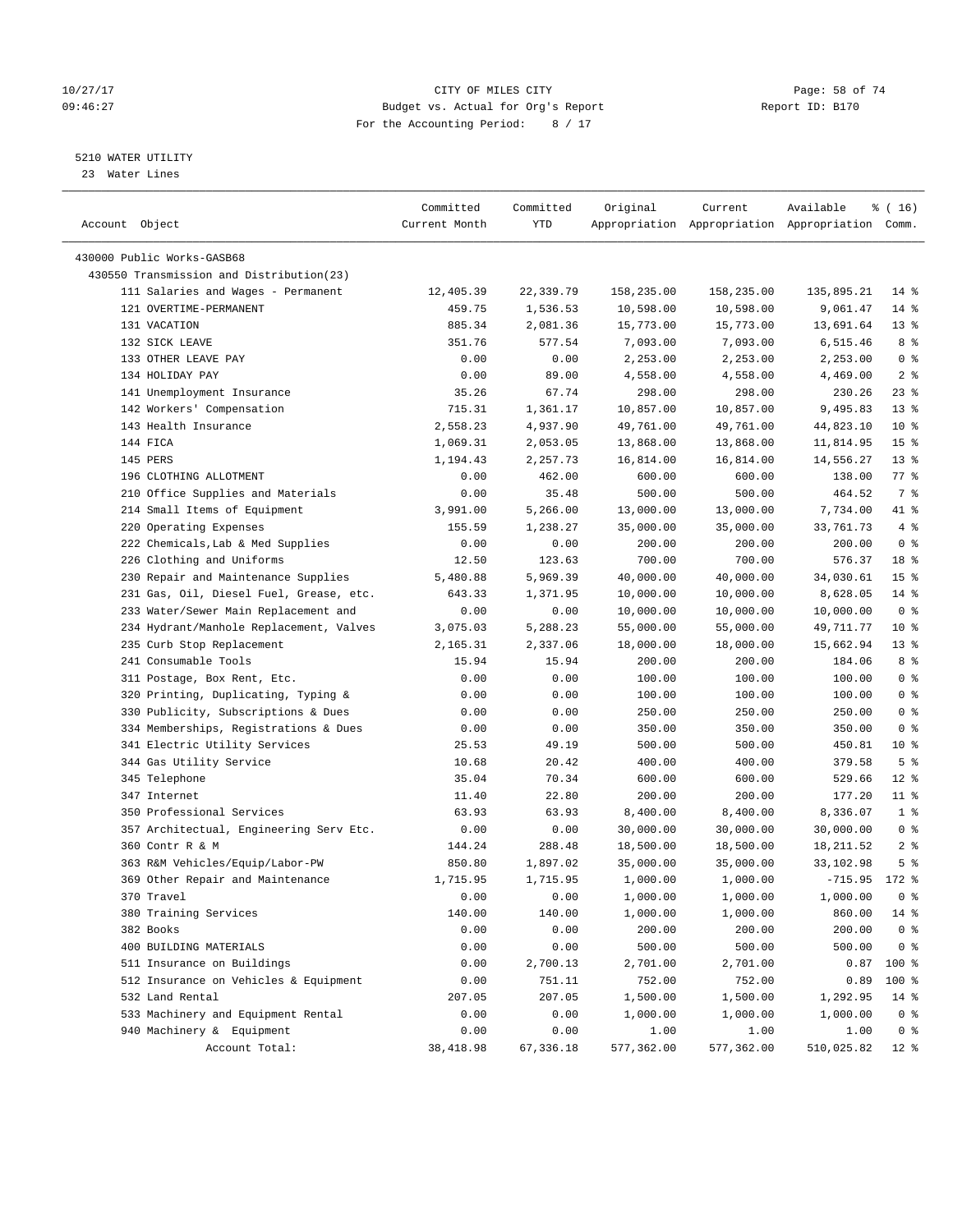#### 10/27/17 Page: 59 of 74 09:46:27 Budget vs. Actual for Org's Report Changer Report ID: B170 For the Accounting Period: 8 / 17

#### 5210 WATER UTILITY

23 Water Lines

|                                            | Committed     | Committed  | Original   | Current                     | Available     | % (16)         |
|--------------------------------------------|---------------|------------|------------|-----------------------------|---------------|----------------|
| Object<br>Account                          | Current Month | <b>YTD</b> |            | Appropriation Appropriation | Appropriation | Comm.          |
| Account Group Total:                       | 38, 418.98    | 67,336.18  | 577,362.00 | 577,362.00                  | 510,025.82    | $12$ %         |
| 490000 DEBT SERVICE                        |               |            |            |                             |               |                |
| 490200 Revenue Bonds                       |               |            |            |                             |               |                |
| 611 Principal-NE Wtr Line Phase II         | 0.00          | 0.00       | 17,000.00  | 17,000.00                   | 17,000.00     | 0 <sup>8</sup> |
| 615 Principal-Northeast Water Ln \$2.2     | 0.00          | 0.00       | 64,000.00  | 64,000.00                   | 64,000.00     | 0 <sup>8</sup> |
| 616 Principal-Carbon Hill Water Tank \$2.2 | 0.00          | 0.00       | 62,000.00  | 62,000.00                   | 62,000.00     | 0 <sup>8</sup> |
| 617 Principal - NE Wtr Line \$500k         | 0.00          | 0.00       | 15,000.00  | 15,000.00                   | 15,000.00     | 0 <sup>8</sup> |
| 618 Principal-Carbon Hill \$500k           | 0.00          | 0.00       | 15,000.00  | 15,000.00                   | 15,000.00     | 0 <sup>8</sup> |
| 622 Interest-NE Wtr Line Phase II          | 0.00          | 0.00       | 1,564.00   | 1,564.00                    | 1,564.00      | 0 <sup>8</sup> |
| 631 Interest - NE Wtr Line \$500k          | 0.00          | 0.00       | 10,822.00  | 10,822.00                   | 10,822.00     | 0 <sup>8</sup> |
| 632 Interest - Carbon Hill Wtr Tank \$500k | 0.00          | 0.00       | 10,822.00  | 10,822.00                   | 10,822.00     | 0 <sup>8</sup> |
| 634 Interest-Northeast Wtr Ln \$2.2        | 0.00          | 0.00       | 52,590.00  | 52,590.00                   | 52,590.00     | 0 <sup>8</sup> |
| 638 Interest-Carbon Hill Tank \$2.2        | 0.00          | 0.00       | 51,225.00  | 51,225.00                   | 51,225.00     | 0 <sup>8</sup> |
| Account Total:                             | 0.00          | 0.00       | 300,023.00 | 300,023.00                  | 300,023.00    | 0 <sup>8</sup> |
| Account Group Total:                       | 0.00          | 0.00       | 300,023.00 | 300,023.00                  | 300,023.00    | 0 <sup>8</sup> |
| Organization Total:                        | 38, 418.98    | 67, 336.18 | 877,385.00 | 877,385.00                  | 810,048.82    | 8 %            |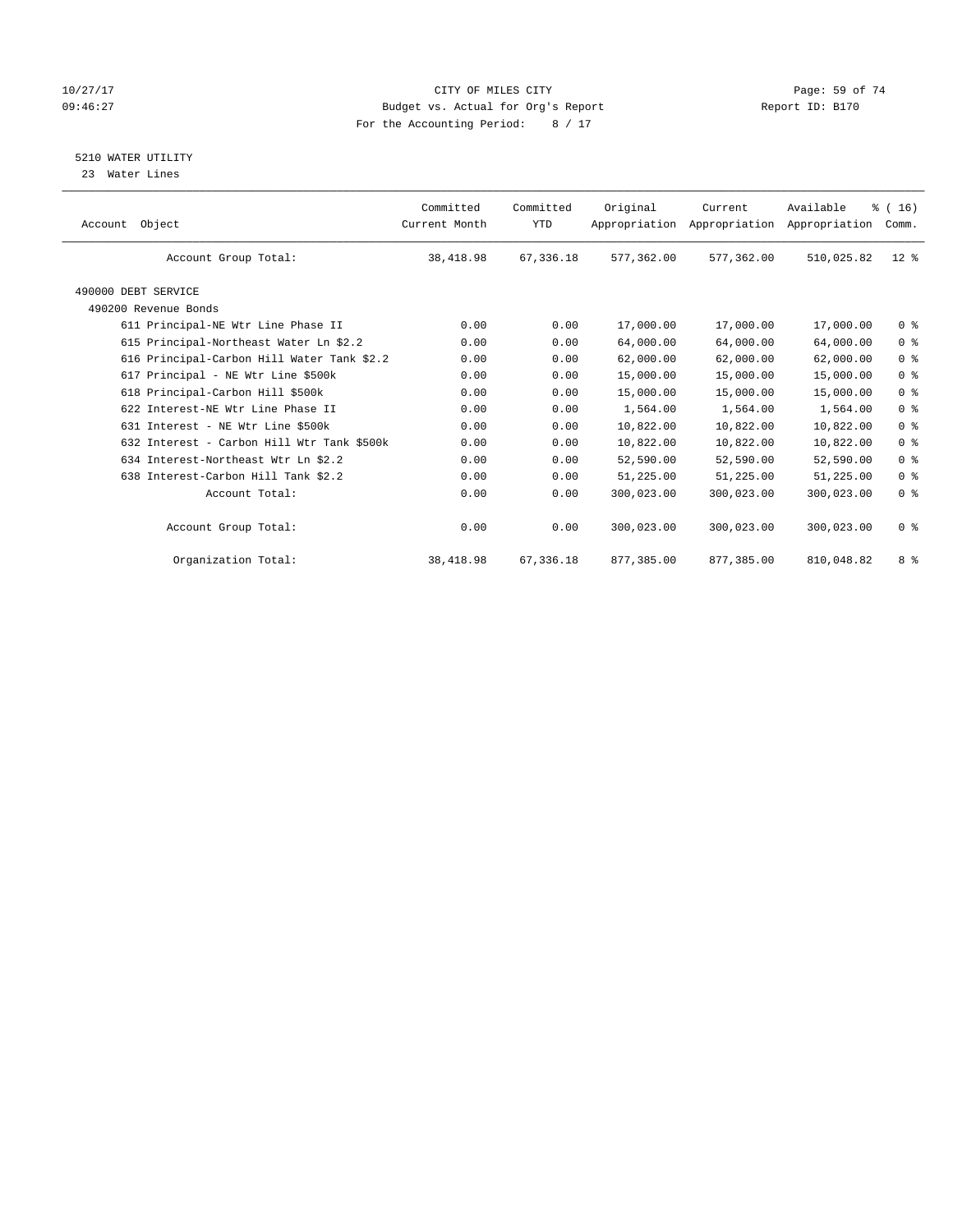#### 10/27/17 Page: 60 of 74 09:46:27 Budget vs. Actual for Org's Report Changer Report ID: B170 For the Accounting Period: 8 / 17

#### 5210 WATER UTILITY

25 Water Administration

| Account Object |                                           | Committed<br>Current Month | Committed<br><b>YTD</b> | Original   | Current    | Available<br>Appropriation Appropriation Appropriation Comm. | % (16)          |
|----------------|-------------------------------------------|----------------------------|-------------------------|------------|------------|--------------------------------------------------------------|-----------------|
|                |                                           |                            |                         |            |            |                                                              |                 |
|                | 430000 Public Works-GASB68                |                            |                         |            |            |                                                              |                 |
|                | 430510 Water Administration(25)           |                            |                         |            |            |                                                              |                 |
|                | 111 Salaries and Wages - Permanent        | 2,230.27                   | 3,908.28                | 29, 217.00 | 29, 217.00 | 25,308.72                                                    | 13 <sup>8</sup> |
|                | 121 OVERTIME-PERMANENT                    | 0.00                       | 0.00                    | 250.00     | 250.00     | 250.00                                                       | 0 <sup>8</sup>  |
|                | 131 VACATION                              | 90.07                      | 322.55                  | 1,500.00   | 1,500.00   | 1,177.45                                                     | $22$ %          |
|                | 132 SICK LEAVE                            | 51.70                      | 211.73                  | 1,000.00   | 1,000.00   | 788.27                                                       | $21$ %          |
|                | 133 OTHER LEAVE PAY                       | 0.17                       | 0.17                    | 154.00     | 154.00     | 153.83                                                       | 0 <sup>8</sup>  |
|                | 141 Unemployment Insurance                | 5.92                       | 11.39                   | 49.00      | 49.00      | 37.61                                                        | $23$ $%$        |
|                | 142 Workers' Compensation                 | 26.69                      | 51.30                   | 395.00     | 395.00     | 343.70                                                       | 13 <sup>8</sup> |
|                | 143 Health Insurance                      | 375.28                     | 750.52                  | 4,718.00   | 4,718.00   | 3,967.48                                                     | 16 <sup>°</sup> |
|                | 144 FICA                                  | 180.18                     | 346.17                  | 2,458.00   | 2,458.00   | 2,111.83                                                     | $14*$           |
|                | 145 PERS                                  | 200.91                     | 377.27                  | 2,721.00   | 2,721.00   | 2,343.73                                                     | $14*$           |
|                | 196 CLOTHING ALLOTMENT                    | 0.00                       | 116.25                  | 150.00     | 150.00     | 33.75                                                        | 78 %            |
|                | 210 Office Supplies and Materials         | 0.00                       | 21.92                   | 2,250.00   | 2,250.00   | 2,228.08                                                     | 1 <sup>8</sup>  |
|                | 214 Small Items of Equipment              | 0.00                       | 0.00                    | 3,000.00   | 3,000.00   | 3,000.00                                                     | 0 <sup>8</sup>  |
|                | 220 Operating Expenses                    | 226.01                     | 677.51                  | 2,200.00   | 2,200.00   | 1,522.49                                                     | 31.8            |
|                | 230 Repair and Maintenance Supplies       | 0.00                       | 0.00                    | 800.00     | 800.00     | 800.00                                                       | 0 <sup>8</sup>  |
|                | 311 Postage, Box Rent, Etc.               | 575.26                     | 1,135.20                | 7,000.00   | 7,000.00   | 5,864.80                                                     | 16 <sup>8</sup> |
|                | 320 Printing, Duplicating, Typing &       | 0.00                       | 0.00                    | 1,500.00   | 1,500.00   | 1,500.00                                                     | 0 <sup>8</sup>  |
|                | 330 Publicity, Subscriptions & Dues       | 0.00                       | 0.00                    | 1,300.00   | 1,300.00   | 1,300.00                                                     | 0 <sup>8</sup>  |
|                | 345 Telephone                             | 45.29                      | 90.84                   | 600.00     | 600.00     | 509.16                                                       | 15 <sup>8</sup> |
|                | 347 Internet                              | 11.21                      | 22.68                   | 200.00     | 200.00     | 177.32                                                       | $11*$           |
|                | 350 Professional Services                 | 3,760.23                   | 3,763.44                | 4,000.00   | 4,000.00   | 236.56                                                       | 94%             |
|                | 360 Contr R & M                           | 136.78                     | 6,596.89                | 8,100.00   | 8,100.00   | 1,503.11                                                     | $81$ %          |
|                | 370 Travel                                | 50.00                      | 50.00                   | 500.00     | 500.00     | 450.00                                                       | $10*$           |
|                | 380 Training Services                     | 0.00                       | 50.00                   | 500.00     | 500.00     | 450.00                                                       | $10*$           |
|                | 382 Books                                 | 0.00                       | 0.00                    | 100.00     | 100.00     | 100.00                                                       | 0 <sup>8</sup>  |
|                | 513 Liability                             | 0.00                       | 4,586.23                | 4,587.00   | 4,587.00   | 0.77                                                         | $100*$          |
|                | 531 Building & Office Rental              | 500.00                     | 1,000.00                | 6,000.00   | 6,000.00   | 5,000.00                                                     | $17*$           |
|                | 810 Losses (Bad debt expense - Enterprise | 70.74                      | 70.74                   | 500.00     | 500.00     | 429.26                                                       | $14*$           |
|                | Account Total:                            | 8,536.71                   | 24, 161.08              | 85,749.00  | 85,749.00  | 61,587.92                                                    | 28 <sup>8</sup> |
|                | Account Group Total:                      | 8,536.71                   | 24, 161.08              | 85,749.00  | 85,749.00  | 61,587.92                                                    | $28$ %          |
|                | 520000 OTHER FINANCING USES               |                            |                         |            |            |                                                              |                 |
|                | 521000 Interfund Operating Transfers Out  |                            |                         |            |            |                                                              |                 |
|                | 820 Transfers to Other Funds              | 3,838.58                   | 7,677.16                | 57,316.00  | 57,316.00  | 49,638.84                                                    | 13 <sup>8</sup> |
|                | Account Total:                            | 3,838.58                   | 7,677.16                | 57,316.00  | 57,316.00  | 49,638.84                                                    | 13 <sup>8</sup> |
|                | Account Group Total:                      | 3,838.58                   | 7,677.16                | 57,316.00  | 57,316.00  | 49,638.84                                                    | $13*$           |
|                | Organization Total:                       | 12,375.29                  | 31,838.24               | 143,065.00 | 143,065.00 | 111,226.76                                                   | $22$ %          |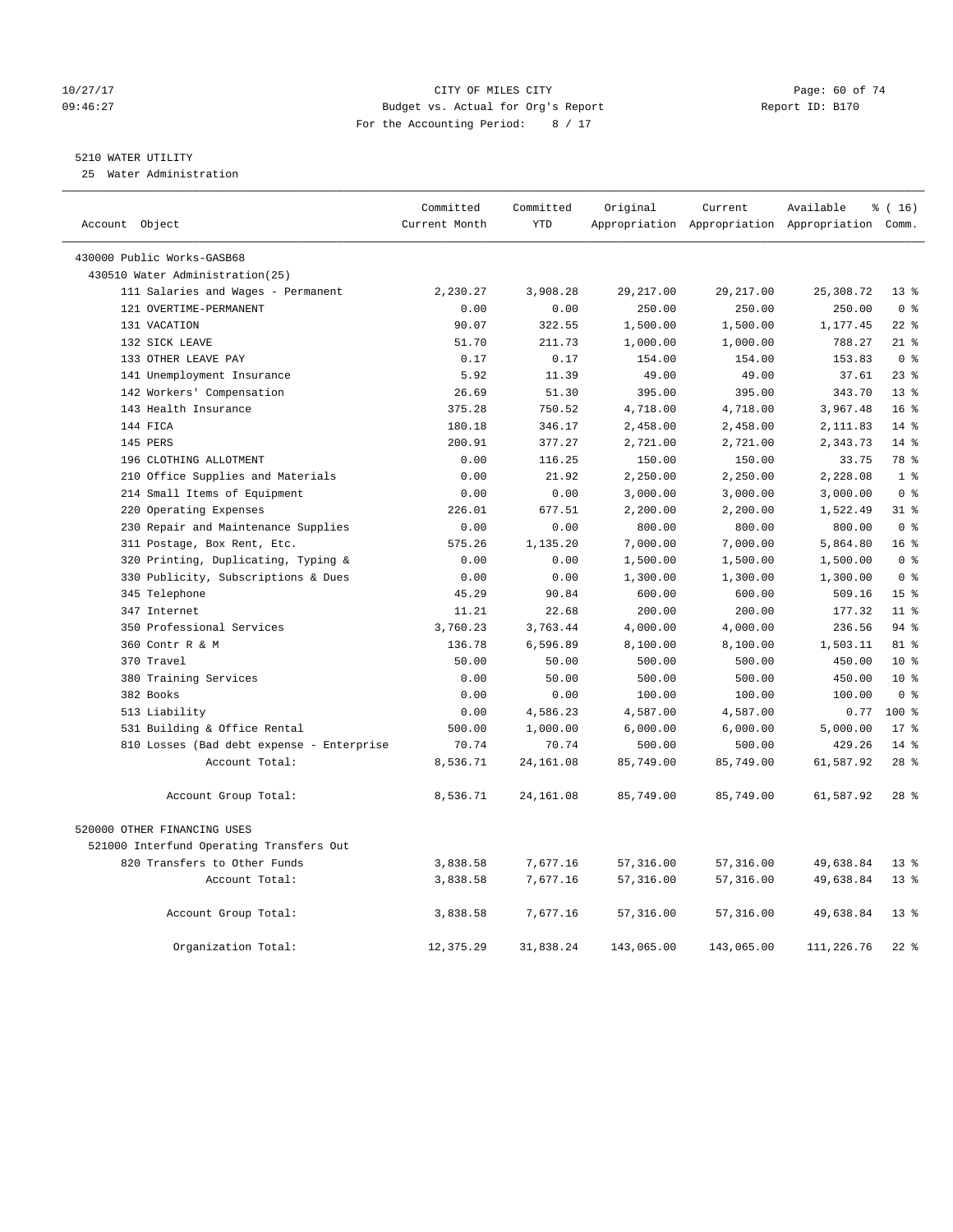#### 10/27/17 Page: 61 of 74 09:46:27 Budget vs. Actual for Org's Report Communication Report ID: B170 For the Accounting Period: 8 / 17

## 5210 WATER UTILITY

80 Water Purification

| Account Object                          | Committed<br>Current Month | Committed<br><b>YTD</b> | Original   | Current    | Available<br>Appropriation Appropriation Appropriation Comm. | % (16)                  |
|-----------------------------------------|----------------------------|-------------------------|------------|------------|--------------------------------------------------------------|-------------------------|
| 430000 Public Works-GASB68              |                            |                         |            |            |                                                              |                         |
| 430540 Water Purification and Treatment |                            |                         |            |            |                                                              |                         |
| 210 Office Supplies and Materials       | 0.00                       | 0.00                    | 200.00     | 200.00     | 200.00                                                       | 0 <sup>8</sup>          |
| 214 Small Items of Equipment            | 0.00                       | 687.20                  | 6,100.00   | 6,100.00   | 5,412.80                                                     | $11$ %                  |
| 220 Operating Expenses                  | 38.37                      | 288.19                  | 3,000.00   | 3,000.00   | 2,711.81                                                     | $10*$                   |
| 222 Chemicals, Lab & Med Supplies       | 11,432.17                  | 19,040.49               | 58,350.00  | 58,350.00  | 39, 309.51                                                   | 33 <sup>8</sup>         |
| 226 Clothing and Uniforms               | 0.00                       | 0.00                    | 500.00     | 500.00     | 500.00                                                       | $0 \text{ }$ $\text{ }$ |
| 230 Repair and Maintenance Supplies     | 612.53                     | 1,203.29                | 9,500.00   | 9,500.00   | 8,296.71                                                     | $13*$                   |
| 231 Gas, Oil, Diesel Fuel, Grease, etc. | 60.01                      | 123.72                  | 1,000.00   | 1,000.00   | 876.28                                                       | $12*$                   |
| 241 Consumable Tools                    | 0.00                       | 0.00                    | 150.00     | 150.00     | 150.00                                                       | 0 <sup>8</sup>          |
| 311 Postage, Box Rent, Etc.             | 5.11                       | 7.16                    | 150.00     | 150.00     | 142.84                                                       | 5 <sup>°</sup>          |
| 320 Printing, Duplicating, Typing &     | 0.00                       | 0.00                    | 100.00     | 100.00     | 100.00                                                       | 0 <sup>8</sup>          |
| 330 Publicity, Subscriptions & Dues     | 0.00                       | 0.00                    | 400.00     | 400.00     | 400.00                                                       | 0 <sup>8</sup>          |
| 334 Memberships, Registrations & Dues   | 0.00                       | 125.00                  | 450.00     | 450.00     | 325.00                                                       | $28$ %                  |
| 352 Wtr/Swr Lab Testing                 | 933.00                     | 1,254.00                | 10,000.00  | 10,000.00  | 8,746.00                                                     | $13*$                   |
| 357 Architectual, Engineering Serv Etc. | 0.00                       | 0.00                    | 12,000.00  | 12,000.00  | 12,000.00                                                    | 0 <sup>8</sup>          |
| 360 Contr R & M                         | 0.00                       | 282.26                  | 6,000.00   | 6,000.00   | 5,717.74                                                     | 5 <sup>°</sup>          |
| 369 Other Repair and Maintenance        | 0.00                       | 0.00                    | 1,500.00   | 1,500.00   | 1,500.00                                                     | 0 <sup>8</sup>          |
| 370 Travel                              | 0.00                       | 205.30                  | 1,500.00   | 1,500.00   | 1,294.70                                                     | $14$ %                  |
| 380 Training Services                   | 0.00                       | 0.00                    | 1,250.00   | 1,250.00   | 1,250.00                                                     | 0 <sup>8</sup>          |
| 382 Books                               | 164.00                     | 164.00                  | 200.00     | 200.00     | 36.00                                                        | 82%                     |
| 533 Machinery and Equipment Rental      | 0.00                       | 0.00                    | 1,000.00   | 1,000.00   | 1,000.00                                                     | 0 <sup>8</sup>          |
| 930 Improvements Other than Buildings   | 0.00                       | 0.00                    | 1.00       | 1.00       | 1.00                                                         | 0 <sup>8</sup>          |
| Account Total:                          | 13,245.19                  | 23,380.61               | 113,351.00 | 113,351.00 | 89,970.39                                                    | $21$ %                  |
| Account Group Total:                    | 13, 245. 19                | 23,380.61               | 113,351.00 | 113,351.00 | 89,970.39                                                    | $21$ %                  |
| Organization Total:                     | 13,245.19                  | 23,380.61               | 113,351.00 | 113,351.00 | 89,970.39                                                    | $21$ %                  |
|                                         |                            |                         |            |            |                                                              |                         |

| Fund Total: |  |  | 107,384.72 219,359.55 1,741,275.00 1,741,275.00 1,521,915.45 13 % |
|-------------|--|--|-------------------------------------------------------------------|
|             |  |  | .                                                                 |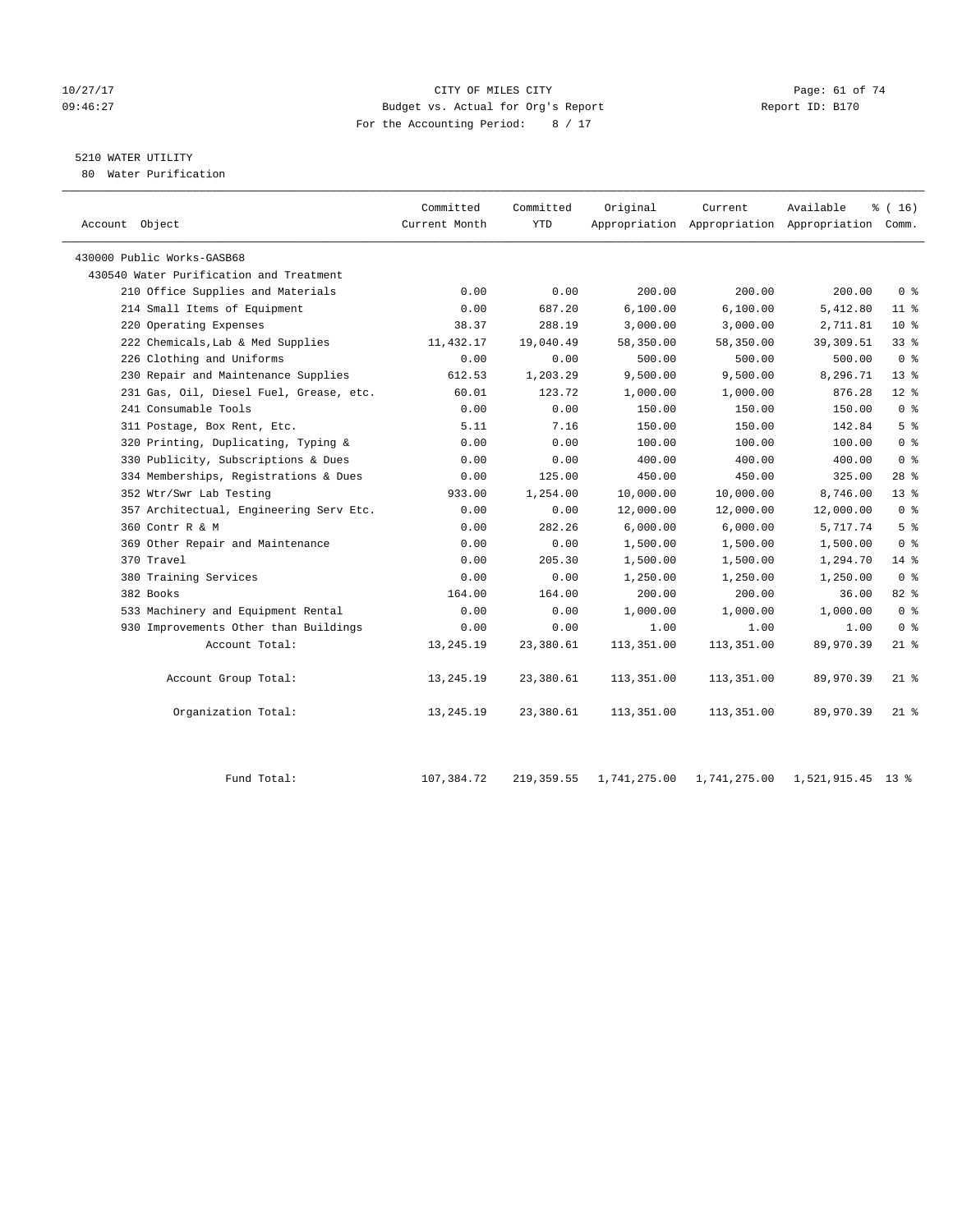#### 10/27/17 Page: 62 of 74 09:46:27 Budget vs. Actual for Org's Report Report ID: B170 For the Accounting Period: 8 / 17

————————————————————————————————————————————————————————————————————————————————————————————————————————————————————————————————————

#### 5310 SEWER UTILITY

29 Sewer Administration

|                                           | Committed     | Committed      | Original        | Current    | Available                                       | % ( 16)                  |
|-------------------------------------------|---------------|----------------|-----------------|------------|-------------------------------------------------|--------------------------|
| Account Object                            | Current Month | YTD            |                 |            | Appropriation Appropriation Appropriation Comm. |                          |
|                                           |               |                |                 |            |                                                 |                          |
| 430000 Public Works-GASB68                |               |                |                 |            |                                                 |                          |
| 430610 Sewer Administration(29)           |               |                | 29, 217.00      |            |                                                 |                          |
| 111 Salaries and Wages - Permanent        | 2,229.80      | 3,907.40       |                 | 29, 217.00 | 25,309.60                                       | 13 <sup>°</sup>          |
| 121 OVERTIME-PERMANENT                    | 0.00          | 0.00           | 250.00          | 250.00     | 250.00                                          | 0 <sup>8</sup>           |
| 131 VACATION                              | 90.07         | 322.55         | 1,500.00        | 1,500.00   | 1,177.45                                        | $22$ %                   |
| 132 SICK LEAVE                            | 51.35         | 211.22         | 1,000.00        | 1,000.00   | 788.78                                          | $21$ %<br>0 <sup>8</sup> |
| 133 OTHER LEAVE PAY                       | 0.17          | 0.17           | 154.00          | 154.00     | 153.83                                          | $23$ $%$                 |
| 141 Unemployment Insurance                | 5.92          | 11.38<br>51.28 | 49.00<br>395.00 | 49.00      | 37.62                                           | $13*$                    |
| 142 Workers' Compensation                 | 26.69         |                |                 | 395.00     | 343.72                                          | 16 <sup>8</sup>          |
| 143 Health Insurance<br>144 FICA          | 375.06        | 750.16         | 4,718.00        | 4,718.00   | 3,967.84                                        |                          |
|                                           | 180.15        | 346.12         | 2,458.00        | 2,458.00   | 2,111.88                                        | $14*$                    |
| 145 PERS                                  | 200.86        | 375.13         | 2,721.00        | 2,721.00   | 2,345.87                                        | $14*$                    |
| 196 CLOTHING ALLOTMENT                    | 0.00          | 116.25         | 113.00          | 113.00     | $-3.25$                                         | $103$ %                  |
| 210 Office Supplies and Materials         | 0.00          | 21.93          | 2,000.00        | 2,000.00   | 1,978.07                                        | 1 <sup>°</sup>           |
| 214 Small Items of Equipment              | 0.00          | 0.00           | 3,000.00        | 3,000.00   | 3,000.00                                        | 0 <sup>8</sup>           |
| 220 Operating Expenses                    | 226.01        | 677.52         | 2,500.00        | 2,500.00   | 1,822.48                                        | $27$ %                   |
| 230 Repair and Maintenance Supplies       | 0.00          | 0.00           | 800.00          | 800.00     | 800.00                                          | 0 <sup>8</sup>           |
| 311 Postage, Box Rent, Etc.               | 575.26        | 1,135.21       | 7,000.00        | 7,000.00   | 5,864.79                                        | 16 <sup>°</sup>          |
| 320 Printing, Duplicating, Typing &       | 0.00          | 0.00           | 1,500.00        | 1,500.00   | 1,500.00                                        | 0 <sup>8</sup>           |
| 330 Publicity, Subscriptions & Dues       | 0.00          | 0.00           | 1,300.00        | 1,300.00   | 1,300.00                                        | 0 <sup>8</sup>           |
| 345 Telephone                             | 45.27         | 90.80          | 600.00          | 600.00     | 509.20                                          | 15 <sup>°</sup>          |
| 347 Internet                              | 19.51         | 39.02          | 200.00          | 200.00     | 160.98                                          | $20*$                    |
| 350 Professional Services                 | 3,760.22      | 3,763.43       | 4,000.00        | 4,000.00   | 236.57                                          | 94 %                     |
| 360 Contr R & M                           | 72.85         | 6,469.04       | 8,100.00        | 8,100.00   | 1,630.96                                        | $80*$                    |
| 370 Travel                                | 50.00         | 50.00          | 500.00          | 500.00     | 450.00                                          | $10*$                    |
| 380 Training Services                     | 0.00          | 50.00          | 500.00          | 500.00     | 450.00                                          | $10*$                    |
| 382 Books                                 | 0.00          | 0.00           | 100.00          | 100.00     | 100.00                                          | 0 <sup>8</sup>           |
| 531 Building & Office Rental              | 333.33        | 666.66         | 6,000.00        | 6,000.00   | 5,333.34                                        | $11$ %                   |
| 540 Special Assessments                   | 0.00          | 0.00           | 4,000.00        | 4,000.00   | 4,000.00                                        | 0 <sup>8</sup>           |
| 810 Losses (Bad debt expense - Enterprise | 70.75         | 70.75          | 500.00          | 500.00     | 429.25                                          | $14*$                    |
| Account Total:                            | 8,313.27      | 19,126.02      | 85,175.00       | 85,175.00  | 66,048.98                                       | $22$ %                   |
| Account Group Total:                      | 8,313.27      | 19,126.02      | 85,175.00       | 85,175.00  | 66,048.98                                       | $22$ %                   |
| 490000 DEBT SERVICE                       |               |                |                 |            |                                                 |                          |
| 490200 Revenue Bonds                      |               |                |                 |            |                                                 |                          |
| 608 Prpl-Wastewater Project Phase I       | 0.00          | 0.00           | 65,000.00       | 65,000.00  | 65,000.00                                       | 0 <sup>8</sup>           |
| 619 Principal-WWTP Phase II               | 0.00          | 127,000.00     | 249,000.00      | 249,000.00 | 122,000.00                                      | $51$ %                   |
| 626 Interest-Wastewater Project Phase I   | 0.00          | 0.00           | 14,081.00       | 14,081.00  | 14,081.00                                       | 0 <sup>8</sup>           |
| 639 Interest-WWTP Phase II                | 0.00          | 7,040.05       | 152,800.00      | 152,800.00 | 145,759.95                                      | 5 <sup>8</sup>           |
| Account Total:                            | 0.00          | 134,040.05     | 480,881.00      | 480,881.00 | 346,840.95                                      | 28 %                     |
|                                           |               |                |                 |            |                                                 |                          |
| Account Group Total:                      | 0.00          | 134,040.05     | 480,881.00      | 480,881.00 | 346,840.95                                      | $28$ %                   |
| 510000 MISCELLANEOUS                      |               |                |                 |            |                                                 |                          |
| 510330 Comprehensive Liability Insurance  |               |                |                 |            |                                                 |                          |
| 513 Liability                             | 0.00          | 5,791.59       | 5,792.00        | 5,792.00   |                                                 | $0.41$ 100 %             |
| Account Total:                            | 0.00          | 5,791.59       | 5,792.00        | 5,792.00   |                                                 | $0.41$ 100 %             |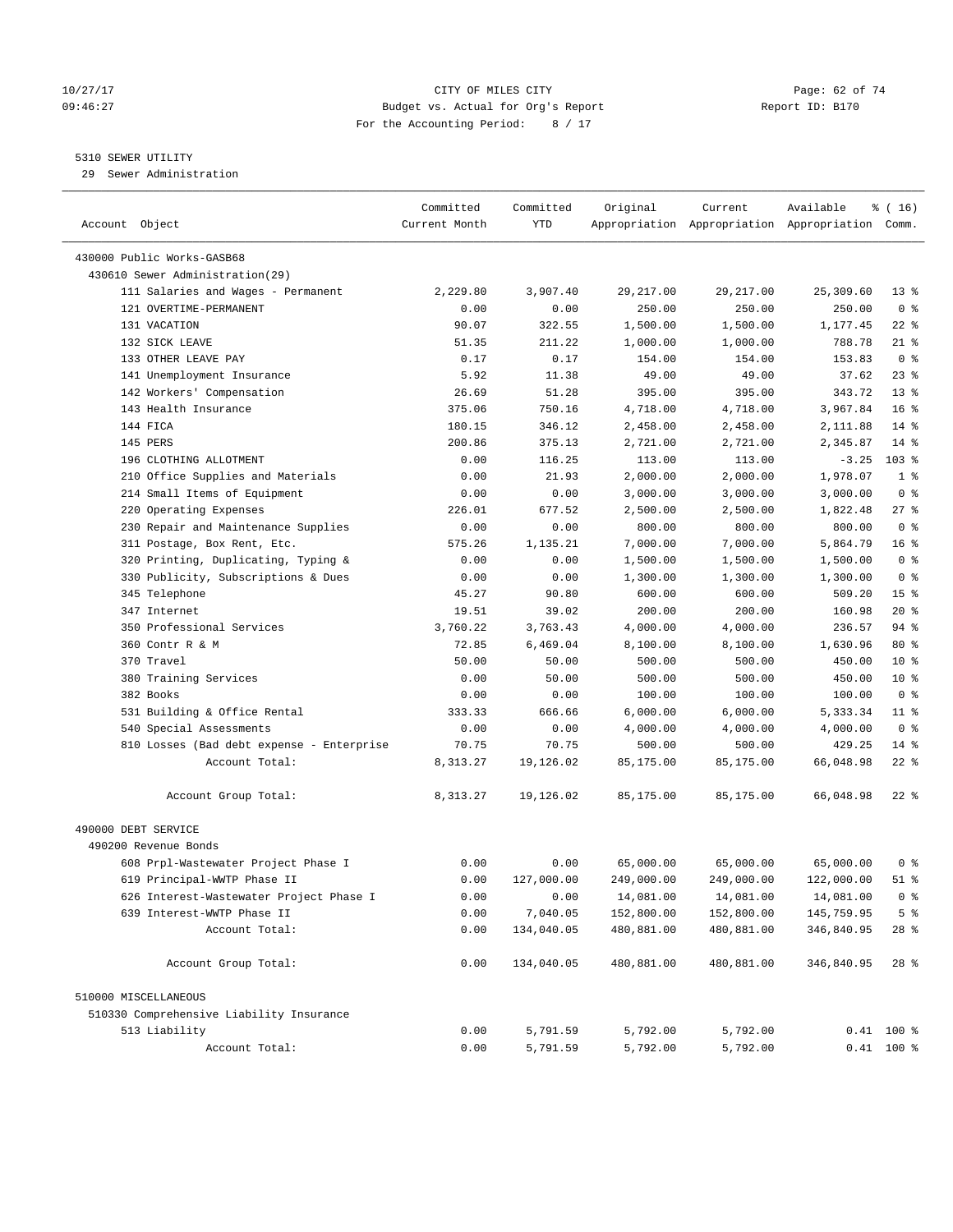#### 10/27/17 Page: 63 of 74 09:46:27 Budget vs. Actual for Org's Report Communication Report ID: B170 For the Accounting Period: 8 / 17

### 5310 SEWER UTILITY

29 Sewer Administration

| Object<br>Account                                                                                       | Committed<br>Current Month | Committed<br><b>YTD</b> | Original<br>Appropriation | Current<br>Appropriation | Available<br>Appropriation | $\frac{1}{6}$ ( 16 )<br>Comm. |
|---------------------------------------------------------------------------------------------------------|----------------------------|-------------------------|---------------------------|--------------------------|----------------------------|-------------------------------|
| Account Group Total:                                                                                    | 0.00                       | 5,791.59                | 5,792.00                  | 5,792.00                 |                            | $0.41$ 100 %                  |
| 520000 OTHER FINANCING USES<br>521000 Interfund Operating Transfers Out<br>820 Transfers to Other Funds | 2,700.00                   | 5.400.00                | 43,653.00                 | 43,653.00                | 38,253.00                  | $12*$                         |
| Account Total:                                                                                          | 2,700.00                   | 5,400.00                | 43,653.00                 | 43,653.00                | 38,253.00                  | $12*$                         |
| Account Group Total:                                                                                    | 2,700.00                   | 5,400.00                | 43,653.00                 | 43,653.00                | 38,253.00                  | $12$ %                        |
| Organization Total:                                                                                     | 11,013.27                  | 164,357.66              | 615,501.00                | 615,501.00               | 451,143.34                 | $27$ $\frac{6}{5}$            |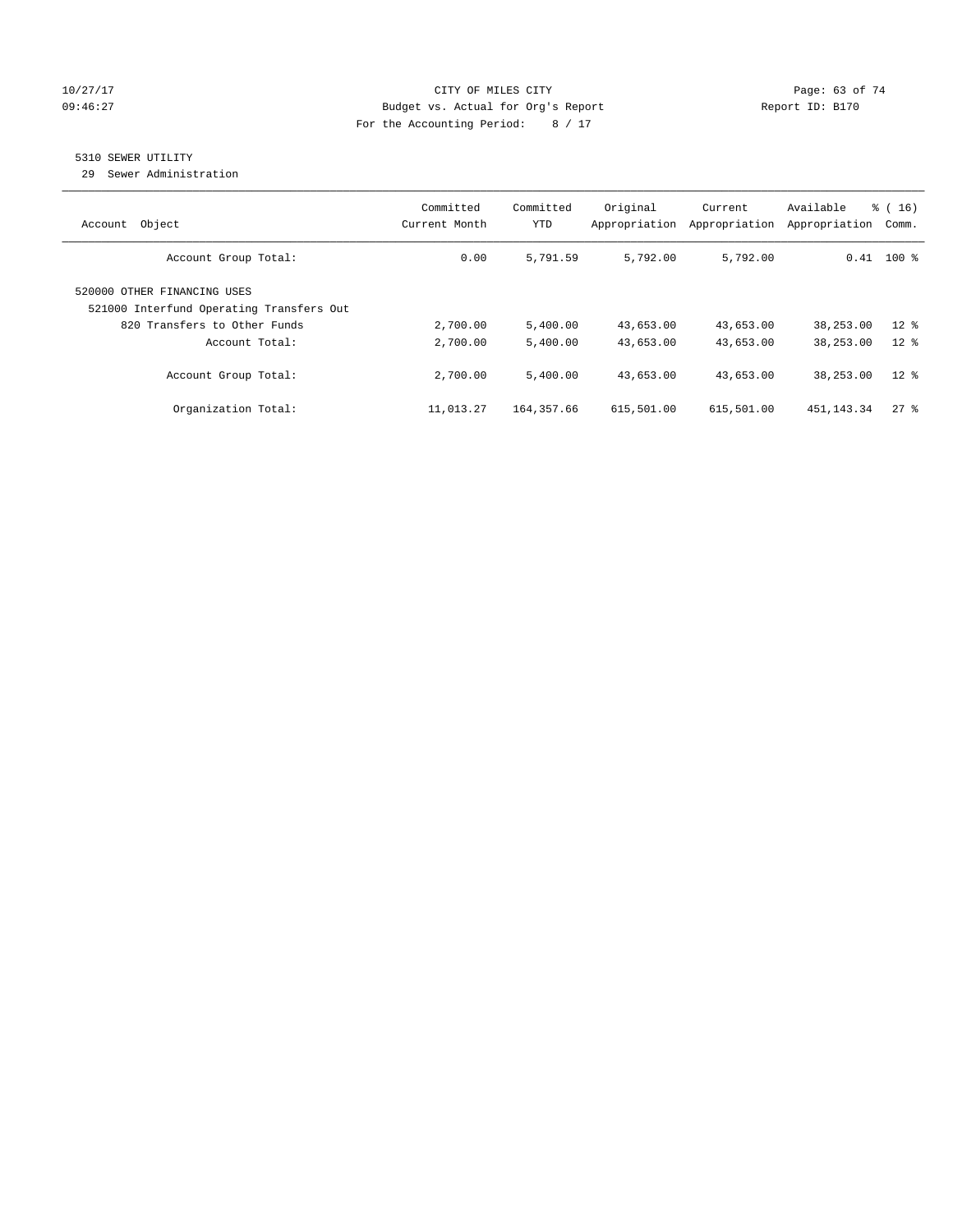#### 10/27/17 Page: 64 of 74 09:46:27 Budget vs. Actual for Org's Report Changer Report ID: B170 For the Accounting Period: 8 / 17

————————————————————————————————————————————————————————————————————————————————————————————————————————————————————————————————————

#### 5310 SEWER UTILITY

31 Sewer Lines

|                                              | Committed     | Committed | Original   | Current    | Available                                       | ៖ ( 16)         |
|----------------------------------------------|---------------|-----------|------------|------------|-------------------------------------------------|-----------------|
| Account Object                               | Current Month | YTD       |            |            | Appropriation Appropriation Appropriation Comm. |                 |
|                                              |               |           |            |            |                                                 |                 |
| 430000 Public Works-GASB68                   |               |           |            |            |                                                 |                 |
| 430630 Sewer Collection and Transmission(31) |               |           |            |            |                                                 |                 |
| 111 Salaries and Wages - Permanent           | 12,087.44     | 21,779.41 | 146,238.00 | 146,238.00 | 124,458.59                                      | 15 <sup>8</sup> |
| 121 OVERTIME-PERMANENT                       | 459.13        | 1,535.29  | 10,598.00  | 10,598.00  | 9,062.71                                        | $14*$           |
| 131 VACATION                                 | 860.94        | 1,960.22  | 15,773.00  | 15,773.00  | 13,812.78                                       | $12$ %          |
| 132 SICK LEAVE                               | 350.09        | 575.87    | 7,093.00   | 7,093.00   | 6,517.13                                        | 8 %             |
| 133 OTHER LEAVE PAY                          | 0.00          | 0.00      | 1,934.00   | 1,934.00   | 1,934.00                                        | 0 <sup>8</sup>  |
| 134 HOLIDAY PAY                              | 0.00          | 89.00     | 4,558.00   | 4,558.00   | 4,469.00                                        | 2 <sup>°</sup>  |
| 141 Unemployment Insurance                   | 34.41         | 66.04     | 280.00     | 280.00     | 213.96                                          | $24$ %          |
| 142 Workers' Compensation                    | 699.26        | 1,328.65  | 10,187.00  | 10,187.00  | 8,858.35                                        | $13*$           |
| 143 Health Insurance                         | 2,515.41      | 4,852.21  | 30,729.00  | 30,729.00  | 25,876.79                                       | 16 <sup>8</sup> |
| 144 FICA                                     | 1,043.05      | 2,000.37  | 14,244.00  | 14,244.00  | 12,243.63                                       | 14 %            |
| 145 PERS                                     | 1,165.29      | 2,191.82  | 15,771.00  | 15,771.00  | 13,579.18                                       | $14*$           |
| 196 CLOTHING ALLOTMENT                       | 0.00          | 453.00    | 570.00     | 570.00     | 117.00                                          | 79 %            |
| 210 Office Supplies and Materials            | 357.00        | 392.46    | 350.00     | 350.00     | $-42.46$                                        | 112 %           |
| 214 Small Items of Equipment                 | 0.00          | 0.00      | 15,750.00  | 15,750.00  | 15,750.00                                       | 0 <sup>8</sup>  |
| 220 Operating Expenses                       | 57.46         | 149.65    | 2,600.00   | 2,600.00   | 2,450.35                                        | 6 %             |
| 222 Chemicals, Lab & Med Supplies            | 0.00          | 0.00      | 2,000.00   | 2,000.00   | 2,000.00                                        | 0 <sup>8</sup>  |
| 226 Clothing and Uniforms                    | 12.49         | 123.60    | 700.00     | 700.00     | 576.40                                          | 18 <sup>°</sup> |
| 230 Repair and Maintenance Supplies          | 3,868.31      | 6,188.31  | 5,000.00   | 5,000.00   | $-1, 188.31$                                    | $124$ %         |
| 231 Gas, Oil, Diesel Fuel, Grease, etc.      | 643.32        | 1,336.07  | 10,000.00  | 10,000.00  | 8,663.93                                        | $13*$           |
| 233 Water/Sewer Main Replacement and         | 0.00          | 0.00      | 4,000.00   | 4,000.00   | 4,000.00                                        | 0 <sup>8</sup>  |
| 234 Hydrant/Manhole Replacement, Valves      | 1,207.78      | 1,207.78  | 8,000.00   | 8,000.00   | 6,792.22                                        | 15 <sup>8</sup> |
| 241 Consumable Tools                         | 0.00          | 0.00      | 100.00     | 100.00     | 100.00                                          | 0 <sup>8</sup>  |
| 311 Postage, Box Rent, Etc.                  | 80.00         | 80.00     | 50.00      | 50.00      | $-30.00$                                        | $160*$          |
| 320 Printing, Duplicating, Typing &          | 0.00          | 0.00      | 100.00     | 100.00     | 100.00                                          | 0 <sup>8</sup>  |
| 330 Publicity, Subscriptions & Dues          | 0.00          | 0.00      | 125.00     | 125.00     | 125.00                                          | 0 <sup>8</sup>  |
| 334 Memberships, Registrations & Dues        | 3,176.50      | 3,176.50  | 300.00     | 300.00     | $-2,876.50$                                     | $***$ $_{8}$    |
| 341 Electric Utility Services                | 25.53         | 49.20     | 2,200.00   | 2,200.00   | 2,150.80                                        | 2 <sup>°</sup>  |
| 344 Gas Utility Service                      | 10.68         | 20.42     | 500.00     | 500.00     | 479.58                                          | 4%              |
| 345 Telephone                                | 35.10         | 70.46     | 550.00     | 550.00     | 479.54                                          | $13*$           |
| 347 Internet                                 | 11.40         | 22.80     | 140.00     | 140.00     | 117.20                                          | 16 <sup>8</sup> |
| 350 Professional Services                    | 63.92         | 63.92     | 20,000.00  | 20,000.00  | 19,936.08                                       | 0 <sup>8</sup>  |
| 357 Architectual, Engineering Serv Etc.      | 0.00          | 0.00      | 10,000.00  | 10,000.00  | 10,000.00                                       | 0 <sup>8</sup>  |
| 360 Contr R & M                              | 103.45        | 206.90    | 8,000.00   | 8,000.00   | 7,793.10                                        | 3 <sup>°</sup>  |
| 363 R&M Vehicles/Equip/Labor-PW              | 850.80        | 1,897.02  | 30,000.00  | 30,000.00  | 28,102.98                                       | 6 %             |
| 369 Other Repair and Maintenance             | 0.00          | 0.00      | 1,500.00   | 1,500.00   | 1,500.00                                        | 0 <sup>8</sup>  |
| 370 Travel                                   | 220.14        | 220.14    | 3,500.00   | 3,500.00   | 3,279.86                                        | 6 <sup>°</sup>  |
| 380 Training Services                        | 140.00        | 140.00    | 1,000.00   | 1,000.00   | 860.00                                          | $14$ %          |
| 382 Books                                    | 0.00          | 0.00      | 100.00     | 100.00     | 100.00                                          | 0 <sup>8</sup>  |
| 400 BUILDING MATERIALS                       | 0.00          | 0.00      | 400.00     | 400.00     | 400.00                                          | $0$ %           |
| 512 Insurance on Vehicles & Equipment        | 0.00          | 1,340.45  | 1,341.00   | 1,341.00   | 0.55                                            | 100 %           |
| 513 Liability                                | 0.00          | 0.00      | 5,000.00   | 5,000.00   | 5,000.00                                        | 0 <sup>8</sup>  |
| 532 Land Rental                              | 592.13        | 786.68    | 750.00     | 750.00     | $-36.68$ 105 %                                  |                 |
| 533 Machinery and Equipment Rental           | 0.00          | 0.00      | 1.00       | 1.00       | 1.00                                            | $0$ %           |
| 940 Machinery & Equipment                    | 0.00          | 0.00      | 117,000.00 | 117,000.00 | 117,000.00                                      | 0 <sup>8</sup>  |
| Account Total:                               | 30,671.03     | 54,304.24 | 509,032.00 | 509,032.00 | 454,727.76                                      | 11 <sup>8</sup> |
| Account Group Total:                         | 30,671.03     | 54,304.24 | 509,032.00 | 509,032.00 | 454,727.76                                      | $11$ %          |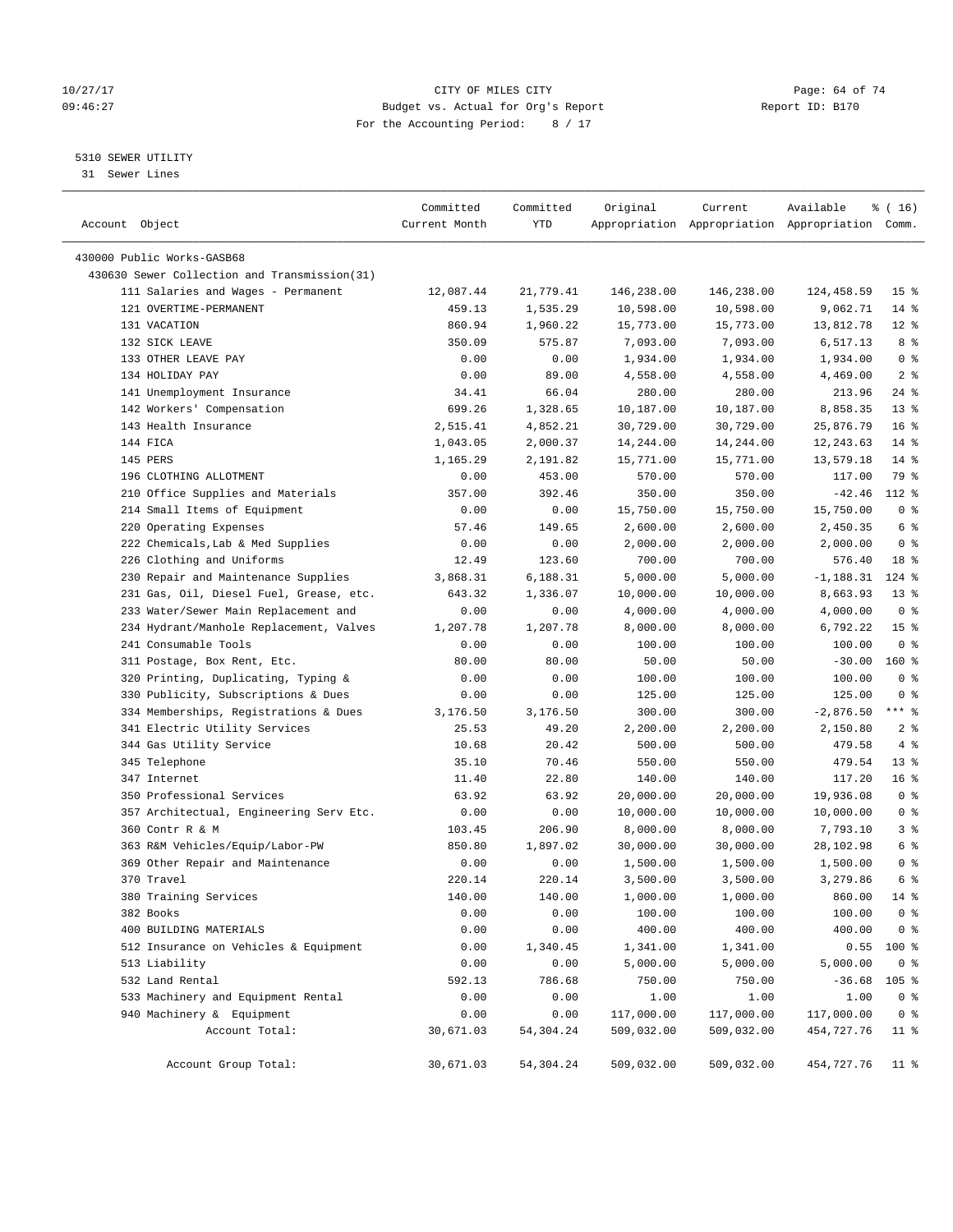#### 10/27/17 Page: 65 of 74 09:46:27 Budget vs. Actual for Org's Report Changer Report ID: B170 For the Accounting Period: 8 / 17

# 5310 SEWER UTILITY

31 Sewer Lines

| Account Object |                     | Committed<br>Current Month | Committed<br>YTD | Original   | Current    | Available<br>Appropriation Appropriation Appropriation Comm. | 8 ( 16 ) |
|----------------|---------------------|----------------------------|------------------|------------|------------|--------------------------------------------------------------|----------|
|                | Organization Total: | 30,671.03                  | 54,304.24        | 509,032.00 | 509,032.00 | 454,727.76 11 %                                              |          |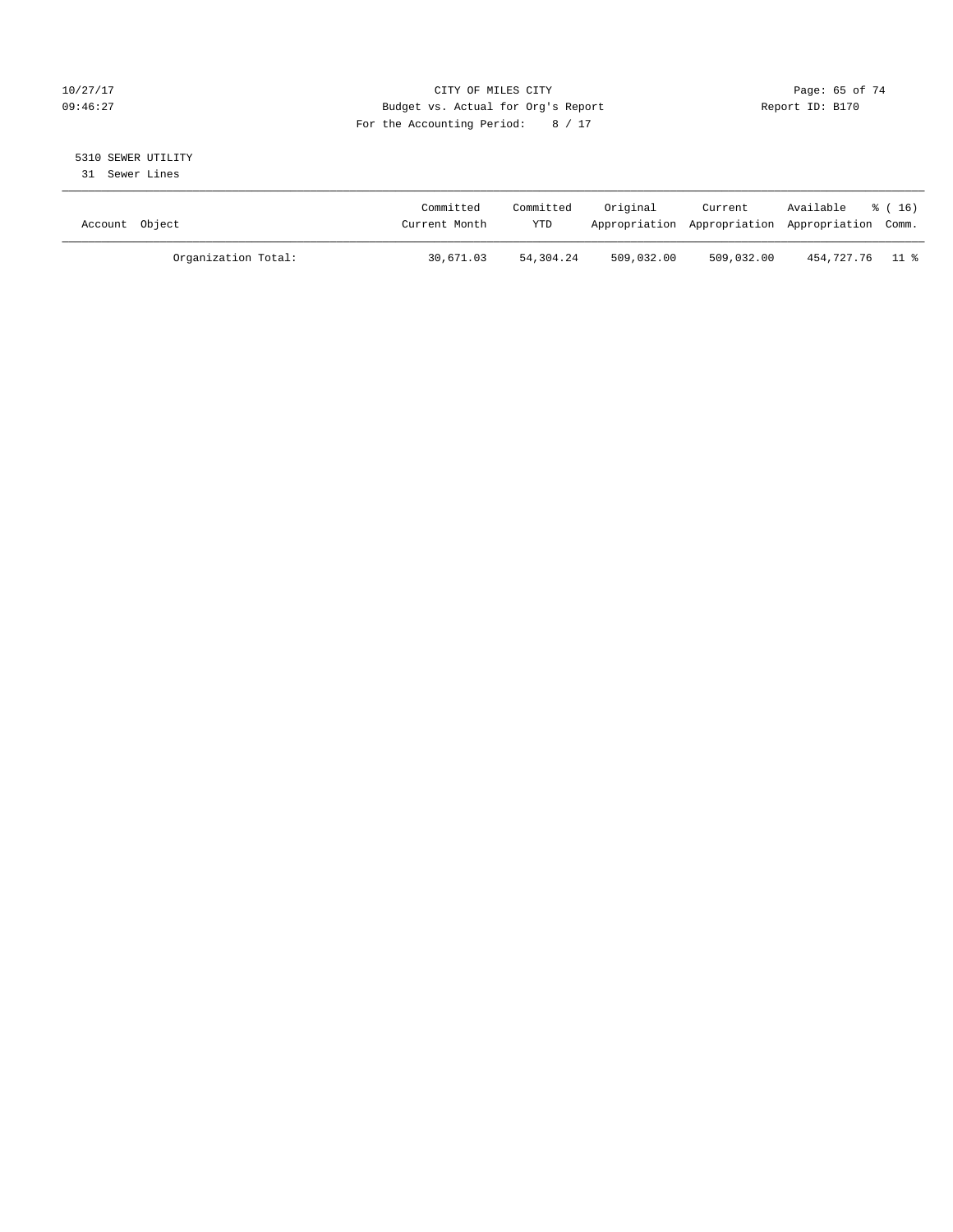#### 10/27/17 Page: 66 of 74 09:46:27 Budget vs. Actual for Org's Report Changer Report ID: B170 For the Accounting Period: 8 / 17

#### 5310 SEWER UTILITY

32 Sewer Lifts

|                |                                         | Committed     | Committed<br><b>YTD</b> | Original   | Current    | Available                                       | % (16)          |
|----------------|-----------------------------------------|---------------|-------------------------|------------|------------|-------------------------------------------------|-----------------|
| Account Object |                                         | Current Month |                         |            |            | Appropriation Appropriation Appropriation Comm. |                 |
|                | 430000 Public Works-GASB68              |               |                         |            |            |                                                 |                 |
|                | 430690 Sewer Lift Stations(32)          |               |                         |            |            |                                                 |                 |
|                | 111 Salaries and Wages - Permanent      | 5,786.73      | 11,358.52               | 71,631.00  | 71,631.00  | 60,272.48                                       | 16 <sup>8</sup> |
|                | 121 OVERTIME-PERMANENT                  | 98.70         | 488.89                  | 3,134.00   | 3,134.00   | 2,645.11                                        | 16 <sup>°</sup> |
|                | 131 VACATION                            | 520.61        | 1,083.43                | 4,206.00   | 4,206.00   | 3,122.57                                        | 26%             |
|                | 132 SICK LEAVE                          | 78.92         | 206.30                  | 1,840.00   | 1,840.00   | 1,633.70                                        | 11 <sup>8</sup> |
|                | 133 OTHER LEAVE PAY                     | 55.19         | 55.19                   | 1,224.00   | 1,224.00   | 1,168.81                                        | 5 <sup>8</sup>  |
|                | 134 HOLIDAY PAY                         | 0.00          | 175.71                  | 1,133.00   | 1,133.00   | 957.29                                          | 16 <sup>8</sup> |
|                | 141 Unemployment Insurance              | 16.34         | 34.06                   | 119.00     | 119.00     | 84.94                                           | 29%             |
|                | 142 Workers' Compensation               | 376.10        | 779.39                  | 4,635.00   | 4,635.00   | 3,855.61                                        | 17 <sup>°</sup> |
|                | 143 Health Insurance                    | 1,079.05      | 2,215.31                | 13,552.00  | 13,552.00  | 11,336.69                                       | 16 <sup>8</sup> |
|                | 144 FICA                                | 468.36        | 978.83                  | 6,362.00   | 6, 362.00  | 5,383.17                                        | 15 <sup>8</sup> |
|                | 145 PERS                                | 576.21        | 1,126.48                | 7,044.00   | 7,044.00   | 5,917.52                                        | 16 <sup>8</sup> |
|                | 196 CLOTHING ALLOTMENT                  | 0.00          | 262.50                  | 250.00     | 250.00     | $-12.50$                                        | $105$ %         |
|                | 210 Office Supplies and Materials       | 0.00          | 67.87                   | 150.00     | 150.00     | 82.13                                           | 45 %            |
|                | 214 Small Items of Equipment            | 0.00          | 0.00                    | 17,000.00  | 17,000.00  | 17,000.00                                       | 0 <sup>8</sup>  |
|                | 220 Operating Expenses                  | 238.68        | 238.68                  | 1,000.00   | 1,000.00   | 761.32                                          | $24$ %          |
|                | 222 Chemicals, Lab & Med Supplies       | 0.00          | 0.00                    | 1,500.00   | 1,500.00   | 1,500.00                                        | 0 <sup>8</sup>  |
|                | 226 Clothing and Uniforms               | 0.00          | 0.00                    | 200.00     | 200.00     | 200.00                                          | 0 <sup>8</sup>  |
|                | 230 Repair and Maintenance Supplies     | 169.31        | 169.31                  | 7,000.00   | 7,000.00   | 6,830.69                                        | 2 <sup>°</sup>  |
|                | 231 Gas, Oil, Diesel Fuel, Grease, etc. | 150.01        | 309.29                  | 2,500.00   | 2,500.00   | 2,190.71                                        | $12*$           |
|                | 241 Consumable Tools                    | 0.00          | 0.00                    | 100.00     | 100.00     | 100.00                                          | 0 <sup>8</sup>  |
|                | 311 Postage, Box Rent, Etc.             | 0.00          | 0.00                    | 50.00      | 50.00      | 50.00                                           | 0 <sup>8</sup>  |
|                | 341 Electric Utility Services           | 1,359.50      | 2,639.29                | 16,000.00  | 16,000.00  | 13,360.71                                       | 16 <sup>8</sup> |
|                | 344 Gas Utility Service                 | 67.26         | 181.62                  | 1,500.00   | 1,500.00   | 1,318.38                                        | $12*$           |
|                | 346 Garbage Service                     | 0.00          | 0.00                    | 300.00     | 300.00     | 300.00                                          | 0 <sup>8</sup>  |
|                | 352 Wtr/Swr Lab Testing                 | 0.00          | 0.00                    | 250.00     | 250.00     | 250.00                                          | 0 <sup>8</sup>  |
|                | 360 Contr R & M                         | 549.76        | 618.76                  | 2,500.00   | 2,500.00   | 1,881.24                                        | 25%             |
|                | 369 Other Repair and Maintenance        | 0.00          | 0.00                    | 1,000.00   | 1,000.00   | 1,000.00                                        | 0 <sup>8</sup>  |
|                | 370 Travel                              | 0.00          | 205.30                  | 625.00     | 625.00     | 419.70                                          | 33 <sup>8</sup> |
|                | 380 Training Services                   | 0.00          | 0.00                    | 625.00     | 625.00     | 625.00                                          | 0 <sup>8</sup>  |
|                | 382 Books                               | 0.00          | 0.00                    | 50.00      | 50.00      | 50.00                                           | 0 <sup>8</sup>  |
|                | 400 BUILDING MATERIALS                  | 0.00          | 0.00                    | 100.00     | 100.00     | 100.00                                          | 0 <sup>8</sup>  |
|                | 511 Insurance on Buildings              | 0.00          | 1,566.29                | 1,567.00   | 1,567.00   |                                                 | $0.71$ 100 %    |
|                | 513 Liability                           | 0.00          | 0.00                    | 3,750.00   | 3,750.00   | 3,750.00                                        | 0 <sup>8</sup>  |
|                | 532 Land Rental                         | 0.00          | 0.00                    | 700.00     | 700.00     | 700.00                                          | 0 <sup>8</sup>  |
|                | 533 Machinery and Equipment Rental      | 0.00          | 0.00                    | 150.00     | 150.00     | 150.00                                          | 0 <sup>8</sup>  |
|                | Account Total:                          | 11,590.73     | 24,761.02               | 173,747.00 | 173,747.00 | 148,985.98                                      | $14*$           |
|                | Account Group Total:                    | 11,590.73     | 24,761.02               | 173,747.00 | 173,747.00 | 148,985.98                                      | 14 %            |
|                | Organization Total:                     | 11,590.73     | 24,761.02               | 173,747.00 | 173,747.00 | 148,985.98                                      | $14*$           |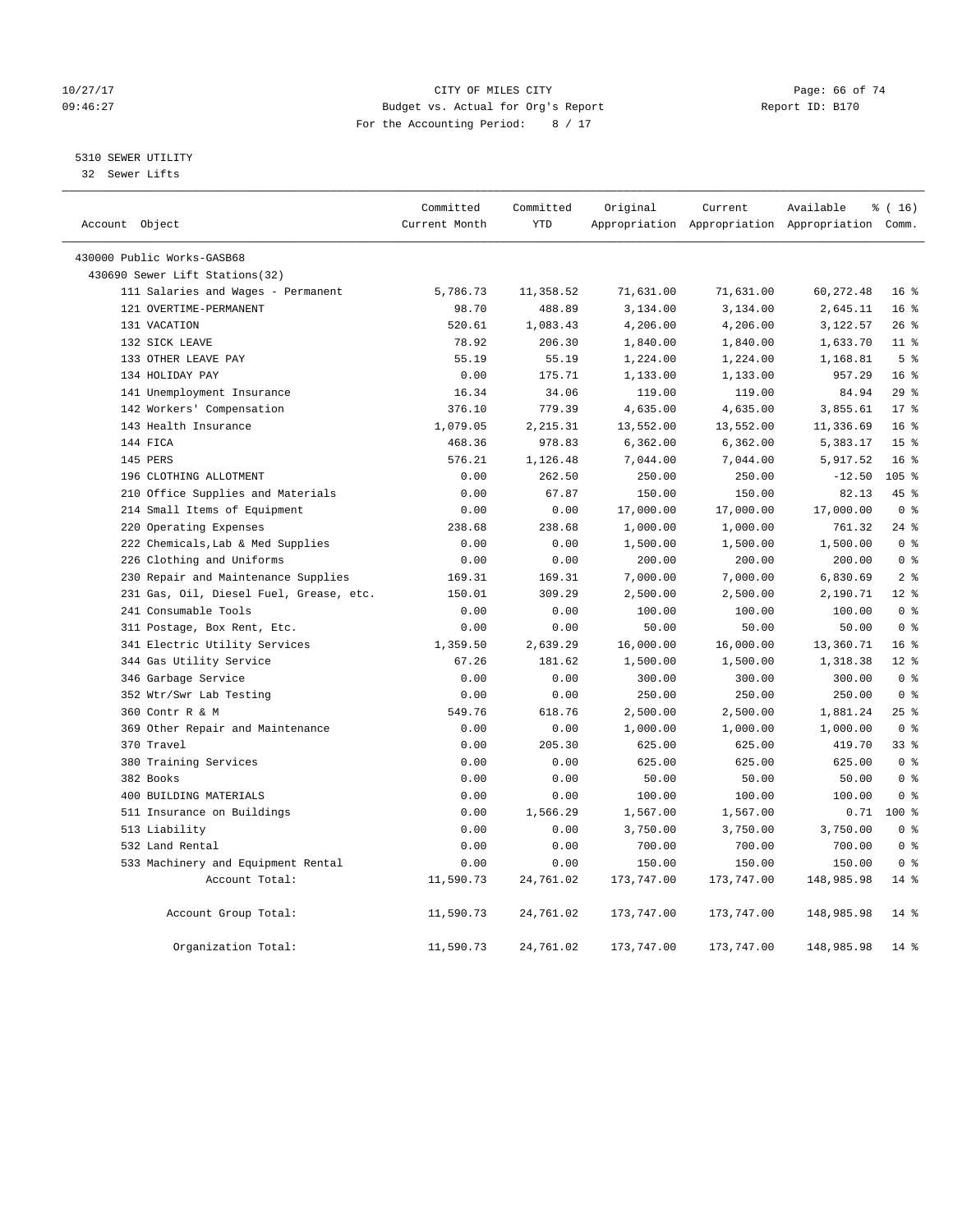#### 10/27/17 Page: 67 of 74 09:46:27 Budget vs. Actual for Org's Report Changer Report ID: B170 For the Accounting Period: 8 / 17

————————————————————————————————————————————————————————————————————————————————————————————————————————————————————————————————————

#### 5310 SEWER UTILITY

33 Sewer Plant

|                                         | Committed     | Committed  | Original     | Current                                         | Available    | % (16)          |
|-----------------------------------------|---------------|------------|--------------|-------------------------------------------------|--------------|-----------------|
| Account Object                          | Current Month | YTD        |              | Appropriation Appropriation Appropriation Comm. |              |                 |
| 430000 Public Works-GASB68              |               |            |              |                                                 |              |                 |
| 430640 Sewer Treatment and Disposal(33) |               |            |              |                                                 |              |                 |
| 111 Salaries and Wages - Permanent      | 9,106.69      | 17,782.56  | 116,945.00   | 116,945.00                                      | 99,162.44    | 15 <sup>8</sup> |
| 121 OVERTIME-PERMANENT                  | 148.03        | 733.24     | 6,848.00     | 6,848.00                                        | 6,114.76     | $11$ %          |
| 131 VACATION                            | 812.51        | 1,797.22   | 6,309.00     | 6,309.00                                        | 4,511.78     | $28$ %          |
| 132 SICK LEAVE                          | 118.38        | 309.54     | 2,810.00     | 2,810.00                                        | 2,500.46     | $11$ %          |
| 133 OTHER LEAVE PAY                     | 82.79         | 82.79      | 4,192.00     | 4,192.00                                        | 4,109.21     | 2 <sup>8</sup>  |
| 134 HOLIDAY PAY                         | 0.00          | 263.56     | 2,167.00     | 2,167.00                                        | 1,903.44     | $12*$           |
| 141 Unemployment Insurance              | 25.66         | 53.34      | 194.00       | 194.00                                          | 140.66       | 27%             |
|                                         | 587.70        | 1,216.68   | 7,866.00     | 7,866.00                                        | 6,649.32     | 15 <sup>°</sup> |
| 142 Workers' Compensation               |               |            |              |                                                 |              | 16 <sup>°</sup> |
| 143 Health Insurance                    | 1,672.21      | 3,430.16   | 21,615.00    | 21,615.00                                       | 18,184.84    |                 |
| 144 FICA                                | 737.21        | 1,538.43   | 10,653.00    | 10,653.00                                       | 9,114.57     | $14*$           |
| 145 PERS                                | 903.21        | 1,767.25   | 11,795.00    | 11,795.00                                       | 10,027.75    | 15 <sup>°</sup> |
| 196 CLOTHING ALLOTMENT                  | 0.00          | 405.00     | 351.00       | 351.00                                          | $-54.00$     | $115$ %         |
| 210 Office Supplies and Materials       | 0.00          | 0.00       | 250.00       | 250.00                                          | 250.00       | 0 <sup>8</sup>  |
| 214 Small Items of Equipment            | 0.00          | 0.00       | 2,550.00     | 2,550.00                                        | 2,550.00     | 0 <sup>8</sup>  |
| 220 Operating Expenses                  | 433.75        | 948.00     | 7,000.00     | 7,000.00                                        | 6,052.00     | $14*$           |
| 222 Chemicals, Lab & Med Supplies       | 278.12        | 580.52     | 7,000.00     | 7,000.00                                        | 6,419.48     | 8 %             |
| 226 Clothing and Uniforms               | 0.00          | 114.99     | 600.00       | 600.00                                          | 485.01       | 19 <sup>°</sup> |
| 230 Repair and Maintenance Supplies     | 693.89        | 1,135.90   | 12,000.00    | 12,000.00                                       | 10,864.10    | 9 <sup>°</sup>  |
| 231 Gas, Oil, Diesel Fuel, Grease, etc. | 318.81        | 446.23     | 2,000.00     | 2,000.00                                        | 1,553.77     | $22$ %          |
| 241 Consumable Tools                    | 0.00          | 0.00       | 100.00       | 100.00                                          | 100.00       | 0 <sup>8</sup>  |
| 311 Postage, Box Rent, Etc.             | 0.00          | 0.00       | 100.00       | 100.00                                          | 100.00       | 0 <sup>8</sup>  |
| 320 Printing, Duplicating, Typing &     | 0.00          | 0.00       | 100.00       | 100.00                                          | 100.00       | 0 <sup>8</sup>  |
| 330 Publicity, Subscriptions & Dues     | 0.00          | 0.00       | 170.00       | 170.00                                          | 170.00       | 0 <sup>8</sup>  |
| 334 Memberships, Registrations & Dues   | 0.00          | 270.00     | 600.00       | 600.00                                          | 330.00       | 45 %            |
| 341 Electric Utility Services           | 4,979.14      | 9,117.65   | 100,000.00   | 100,000.00                                      | 90,882.35    | 9 <sup>°</sup>  |
| 342 Water Utility Services              | 94.85         | 190.75     | 1,000.00     | 1,000.00                                        | 809.25       | 19 <sup>°</sup> |
| 343 Sewer Utility Services              | 73.78         | 147.56     | 600.00       | 600.00                                          | 452.44       | 25%             |
| 345 Telephone                           | 33.14         | 66.54      | 800.00       | 800.00                                          | 733.46       | 8 %             |
| 346 Garbage Service                     | 63.00         | 173.42     | 800.00       | 800.00                                          | 626.58       | $22$ %          |
| 347 Internet                            | 45.60         | 91.20      | 500.00       | 500.00                                          | 408.80       | 18 %            |
| 350 Professional Services               | 0.00          | 7.25       | 500.00       | 500.00                                          | 492.75       | 1 <sup>°</sup>  |
| 352 Wtr/Swr Lab Testing                 | 177.00        | 177.00     | 8,000.00     | 8,000.00                                        | 7,823.00     | 2 <sup>°</sup>  |
| 357 Architectual, Engineering Serv Etc. | 0.00          | 0.00       | 5,000.00     | 5,000.00                                        | 5,000.00     | 0 <sup>8</sup>  |
| 360 Contr R & M                         | 540.35        | 1,016.56   | 7,500.00     | 7,500.00                                        | 6,483.44     | $14*$           |
| 363 R&M Vehicles/Equip/Labor-PW         | 0.00          | 36.78      | 8,000.00     | 8,000.00                                        | 7,963.22     | 0 <sup>8</sup>  |
| 370 Travel                              | 0.00          | 177.00     | 900.00       | 900.00                                          | 723.00       | $20*$           |
| 380 Training Services                   | 0.00          | 0.00       | 900.00       | 900.00                                          | 900.00       | 0 <sup>°</sup>  |
| 382 Books                               | 164.00        | 164.00     | 200.00       | 200.00                                          | 36.00        | 82 %            |
| 400 BUILDING MATERIALS                  | 0.00          | 0.00       | 500.00       | 500.00                                          | 500.00       | $0$ %           |
| 511 Insurance on Buildings              | 0.00          | 6,751.87   | 6,752.00     | 6,752.00                                        | 0.13         | 100 %           |
| 512 Insurance on Vehicles & Equipment   | 0.00          | 76.61      | 77.00        | 77.00                                           | 0.39         | 99 %            |
| 513 Liability                           | 0.00          | 0.00       | 2,000.00     | 2,000.00                                        | 2,000.00     | 0 <sup>8</sup>  |
| 533 Machinery and Equipment Rental      | 0.00          | 0.00       | 2,000.00     | 2,000.00                                        | 2,000.00     | 0 <sup>8</sup>  |
| 940 Machinery & Equipment               | 374,183.79    | 401,506.28 | 3,800,000.00 | 3,800,000.00                                    | 3,398,493.72 | $11*$           |
| Account Total:                          | 396,273.61    | 452,575.88 | 4,170,244.00 | 4,170,244.00                                    | 3,717,668.12 | 11 <sup>8</sup> |
| Account Group Total:                    | 396, 273.61   | 452,575.88 | 4,170,244.00 | 4,170,244.00                                    | 3,717,668.12 | $11$ %          |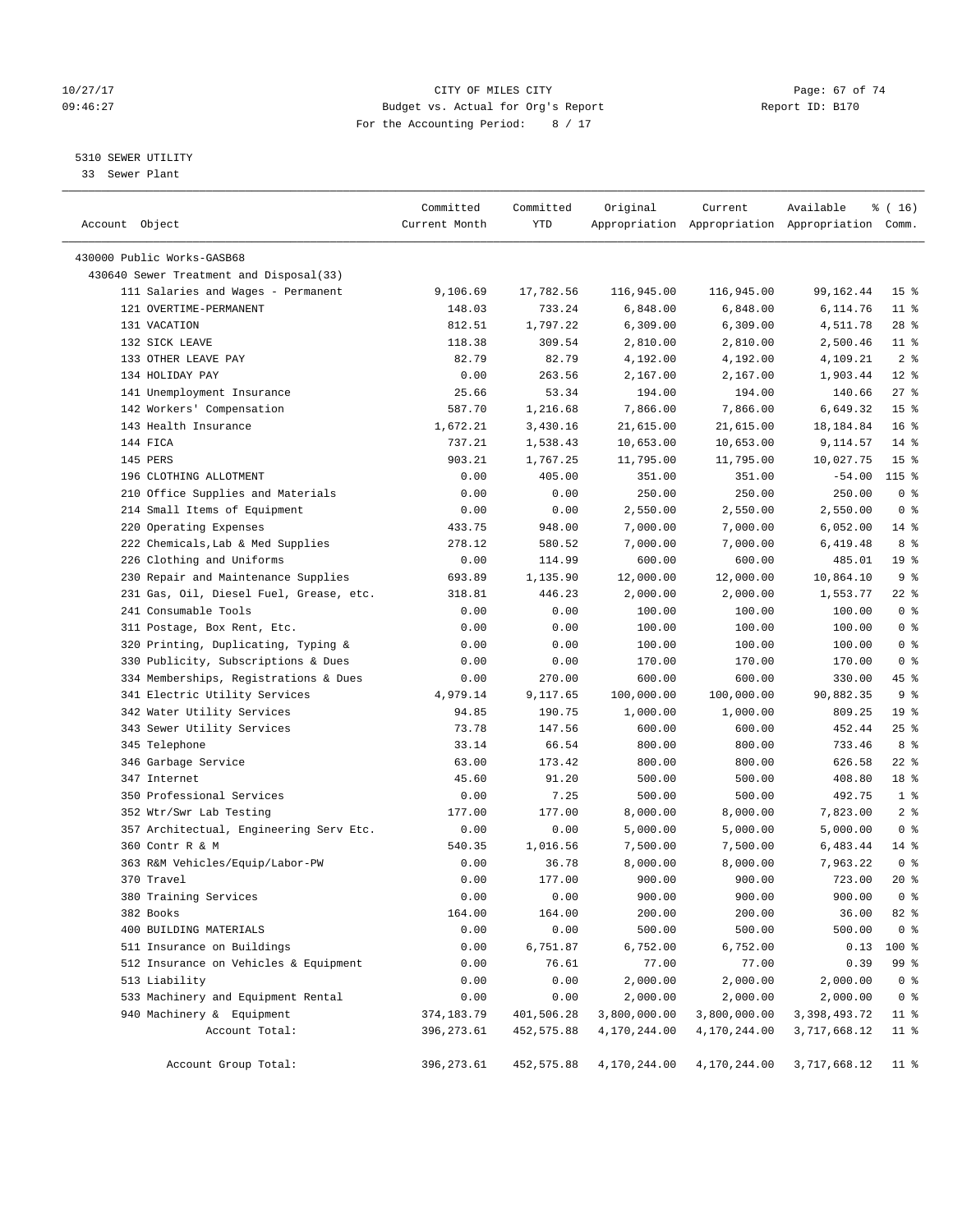#### 10/27/17 Page: 68 of 74 09:46:27 Budget vs. Actual for Org's Report Changer Report ID: B170 For the Accounting Period: 8 / 17

# 5310 SEWER UTILITY

33 Sewer Plant

| Account Object      | Committed<br>Current Month | Committed<br>YTD | Original     | Current      | Available<br>Appropriation Appropriation Appropriation Comm. | $\frac{3}{6}$ ( 16 ) |
|---------------------|----------------------------|------------------|--------------|--------------|--------------------------------------------------------------|----------------------|
| Organization Total: | 396, 273.61                | 452,575.88       | 4,170,244.00 | 4,170,244.00 | 3,717,668.12                                                 | 11 %                 |
| Fund Total:         | 449,548.64                 | 695,998.80       | 5,468,524.00 | 5,468,524.00 | 4,772,525.20 13 %                                            |                      |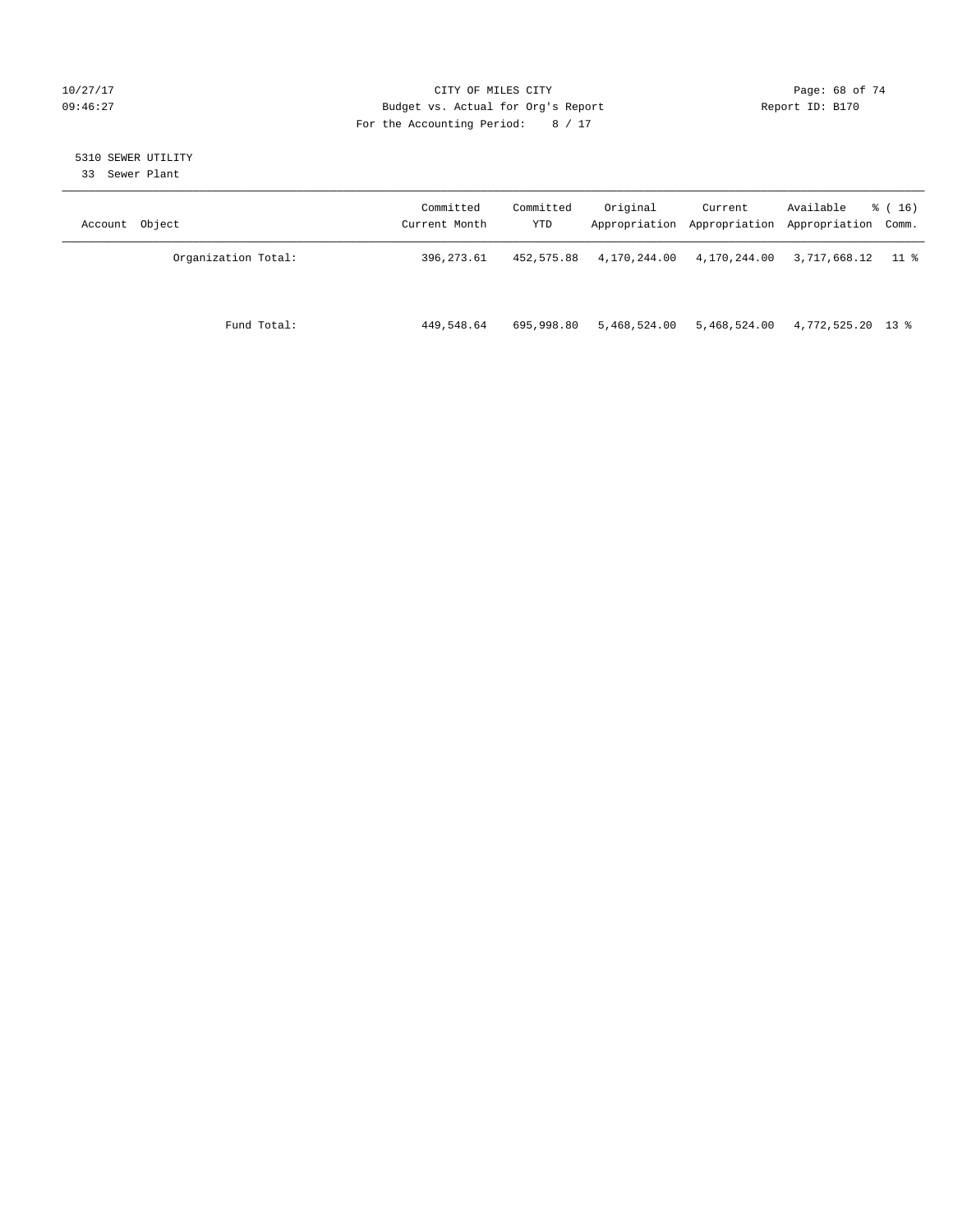#### 10/27/17 Page: 69 of 74 09:46:27 Budget vs. Actual for Org's Report Changer Report ID: B170 For the Accounting Period: 8 / 17

#### 5510 AMBULANCE FUND

10 Ambulance

| Account Object                              | Committed<br>Current Month | Committed<br>YTD | Original     | Current      | Available<br>Appropriation Appropriation Appropriation Comm. | $*(16)$         |
|---------------------------------------------|----------------------------|------------------|--------------|--------------|--------------------------------------------------------------|-----------------|
| 420000 PUBLIC SAFETY-GASB68                 |                            |                  |              |              |                                                              |                 |
| 420460 Fire Suppression(07)                 |                            |                  |              |              |                                                              |                 |
| 350 Professional Services                   | 0.00                       | 2,400.91         | 0.00         | 0.00         | $-2,400.91$                                                  |                 |
| Account Total:                              | 0.00                       | 2,400.91         | 0.00         | 0.00         | $-2,400.91$                                                  | $***$ $%$       |
|                                             |                            |                  |              |              |                                                              |                 |
| 420730 Emergency Medical Services-Ambulance |                            |                  |              |              |                                                              |                 |
| 111 Salaries and Wages - Permanent          | 16,428.34                  | 31,804.67        | 170,849.00   | 170,849.00   | 139,044.33                                                   | 19 <sup>°</sup> |
| 112 SALARIES AND WAGES - PART PAID          | 0.00                       | 0.00             | 3,108.00     | 3,108.00     | 3,108.00                                                     | 0 <sup>8</sup>  |
| 121 OVERTIME-PERMANENT                      | 1,171.56                   | 3,595.66         | 25,000.00    | 25,000.00    | 21,404.34                                                    | $14*$           |
| 131 VACATION                                | 3,350.49                   | 4,913.25         | 16,000.00    | 16,000.00    | 11,086.75                                                    | $31$ %          |
| 132 SICK LEAVE                              | 461.08                     | 461.08           | 15,000.00    | 15,000.00    | 14,538.92                                                    | 3 <sup>8</sup>  |
| 133 OTHER LEAVE PAY                         | 0.00                       | 158.79           | 4,000.00     | 4,000.00     | 3,841.21                                                     | 4%              |
| 134 HOLIDAY PAY                             | 0.00                       | 414.10           | 10,000.00    | 10,000.00    | 9,585.90                                                     | 4%              |
| 141 Unemployment Insurance                  | 53.54                      | 103.43           | 362.00       | 362.00       | 258.57                                                       | 29%             |
| 142 Workers' Compensation                   | 735.47                     | 1,407.16         | 7,554.00     | 7,554.00     | 6,146.84                                                     | 19 <sup>°</sup> |
| 143 Health Insurance                        | 2,600.80                   | 5,302.21         | 34,824.00    | 34,824.00    | 29,521.79                                                    | 15 <sup>°</sup> |
| 144 FICA                                    | 309.75                     | 597.96           | 3,492.00     | 3,492.00     | 2,894.04                                                     | $17*$           |
| 147 Firemen's Pension                       | 2,256.63                   | 4,463.84         | 34,586.00    | 34,586.00    | 30,122.16                                                    | 13 <sup>°</sup> |
| 210 Office Supplies and Materials           | 26.41                      | 26.41            | 3,000.00     | 3,000.00     | 2,973.59                                                     | 1 <sup>°</sup>  |
| 214 Small Items of Equipment                | 753.74                     | 753.74           | 7,600.00     | 7,600.00     | 6,846.26                                                     | $10*$           |
| 220 Operating Expenses                      | 136.56                     | 201.15           | 115,500.00   | 115,500.00   | 115,298.85                                                   | 0 <sup>8</sup>  |
| 222 Chemicals, Lab & Med Supplies           | 2,271.26                   | 3,458.66         | 25,000.00    | 25,000.00    | 21,541.34                                                    | $14*$           |
| 230 Repair and Maintenance Supplies         | 165.98                     | 165.98           | 3,000.00     | 3,000.00     | 2,834.02                                                     | 6 %             |
| 231 Gas, Oil, Diesel Fuel, Grease, etc.     | 860.72                     | 1,696.84         | 15,000.00    | 15,000.00    | 13,303.16                                                    | $11*$           |
| 241 Consumable Tools                        | 0.00                       | 0.00             | 5,000.00     | 5,000.00     | 5,000.00                                                     | 0 <sup>8</sup>  |
| 300 PURCHASED SERVICES                      | 0.00                       | 0.00             | 2,000.00     | 2,000.00     | 2,000.00                                                     | 0 <sup>8</sup>  |
| 311 Postage, Box Rent, Etc.                 | 0.46                       | 0.46             | 100.00       | 100.00       | 99.54                                                        | 0 <sup>8</sup>  |
| 320 Printing, Duplicating, Typing &         | 0.00                       | 0.00             | 200.00       | 200.00       | 200.00                                                       | 0 <sup>8</sup>  |
| 341 Electric Utility Services               | 227.92                     | 367.83           | 2,000.00     | 2,000.00     | 1,632.17                                                     | 18 %            |
| 342 Water Utility Services                  | 28.42                      | 51.90            | 400.00       | 400.00       | 348.10                                                       | $13*$           |
| 343 Sewer Utility Services                  | 28.09                      | 56.18            | 300.00       | 300.00       | 243.82                                                       | 19 <sup>°</sup> |
| 344 Gas Utility Service                     | 7.12                       | 13.58            | 1,200.00     | 1,200.00     | 1,186.42                                                     | 1 <sup>°</sup>  |
| 345 Telephone                               | 132.10                     | 239.94           | 1,500.00     | 1,500.00     | 1,260.06                                                     | 16 <sup>8</sup> |
| 346 Garbage Service                         | 0.00                       | 309.21           | 1,064.00     | 1,064.00     | 754.79                                                       | 29%             |
| 347 Internet                                | 28.24                      | 56.48            | 400.00       | 400.00       | 343.52                                                       | $14*$           |
| 350 Professional Services                   | 2,339.59                   | 2,396.20         | 35,000.00    | 35,000.00    | 32,603.80                                                    | 7 %             |
| 360 Contr R & M                             | 0.00                       | 125.00           | 5,000.00     | 5,000.00     | 4,875.00                                                     | 3 <sup>°</sup>  |
| 364 R&M Vehicles - Fire/Amb                 | 11.96                      | 712.11           | 16,000.00    | 16,000.00    | 15,287.89                                                    | 4%              |
| 370 Travel                                  | 0.00                       | 99.37            | 2,500.00     | 2,500.00     | 2,400.63                                                     | 4%              |
| 380 Training Services                       | 826.63                     | 826.63           | 20,000.00    | 20,000.00    | 19, 173. 37                                                  | $4\degree$      |
| 382 Books                                   | 0.00                       | 0.00             | 1,500.00     | 1,500.00     | 1,500.00                                                     | 0 <sup>8</sup>  |
| 400 BUILDING MATERIALS                      | 87.13                      | 87.13            | 3,000.00     | 3,000.00     | 2,912.87                                                     | 3 <sup>°</sup>  |
| 512 Insurance on Vehicles & Equipment       | 0.00                       | 1,159.02         | 1,160.00     | 1,160.00     | 0.98                                                         | 100 %           |
| 810 Losses (Bad debt expense - Enterprise   | 0.00                       | $-32.32$         | 175,000.00   | 175,000.00   | 175,032.32                                                   | 0 <sup>8</sup>  |
| 811 Contractual Allowances (Ambl)           | 16,674.21                  | 34,202.25        | 165,000.00   | 165,000.00   | 130,797.75                                                   | $21$ %          |
| 940 Machinery & Equipment                   | 0.00                       | 0.00             | 230,000.00   | 230,000.00   | 230,000.00                                                   | 0 <sup>8</sup>  |
| Account Total:                              | 51,974.20                  | 100,195.90       | 1,162,199.00 | 1,162,199.00 | 1,062,003.10                                                 | 9 %             |
| Account Group Total:                        | 51,974.20                  | 102,596.81       | 1,162,199.00 | 1,162,199.00 | 1,059,602.19                                                 | 9 %             |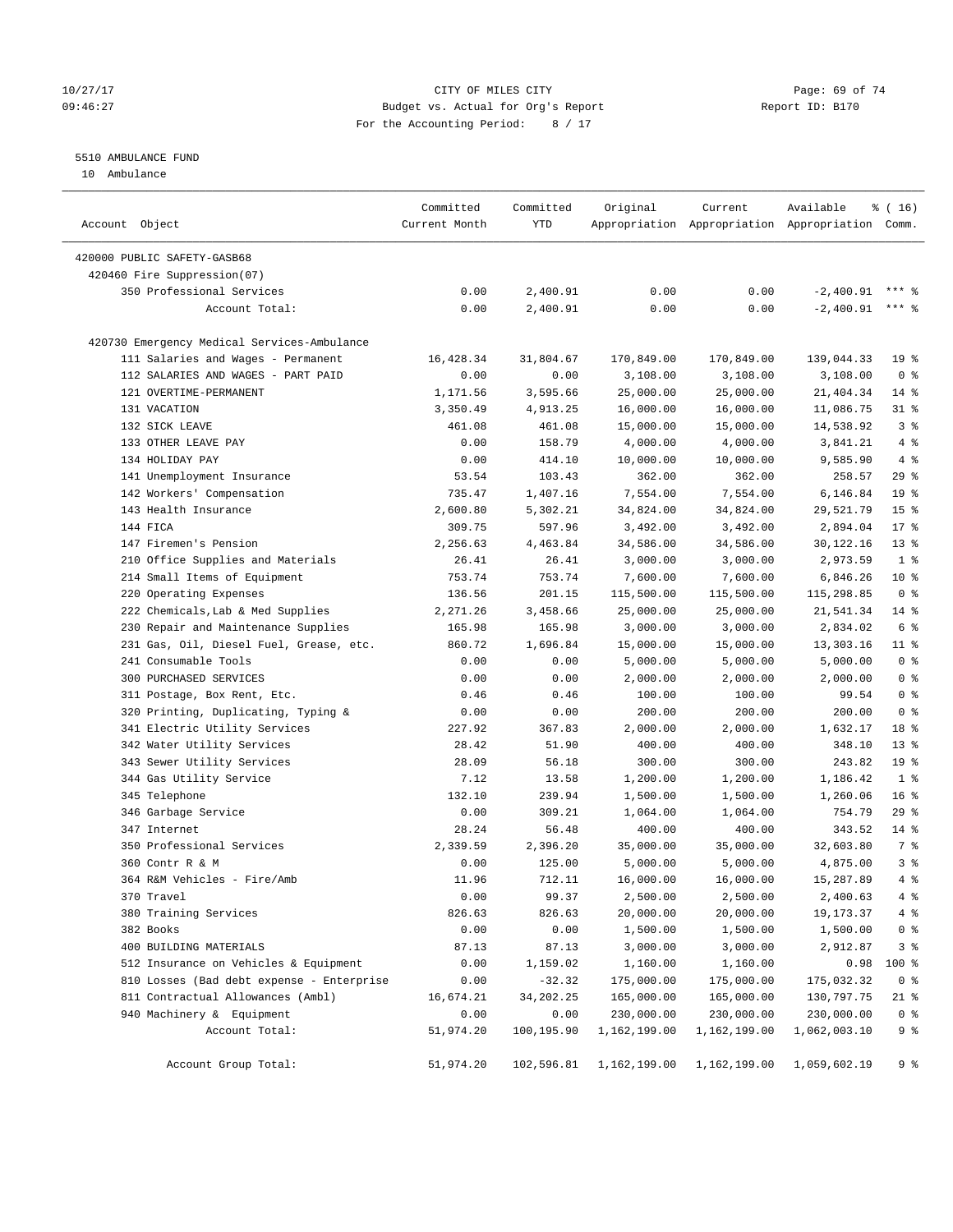#### 10/27/17 Page: 70 of 74 09:46:27 Budget vs. Actual for Org's Report Changer Report ID: B170 For the Accounting Period: 8 / 17

#### 5510 AMBULANCE FUND

10 Ambulance

| Account Object                           | Committed<br>Current Month | Committed<br><b>YTD</b> | Original     | Current      | Available<br>Appropriation Appropriation Appropriation | % (16)<br>Comm. |  |
|------------------------------------------|----------------------------|-------------------------|--------------|--------------|--------------------------------------------------------|-----------------|--|
| 510000 MISCELLANEOUS                     |                            |                         |              |              |                                                        |                 |  |
| 510330 Comprehensive Liability Insurance |                            |                         |              |              |                                                        |                 |  |
| 513 Liability                            | 0.00                       | 2,208.75                | 2,209.00     | 2,209.00     | 0.25                                                   | $100*$          |  |
| Account Total:                           | 0.00                       | 2,208.75                | 2,209.00     | 2,209.00     | 0.25                                                   | $100$ %         |  |
| Account Group Total:                     | 0.00                       | 2,208.75                | 2,209.00     | 2,209.00     | 0.25                                                   | $100*$          |  |
| 520000 OTHER FINANCING USES              |                            |                         |              |              |                                                        |                 |  |
| 521000 Interfund Operating Transfers Out |                            |                         |              |              |                                                        |                 |  |
| 820 Transfers to Other Funds             | 2,809.75                   | 5,619.50                | 43,717.00    | 43,717.00    | 38,097.50                                              | $13*$           |  |
| Account Total:                           | 2,809.75                   | 5,619.50                | 43,717.00    | 43,717.00    | 38,097.50                                              | $13*$           |  |
| Account Group Total:                     | 2,809.75                   | 5,619.50                | 43,717.00    | 43,717.00    | 38,097.50                                              | $13*$           |  |
| Organization Total:                      | 54,783.95                  | 110,425.06              | 1,208,125.00 | 1,208,125.00 | 1,097,699.94                                           | 9 <sup>°</sup>  |  |
|                                          |                            |                         |              |              |                                                        |                 |  |
| Fund Total:                              | 54,783.95                  | 110,425.06              | 1,208,125.00 | 1,208,125.00 | 1,097,699.94                                           | 9%              |  |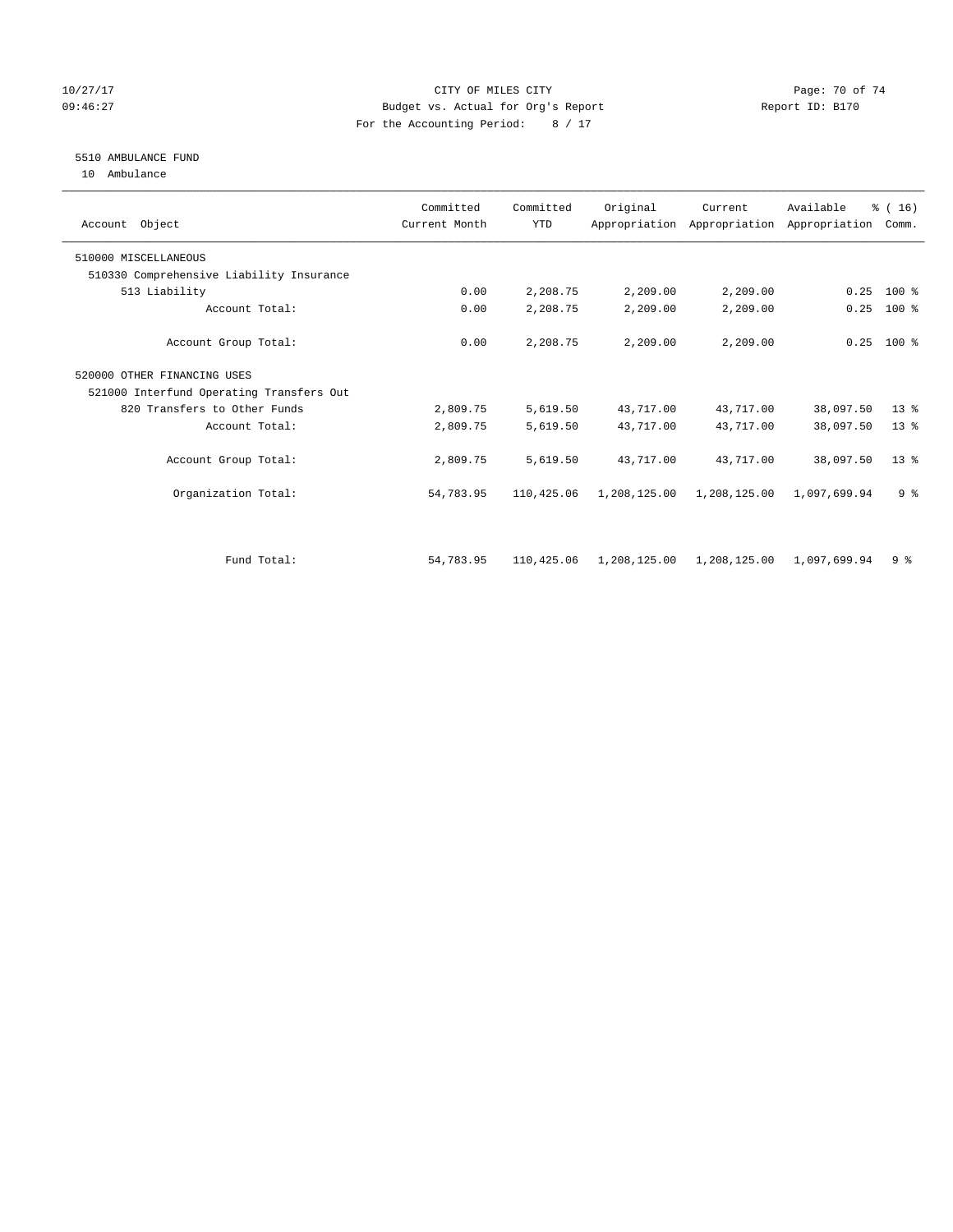#### 10/27/17 Page: 71 of 74 09:46:27 Budget vs. Actual for Org's Report Changer Report ID: B170 For the Accounting Period: 8 / 17

#### 5610 AIRPORT OPERATING

87 Airport

| Account Object |                                            | Committed<br>Current Month | Committed<br>YTD | Original   | Current    | Available<br>Appropriation Appropriation Appropriation Comm. | $*(16)$         |
|----------------|--------------------------------------------|----------------------------|------------------|------------|------------|--------------------------------------------------------------|-----------------|
|                | 430000 Public Works-GASB68                 |                            |                  |            |            |                                                              |                 |
|                | 430300 Airport (87)                        |                            |                  |            |            |                                                              |                 |
|                | 111 Salaries and Wages - Permanent         | 9,841.99                   | 19,216.88        | 87,705.00  | 87,705.00  | 68,488.12                                                    | $22$ %          |
|                | 121 OVERTIME-PERMANENT                     | 887.26                     | 1,775.12         | 3,000.00   | 3,000.00   | 1,224.88                                                     | 59 %            |
|                | 131 VACATION                               | 141.20                     | 573.35           | 10,000.00  | 10,000.00  | 9,426.65                                                     | 6 <sup>°</sup>  |
|                | 132 SICK LEAVE                             | 0.00                       | 0.00             | 6,000.00   | 6,000.00   | 6,000.00                                                     | 0 <sup>8</sup>  |
|                | 133 OTHER LEAVE PAY                        | 422.15                     | 923.45           | 4,788.00   | 4,788.00   | 3,864.55                                                     | 19 <sup>°</sup> |
|                | 134 HOLIDAY PAY                            | 0.00                       | 0.00             | 2,500.00   | 2,500.00   | 2,500.00                                                     | 0 <sup>8</sup>  |
|                | 141 Unemployment Insurance                 | 28.24                      | 57.18            | 174.00     | 174.00     | 116.82                                                       | 33%             |
|                | 142 Workers' Compensation                  | 563.50                     | 1,141.28         | 6,465.00   | 6,465.00   | 5,323.72                                                     | 18 %            |
|                | 143 Health Insurance                       | 1,429.05                   | 2,858.10         | 17,155.00  | 17,155.00  | 14,296.90                                                    | $17*$           |
|                | 144 FICA                                   | 863.89                     | 1,749.10         | 8,873.00   | 8,873.00   | 7,123.90                                                     | $20*$           |
|                | 145 PERS                                   | 956.47                     | 1,904.78         | 9,825.00   | 9,825.00   | 7,920.22                                                     | 19 <sup>°</sup> |
|                | 196 CLOTHING ALLOTMENT                     | 0.00                       | 375.00           | 375.00     | 375.00     | 0.00                                                         | 100 %           |
|                | 210 Office Supplies and Materials          | 0.00                       | 35.61            | 900.00     | 900.00     | 864.39                                                       | 4%              |
|                | 214 Small Items of Equipment               | 0.00                       | 0.00             | 500.00     | 500.00     | 500.00                                                       | 0 <sup>8</sup>  |
|                | 220 Operating Expenses                     | 389.76                     | 670.20           | 3,800.00   | 3,800.00   | 3,129.80                                                     | 18 %            |
|                | 230 Repair and Maintenance Supplies        | 398.92                     | 959.49           | 10,000.00  | 10,000.00  | 9,040.51                                                     | $10*$           |
|                | 231 Gas, Oil, Diesel Fuel, Grease, etc.    | 172.39                     | 256.11           | 4,000.00   | 4,000.00   | 3,743.89                                                     | 6 <sup>°</sup>  |
|                | 237 Aviation Fuel                          | 143,531.97                 | 247,387.25       | 250,000.00 | 250,000.00 | 2,612.75                                                     | 99 %            |
|                | 239 Tires, Tubes Etc.                      | 977.28                     | 977.28           | 2,500.00   | 2,500.00   | 1,522.72                                                     | 39%             |
|                | 250 Supplies for Resale                    | 181.00                     | 1,121.57         | 300.00     | 300.00     | $-821.57$                                                    | $374$ $%$       |
|                | 311 Postage, Box Rent, Etc.                | 28.81                      | 77.81            | 300.00     | 300.00     | 222.19                                                       | $26$ %          |
|                | 319 Other Communication and Transportation | 72.95                      | 100.90           | 650.00     | 650.00     | 549.10                                                       | 16 <sup>°</sup> |
|                | 330 Publicity, Subscriptions & Dues        | 42.50                      | 42.50            | 500.00     | 500.00     | 457.50                                                       | 9 <sup>°</sup>  |
|                | 334 Memberships, Registrations & Dues      | 0.00                       | 0.00             | 100.00     | 100.00     | 100.00                                                       | 0 <sup>8</sup>  |
|                | 341 Electric Utility Services              | 1,117.92                   | 1,866.21         | 9,000.00   | 9,000.00   | 7,133.79                                                     | $21$ %          |
|                | 344 Gas Utility Service                    | 73.46                      | 143.63           | 5,000.00   | 5,000.00   | 4,856.37                                                     | 3 <sup>°</sup>  |
|                | 345 Telephone                              | 233.66                     | 453.35           | 3,600.00   | 3,600.00   | 3,146.65                                                     | $13*$           |
|                | 347 Internet                               | 27.55                      | 100.50           | 500.00     | 500.00     | 399.50                                                       | $20*$           |
|                | 350 Professional Services                  | 0.00                       | 0.00             | 1,500.00   | 1,500.00   | 1,500.00                                                     | 0 <sup>8</sup>  |
|                | 363 R&M Vehicles/Equip/Labor-PW            | 84.94                      | 233.75           | 6,000.00   | 6,000.00   | 5,766.25                                                     | 4%              |
|                | 367 Plumbing, Heating, Electrical          | 0.00                       | 0.00             | 1,000.00   | 1,000.00   | 1,000.00                                                     | 0 <sup>8</sup>  |
|                | 380 Training Services                      | 0.00                       | 0.00             | 150.00     | 150.00     | 150.00                                                       | 0 <sup>8</sup>  |
|                | 511 Insurance on Buildings                 | 0.00                       | 3,328.87         | 3,329.00   | 3,329.00   | 0.13                                                         | 100%            |
|                | 512 Insurance on Vehicles & Equipment      | 0.00                       | 1,732.79         | 1,733.00   | 1,733.00   | 0.21                                                         | $100*$          |
|                | 513 Liability                              | 0.00                       | 0.00             | 4,793.00   | 4,793.00   | 4,793.00                                                     | 0 <sup>8</sup>  |
|                | 911 FFA AIP17-2017                         | 0.00                       | 0.00             | 435,500.00 | 435,500.00 | 435,500.00                                                   | 0 <sup>8</sup>  |
|                | Account Total:                             | 162,466.86                 | 290,062.06       | 902,515.00 | 902,515.00 | 612, 452.94                                                  | $32$ $%$        |
|                | 430320 Airport - Improvements              |                            |                  |            |            |                                                              |                 |
|                | 360 Contr R & M                            | 0.00                       | 0.00             | 21,000.00  | 21,000.00  | 21,000.00                                                    | 0 <sup>8</sup>  |
|                | Account Total:                             | 0.00                       | 0.00             | 21,000.00  | 21,000.00  | 21,000.00                                                    | 0 <sup>8</sup>  |
|                | Account Group Total:                       | 162,466.86                 | 290,062.06       | 923,515.00 | 923,515.00 | 633,452.94                                                   | $31$ %          |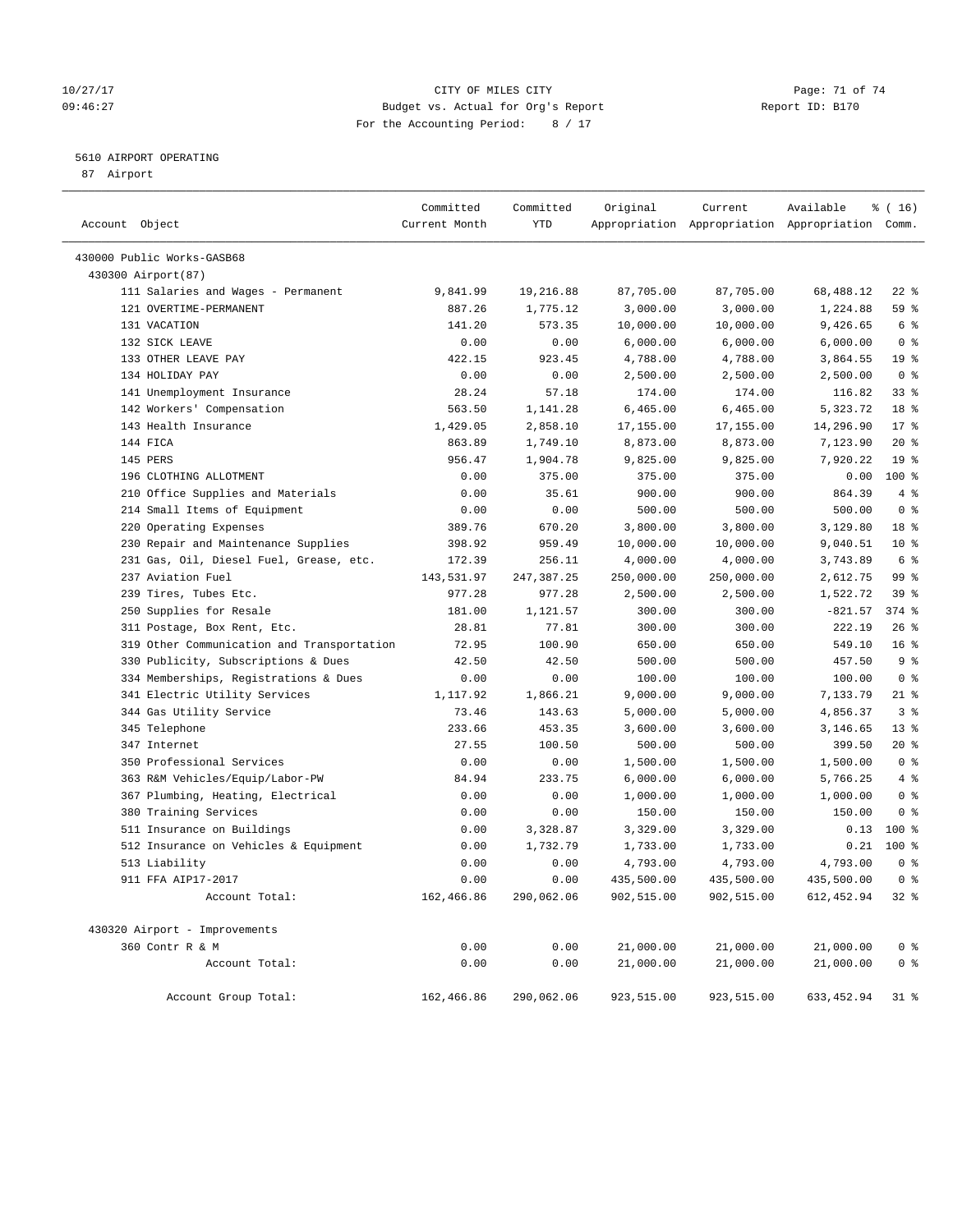#### $CITY$  OF MILES  $CITY$  and the contract of  $P4$ 09:46:27 Budget vs. Actual for Org's Report Changer Report ID: B170 For the Accounting Period: 8 / 17

#### 5610 AIRPORT OPERATING

87 Airport

| Account Object                           | Committed<br>Current Month | Committed<br><b>YTD</b> | Original   | Current<br>Appropriation Appropriation Appropriation Comm. | Available       | % (16)         |
|------------------------------------------|----------------------------|-------------------------|------------|------------------------------------------------------------|-----------------|----------------|
|                                          |                            |                         |            |                                                            |                 |                |
| 490000 DEBT SERVICE                      |                            |                         |            |                                                            |                 |                |
| 490500 Other Debt Service Payments       |                            |                         |            |                                                            |                 |                |
| 641 Principal - Aeronautics Loan 08      | 0.00                       | 0.00                    | 4,921.00   | 4,921.00                                                   | 4,921.00        | 0 <sup>8</sup> |
| 642 Interest - Aeronautics Loan 08       | 0.00                       | 0.00                    | 179.00     | 179.00                                                     | 179.00          | 0 <sup>8</sup> |
| 645 Equipment-Principle                  | 422.14                     | 844.28                  | 2,818.00   | 2,818.00                                                   | 1,973.72        | $30*$          |
| 646 Equipment-Interest                   | 54.09                      | 108.18                  | 42.00      | 42.00                                                      | $-66.18$        | $258$ $%$      |
| 648 MT Aero Principle 06-2015            | 0.00                       | 0.00                    | 16,953.00  | 16,953.00                                                  | 16,953.00       | 0 <sup>8</sup> |
| 649 MT Aero Interest06-2015              | 0.00                       | 0.00                    | 2,204.00   | 2,204.00                                                   | 2,204.00        | 0 <sup>8</sup> |
| 650 Principle-Purchase Fuel Truck        | 1,795.96                   | 3,584.47                | 20,892.00  | 20,892.00                                                  | 17,307.53       | $17*$          |
| 651 Interest-Purchase Fuel Truck         | 54.04                      | 115.53                  | 1,308.00   | 1,308.00                                                   | 1,192.47        | 9 <sup>°</sup> |
| Account Total:                           | 2,326.23                   | 4,652.46                | 49,317.00  | 49, 317.00                                                 | 44,664.54       | 9 <sup>°</sup> |
| Account Group Total:                     | 2,326.23                   | 4,652.46                | 49, 317.00 | 49, 317.00                                                 | 44,664.54       | 9 <sup>°</sup> |
| 520000 OTHER FINANCING USES              |                            |                         |            |                                                            |                 |                |
| 521000 Interfund Operating Transfers Out |                            |                         |            |                                                            |                 |                |
| 820 Transfers to Other Funds             | 1,607.67                   | 3, 215.34               | 19,292.00  | 19,292.00                                                  | 16,076.66       | 17.8           |
| Account Total:                           | 1,607.67                   | 3, 215.34               | 19,292.00  | 19,292.00                                                  | 16,076.66       | 17.8           |
| Account Group Total:                     | 1,607.67                   | 3, 215.34               | 19,292.00  | 19,292.00                                                  | 16,076.66       | $17*$          |
| Organization Total:                      | 166,400.76                 | 297,929.86              | 992,124.00 | 992,124.00                                                 | 694,194.14      | $30*$          |
|                                          |                            |                         |            |                                                            |                 |                |
| Fund Total:                              | 166,400.76                 | 297,929.86              | 992,124.00 | 992,124.00                                                 | 694,194.14 30 % |                |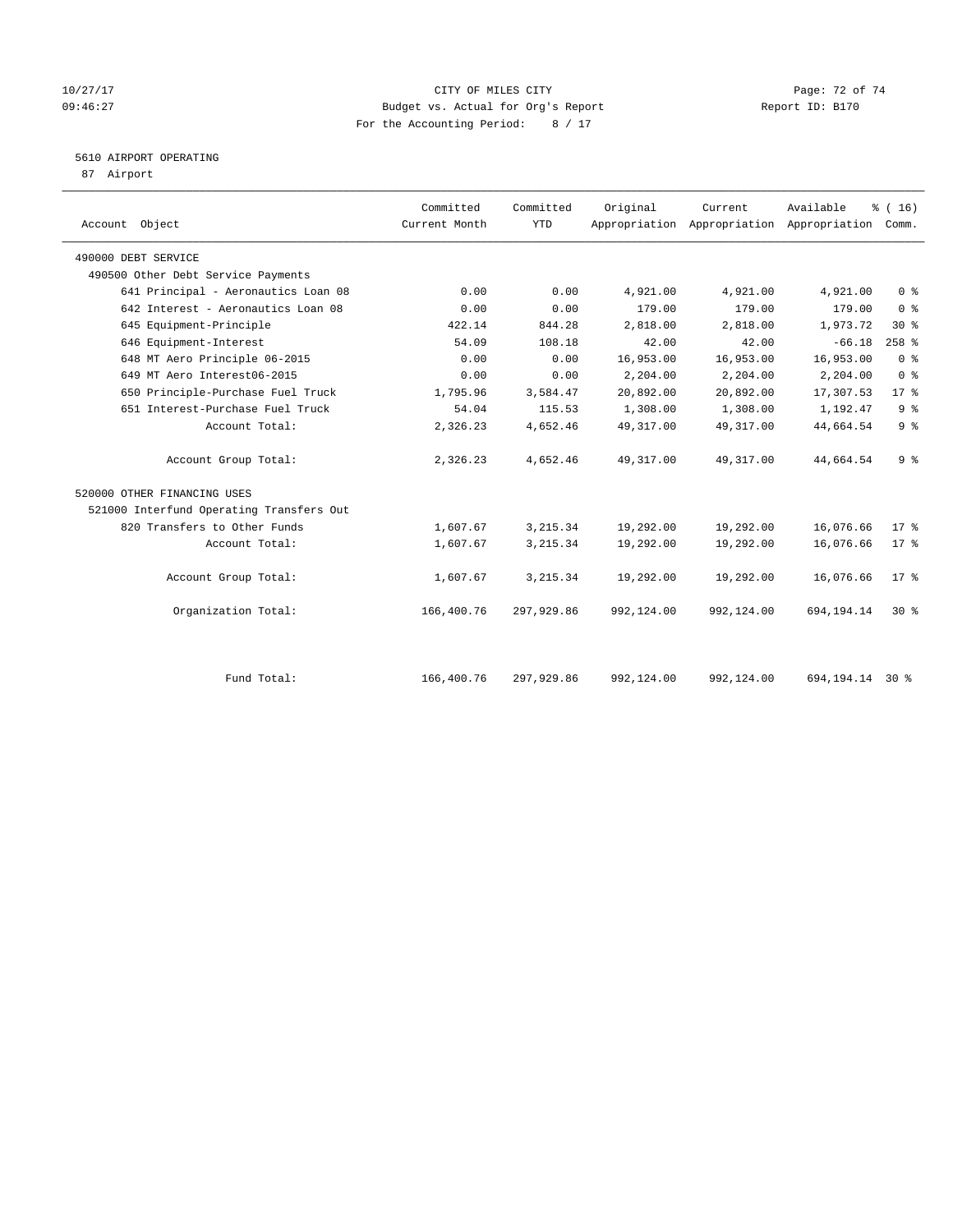## 10/27/17 Page: 73 of 74 09:46:27 Budget vs. Actual for Org's Report Changer Report ID: B170 For the Accounting Period: 8 / 17

## 6040 PUBLIC WORKS

910 Public Works City Garage

| Account Object                           | Committed<br>Current Month | Committed<br><b>YTD</b> | Original   | Current    | Available<br>Appropriation Appropriation Appropriation Comm. | % (16)          |
|------------------------------------------|----------------------------|-------------------------|------------|------------|--------------------------------------------------------------|-----------------|
| 430000 Public Works-GASB68               |                            |                         |            |            |                                                              |                 |
| 430220 Operations                        |                            |                         |            |            |                                                              |                 |
| 111 Salaries and Wages - Permanent       | 8,986.14                   | 14,667.60               | 107,100.00 | 107,100.00 | 92,432.40                                                    | $14*$           |
| 121 OVERTIME-PERMANENT                   | 124.90                     | 156.36                  | 1,220.00   | 1,220.00   | 1,063.64                                                     | $13*$           |
| 131 VACATION                             | 555.08                     | 2,560.46                | 1,000.00   | 1,000.00   | $-1,560.46$                                                  | $256$ %         |
| 132 SICK LEAVE                           | 0.00                       | 490.70                  | 4,500.00   | 4,500.00   | 4,009.30                                                     | $11$ %          |
| 133 OTHER LEAVE PAY                      | 111.92                     | 207.16                  | 2,000.00   | 2,000.00   | 1,792.84                                                     | $10*$           |
| 134 HOLIDAY PAY                          | 0.00                       | 32.31                   | 250.00     | 250.00     | 217.69                                                       | 13 <sup>°</sup> |
| 141 Unemployment Insurance               | 24.43                      | 46.14                   | 166.00     | 166.00     | 119.86                                                       | $28$ %          |
| 142 Workers' Compensation                | 499.67                     | 942.82                  | 6,174.00   | 6,174.00   | 5,231.18                                                     | 15 <sup>°</sup> |
| 143 Health Insurance                     | 1,608.07                   | 3,216.15                | 19,299.00  | 19,299.00  | 16,082.85                                                    | 17 <sup>8</sup> |
| 144 FICA                                 | 741.72                     | 1,399.61                | 8,459.00   | 8,459.00   | 7,059.39                                                     | $17*$           |
| 145 PERS                                 | 828.20                     | 1,533.85                | 9,365.00   | 9,365.00   | 7,831.15                                                     | 16 <sup>8</sup> |
| 196 CLOTHING ALLOTMENT                   | 0.00                       | 337.50                  | 400.00     | 400.00     | 62.50                                                        | 84 %            |
| 210 Office Supplies and Materials        | 0.00                       | 0.00                    | 500.00     | 500.00     | 500.00                                                       | 0 <sup>8</sup>  |
| 214 Small Items of Equipment             | 0.00                       | 822.51                  | 10,000.00  | 10,000.00  | 9,177.49                                                     | 8 %             |
| 220 Operating Expenses                   | 58.50                      | 473.62                  | 3,000.00   | 3,000.00   | 2,526.38                                                     | 16 <sup>°</sup> |
| 222 Chemicals, Lab & Med Supplies        | 0.00                       | 0.00                    | 150.00     | 150.00     | 150.00                                                       | 0 <sup>8</sup>  |
| 226 Clothing and Uniforms                | 0.00                       | 150.00                  | 400.00     | 400.00     | 250.00                                                       | 38 %            |
| 230 Repair and Maintenance Supplies      | 0.00                       | 0.00                    | 600.00     | 600.00     | 600.00                                                       | 0 <sup>8</sup>  |
| 231 Gas, Oil, Diesel Fuel, Grease, etc.  | 100.49                     | 188.41                  | 700.00     | 700.00     | 511.59                                                       | $27$ %          |
| 241 Consumable Tools                     | 0.00                       | 0.00                    | 100.00     | 100.00     | 100.00                                                       | 0 <sup>8</sup>  |
| 341 Electric Utility Services            | 589.67                     | 1,089.11                | 5,287.00   | 5,287.00   | 4,197.89                                                     | $21$ %          |
| 342 Water Utility Services               | 104.03                     | 208.06                  | 1,300.00   | 1,300.00   | 1,091.94                                                     | 16 <sup>°</sup> |
| 343 Sewer Utility Services               | 121.43                     | 242.86                  | 1,200.00   | 1,200.00   | 957.14                                                       | $20*$           |
| 344 Gas Utility Service                  | 28.60                      | 58.37                   | 2,500.00   | 2,500.00   | 2,441.63                                                     | 2 <sup>8</sup>  |
| 345 Telephone                            | 36.21                      | 787.68                  | 550.00     | 550.00     | $-237.68$                                                    | 143 %           |
| 346 Garbage Service                      | 0.00                       | 71.12                   | 5,000.00   | 5,000.00   | 4,928.88                                                     | 1 <sup>8</sup>  |
| 347 Internet                             | 54.10                      | 108.46                  | 550.00     | 550.00     | 441.54                                                       | $20*$           |
| 350 Professional Services                | 0.00                       | 0.00                    | 1,000.00   | 1,000.00   | 1,000.00                                                     | 0 <sup>8</sup>  |
| 360 Contr R & M                          | 500.00                     | 500.00                  | 3,000.00   | 3,000.00   | 2,500.00                                                     | $17*$           |
| 370 Travel                               | 0.00                       | 0.00                    | 200.00     | 200.00     | 200.00                                                       | 0 <sup>8</sup>  |
| 380 Training Services                    | 0.00                       | 0.00                    | 100.00     | 100.00     | 100.00                                                       | 0 <sup>8</sup>  |
| 513 Liability                            | 0.00                       | 0.00                    | 1,561.00   | 1,561.00   | 1,561.00                                                     | 0 <sup>8</sup>  |
| Account Total:                           | 15,073.16                  | 30,290.86               | 197,631.00 | 197,631.00 | 167, 340.14                                                  | 15 <sup>°</sup> |
| Account Group Total:                     | 15,073.16                  | 30,290.86               | 197,631.00 | 197,631.00 | 167,340.14                                                   | 15 <sup>°</sup> |
| 510000 MISCELLANEOUS                     |                            |                         |            |            |                                                              |                 |
| 510330 Comprehensive Liability Insurance |                            |                         |            |            |                                                              |                 |
| 513 Liability                            | 0.00                       | 1,063.95                | 1,064.00   | 1,064.00   |                                                              | $0.05$ 100 %    |
| Account Total:                           | 0.00                       | 1,063.95                | 1,064.00   | 1,064.00   |                                                              | $0.05$ 100 %    |
| Account Group Total:                     | 0.00                       | 1,063.95                | 1,064.00   | 1,064.00   |                                                              | $0.05$ 100 %    |
| Organization Total:                      | 15,073.16                  | 31,354.81               | 198,695.00 | 198,695.00 | 167,340.19                                                   | 16 <sup>8</sup> |